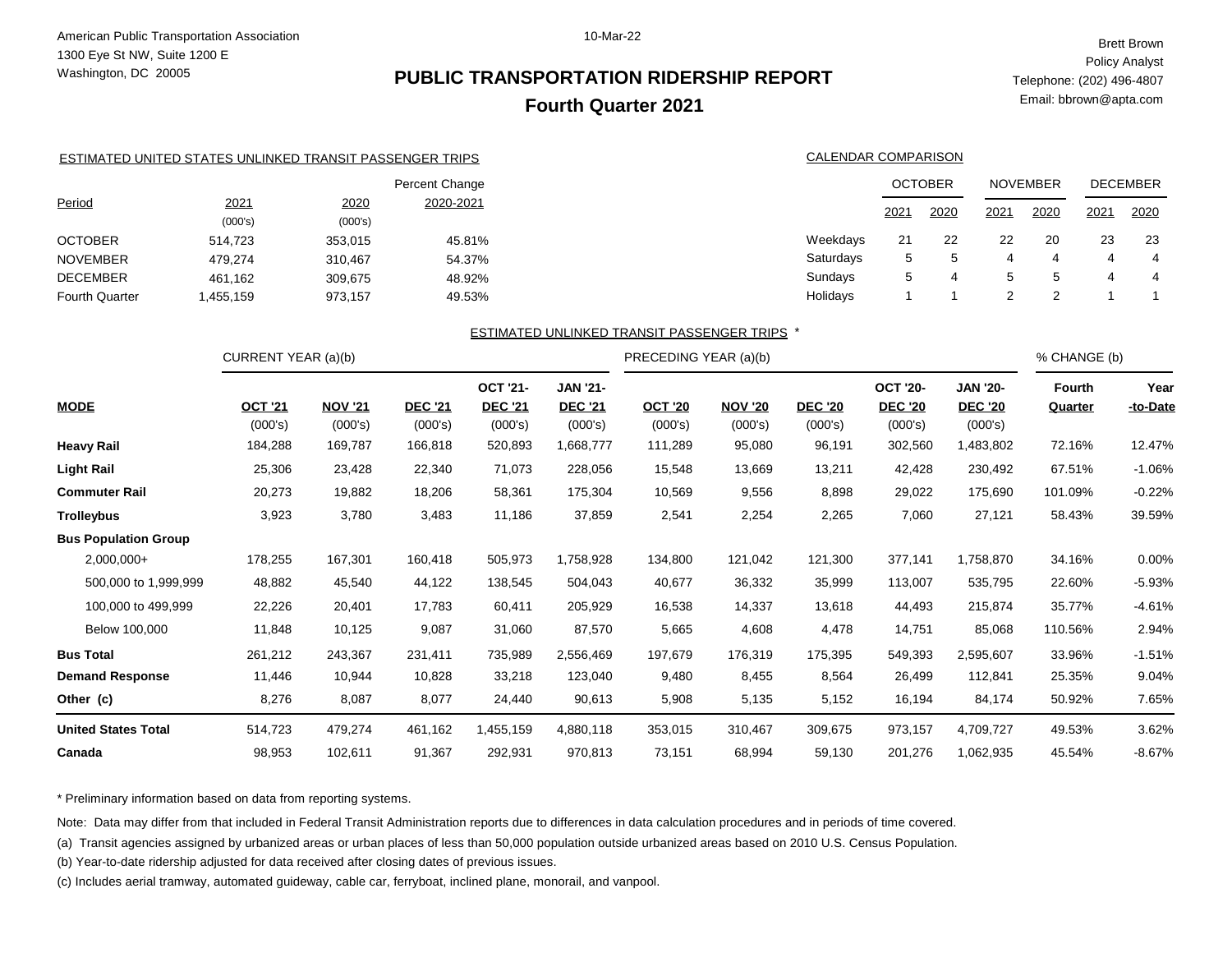Contact: Brett Brown Policy Analyst Telephone: (202) 496-4807 Email: bbrown@apta.com

## **PUBLIC TRANSPORTATION RIDERSHIP REPORT Fourth Quarter 2021 HEAVY RAIL**

#### **ESTIMATED UNLINKED TRANSIT PASSENGER TRIPS**

|                                         |                                  |                                      | CURRENT YEAR (a)(b)       |                           |                           |                                              |                                              |                           | PRECEDING YEAR (a)(b)     |                           |                                              |                                              | % CHANGE (b)    |                    |
|-----------------------------------------|----------------------------------|--------------------------------------|---------------------------|---------------------------|---------------------------|----------------------------------------------|----------------------------------------------|---------------------------|---------------------------|---------------------------|----------------------------------------------|----------------------------------------------|-----------------|--------------------|
| <b>State and</b><br><b>Primary City</b> | <b>Transit Agency</b>            | <b>AVG</b><br><b>WKDY</b><br>(000's) | <b>OCT '21</b><br>(000's) | <b>NOV '21</b><br>(000's) | <b>DEC '21</b><br>(000's) | <b>OCT '21-</b><br><b>DEC '21</b><br>(000's) | <b>JAN '21-</b><br><b>DEC '21</b><br>(000's) | <b>OCT '20</b><br>(000's) | <b>NOV '20</b><br>(000's) | <b>DEC '20</b><br>(000's) | <b>OCT '20-</b><br><b>DEC '20</b><br>(000's) | <b>JAN '20-</b><br><b>DEC '20</b><br>(000's) | 4th Qtr<br>Chng | <b>YTD</b><br>Chng |
| CA Los Angeles                          | Los Angeles County MTA           | 80.3                                 | 2,172.8                   | 2,171.4                   | 2,223.7                   | 6,567.9                                      | 21,397.5                                     | 1,743.5                   | 1,681.6                   | 1,483.4                   | 4,908.5                                      | 22,795.5                                     | 33.81%          | $-6.13%$           |
| CA San Francisco                        | San Francisco Bay Area RTD       | 103.5                                | 2,752.3                   | 2,674.2                   | 2,551.6                   | 7,978.1                                      | 24,937.1                                     | 1,470.1                   | 1,326.3                   | 1,204.4                   | 4,000.8                                      | 34,056.9                                     | 99.41%          | $-26.78%$          |
| DC Washington                           | Washington Metro Area TA         | 221.2                                | 6,641.4                   | 5,731.4                   | 5,478.2                   | 17,851.0                                     | 57,002.3                                     | 3,042.9                   | 2,696.2                   | 2,524.6                   | 8,263.7                                      | 68,081.0                                     | 116.02%         | $-16.27%$          |
| FL Miami                                | Miami-Dade Transit Agency        | 34.4                                 | 844.4                     | 850.9                     | 860.4                     | 2,555.7                                      | 9,708.2                                      | 769.5                     | 699.5                     | 769.2                     | 2,238.2                                      | 9,553.7                                      | 14.19%          | 1.62%              |
| GA Atlanta                              | Metro Atlanta Rapid Tr Auth      | 73.6                                 | 2,346.6                   | 2,163.7                   | 2,040.9                   | 6,551.2                                      | 22,912.7                                     | 1,619.4                   | 1,494.6                   | 1,482.1                   | 4,596.1                                      | 24,056.3                                     | 42.54%          | $-4.75%$           |
| IL Chicago                              | <b>Chicago Transit Authority</b> | 294.0                                | 9,029.3                   | 8,020.7                   | 7,040.2                   | 24,090.2                                     | 78,623.2                                     | 4,750.3                   | 3,814.9                   | 3,681.1                   | 12,246.3                                     | 76,050.0                                     | 96.71%          | 3.38%              |
| MA Boston                               | Massachusetts Bay Tr Auth        | 248.7                                | 7,346.4                   | 6,626.4                   | 5,870.4                   | 19,843.2                                     | 62,963.9                                     | 3,887.1                   | 3,337.1                   | 3,074.2                   | 10,298.4                                     | 57,603.9                                     | 92.68%          | 9.30%              |
| <b>MD Baltimore</b>                     | Maryland Transit Admin           | 5.6                                  | 137.0                     | 202.4                     | 178.4                     | 517.8                                        | 1,667.4                                      | 153.8                     | 123.6                     | 109.6                     | 387.0                                        | 2,861.3                                      | 33.80%          | $-41.73%$          |
| NJ Jersey City                          | Port Authority of NY & NJ        | 130.2                                | 3,652.4                   | 3,594.5                   | 3,307.5                   | 10,554.4                                     | 32,073.5                                     | 1,977.9                   | 1,703.4                   | 1,634.6                   | 5,315.9                                      | 29,654.9                                     | 98.54%          | 8.16%              |
| NJ Lindenwold                           | Port Authority Transit Corp      | 14.9                                 | 405.7                     | 388.2                     | 376.0                     | 1,169.9                                      | 3,683.1                                      | 249.7                     | 205.5                     | 194.8                     | 650.0                                        | 3,949.6                                      | 79.98%          | $-6.75%$           |
| NY New York                             | <b>MTA New York City Transit</b> | 5,154.7                              | ,292.0<br>144             | 132,969.0                 | 132,745.0                 | 410,006.0                                    | ,320.2<br>1,311                              | 88,633.3                  | 75,520.6                  | 77,390.2                  |                                              | 241,544.1 1,110,969.9                        | 69.74%          | 18.03%             |
| NY New York                             | MTA Staten Island Railway        | 14.5                                 | 314.5                     | 342.7                     | 308.8                     | 966.0                                        | 2,783.8                                      | 289.6                     | 151.6                     | 154.2                     | 595.4                                        | 2,713.9                                      | 62.24%          | 2.58%              |
| OH Cleveland                            | Greater Cleveland Reg TA         | 8.2                                  | 234.3                     | 234.2                     | 220.3                     | 688.8                                        | 2,420.3                                      | 196.2                     | 174.4                     | 185.0                     | 555.6                                        | 2,638.0                                      | 23.97%          | $-8.25%$           |
| PA Philadelphia                         | Southeastern Penn TA             | 150.0                                | 3,925.9                   | 3,640.1                   | 3,444.1                   | 11,010.1                                     | 35,634.7                                     | 2,491.7                   | 2,084.2                   | 2,226.4                   | 6,802.3                                      | 37,679.6                                     | 61.86%          | $-5.43%$           |
| PR San Juan                             | Puerto Rico DOT                  | 8.2                                  | 192.9                     | 176.9                     | 172.8                     | 542.6                                        | 1,649.5                                      | 14.3                      | 66.1                      | 76.9                      | 157.3                                        | 1,137.3                                      | 244.95%         | 45.04%             |
| <b>REPORTED TOTAL</b>                   |                                  | 6.542.0                              | 184.287.9                 | 169.786.7                 | 166,818.3                 | 520,892.9                                    | 1,668,777.4                                  | 111,289.3                 | 95,079.6                  | 96.190.7                  |                                              | 302,559.6 1,483,801.8                        | 72.16%          | 12.47%             |
| <b>PROJECTED TOTAL</b>                  |                                  |                                      | 184.287.9                 | 169.786.7                 | 166.818.3                 |                                              | 520,892.9 1,668,777.4                        | 111,289.3                 | 95,079.6                  | 96.190.7                  |                                              | 302,559.6 1,483,801.8                        | 72.16%          | 12.47%             |

\* Preliminary information based on data from reporting systems.

Note: Data may differ from that included in Federal Transit Administration reports due to differences in data calculation procedures and in periods of time covered.

(a) Transit agencies assigned by urbanized areas or urban places of less than 50,000 population outside urbanized areas based on 2000 U.S. Census Population.

(b) Year-to-date ridership adjusted for data received after closing dates of previous issues.

2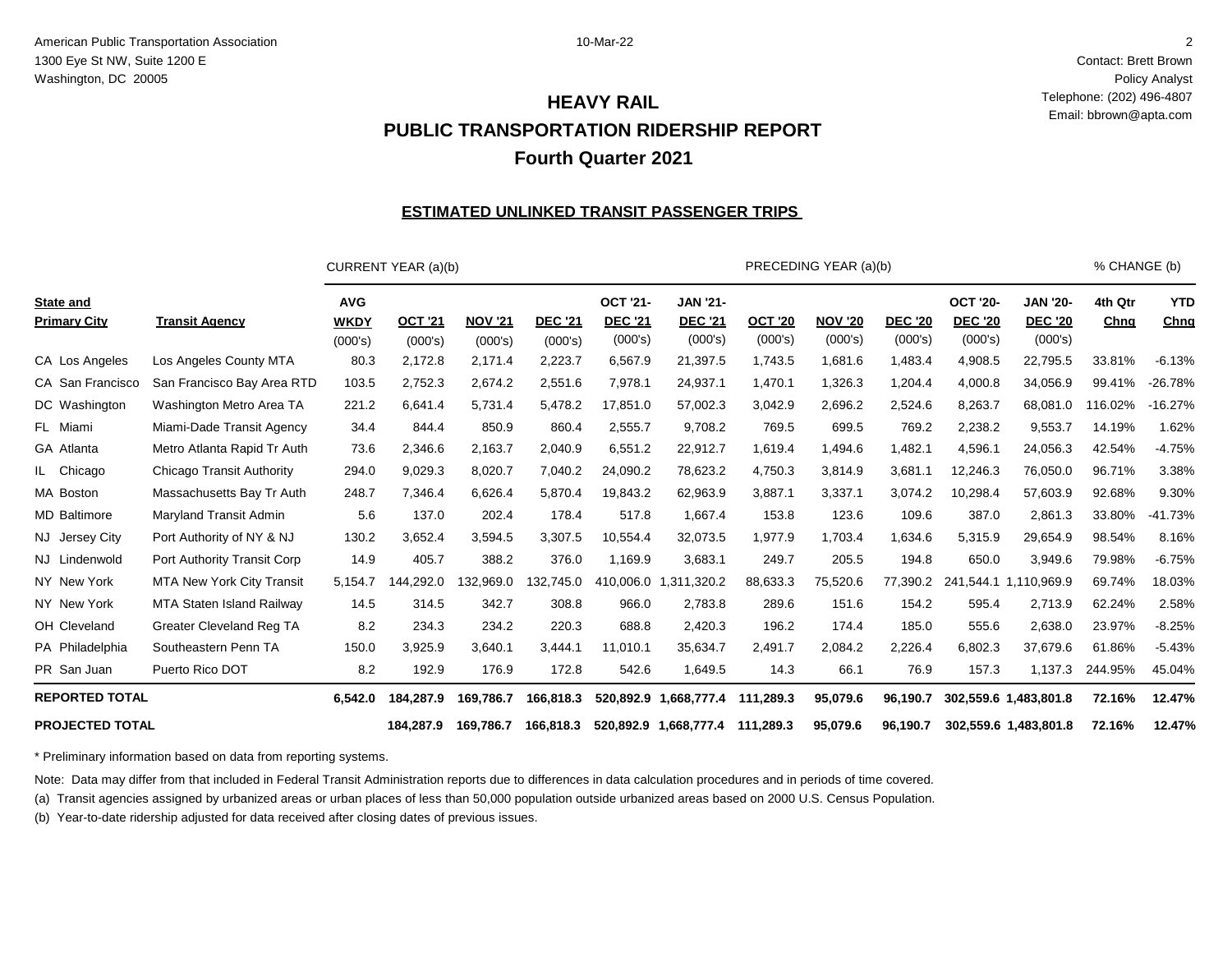Contact: Brett Brown Policy Analyst Telephone: (202) 496-4807 Email: bbrown@apta.com

## **PUBLIC TRANSPORTATION RIDERSHIP REPORT Fourth Quarter 2021 LIGHT RAIL**

#### **ESTIMATED UNLINKED TRANSIT PASSENGER TRIPS**

|                                         |                                 |                                      | CURRENT YEAR (a)(b)       |                           |                           |                                              |                                              |                           | PRECEDING YEAR (a)(b)     |                           |                                              |                                              | % CHANGE (b)    |                    |
|-----------------------------------------|---------------------------------|--------------------------------------|---------------------------|---------------------------|---------------------------|----------------------------------------------|----------------------------------------------|---------------------------|---------------------------|---------------------------|----------------------------------------------|----------------------------------------------|-----------------|--------------------|
| <b>State and</b><br><b>Primary City</b> | <b>Transit Agency</b>           | <b>AVG</b><br><b>WKDY</b><br>(000's) | <b>OCT '21</b><br>(000's) | <b>NOV '21</b><br>(000's) | <b>DEC '21</b><br>(000's) | <b>OCT '21-</b><br><b>DEC '21</b><br>(000's) | <b>JAN '21-</b><br><b>DEC '21</b><br>(000's) | <b>OCT '20</b><br>(000's) | <b>NOV '20</b><br>(000's) | <b>DEC '20</b><br>(000's) | <b>OCT '20-</b><br><b>DEC '20</b><br>(000's) | <b>JAN '20-</b><br><b>DEC '20</b><br>(000's) | 4th Qtr<br>Chng | <b>YTD</b><br>Chng |
| AR Little Rock                          | <b>Rock Region Metro</b>        | <b>NA</b>                            | 4.1                       | 3.5                       | 2.5                       | 10.1                                         | 22.6                                         | 0.0                       | 0.0                       | 0.0                       | 0.0                                          | 17.2                                         | <b>NA</b>       | 31.40%             |
| AZ Phoenix                              | Valley Metro Rail, Inc.         | 24.6                                 | 700.8                     | 703.6                     | 679.9                     | 2,084.3                                      | 7,250.4                                      | 584.2                     | 529.7                     | 427.3                     | 1,541.2                                      | 8,413.2                                      | 35.24%          | $-13.82%$          |
| AZ Tucson                               | City of Tucson MTS              | 4.3                                  | 145.9                     | 130.4                     | 83.0                      | 359.3                                        | 897.1                                        | 32.0                      | 28.7                      | 26.1                      | 86.8                                         | 394.9                                        | >100%           | >100%              |
| CA Los Angeles                          | Los Angeles County MTA          | 91.4                                 | 2,599.0                   | 2,588.1                   | 2,399.2                   | 7,586.3                                      | 26,468.0                                     | 2,027.4                   | 1,789.8                   | 1,720.0                   | 5,537.2                                      | 29,161.8                                     | 37.01%          | $-9.24%$           |
| CA Oceanside                            | North County Transit District   | 4.0                                  | 116.5                     | 106.3                     | 101.3                     | 324.1                                        | 1,245.1                                      | 109.0                     | 99.5                      | 98.1                      | 306.6                                        | 1,437.3                                      | 5.71%           | $-13.37%$          |
| CA Sacramento                           | Sacramento Reg Tr Dist          | 13.9                                 | 377.6                     | 365.3                     | 364.8                     | 1,107.7                                      | 4,058.1                                      | 350.0                     | 289.0                     | 289.2                     | 928.2                                        | 5,344.4                                      | 19.34%          | $-24.07%$          |
| CA San Diego                            | San Diego Metrop Transit Sy     | 84.5                                 | 2,254.0                   | 2,326.2                   | 2,404.3                   | 6,984.5                                      | 23,485.7                                     | 1,795.6                   | 1,542.0                   | 1,457.7                   | 4,795.3                                      | 21,729.6                                     | 45.65%          | 8.08%              |
| CA San Francisco                        | San Francisco Muni Rwy          | 78.7                                 | 2,276.7                   | 2,122.1                   | 2,201.8                   | 6,600.6                                      | 15,528.2                                     | 0.0                       | 0.0                       | 32.0                      | 32.0                                         | 12,174.6                                     | >100%           | 27.55%             |
| CA San Jose                             | Santa Clara Valley Trp Auth     | 7.8                                  | 218.2                     | 235.0                     | 218.0                     | 671.2                                        | 1,803.8                                      | 213.6                     | 200.9                     | 190.7                     | 605.2                                        | 3,159.3                                      | 10.91%          | $-42.91%$          |
| CO Denver                               | <b>Regional Trp District</b>    | 46.3                                 | 1,113.4                   | 982.2                     | 952.0                     | 3,047.6                                      | 10,016.3                                     | 646.1                     | 539.3                     | 522.1                     | 1,707.5                                      | 10,464.8                                     | 78.48%          | $-4.29%$           |
| DC Washington                           | <b>District Dept of Transp</b>  | <b>NA</b>                            | 20.9                      | 17.4                      | 21.1                      | 59.4                                         | 285.0                                        | 32.0                      | 26.9                      | 23.7                      | 82.6                                         | 384.1                                        | $-28.09%$       | $-25.80%$          |
| GA Atlanta                              | Metro Atlanta Rapid Tr Auth     | 0.3                                  | 9.9                       | 9.4                       | 9.8                       | 29.1                                         | 114.7                                        | 6.6                       | 5.8                       | 5.1                       | 17.5                                         | 104.7                                        | 66.29%          | 9.55%              |
| MA Boston                               | Massachusetts Bay Tr Auth       | 81.9                                 | 2,640.1                   | 2,218.9                   | 1,917.7                   | 6,776.7                                      | 21,577.4                                     | 1,197.9                   | 1,033.7                   | 876.6                     | 3,108.2                                      | 18,757.6                                     | >100%           | 15.03%             |
| <b>MD</b> Baltimore                     | Maryland Transit Admin          | 8.5                                  | 305.2                     | 263.6                     | 225.4                     | 794.2                                        | 2,718.1                                      | 227.6                     | 193.3                     | 185.4                     | 606.3                                        | 2,803.9                                      | 30.99%          | $-3.06%$           |
| MN Minneapolis                          | Metro Transit                   | 33.5                                 | 1,169.3                   | 1,015.6                   | 813.9                     | 2,998.8                                      | 10,560.8                                     | 736.5                     | 692.6                     | 678.6                     | 2,107.7                                      | 10,255.6                                     | 42.28%          | 2.98%              |
| MO Saint Louis                          | <b>Bi-State Dev Agency</b>      | 19.1                                 | 565.9                     | 521.3                     | 484.1                     | 1,571.3                                      | 5,883.7                                      | 501.9                     | 443.7                     | 428.6                     | 1,374.2                                      | 6,746.1                                      | 14.34%          | $-12.78%$          |
| NC Charlotte                            | <b>Charlotte Area Transit</b>   | 11.3                                 | 368.1                     | 316.7                     | 321.1                     | 1,005.9                                      | 3,195.2                                      | 254.9                     | 232.5                     | 209.2                     | 696.6                                        | 3,921.8                                      | 44.40%          | $-18.53%$          |
| <b>NJ</b><br>Newark                     | New Jersey Transit Corp         | <b>NA</b>                            | 1,334.0                   | 1,341.0                   | 1,263.1                   | 3,938.1                                      | 13,929.3                                     | 1,018.4                   | 890.3                     | 942.2                     | 2,850.9                                      | 12,179.9                                     | 38.14%          | 14.36%             |
| NY Buffalo                              | Niagara Frontier Trp Auth       | 7.4                                  | 215.4                     | 170.9                     | 172.0                     | 558.3                                        | 1,890.2                                      | 147.6                     | 122.0                     | 108.1                     | 377.7                                        | 1,999.9                                      | 47.82%          | $-5.49%$           |
| OH Cleveland                            | <b>Greater Cleveland Reg TA</b> | 1.7                                  | 45.5                      | 47.2                      | 45.7                      | 138.4                                        | 465.1                                        | 45.7                      | 39.0                      | 37.9                      | 122.6                                        | 589.2                                        | 12.89%          | $-21.06%$          |
| OR Portland                             | Tri-County Metro Trp Dist       | 51.1                                 | 1,538.4                   | 1,474.2                   | 1,497.4                   | 4,510.0                                      | 16,127.3                                     | 1,289.3                   | 1,165.2                   | 1,197.2                   | 3,651.7                                      | 19,160.5                                     | 23.50%          | $-15.83%$          |
| PA Philadelphia                         | Southeastern Penn TA            | 38.9                                 | 1,018.5                   | 941.5                     | 896.0                     | 2,856.0                                      | 9,011.7                                      | 640.3                     | 546.5                     | 610.9                     | 1,797.7                                      | 9,574.3                                      | 58.87%          | $-5.88%$           |
| PA Pittsburgh                           | Port Auth of Allegheny Co       | <b>NA</b>                            | 227.1                     | 207.2                     | 192.3                     | 626.6                                        | 2,018.9                                      | 131.8                     | 113.2                     | 101.2                     | 346.2                                        | 2,432.7                                      | 80.99%          | $-17.01%$          |
| TN Memphis                              | Memphis Area Transit Auth       | <b>NA</b>                            | 24.6                      | 16.6                      | 16.5                      | 57.7                                         | 237.9                                        | 8.1                       | 10.2                      | 9.3                       | 27.6                                         | 101.0                                        | >100%           | >100%              |
| TX Dallas                               | Dallas Area Rapid Transit       | 53.8                                 | 1,871.9                   | 1,365.9                   | 1,312.5                   | 4,550.3                                      | 15,469.5                                     | 1,274.9                   | 1,154.2                   | 1,138.9                   | 3,568.0                                      | 16,261.1                                     | 27.53%          | $-4.87%$           |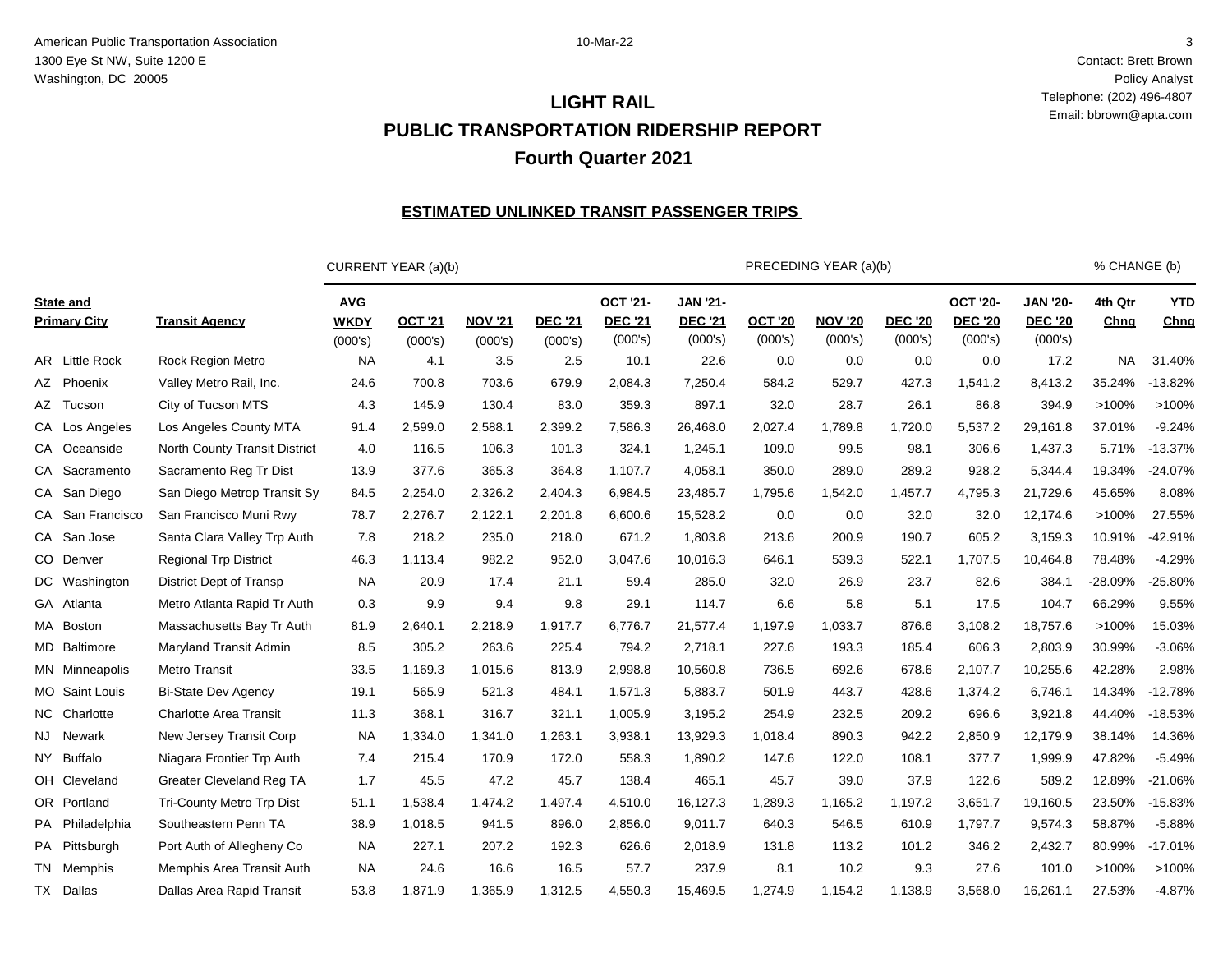| <b>State and</b>           |                              | <b>AVG</b>  |                |                |                | <b>OCT '21-</b> | <b>JAN '21-</b> |                |                |                | <b>OCT '20-</b> | <b>JAN '20-</b> | 4th Qtr     | <b>YTD</b>  |
|----------------------------|------------------------------|-------------|----------------|----------------|----------------|-----------------|-----------------|----------------|----------------|----------------|-----------------|-----------------|-------------|-------------|
| <b>Primary City</b>        | <b>Transit Agency</b>        | <b>WKDY</b> | <b>OCT '21</b> | <b>NOV '21</b> | <b>DEC '21</b> | <b>DEC '21</b>  | <b>DEC '21</b>  | <b>OCT '20</b> | <b>NOV '20</b> | <b>DEC '20</b> | <b>DEC '20</b>  | <b>DEC '20</b>  | <u>Chng</u> | <u>Chng</u> |
|                            |                              | (000's)     | (000's)        | (000's)        | (000's)        | (000's)         | (000's)         | (000's)        | (000's)        | (000's)        | (000's)         | (000's)         |             |             |
| TX El Paso                 | El Paso Mass Transit Dept    | 0.2         | 4.7            | 4.9            | 4.6            | 14.2            | 21.1            | 0.0            | 0.0            | 0.0            | 0.0             | 68.4            | <b>NA</b>   | $-69.15%$   |
| TX Houston                 | Metro Tr Auth of Harris Co   | 34.3        | 948.1          | 876.9          | 822.3          | 2,647.3         | 8,977.3         | 816.4          | 703.2          | 626.9          | 2,146.5         | 10,633.3        | 23.33%      | $-15.57\%$  |
| UT Salt Lake City          | Utah Transit Authority       | 32.2        | 850.1          | 875.0          | 793.1          | 2,518.2         | 8,403.9         | 592.7          | 511.4          | 536.6          | ,640.7          | 8,247.5         | 53.48%      | 1.90%       |
| VA Hampton                 | <b>Hampton Roads Transit</b> | 2.2         | 62.9           | 54.6           | 54.0           | 171.5           | 620.8           | 49.2           | 44.7           | 38.4           | 132.3           | 650.3           | 29.63%      | $-4.54%$    |
| WA Seattle                 | King County Dept of Trp      | 3.1         | 87.3           | 77.7           | 78.7           | 243.7           | 806.0           | 50.6           | 44.2           | 42.1           | 136.9           | 743.6           | 78.01%      | 8.39%       |
| WA Seattle                 | Sound Transit                | 60.9        | 1.874.5        | 1.708.8        | 1.671.0        | 5,254.3         | 11.754.9        | 573.3          | 478.6          | 461.7          | 1.513.6         | 10.101.2        | $>100\%$    | 16.37%      |
| <b>REPORTED TOTAL</b>      |                              | 795.9       | 24,988.6       | 23,088.0       | 22.019.1       | 70,095.7        | 224,844.1       | 15,353.6       | 13,470.1       | 13,021.8       | 41,845.5        | 228.013.8       | 67.51%      | $-1.39%$    |
| <b>PROJECTED TOTAL (c)</b> |                              |             | 25,305.6       | 23,428.0       | 22.339.5       | 71,073.1        | 228,055.5       | 15,548.4       | 13,668.5       | 13,211.3       | 42,428.2        | 230,491.6       | 67.51%      | $-1.06\%$   |

\* Preliminary information based on data from reporting systems.

Note: Data may differ from that included in Federal Transit Administration reports due to differences in data calculation procedures and in periods of time covered.

(a) Transit agencies assigned by urbanized areas or urban places of less than 50,000 population outside urbanized areas based on 2000 U.S. Census Population.

(b) Year-to-date ridership adjusted for data received after closing dates of previous issues.

(c) Includes missing agencies (Kenosha Transit).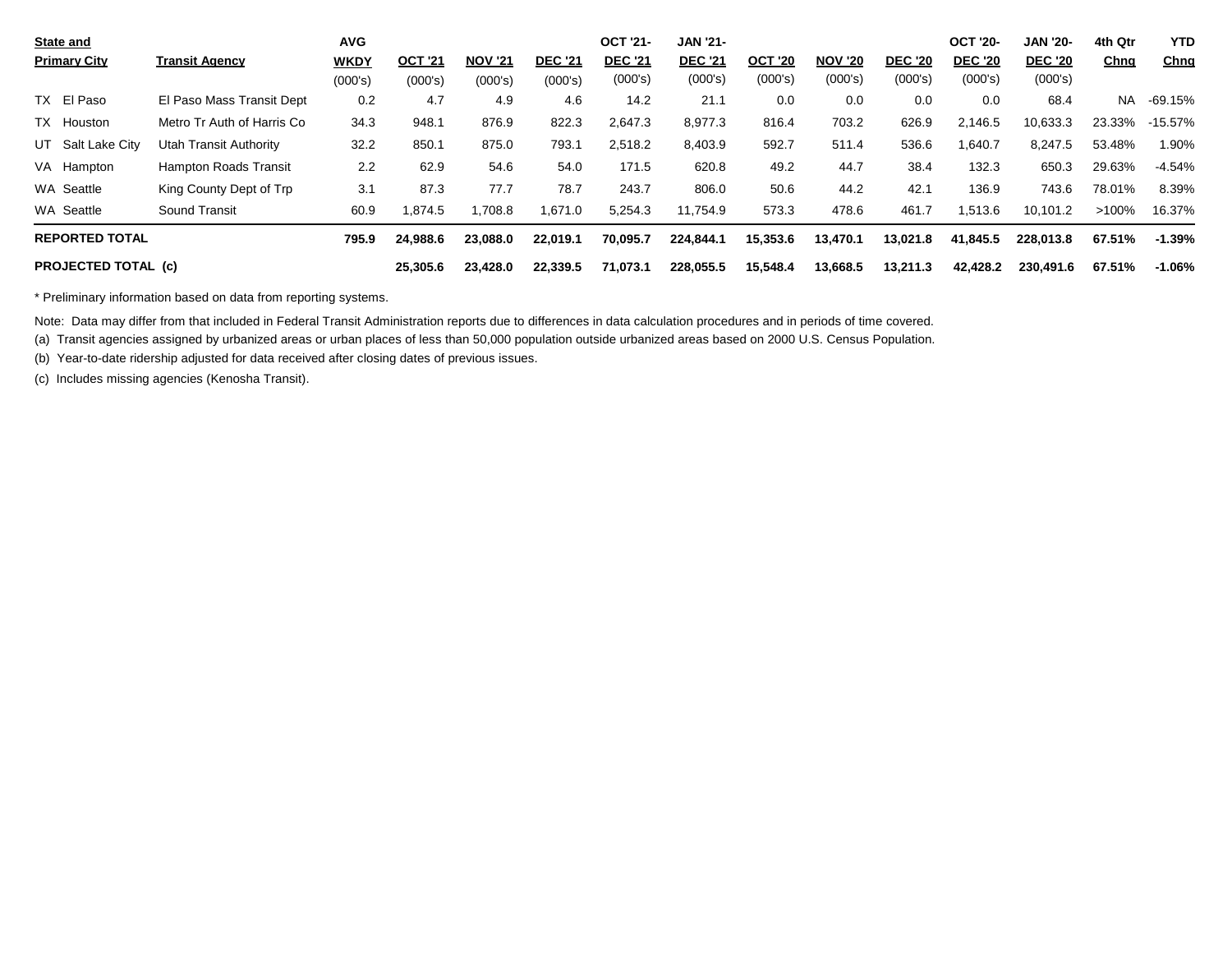Contact: Brett Brown Policy Analyst Telephone: (202) 496-4807 e-mail: bbrown@apta.com

# **PUBLIC TRANSPORTATION RIDERSHIP REPORT Fourth Quarter 2021 COMMUTER RAIL**

### **ESTIMATED UNLINKED TRANSIT PASSENGER TRIPS**

|     |                                         |                                            |                                      | CURRENT YEAR (a)(b)       |                           |                           |                                              |                                              |                           | PRECEDING YEAR (a)(b)     |                           |                                              |                                              | % CHANGE (b)    |                    |
|-----|-----------------------------------------|--------------------------------------------|--------------------------------------|---------------------------|---------------------------|---------------------------|----------------------------------------------|----------------------------------------------|---------------------------|---------------------------|---------------------------|----------------------------------------------|----------------------------------------------|-----------------|--------------------|
|     | <b>State and</b><br><b>Primary City</b> | <b>Transit Agency</b>                      | <b>AVG</b><br><b>WKDY</b><br>(000's) | <b>OCT '21</b><br>(000's) | <b>NOV '21</b><br>(000's) | <b>DEC '21</b><br>(000's) | <b>OCT '21-</b><br><b>DEC '21</b><br>(000's) | <b>JAN '21-</b><br><b>DEC '21</b><br>(000's) | <b>OCT '20</b><br>(000's) | <b>NOV '20</b><br>(000's) | <b>DEC '20</b><br>(000's) | <b>OCT '20-</b><br><b>DEC '20</b><br>(000's) | <b>JAN '20-</b><br><b>DEC '20</b><br>(000's) | 4th Qtr<br>Chng | <b>YTD</b><br>Chng |
|     | AK Anchorage                            | Alaska Railroad Corporation                | 0.1                                  | 1.3                       | 1.0                       | 1.0                       | 3.3                                          | 166.4                                        | 0.6                       | 0.4                       | 0.4                       | 1.4                                          | 32.0                                         | 135.71%         | 420.00%            |
|     | CA Los Angeles                          | Southern California RRA                    | 11.1                                 | 281.1                     | 276.4                     | 238.3                     | 795.8                                        | 2,642.2                                      | 197.7                     | 160.5                     | 140.2                     | 498.4                                        | 3,635.6                                      | 59.67%          | $-27.32%$          |
|     | CA Oakland                              | Capitol Corridor Joint Power               | 1.8                                  | 55.0                      | 57.7                      | 49.7                      | 162.4                                        | 457.2                                        | 22.5                      | 20.4                      | 16.2                      | 59.1                                         | 500.0                                        | 174.79%         | $-8.56%$           |
|     | CA Oceanside                            | <b>North County Transit District</b>       | 1.4                                  | 35.0                      | 44.8                      | 38.3                      | 118.1                                        | 373.8                                        | 11.0                      | 9.2                       | 7.5                       | 27.7                                         | 370.4                                        | 326.35%         | 0.92%              |
|     | CA San Carlos                           | Caltrain                                   | 216.4                                | 528.2                     | 501.8                     | 495.2                     | 1,525.2                                      | 5,290.6                                      | 461.4                     | 409.3                     | 420.4                     | 1.291.1                                      | 7,920.6                                      | 18.13%          | $-33.20%$          |
|     | CA San Francisco                        | San Francisco Bay Area RT                  | 3.6                                  | 88.7                      | 88.3                      | 84.0                      | 261.0                                        | 829.5                                        | 52.5                      | 45.4                      | 43.6                      | 141.5                                        | 834.2                                        | 84.45%          | $-0.56%$           |
|     | CA San Rafael                           | Sonoma-Marin Area Rail Tr                  | 1.1                                  | 26.9                      | 26.5                      | 24.0                      | 77.4                                         | 225.2                                        | 9.9                       | 8.1                       | 7.4                       | 25.4                                         | 248.0                                        | 204.72%         | $-9.19%$           |
|     | CA Stockton                             | San Joaquin Reg Rail Comm                  | 6.2                                  | 26.5                      | 25.4                      | 22.5                      | 74.4                                         | 227.9                                        | 13.8                      | 12.1                      | 10.7                      | 36.6                                         | 399.6                                        | 103.28%         | $-42.97%$          |
|     | CO Denver                               | <b>Regional Trp District</b>               | 29.0                                 | 685.4                     | 619.8                     | 600.4                     | 1,905.6                                      | 6,585.5                                      | 429.5                     | 365.0                     | 377.0                     | 1.171.5                                      | 4,954.3                                      | 62.66%          | 32.92%             |
|     | FL Orlando                              | <b>SunRail</b>                             | 3.2                                  | 67.3                      | 67.3                      | 76.6                      | 211.2                                        | 743.5                                        | 51.1                      | 44.0                      | 51.8                      | 146.9                                        | 749.5                                        | 43.77%          | $-0.80%$           |
| FL. |                                         | Pompano Beach South Florida RTA (Tri-Rail) | 9.4                                  | 245.2                     | 245.4                     | 252.6                     | 743.2                                        | 2,540.1                                      | 164.7                     | 155.7                     | 172.9                     | 493.3                                        | 2,204.5                                      | 50.66%          | 15.22%             |
| IL. | Chicago                                 | Metra                                      | 75.1                                 | 1,675.7                   | 1,634.7                   | 1,393.5                   | 4,703.9                                      | 14,080.7                                     | 607.3                     | 489.4                     | 457.3                     | 1,554.0                                      | 16,637.8                                     | 202.70%         | $-15.37%$          |
| IN  | Chesterton                              | Northern IN Commuter TD                    | 4.0                                  | 112.3                     | 109.4                     | 111.4                     | 333.1                                        | 1,022.9                                      | 56.3                      | 40.5                      | 40.5                      | 137.3                                        | 994.8                                        | 142.61%         | 2.82%              |
|     | MA Boston                               | Massachusetts Bay Tr Auth                  | 49.0                                 | 1,310.6                   | 1,265.2                   | 1,158.1                   | 3,733.9                                      | 8,877.6                                      | 666.4                     | 926.5                     | 632.4                     | 2,225.3                                      | 12,887.5                                     | 67.79%          | $-31.11%$          |
|     | MD Baltimore                            | Maryland Transit Admin                     | 5.9                                  | 178.7                     | 170.0                     | 180.0                     | 528.7                                        | 1,291.9                                      | 74.9                      | 54.3                      | 58.4                      | 187.6                                        | 2,462.5                                      | 181.82%         | $-47.54%$          |
|     | ME Portland                             | Northern NE Passenger RA                   | 1.1                                  | 37.4                      | 32.7                      | 28.9                      | 99.0                                         | 283.6                                        | 10.0                      | 6.2                       | 4.4                       | 20.6                                         | 146.2                                        | 380.58%         | 93.98%             |
|     | MN Minneapolis                          | Metro Transit                              | 0.3                                  | 7.3                       | 5.8                       | 4.7                       | 17.8                                         | 50.4                                         | 2.8                       | 2.3                       | 2.3                       | 7.4                                          | 152.6                                        | 140.54%         | $-66.97%$          |
|     | NJ Newark                               | New Jersey Transit Corp                    | <b>NA</b>                            | 3,531.2                   | 3,667.3                   | 3,285.9                   | 10,484.4                                     | 29,843.1                                     | 1,646.6                   | 1,460.4                   | 1,377.0                   | 4,484.0                                      | 28,655.0                                     | 133.82%         | 4.15%              |
|     | NM Albuquerque                          | New Mexico Dept of Trp                     | 1.0                                  | 28.7                      | 22.9                      | 20.7                      | 72.3                                         | 184.1                                        | 0.0                       | 0.0                       | 0.0                       | 0.0                                          | 142.9                                        | <b>NA</b>       | 28.83%             |
|     | NY New York                             | MTA Long Island Rail Road                  | 184.7                                | 5,426.1                   | 5.217.2                   | 4,861.3                   | 15.504.6                                     | 49,167.6                                     | 3,071.4                   | 2.744.5                   | 2,558.3                   | 8,374.2                                      | 43,553.6                                     | 85.15%          | 12.89%             |
|     | NY New York                             | <b>MTA Metro-North Railroad</b>            | 160.9                                | 3,953.7                   | 3,951.7                   | 3,577.7                   | 11,483.1                                     | 34,515.8                                     | 2,081.3                   | 1,751.3                   | 1,662.5                   | 5,495.1                                      | 30,369.5                                     | 108.97%         | 13.65%             |
|     | OR Portland                             | Tri-County Metro Trp Dist                  | 0.4                                  | 7.9                       | 7.6                       | 7.0                       | 22.5                                         | 88.7                                         | 8.0                       | 6.2                       | 6.4                       | 20.6                                         | 137.0                                        | 9.22%           | $-35.26%$          |
|     | PA Philadelphia                         | Southeastern Penn TA                       | 51.1                                 | 1,294.6                   | 1,231.5                   | 1,124.8                   | 3,650.9                                      | 10,055.0                                     | 565.4                     | 544.7                     | 549.5                     | .659.6                                       | 11,026.1                                     | 119.99%         | $-8.81%$           |
|     | TN Nashville                            | <b>Regional Transp Auth</b>                | 0.0                                  | 5.4                       | 7.2                       | 6.5                       | 19.1                                         | 57.5                                         | 3.1                       | 2.5                       | 2.2                       | 7.8                                          | 77.2                                         | 144.87%         | $-25.52%$          |
|     | TX Austin                               | Capital Metropolitan Trp Aut               | 1.4                                  | 51.7                      | 34.0                      | 31.5                      | 117.2                                        | 333.3                                        | 14.3                      | 11.8                      | 11.9                      | 38.0                                         | 278.1                                        | 208.42%         | 19.85%             |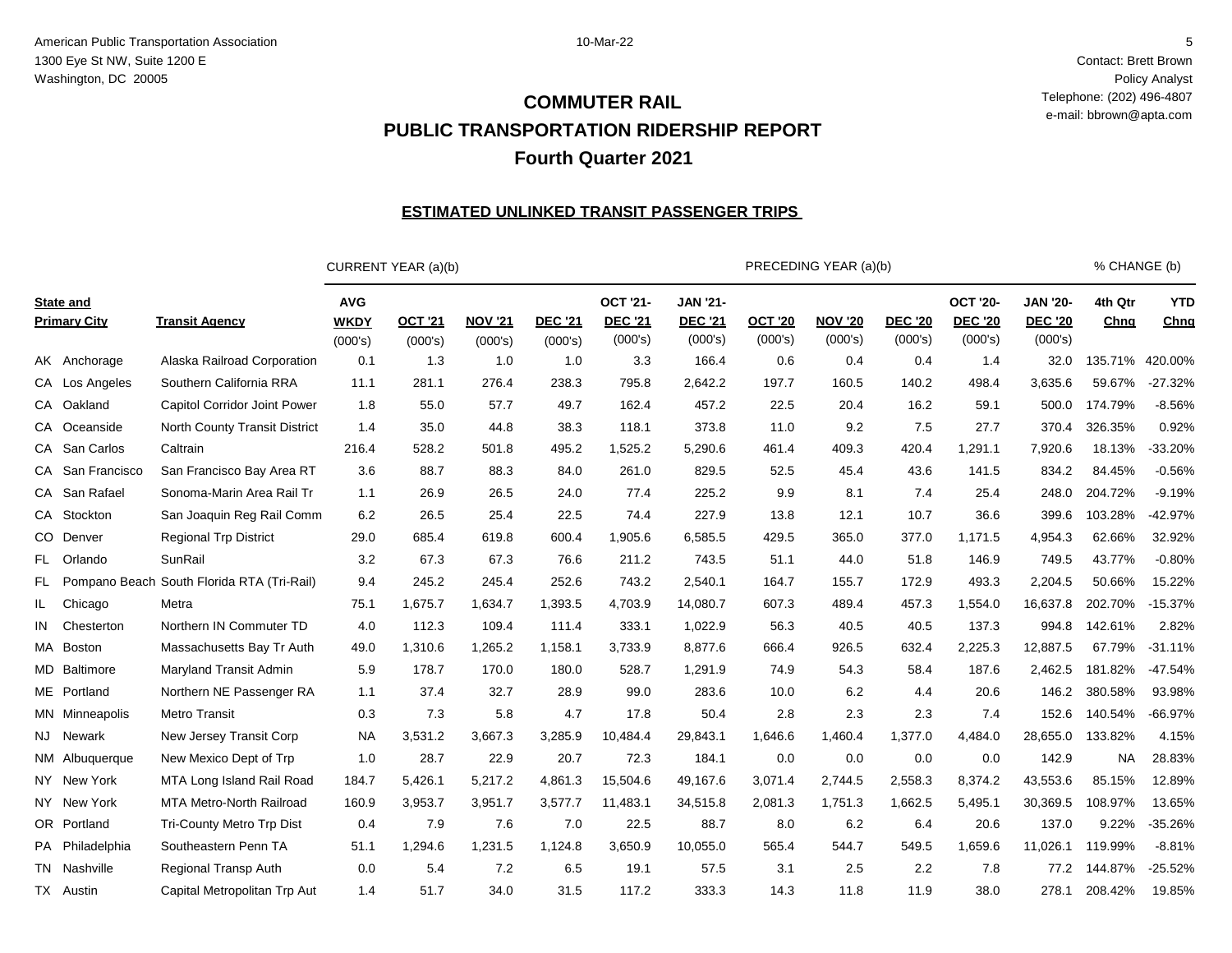| <b>State and</b>       |                                | <b>AVG</b>  |                |                |                | <b>OCT '21-</b> | <b>JAN '21-</b> |                |                |                | <b>OCT '20-</b> | <b>JAN '20-</b> | 4th Qtr | <b>YTD</b>  |
|------------------------|--------------------------------|-------------|----------------|----------------|----------------|-----------------|-----------------|----------------|----------------|----------------|-----------------|-----------------|---------|-------------|
| <b>Primary City</b>    | <b>Transit Agency</b>          | <b>WKDY</b> | <b>OCT '21</b> | <b>NOV '21</b> | <b>DEC '21</b> | <b>DEC '21</b>  | <b>DEC '21</b>  | <b>OCT '20</b> | <b>NOV '20</b> | <b>DEC '20</b> | <b>DEC '20</b>  | <b>DEC '20</b>  | Chng    | <u>Chnq</u> |
|                        |                                | (000's)     | (000's)        | (000's)        | (000's)        | (000's)         | (000's)         | (000's)        | (000's)        | (000's)        | (000's)         | (000's)         |         |             |
| TX Dallas-Ft Worth     | <b>Trinity Railway Express</b> | 3.9         | 121.7          | 88.5           | 90.0           | 300.2           | 923.6           | 63.6           | 55.9           | 52.4           | 171.9           | 900.0           | 74.64%  | 2.62%       |
| TX Fort Worth          | Trinity Metro                  | 1.4         | 37.8           | 44.3           | 53.9           | 136.0           | 380.1           | 19.5           | 17.8           | 23.2           | 60.5            | 262.7           | 124.79% | 44.69%      |
| TX Lewisville          | Denton County Transportatio    | 0.6         | 18.5           | 15.3           | 12.6           | 46.4            | 135.3           | 9.0            | 7.8            | 7.6            | 24.4            | 144.0           | 90.16%  | $-6.04\%$   |
| UT Salt Lake City      | Utah Transit Authority         | 9.0         | 219.5          | 215.6          | 190.1          | 625.2           | 2,062.4         | 136.2          | 104.9          | 107.3          | 348.4           | 2,024.4         | 79.45%  | .88%        |
| VA Alexandria          | Virginia Railway Express       | 2.8         | 59.0           | 57.7           | 53.7           | 170.4           | 530.7           | 29.3           | 23.2           | 22.2           | 74.7            | 1.110.0         | 128.11% | -52.19%     |
| WA Seattle             | Sound Transit                  | 3.4         | 81.8           | 77.4           | 70.9           | 230.1           | 735.6           | 50.5           | 41.2           | 44.3           | 136.0           | 1.274.4         | 69.19%  | -42.28%     |
| <b>REPORTED TOTAL</b>  |                                | 839.4       | 20,200.2       | 19,810.4       | 18,145.8       | 58,156.4        | 174,701.8       | 10,530.6       | 9,521.5        | 8,868.2        | 28,920.3        | 175,085.0       | 101.09% | $-0.22%$    |
| <b>PROJECTED TOTAL</b> |                                |             | 20.273.3       | 19,881.8       | 18.205.7       | 58,360.8        | 175.304.4       | 10,568.7       | 9,555.8        | 8,897.5        | 29.022.0        | 175.690.2       | 101.09% | $-0.22%$    |

\* Preliminary information based on data from reporting systems.

Note: Data may differ from that included in Federal Transit Administration reports due to differences in data calculation procedures and in periods of time covered.

(a) Transit agencies assigned by urbanized areas or urban places of less than 50,000 population outside urbanized areas based on 2000 U.S. Census Population.

(b) Year-to-date ridership adjusted for data received after closing dates of previous issues.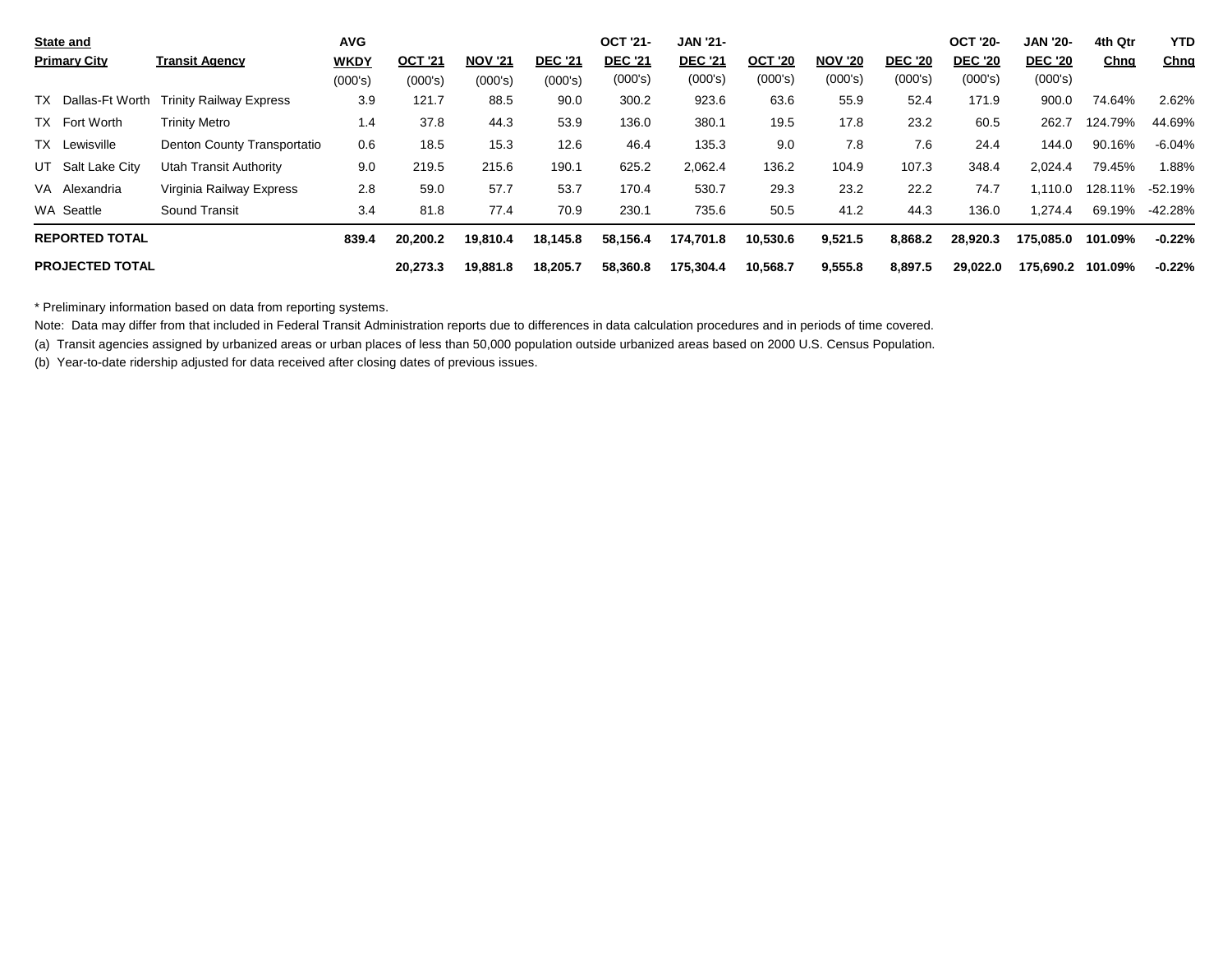Contact: Brett Brown Policy Analyst Telephone: (202) 496-4807 Email: bbrown@apta.com

## **PUBLIC TRANSPORTATION RIDERSHIP REPORT Fourth Quarter 2021 TROLLEY BUS**

### **ESTIMATED UNLINKED TRANSIT PASSENGER TRIPS**

|                                         |                            |                                      | CURRENT YEAR (a)(b)       |                           |                           |                                              |                                              |                           | PRECEDING YEAR (a)(b)     |                           |                                              |                                              | % CHANGE (b)    |                    |
|-----------------------------------------|----------------------------|--------------------------------------|---------------------------|---------------------------|---------------------------|----------------------------------------------|----------------------------------------------|---------------------------|---------------------------|---------------------------|----------------------------------------------|----------------------------------------------|-----------------|--------------------|
| <b>State and</b><br><b>Primary City</b> | <b>Transit Agency</b>      | <b>AVG</b><br><b>WKDY</b><br>(000's) | <b>OCT '21</b><br>(000's) | <b>NOV '21</b><br>(000's) | <b>DEC '21</b><br>(000's) | <b>OCT '21-</b><br><b>DEC '21</b><br>(000's) | <b>JAN '21-</b><br><b>DEC '21</b><br>(000's) | <b>OCT '20</b><br>(000's) | <b>NOV '20</b><br>(000's) | <b>DEC '20</b><br>(000's) | <b>OCT '20-</b><br><b>DEC '20</b><br>(000's) | <b>JAN '20-</b><br><b>DEC '20</b><br>(000's) | 4th Qtr<br>Chng | <b>YTD</b><br>Chng |
| CA San Francisco                        | San Francisco Muni Rwy     | 86.2                                 | 2,589.1                   | 2,449.0                   | 2,316.6                   | 7,354.7                                      | 24,628.9                                     | ,506.0                    | 395.2                     | ,349.3                    | 4,250.5                                      | 14,288.7                                     | 73.03%          | 72.37%             |
| MA Boston                               | Massachusetts Bay Tr Auth  | 4.9                                  | 120.6                     | 121.5                     | 113.9                     | 356.0                                        | 1,162.2                                      | 91.3                      | 80.4                      | 74.7                      | 246.4                                        | 900.3                                        | 44.48%          | 29.09%             |
| OH Dayton                               | Greater Dayton Regional TA | 5.9                                  | 161.3                     | 143.8                     | 140.9                     | 446.0                                        | 1,786.9                                      | 130.9                     | 113.9                     | 112.3                     | 357.1                                        | 449.4                                        | 24.89%          | 23.29%             |
| PA Philadelphia                         | Southeastern Penn TA       | 9.4                                  | 238.8                     | 235.1                     | 218.5                     | 692.4                                        | 2,306.2                                      | 182.6                     | 154.1                     | 166.6                     | 503.3                                        | 2,097.5                                      | 37.57%          | 9.95%              |
| WA Seattle                              | King County Dept of Trp    | 35.5                                 | 812.9                     | 830.8                     | 693.1                     | 2,336.8                                      | 7,974.9                                      | 630.3                     | 510.8                     | 561.9                     | 1,703.0                                      | 8,384.9                                      | 37.22%          | -4.89%             |
| <b>REPORTED TOTAL</b>                   |                            | 142.0                                | 3,922.7                   | 3,780.2                   | 3,483.0                   | 11.185.9                                     | 37,859.1                                     | 2,541.1                   | 2,254.4                   | 2,264.8                   | 7,060.3                                      | 27,120.8                                     | 58.43%          | 39.59%             |
| <b>PROJECTED TOTAL (c)</b>              |                            |                                      | 3,922.7                   | 3,780.2                   | 3,483.0                   | 11.185.9                                     | 37,859.1                                     | 2,541.1                   | 2,254.4                   | 2,264.8                   | 7,060.3                                      | 27,120.8                                     | 58.43%          | 39.59%             |

\* Preliminary information based on data from reporting systems.

Note: Data may differ from that included in Federal Transit Administration reports due to differences in data calculation procedures and in periods of time covered.

(a) Transit agencies assigned by urbanized areas or urban places of less than 50,000 population outside urbanized areas based on 2000 U.S. Census Population.

(b) Year-to-date ridership adjusted for data received after closing dates of previous issues.

7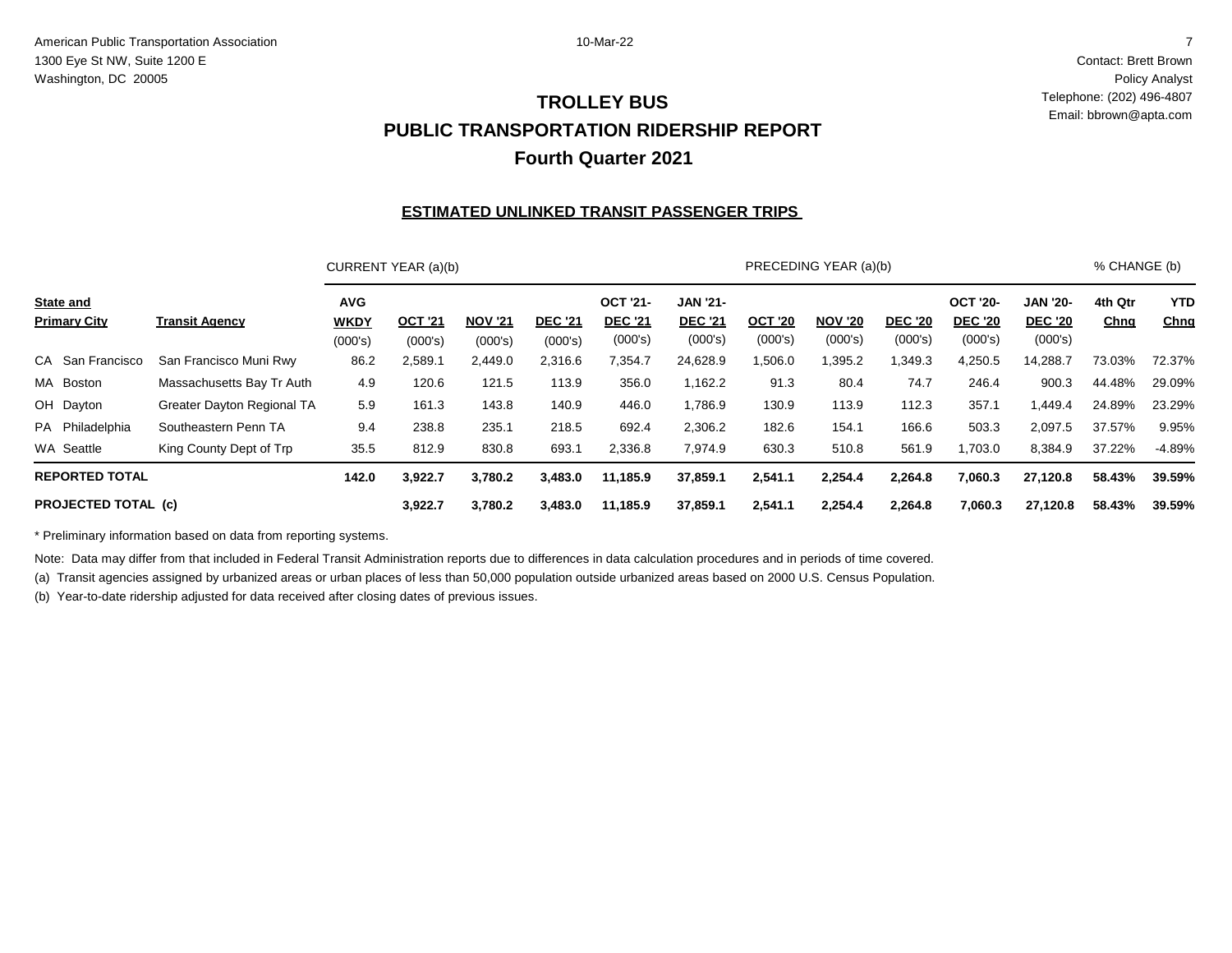Contact: Brett Brown Policy Analyst Telephone: (202) 496-4807 Email: bbrown@apta.com

# **PUBLIC TRANSPORTATION RIDERSHIP REPORT LARGEST BUS AGENCIES**

(Transit Agencies in Urbanized Areas of 1,000,000 or more population that operate 300 or more peak-hour buses, plus a selection of other large bus operators)

## **Fourth Quarter 2021**

## **ESTIMATED UNLINKED TRANSIT PASSENGER TRIPS**

|                                         |                                  |                                      | CURRENT YEAR (a)(b) |                           |                           |                                              |                                              |                           | PRECEDING YEAR (a)(b)     |                           |                                              |                                              | % CHANGE (b)    |                    |
|-----------------------------------------|----------------------------------|--------------------------------------|---------------------|---------------------------|---------------------------|----------------------------------------------|----------------------------------------------|---------------------------|---------------------------|---------------------------|----------------------------------------------|----------------------------------------------|-----------------|--------------------|
| <b>State and</b><br><b>Primary City</b> | <b>Transit Agency</b>            | <b>AVG</b><br><b>WKDY</b><br>(000's) | OCT '21<br>(000's)  | <b>NOV '21</b><br>(000's) | <b>DEC '21</b><br>(000's) | <b>OCT '21-</b><br><b>DEC '21</b><br>(000's) | <b>JAN '21-</b><br><b>DEC '21</b><br>(000's) | <b>OCT '20</b><br>(000's) | <b>NOV '20</b><br>(000's) | <b>DEC '20</b><br>(000's) | <b>OCT '20-</b><br><b>DEC '20</b><br>(000's) | <b>JAN '20-</b><br><b>DEC '20</b><br>(000's) | 4th Qtr<br>Chng | <b>YTD</b><br>Chng |
| AZ Phoenix                              | City of Phoenix PTD              | 57.9                                 | 1,518.3             | 1,534.1                   | 1,417.8                   | 4,470.2                                      | 15,723.5                                     | 1,368.3                   | 1,274.5                   | 1,321.0                   | 3,963.8                                      | 18,943.7                                     | 12.78%          | $-17.00\%$         |
| CA Long Beach                           | Long Beach Transit               | 52.1                                 | 1,377.9             | 1,411.3                   | 1,364.0                   | 4,153.2                                      | 15,833.6                                     | 1,142.6                   | 1,240.6                   | 1,214.9                   | 3,598.1                                      | 13,445.8                                     | 15.43%          | 17.76%             |
| CA Los Angeles                          | Los Angeles County MTA           | 637.7                                | 18,280.0            | 17,727.2                  | 16,473.7                  | 52,480.9                                     | 179,853.2                                    | 13,324.5                  | 12,404.4                  | 12,347.7                  | 38,076.6                                     | 161,724.3                                    | 37.83%          | 11.21%             |
| CA Oakland                              | Alameda-Contra Costa TD          | 115.1                                | 2,586.1             | 2,454.9                   | 2,213.5                   | 7,254.5                                      | 24,060.2                                     | 2,049.4                   | 1,600.2                   | 1,578.1                   | 5,227.7                                      | 27,967.5                                     | 38.77%          | $-13.97%$          |
| CA San Diego                            | San Diego Metrop Transit Sy      | 87.6                                 | 2,438.6             | 2,293.4                   | 1,965.4                   | 6,697.4                                      | 23,565.7                                     | 1,760.2                   | 1,552.0                   | 1,472.7                   | 4,784.9                                      | 24,060.9                                     | 39.97%          | $-2.06%$           |
| CA San Francisco                        | San Francisco Muni Rwy           | 177.6                                | 5,058.0             | 4,787.0                   | 4,700.0                   | 14,545.0                                     | 49,220.1                                     | 3,247.1                   | 3,295.9                   | 3,211.3                   | 9,754.3                                      | 50,364.2                                     | 49.11%          | $-2.27%$           |
| CA San Jose                             | Santa Clara Valley Trp Auth      | 46.0                                 | 1,255.9             | 1,227.8                   | 1,164.4                   | 3,648.1                                      | 12,302.8                                     | 812.8                     | 742.5                     | 722.0                     | 2,277.3                                      | 12,542.9                                     | 60.19%          | $-1.91%$           |
| CA Santa Monica                         | Santa Monica's Big Blue Bus      | 19.9                                 | 570.2               | 525.5                     | 446.0                     | 1,541.7                                      | 5,483.1                                      | 482.8                     | 458.5                     | 413.4                     | 1,354.7                                      | 6,419.6                                      | 13.80%          | $-14.59%$          |
| CO Denver                               | <b>Regional Trp District</b>     | 134.7                                | 3,123.3             | 2,873.8                   | 2,868.6                   | 8,865.7                                      | 31,598.0                                     | 2,436.1                   | 2,118.2                   | 2,117.6                   | 6,671.9                                      | 36,511.6                                     | 32.88%          | $-13.46%$          |
| DC Washington                           | Washington Metro Area TA         | 229.3                                | 6,362.6             | 5,915.0                   | 5,665.5                   | 17,943.1                                     | 60,603.6                                     | 4,756.0                   | 4,382.5                   | 4,560.1                   | 13,698.6                                     | 51,407.2                                     | 30.98%          | 17.89%             |
| FL Miami                                | Miami-Dade Transit Agency        | 117.3                                | 3,081.2             | 3,056.7                   | 3,123.0                   | 9,260.9                                      | 37,552.8                                     | 2,805.1                   | 2,651.3                   | 3,022.5                   | 8,478.9                                      | 32,880.4                                     | 9.22%           | 14.21%             |
| FL Orlando                              | Central Florida RTA              | 45.3                                 | 1,240.4             | 1,191.6                   | 1,226.7                   | 3,658.7                                      | 13,459.7                                     | 1,041.4                   | 954.1                     | 1,008.2                   | 3,003.7                                      | 13,733.9                                     | 21.81%          | $-2.00%$           |
| GA Atlanta                              | Metro Atlanta Rapid Tr Auth      | 92.1                                 | 2,562.9             | 2,419.7                   | 2,045.4                   | 7,028.0                                      | 26,790.0                                     | 2,134.4                   | 2,014.1                   | 1,885.9                   | 6,034.4                                      | 31,961.8                                     | 16.47%          | $-16.18%$          |
| IL Chicago                              | Chicago Transit Authority        | 420.7                                | 11,905.6            | 10,923.9                  | 10,175.9                  | 33,005.4                                     | 117,357.4                                    | 8,886.8                   | 7,493.9                   | 7,467.2                   | 23,847.9                                     | 121,449.9                                    | 38.40%          | $-3.37%$           |
| MA Boston                               | Massachusetts Bay Tr Auth        | 252.1                                | 6,797.3             | 6,642.9                   | 6,098.8                   | 19,539.0                                     | 64,728.0                                     | 4,566.9                   | 4,104.7                   | 4,030.7                   | 12,702.3                                     | 59,161.3                                     | 53.82%          | 9.41%              |
| <b>MD</b> Baltimore                     | Maryland Transit Admin           | 119.4                                | 3,752.8             | 3,515.7                   | 3,599.0                   | 10,867.5                                     | 37,319.4                                     | 3,463.2                   | 2,972.9                   | 2,775.7                   | 9,211.8                                      | 42,453.2                                     | 17.97%          | $-12.09%$          |
| MD Rockville                            | Montgomery County Ride-O         | 45.9                                 | 1,274.7             | 1,185.4                   | 1,143.2                   | 3,603.3                                      | 12,305.9                                     | 850.3                     | 802.1                     | 804.1                     | 2,456.5                                      | 10,415.2                                     | 46.68%          | 18.15%             |
| MI Detroit                              | City of Detroit Dept of Trp      | <b>NA</b>                            | 755.2               | 664.3                     | 757.8                     | 2,177.3                                      | 8,465.8                                      | 703.8                     | 749.2                     | 539.3                     | 1,992.3                                      | 9,849.7                                      | 9.29%           | $-14.05%$          |
| <b>MN</b> Minneapolis                   | <b>Metro Transit</b>             | 79.3                                 | 2,297.6             | 2,054.8                   | 1,887.8                   | 6,240.2                                      | 22,137.1                                     | 1,730.0                   | 1,575.9                   | 1,528.8                   | 4,834.7                                      | 25,497.0                                     | 29.07%          | $-13.18%$          |
| <b>MO</b> Saint Louis                   | <b>Bi-State Dev Agency</b>       | 79.1                                 | 1,045.4             | 970.4                     | 950.1                     | 2,965.9                                      | 11,652.4                                     | 1,044.2                   | 955.2                     | 939.3                     | 2,938.7                                      | 13,796.1                                     | 0.93%           | $-15.54%$          |
| NJ Newark                               | New Jersey Transit Corp          | <b>NA</b>                            | 9,005.9             | 8,600.8                   | 8,378.9                   | 25,985.6                                     | 89,691.4                                     | 6,751.4                   | 6,007.5                   | 5,903.8                   | 18,662.7                                     | 81,626.9                                     | 39.24%          | 9.88%              |
| NV Las Vegas                            | RTC of Southern Nevada           | 120.4                                | 3,575.8             | 3,424.6                   | 3,262.3                   | 10,262.7                                     | 38,251.6                                     | 3,080.3                   | 2,801.6                   | 2,745.3                   | 8,627.2                                      | 39,191.7                                     | 18.96%          | $-2.40%$           |
| NY New York                             | MTA Bus Company                  | 270.3                                | 8,629.5             | 8,181.8                   | 7,881.4                   | 24,692.7                                     | 82,347.7                                     | 6,017.5                   | 5,386.7                   | 5,259.3                   | 16,663.5                                     | 72,562.1                                     | 48.18%          | 13.49%             |
| NY New York                             | <b>MTA New York City Transit</b> | 1,519.2                              | 41,750.0            | 39,284.2                  | 37,433.4                  | 118,467.6                                    | 413,891.8                                    | 31,959.9                  | 28,752.9                  | 28,528.0                  | 89,240.8                                     | 425,319.5                                    | 32.75%          | $-2.69%$           |
| OH Cincinnati                           | Southwest Ohio RTA               | 29.1                                 | 772.0               | 710.8                     | 657.6                     | 2,140.4                                      | 7,457.6                                      | 574.2                     | 510.6                     | 478.7                     | 1,563.5                                      | 7,198.9                                      | 36.90%          | 3.59%              |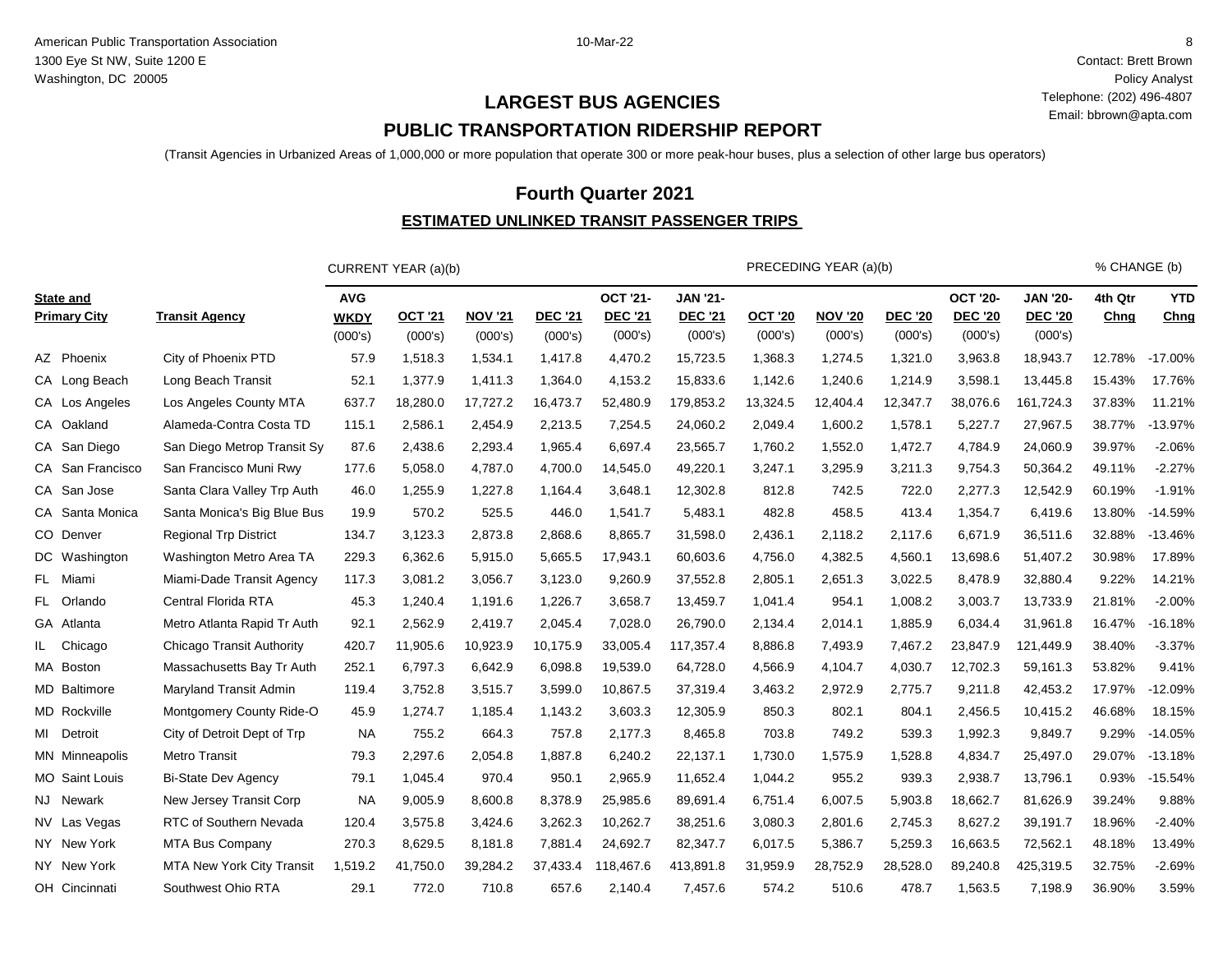| <b>State and</b>      |                                  | <b>AVG</b>  |                |                |                | <b>OCT '21-</b> | <b>JAN '21-</b> |                |                |                | <b>OCT '20-</b> | JAN '20-              | 4th Qtr     | <b>YTD</b> |
|-----------------------|----------------------------------|-------------|----------------|----------------|----------------|-----------------|-----------------|----------------|----------------|----------------|-----------------|-----------------------|-------------|------------|
| <b>Primary City</b>   | <b>Transit Agency</b>            | <b>WKDY</b> | <b>OCT '21</b> | <b>NOV '21</b> | <b>DEC '21</b> | <b>DEC '21</b>  | <b>DEC '21</b>  | <b>OCT '20</b> | <b>NOV '20</b> | <b>DEC '20</b> | <b>DEC '20</b>  | <b>DEC '20</b>        | <u>Chnq</u> | Chng       |
|                       |                                  | (000's)     | (000's)        | (000's)        | (000's)        | (000's)         | (000's)         | (000's)        | (000's)        | (000's)        | (000's)         | (000's)               |             |            |
| OH Cleveland          | Greater Cleveland Reg TA         | 45.7        | 1,267.2        | 1,158.2        | 1,073.6        | 3,499.0         | 12,596.6        | 1,014.3        | 898.5          | 850.4          | 2,763.2         | 13,308.8              | 26.63%      | $-5.35%$   |
| OR Portland           | <b>Tri-County Metro Trp Dist</b> | 95.8        | 2,750.3        | 2,487.5        | 2,498.3        | 7,736.1         | 27,946.9        | 2,206.2        | 1,917.6        | 1,948.0        | 6,071.8         | 30,197.6              | 27.41%      | $-7.45%$   |
| PA Philadelphia       | Southeastern Penn TA             | 272.4       | 7,138.4        | 6,491.1        | 6,359.6        | 19,989.1        | 69,117.1        | 5,310.6        | 4,537.0        | 4,847.6        | 14,695.2        | 66,619.1              | 36.02%      | 3.75%      |
| PA Pittsburgh         | Port Auth of Allegheny Co.       | <b>NA</b>   | 2,672.0        | 2,395.3        | 2,221.4        | 7,288.7         | 24,461.8        | 1,820.1        | 1,590.5        | 1.440.3        | 4,850.9         | 26,813.1              | 50.25%      | $-8.77%$   |
| TX Dallas             | Dallas Area Rapid Transit        | 72.4        | 1,998.3        | 1,845.4        | 1,905.6        | 5,749.3         | 20,982.1        | 1,665.2        | 1,591.6        | 1,574.3        | 4,831.1         | 22,923.4              | 19.01%      | $-8.47%$   |
| TX Houston            | Metro Tr Auth of Harris Co       | 128.6       | 3,497.3        | 3,351.6        | 3,358.5        | 10,207.4        | 36,197.5        | 3,064.4        | 2,796.1        | 2,782.7        | 8,643.2         | 41,007.4              | 18.10%      | $-11.73%$  |
| TX San Antonio        | VIA Metropolitan Transit         | 63.7        | 1,872.0        | .403.8         | 1,762.8        | 5,038.6         | 19,487.8        | 1,745.9        | 1,591.9        | 1,622.0        | 4,959.8         | 22,856.5              | 1.59%       | $-14.74\%$ |
| VA Hampton            | <b>Hampton Roads Transit</b>     | 16.5        | 434.0          | 406.3          | 407.9          | 1,248.2         | 5,293.8         | 520.7          | 450.3          | 439.8          | 410.8.          | 6,186.3               | -11.53%     | $-14.43%$  |
| WA Seattle            | King County Dept of Trp          | 145.4       | 4,492.1        | 3,983.0        | 3,452.5        | 11,927.6        | 42,519.2        | 3,148.8        | 2,769.7        | 2,794.8        | 8,713.3         | 49,254.8              | 36.89%      | $-13.68%$  |
| WI Milwaukee          | Milwaukee County Tr Sys          | 49.4        | 1,395.4        | ,298.1         | 1,233.8        | 3,927.3         | 14,356.7        | 1,176.3        | 1,046.0        | 1,041.6        | 3,263.9         | 15,595.1              | 20.33%      | $-7.94%$   |
| <b>REPORTED TOTAL</b> |                                  | 5,638.0     | 168,534.2      | 158,397.9      | 151,174.2      | 478,106.3       | 1,674,611.9     | 128,661.7      | 115,991.2      | 115,217.1      |                 | 359,870.0 1,685,247.4 | 32.86%      | $-0.63%$   |

\* Preliminary information based on data from reporting systems.

Note: Data may differ from that included in Federal Transit Administration reports due to differences in data calculation procedures and in periods of time covered.

(a) Transit agencies assigned by urbanized areas or urban places of less than 50,000 population outside urbanized areas based on 2000 U.S. Census Population.

(b) Year-to-date ridership adjusted for data received after closing dates of previous issues.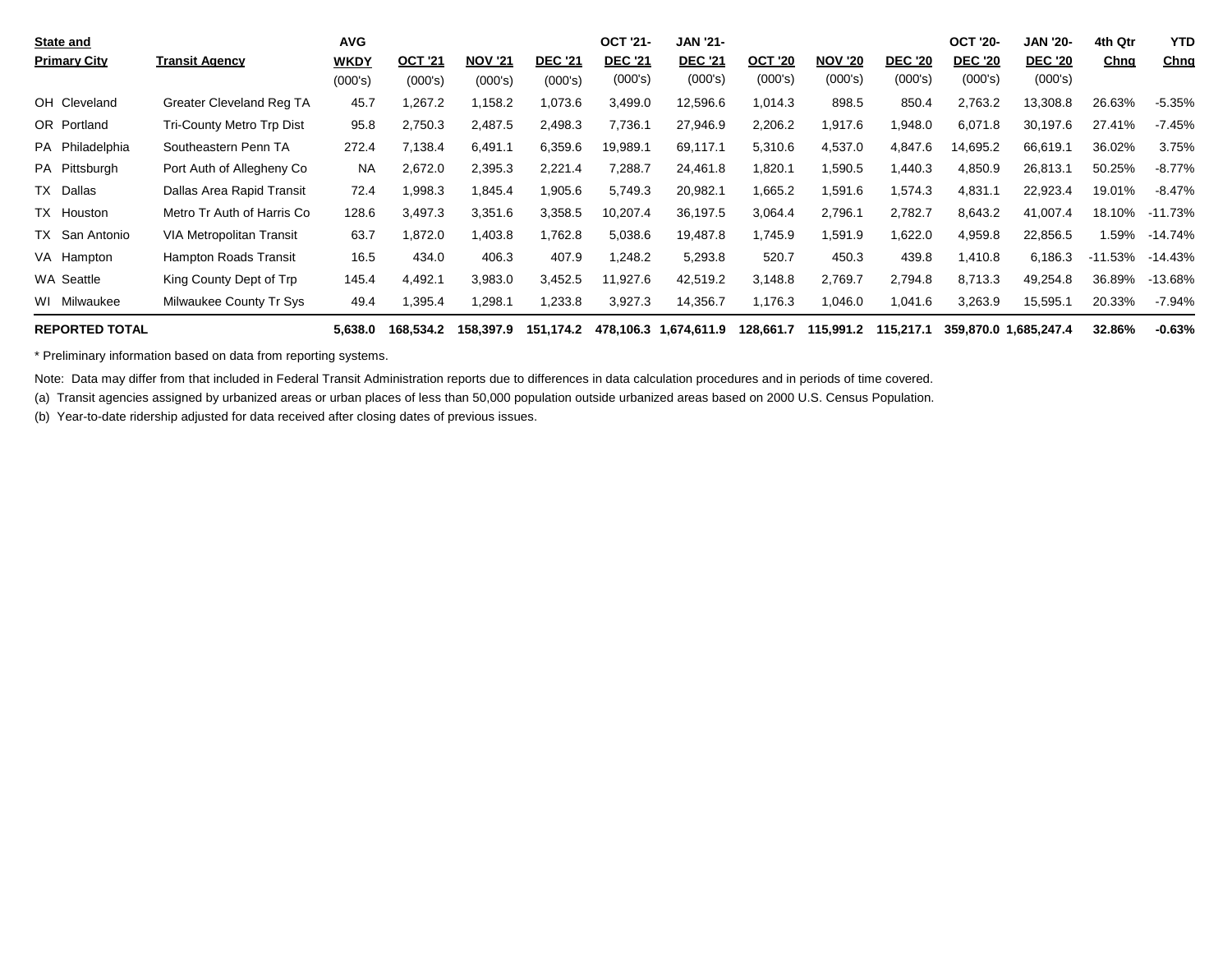|    |                     |                                         |              | Average   | Trips for | Trips for      | Trips for | <b>Trips Thru</b> | Trips for | Trips for      | Trips for | <b>Trips Thru</b> |           | Year-     |
|----|---------------------|-----------------------------------------|--------------|-----------|-----------|----------------|-----------|-------------------|-----------|----------------|-----------|-------------------|-----------|-----------|
|    | State and           | <b>Transit Agency</b>                   | Mode         | Weekday   | Oct '21   | <b>Nov '21</b> | Dec '21   | Dec '21           | Oct '20   | <b>Nov '20</b> | Dec '20   | Dec '20           | Quarterly | to-Date   |
|    | <b>Primary City</b> |                                         |              | (000's)   | (000's)   | (000's)        | (000's)   | (000's)           | (000's)   | (000's)        | (000's)   | (000's)           | Change    | Change    |
|    | AK Anchorage        | Alaska Railroad Corporation             | <b>CR</b>    | 0.1       | 1.3       | 1.0            | 1.0       | 166.4             | 0.6       | 0.4            | 0.4       | 32.0              | >100%     | >100%     |
|    | AK Anchorage        | Alaska Railroad Corporation             | <b>TOTAL</b> | 0.1       | 1.3       | 1.0            | 1.0       | 166.4             | 0.6       | 0.4            | 0.4       | 32.0              | >100%     | >100%     |
| AL | Birmingham          | Birmingham-Jefferson Co TA              | DR           | 0.3       | 7.8       | 7.9            | 7.5       | 93.4              | 8.1       | 6.2            | 6.5       | 78.7              | 11.54%    | 18.68%    |
| AL | Birmingham          | Birmingham-Jefferson Co TA              | MB           | 5.3       | 125.7     | 124.9          | 136.6     | 1,413.3           | 200.5     | 161.2          | 137.6     | 1,841.2           | $-22.45%$ | $-23.24%$ |
| AL | Birmingham          | Birmingham-Jefferson Co TA              | <b>TOTAL</b> | 5.6       | 133.5     | 132.8          | 144.1     | 1,506.7           | 208.6     | 167.4          | 144.1     | 1,919.9           | $-21.09%$ | $-21.52%$ |
| AR | <b>Little Rock</b>  | <b>Rock Region Metro</b>                | <b>DR</b>    | <b>NA</b> | 7.9       | 7.7            | 7.6       | 85.5              | 7.8       | 6.7            | 6.7       | 83.7              | 9.43%     | 2.15%     |
| AR | <b>Little Rock</b>  | <b>Rock Region Metro</b>                | LR.          | <b>NA</b> | 4.1       | 3.5            | 2.5       | 22.6              | 0.0       | 0.0            | 0.0       | 17.2              | <b>NA</b> | 31.40%    |
| AR | Little Rock         | <b>Rock Region Metro</b>                | MB           | NA        | 113.2     | 111.9          | 112.3     | 1,207.5           | 104.4     | 96.7           | 98.7      | 1,460.9           | 12.54%    | $-17.35%$ |
| AR | <b>Little Rock</b>  | Rock Region Metro                       | <b>TOTAL</b> | <b>NA</b> | 125.2     | 123.1          | 122.4     | 1,315.6           | 112.2     | 103.4          | 105.4     | 1,561.8           | 15.48%    | $-15.76%$ |
| AZ | Flagstaff           | N. AZ Intergovernmental Public TA       | <b>DR</b>    | 0.0       | 1.0       | 0.9            | 0.8       | 8.6               | 0.5       | 0.4            | 0.5       | 8.1               | 92.86%    | 6.17%     |
| AΖ | Flagstaff           | N. AZ Intergovernmental Public TA MB    |              | 5.3       | 145.3     | 121.1          | 82.9      | 1,087.0           | 105.6     | 71.6           | 59.4      | 1,353.8           | 47.63%    | $-19.71%$ |
| ΑZ | Flagstaff           | N. AZ Intergovernmental Public TA VP    |              | 0.0       | 0.7       | 0.6            | 0.8       | 8.5               | 0.7       | 0.7            | 0.7       | 8.8               | 0.00%     | $-3.41%$  |
| AΖ | Flagstaff           | N. AZ Intergovernmental Public TA TOTAL |              | 5.3       | 147.0     | 122.6          | 84.5      | 1,104.1           | 106.8     | 72.7           | 60.6      | 1,370.7           | 47.48%    | $-19.45%$ |
| ΑZ | Glendale            | <b>Glendale Transit</b>                 | DR           | 0.1       | 3.4       | 3.3            | 3.2       | 43.9              | 4.7       | 4.1            | 4.4       | 45.0              | $-25.00%$ | $-2.44%$  |
| ΑZ | Glendale            | <b>Glendale Transit</b>                 | <b>MB</b>    | 0.2       | 6.5       | 6.0            | 6.3       | 67.5              | 5.4       | 5.1            | 5.0       | 79.5              | 21.29%    | $-15.09%$ |
| AZ | Glendale            | <b>Glendale Transit</b>                 | <b>TOTAL</b> | <b>NA</b> | 9.9       | 9.3            | 9.5       | 111.4             | 10.1      | 9.2            | 9.4       | 124.5             | 0.00%     | $-10.52%$ |
| ΑZ | Phoenix             | City of Phoenix PTD                     | DR           | 0.9       | 26.1      | 21.7           | 21.8      | 290.0             | 24.3      | 22.3           | 22.5      | 258.6             | 0.72%     | 12.14%    |
| ΑZ | Phoenix             | City of Phoenix PTD                     | MB           | 57.9      | 1,518.3   | 1,534.1        | 1,417.8   | 15,723.5          | 1,368.3   | 1,274.5        | 1,321.0   | 18,943.7          | 12.78%    | $-17.00%$ |
| AZ | Phoenix             | City of Phoenix PTD                     | <b>TOTAL</b> | 58.8      | 1,544.4   | 1,555.8        | 1,439.6   | 16,013.5          | 1,392.6   | 1,296.8        | 1,343.5   | 19,202.3          | 12.57%    | $-16.61%$ |
| AZ | Phoenix             | <b>Valley Metro</b>                     | DR           | 1.8       | 40.0      | 38.8           | 38.6      | 442.2             | 34.4      | 31.8           | 31.2      | 420.9             | 20.53%    | 5.06%     |
| ΑZ | Phoenix             | <b>Valley Metro</b>                     | MВ           | 22.1      | 572.8     | 566.0          | 563.9     | 5,708.7           | 527.8     | 495.5          | 472.9     | 7,180.1           | 13.80%    | $-20.49%$ |
| ΑZ | Phoenix             | <b>Valley Metro</b>                     | <b>VP</b>    | 1.4       | 35.7      | 37.4           | 25.4      | 430.7             | 39.0      | 36.7           | 31.8      | 566.8             | $-8.37%$  | $-24.01%$ |
| AΖ | Phoenix             | <b>Valley Metro</b>                     | <b>TOTAL</b> | 25.3      | 648.5     | 642.2          | 627.9     | 6,581.6           | 601.2     | 564.0          | 535.9     | 8,167.8           | 12.79%    | $-19.42%$ |
| ΑZ | Phoenix             | Valley Metro Rail, Inc.                 | LR.          | 24.6      | 700.8     | 703.6          | 679.9     | 7,250.4           | 584.2     | 529.7          | 427.3     | 8,413.2           | 35.24%    | $-13.82%$ |
| AZ | Phoenix             | Valley Metro Rail, Inc.                 | <b>TOTAL</b> | 24.6      | 700.8     | 703.6          | 679.9     | 7,250.4           | 584.2     | 529.7          | 427.3     | 8,413.2           | 35.24%    | $-13.82%$ |
| ΑZ | Scottsdale          | City of Scottsdale                      | <b>MB</b>    | 0.8       | 18.8      | 20.6           | 18.6      | 207.2             | 19.4      | 18.8           | 18.0      | 284.0             | 3.20%     | $-27.04%$ |
| ΑZ | Scottsdale          | City of Scottsdale                      | <b>TOTAL</b> | 0.8       | 18.8      | 20.6           | 18.6      | 207.2             | 19.4      | 18.8           | 18.0      | 284.0             | 3.20%     | $-27.04%$ |
| ΑZ | Tucson              | City of Tucson MTS                      | <b>DR</b>    | 1.4       | 35.7      | 33.9           | 33.2      | 361.8             | 24.5      | 22.3           | 21.5      | 287.0             | 50.51%    | 26.06%    |
| AΖ | Tucson              | City of Tucson MTS                      | LR           | 4.3       | 145.9     | 130.4          | 83.0      | 897.1             | 32.0      | 28.7           | 26.1      | 394.9             | >100%     | >100%     |
| ΑZ | Tucson              | City of Tucson MTS                      | MB           | 40.8      | 1,070.8   | 1,057.2        | 975.7     | 12,274.2          | 960.9     | 918.0          | 949.5     | 10,663.0          | 9.73%     | 15.11%    |
|    | AZ Tucson           | City of Tucson MTS                      | <b>TOTAL</b> | 46.5      | 1,252.4   | 1,221.5        | 1,091.9   | 13,533.1          | 1,017.4   | 969.0          | 997.1     | 11,344.9          | 19.52%    | 19.29%    |
| AΖ | Yuma                | Yuma County Intergovernmental PT DR     |              | 0.0       | 0.6       | 0.6            | 0.6       | 6.6               | 0.6       | 0.5            | 0.4       | 7.2               | 20.00%    | $-8.33%$  |
| ΑZ | Yuma                | Yuma County Intergovernmental PT MB     |              | 1.1       | 24.4      | 25.0           | 24.1      | 253.9             | 22.0      | 20.1           | 22.7      | 249.6             | 13.43%    | 1.72%     |
|    | AZ Yuma             | Yuma County Intergovernmental PT TOTAL  |              | 1.1       | 25.0      | 25.6           | 24.7      | 260.5             | 22.6      | 20.6           | 23.1      | 256.8             | 13.57%    | 1.44%     |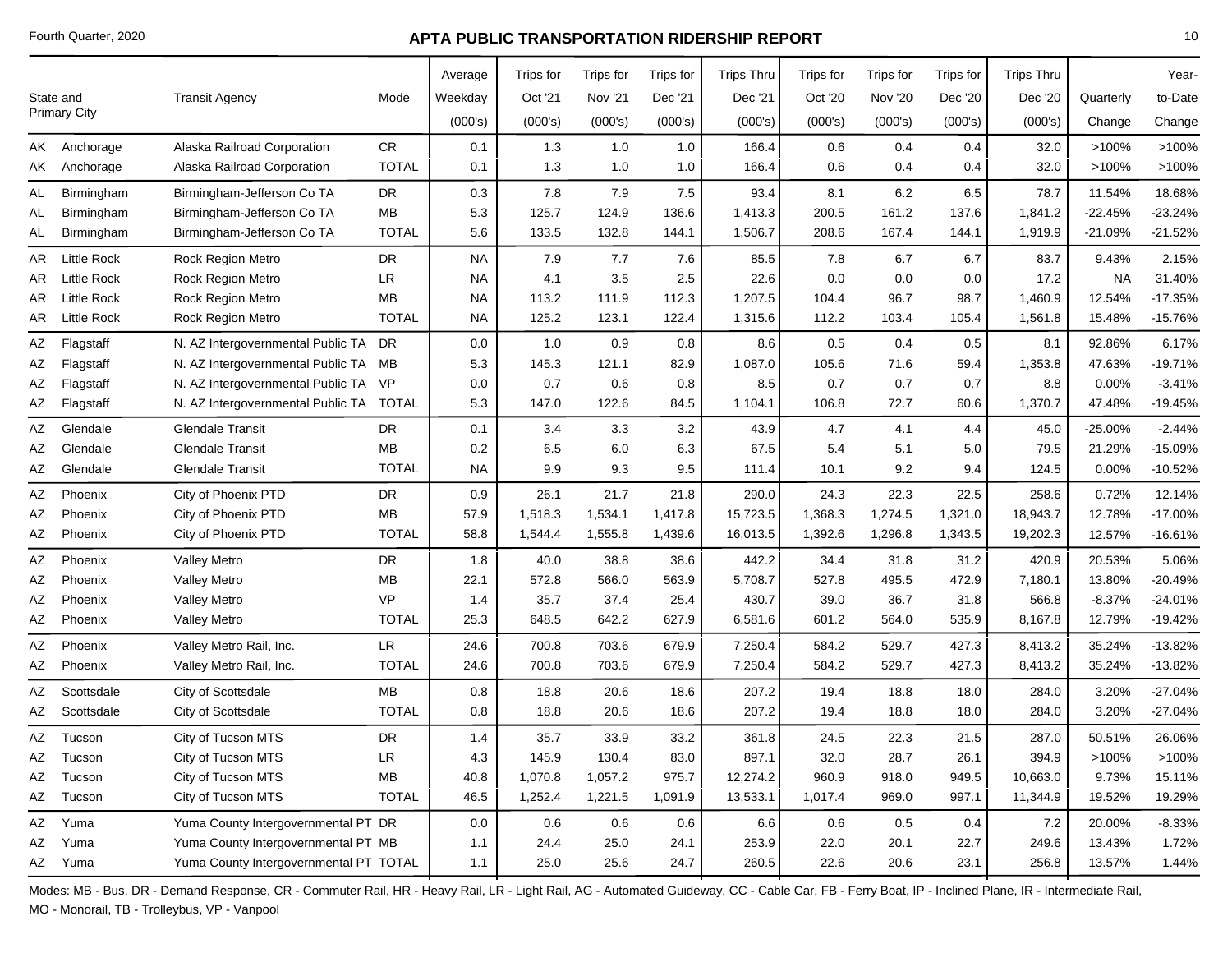|    |                     |                                        |              | Average   | <b>Trips for</b> | Trips for      | Trips for | <b>Trips Thru</b> | Trips for | Trips for | Trips for | <b>Trips Thru</b> |           | Year-     |
|----|---------------------|----------------------------------------|--------------|-----------|------------------|----------------|-----------|-------------------|-----------|-----------|-----------|-------------------|-----------|-----------|
|    | State and           | <b>Transit Agency</b>                  | Mode         | Weekday   | Oct '21          | <b>Nov '21</b> | Dec '21   | Dec '21           | Oct '20   | Nov '20   | Dec '20   | Dec '20           | Quarterly | to-Date   |
|    | <b>Primary City</b> |                                        |              | (000's)   | (000's)          | (000's)        | (000's)   | (000's)           | (000's)   | (000's)   | (000's)   | (000's)           | Change    | Change    |
| CА | Alturas             | <b>Modoc Transportation Agency</b>     | DR           | <b>NA</b> | <b>NA</b>        | <b>NA</b>      | <b>NA</b> | <b>NA</b>         | <b>NA</b> | <b>NA</b> | <b>NA</b> | <b>NA</b>         | <b>NA</b> | <b>NA</b> |
| СA | Alturas             | Modoc Transportation Agency            | <b>MB</b>    | 0.3       | 0.6              | 0.7            | 0.7       | 6.3               | 0.6       | 0.6       | 0.9       | 16.3              | -4.76%    | $-61.35%$ |
| CA | Alturas             | <b>Modoc Transportation Agency</b>     | <b>TOTAL</b> | <b>NA</b> | <b>NA</b>        | <b>NA</b>      | <b>NA</b> | <b>NA</b>         | <b>NA</b> | <b>NA</b> | <b>NA</b> | <b>NA</b>         | <b>NA</b> | <b>NA</b> |
| CА | Anaheim             | Anaheim Resort Transportation          | <b>DR</b>    | 0.7       | 20.3             | 18.4           | 20.7      | 106.3             | 0.9       | 0.7       | 0.0       | 11.3              | >100%     | >100%     |
| CА | Anaheim             | Anaheim Resort Transportation          | MВ           | 21.4      | 645.7            | 637.4          | 694.7     | 3,388.9           | 0.4       | 0.4       | 0.3       | 1,522.5           | $>100\%$  | >100%     |
| СA | Anaheim             | Anaheim Resort Transportation          | <b>TOTAL</b> | 22.1      | 666.0            | 655.8          | 715.4     | 3,495.2           | 1.3       | 1.1       | 0.3       | 1,533.8           | >100%     | >100%     |
| СA | Antioch             | Eastern Contra Costa Tr Auth           | <b>DR</b>    | 0.4       | 9.9              | 9.2            | 9.4       | 94.6              | 7.9       | 7.0       | 7.4       | 116.4             | 27.80%    | $-18.73%$ |
| СA | Antioch             | Eastern Contra Costa Tr Auth           | <b>MB</b>    | 3.2       | 79.0             | 72.4           | 76.1      | 811.2             | 71.8      | 62.5      | 68.1      | 951.3             | 12.40%    | $-14.73%$ |
| CA | Antioch             | Eastern Contra Costa Tr Auth           | <b>TOTAL</b> | 3.6       | 88.9             | 81.6           | 85.5      | 905.8             | 79.7      | 69.5      | 75.5      | 1,067.7           | 13.93%    | $-15.16%$ |
| СA | Bakersfield         | <b>Golden Empire Transit District</b>  | <b>DR</b>    | 0.3       | 8.6              | 8.7            | 8.5       | 93.0              | 7.3       | 6.2       | 6.1       | 68.0              | 31.63%    | 36.76%    |
| СA | Bakersfield         | <b>Golden Empire Transit District</b>  | <b>MB</b>    | 9.0       | 275.4            | 240.4          | 224.8     | 2,972.8           | 245.0     | 213.1     | 234.9     | 3,414.1           | 6.87%     | $-12.93%$ |
| СA | <b>Bakersfield</b>  | <b>Golden Empire Transit District</b>  | <b>TOTAL</b> | 9.3       | 284.0            | 249.1          | 233.3     | 3,065.8           | 252.3     | 219.3     | 241.0     | 3,482.1           | 7.55%     | $-11.96%$ |
| CА | Concord             | Central Contra Costa TA                | <b>DR</b>    | $0.2\,$   | 5.1              | 4.9            | 5.0       | 48.0              | 3.5       | 2.8       | 2.9       | 54.5              | 63.04%    | $-11.93%$ |
| CА | Concord             | Central Contra Costa TA                | MВ           | 6.7       | 167.6            | 156.9          | 141.8     | 1,465.4           | 113.3     | 86.2      | 80.7      | 1,562.7           | 66.42%    | $-6.23%$  |
| CA | Concord             | Central Contra Costa TA                | <b>TOTAL</b> | 6.9       | 172.7            | 161.8          | 146.8     | 1,513.4           | 116.8     | 89.0      | 83.6      | 1,617.2           | 66.31%    | $-6.42%$  |
| CA | <b>Culver City</b>  | <b>Culver CityBus</b>                  | MB           | 7.1       | 203.4            | 192.8          | 187.6     | 2,006.0           | 149.8     | 128.9     | 121.1     | 2,061.3           | 46.02%    | $-2.68%$  |
|    | CA Culver City      | <b>Culver CityBus</b>                  | <b>TOTAL</b> | 7.1       | 203.4            | 192.8          | 187.6     | 2,006.0           | 149.8     | 128.9     | 121.1     | 2,061.3           | 46.02%    | $-2.68%$  |
| СA | Davis               | Unitrans                               | MB           | 9.4       | 303.5            | 234.5          | 88.0      | 1,066.4           | 36.4      | 29.6      | 22.3      | 1,301.9           | >100%     | $-18.09%$ |
| CA | Davis               | Unitrans                               | <b>TOTAL</b> | 9.4       | 303.5            | 234.5          | 88.0      | 1,066.4           | 36.4      | 29.6      | 22.3      | 1,301.9           | >100%     | $-18.09%$ |
| СA | Fairfield           | Fairfield/Suisun Transit Sys           | <b>DR</b>    | <b>NA</b> | 0.7              | 0.7            | 0.7       | 7.6               | 0.6       | 0.5       | 0.5       | 7.6               | 31.25%    | 0.00%     |
| CА | Fairfield           | Fairfield/Suisun Transit Sys           | <b>MB</b>    | 1.4       | 33.3             | 30.0           | 29.3      | 342.7             | 27.1      | 23.2      | 24.2      | 358.6             | 24.30%    | -4.43%    |
| CA | Fairfield           | Fairfield/Suisun Transit Sys           | <b>TOTAL</b> | <b>NA</b> | 34.0             | 30.7           | 30.0      | 350.3             | 27.7      | 23.7      | 24.7      | 366.2             | 24.44%    | $-4.34%$  |
| CА | Fresno              | Fresno Area Express                    | <b>DR</b>    | 0.4       | 11.6             | 10.8           | 10.9      | 119.1             | 8.3       | 6.9       | 6.6       | 106.4             | 52.75%    | 11.94%    |
| СA | Fresno              | Fresno Area Express                    | MВ           | 21.6      | 566.1            | 559.6          | 527.2     | 6,430.2           | 466.1     | 435.0     | 428.3     | 6,303.7           | 24.33%    | 2.01%     |
| СA | Fresno              | <b>Fresno Area Express</b>             | <b>TOTAL</b> | 22.0      | 577.7            | 570.4          | 538.1     | 6,549.3           | 474.4     | 441.9     | 434.9     | 6,410.1           | 24.79%    | 2.17%     |
| СA | Gardena             | Gardena Municipal Bus Lines            | DR           | 0.0       | 0.4              | 0.4            | 0.4       | 5.2               | 0.5       | 0.4       | 0.5       | 8.2               | $-14.29%$ | -36.59%   |
| CА | Gardena             | Gardena Municipal Bus Lines            | MВ           | 6.1       | 145.3            | 136.2          | 120.7     | 1,419.2           | 94.8      | 97.8      | 92.8      | 1,449.7           | 40.93%    | $-2.10%$  |
| CA | Gardena             | Gardena Municipal Bus Lines            | <b>TOTAL</b> | 6.1       | 145.7            | 136.6          | 121.1     | 1,424.4           | 95.3      | 98.2      | 93.3      | 1,457.9           | 40.66%    | $-2.30%$  |
| СA | Hesperia            | Victor Valley Transit Authority        | <b>DR</b>    | <b>NA</b> | 9.2              | 9.2            | 9.0       | 83.7              | 5.3       | 4.5       | 4.7       | 79.2              | 88.97%    | 5.68%     |
| СA | Hesperia            | Victor Valley Transit Authority        | MВ           | <b>NA</b> | 53.2             | 50.8           | 44.0      | 590.7             | 55.7      | 45.1      | 40.6      | 792.2             | 4.67%     | $-25.44%$ |
| CА | Hesperia            | <b>Victor Valley Transit Authority</b> | VP           | <b>NA</b> | 31.4             | 31.0           | 32.4      | 338.3             | 38.0      | 33.5      | 31.2      | 421.3             | $-7.69%$  | -19.70%   |
|    | CA Hesperia         | <b>Victor Valley Transit Authority</b> | <b>TOTAL</b> | <b>NA</b> | 93.8             | 91.0           | 85.4      | 1,012.7           | 99.0      | 83.1      | 76.5      | 1,292.7           | 4.49%     | $-21.66%$ |
|    |                     |                                        |              |           |                  |                |           |                   |           |           |           |                   |           |           |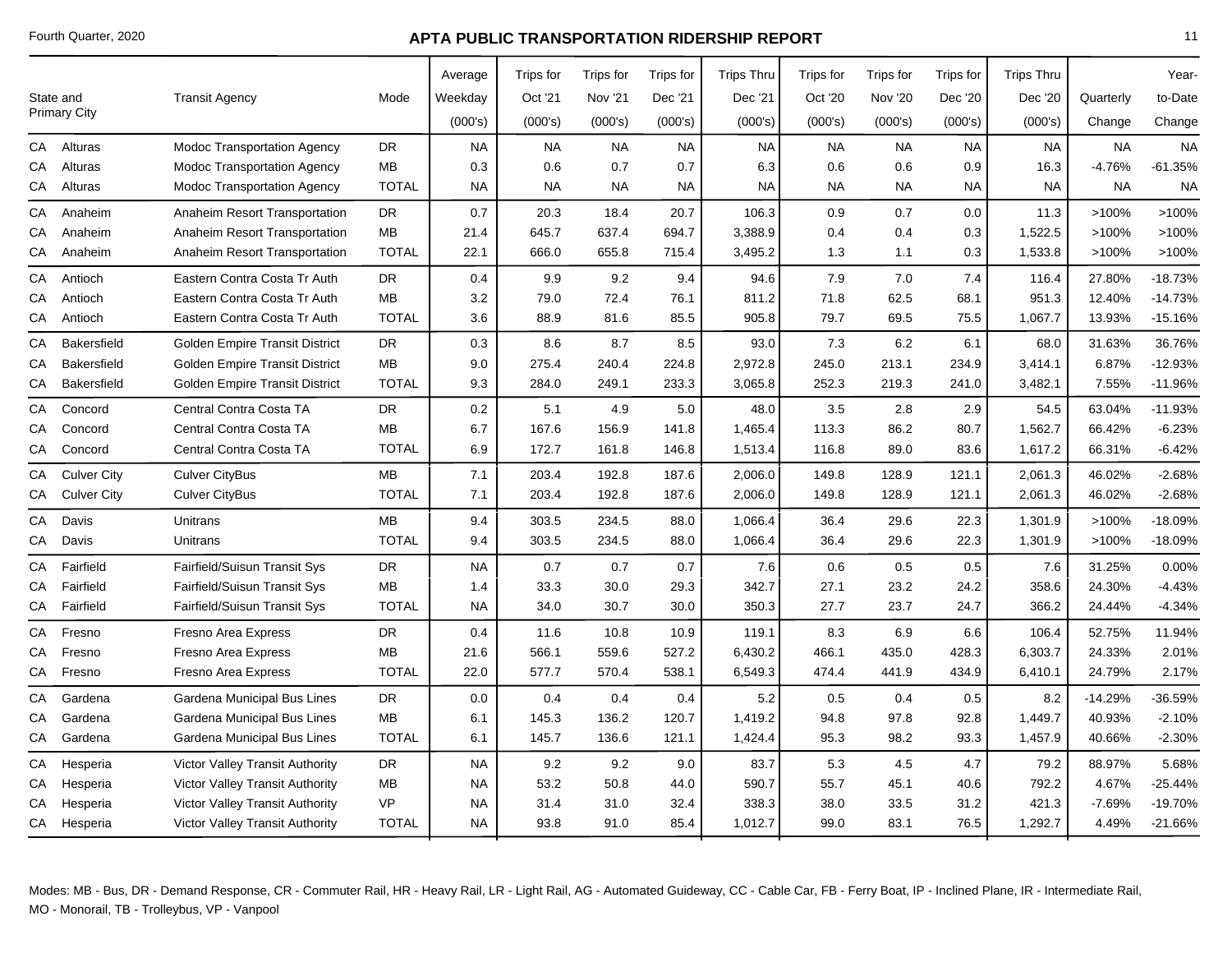|            |                     |                                          |              | Average | Trips for | Trips for      | Trips for | <b>Trips Thru</b> | Trips for | <b>Trips for</b> | Trips for | <b>Trips Thru</b> |           | Year-     |
|------------|---------------------|------------------------------------------|--------------|---------|-----------|----------------|-----------|-------------------|-----------|------------------|-----------|-------------------|-----------|-----------|
|            | State and           | <b>Transit Agency</b>                    | Mode         | Weekday | Oct '21   | <b>Nov '21</b> | Dec '21   | Dec '21           | Oct '20   | Nov '20          | Dec '20   | Dec '20           | Quarterly | to-Date   |
|            | <b>Primary City</b> |                                          |              | (000's) | (000's)   | (000's)        | (000's)   | (000's)           | (000's)   | (000's)          | (000's)   | (000's)           | Change    | Change    |
| СA         | Lancaster           | Antelope Valley Transit Auth             | <b>DR</b>    | 0.2     | 5.0       | 4.6            | 6.4       | 51.7              | 3.4       | 3.4              | 3.3       | 33.8              | 58.42%    | 52.96%    |
| CA         | Lancaster           | Antelope Valley Transit Auth             | MB           | 3.5     | 93.8      | 91.7           | 83.8      | 951.4             | 83.1      | 77.1             | 73.4      | 1,133.6           | 15.28%    | $-16.07%$ |
| CA         | Lancaster           | Antelope Valley Transit Auth             | <b>TOTAL</b> | 3.7     | 98.8      | 96.3           | 90.2      | 1,003.1           | 86.5      | 80.5             | 76.7      | 1,167.4           | 17.07%    | $-14.07%$ |
| CA         | Livermore           | Livermore/Amador Valley TA               | <b>DR</b>    | 0.1     | 2.0       | 1.9            | 1.8       | 19.6              | 1.2       | 1.1              | 1.1       | 18.8              | 67.65%    | 4.26%     |
| CA         | Livermore           | Livermore/Amador Valley TA               | MB           | 3.1     | 81.0      | 69.2           | 66.2      | 616.0             | 37.3      | 33.6             | 31.9      | 668.3             | >100%     | $-7.83%$  |
| CA         | Livermore           | Livermore/Amador Valley TA               | <b>TOTAL</b> | 3.2     | 83.0      | 71.1           | 68.0      | 635.6             | 38.5      | 34.7             | 33.0      | 687.1             | >100%     | $-7.50%$  |
| ${\sf CA}$ | Long Beach          | Long Beach Transit                       | <b>DR</b>    | 0.1     | 1.7       | 1.8            | 1.6       | 17.8              | 1.3       | 1.1              | 1.1       | 16.9              | 45.71%    | 5.33%     |
| ${\sf CA}$ | Long Beach          | Long Beach Transit                       | <b>FB</b>    | 0.1     | 1.3       | 1.2            | 0.5       | 21.1              | 0.0       | 0.0              | 0.0       | 7.3               | <b>NA</b> | >100%     |
| CA         | Long Beach          | Long Beach Transit                       | <b>MB</b>    | 52.1    | 1,377.9   | 1,411.3        | 1,364.0   | 15,833.6          | 1,142.6   | 1,240.6          | 1,214.9   | 13,445.8          | 15.43%    | 17.76%    |
| ${\sf CA}$ | Long Beach          | Long Beach Transit                       | <b>TOTAL</b> | 52.3    | 1,380.9   | 1,414.3        | 1,366.1   | 15,872.5          | 1,143.9   | 1,241.7          | 1,216.0   | 13,470.0          | 15.54%    | 17.84%    |
| ${\sf CA}$ | Los Angeles         | <b>Access Services</b>                   | <b>DR</b>    | 8.6     | 238.8     | 234.8          | 236.2     | 2,495.7           | 190.7     | 172.3            | 159.5     | 2,343.8           | 35.85%    | 6.48%     |
| СA         | Los Angeles         | <b>Access Services</b>                   | <b>TOTAL</b> | 8.6     | 238.8     | 234.8          | 236.2     | 2,495.7           | 190.7     | 172.3            | 159.5     | 2,343.8           | 35.85%    | 6.48%     |
| CA         | Los Angeles         | Los Angeles County MTA                   | <b>HR</b>    | 80.3    | 2,172.8   | 2,171.4        | 2,223.7   | 21,397.5          | 1,743.5   | 1,681.6          | 1,483.4   | 22,795.5          | 33.81%    | $-6.13%$  |
| CA         | Los Angeles         | Los Angeles County MTA                   | <b>LR</b>    | 91.4    | 2,599.0   | 2,588.1        | 2,399.2   | 26,468.0          | 2,027.4   | 1,789.8          | 1,720.0   | 29,161.8          | 37.01%    | $-9.24%$  |
| CA         | Los Angeles         | Los Angeles County MTA                   | <b>MB</b>    | 637.7   | 18,280.0  | 17,727.2       | 16,473.7  | 179,853.2         | 13,324.5  | 12,404.4         | 12,347.7  | 161,724.3         | 37.83%    | 11.21%    |
| СA         | Los Angeles         | Los Angeles County MTA                   | <b>TOTAL</b> | 809.3   | 23,051.8  | 22,486.7       | 21,096.6  | 227,718.7         | 17,095.4  | 15,875.8         | 15,551.1  | 213,681.6         | 37.33%    | 6.57%     |
| CA         | Los Angeles         | Southern California RRA                  | <b>CR</b>    | 11.1    | 281.1     | 276.4          | 238.3     | 2,642.2           | 197.7     | 160.5            | 140.2     | 3,635.6           | 59.67%    | $-27.32%$ |
| CA         | Los Angeles         | Southern California RRA                  | <b>TOTAL</b> | 11.1    | 281.1     | 276.4          | 238.3     | 2,642.2           | 197.7     | 160.5            | 140.2     | 3,635.6           | 59.67%    | $-27.32%$ |
| CA         | Monterey            | Monterey-Salinas Transit                 | DR           | 0.5     | 12.3      | 11.5           | 11.1      | 122.4             | 9.7       | 8.6              | 8.7       | 125.3             | 29.26%    | $-2.31%$  |
| ${\sf CA}$ | Monterey            | Monterey-Salinas Transit                 | MB           | 5.0     | 151.0     | 140.4          | 116.6     | 1,568.0           | 110.3     | 99.4             | 91.6      | 1,522.1           | 35.41%    | 3.02%     |
| CA         | Monterey            | Monterey-Salinas Transit                 | <b>TOTAL</b> | 5.5     | 163.3     | 151.9          | 127.7     | 1,690.4           | 120.0     | 108.0            | 100.3     | 1,647.4           | 34.91%    | 2.61%     |
| CA         | Napa                | Napa County Transportation and Pla DR    |              | 0.2     | 6.7       | 5.7            | 4.4       | 79.2              | 6.2       | 6.0              | 6.0       | 72.1              | $-7.69%$  | 9.85%     |
| CA         | Napa                | Napa County Transportation and Pla MB    |              | 0.9     | 29.4      | 28.6           | 28.1      | 293.5             | 20.2      | 17.6             | 16.7      | 374.8             | 57.98%    | $-21.69%$ |
| СA         | Napa                | Napa County Transportation and Pla TOTAL |              | 1.1     | 36.1      | 34.3           | 32.5      | 372.7             | 26.4      | 23.6             | 22.7      | 446.9             | 41.54%    | $-16.60%$ |
| CA         | Norwalk             | Norwalk Transit System                   | DR           | 0.1     | 0.7       | 0.7            | 0.8       | 6.0               | 0.4       | 0.3              | 0.3       | 8.3               | >100%     | $-27.71%$ |
| CA         | Norwalk             | Norwalk Transit System                   | <b>MB</b>    | 2.7     | 64.0      | 65.0           | 62.9      | 719.5             | 67.9      | 58.1             | 55.7      | 781.9             | 5.61%     | $-7.98%$  |
| CA         | Norwalk             | Norwalk Transit System                   | <b>TOTAL</b> | 2.8     | 64.7      | 65.7           | 63.7      | 725.5             | 68.3      | 58.4             | 56.0      | 790.2             | 6.24%     | $-8.19%$  |
| CA         | Oakland             | Alameda-Contra Costa TD                  | DR           | 1.3     | 27.1      | 25.9           | 27.1      | 251.1             | 19.2      | 16.0             | 15.1      | 288.6             | 59.24%    | $-12.99%$ |
| CA         | Oakland             | Alameda-Contra Costa TD                  | <b>MB</b>    | 115.1   | 2,586.1   | 2,454.9        | 2,213.5   | 24,060.2          | 2,049.4   | 1,600.2          | 1,578.1   | 27,967.5          | 38.77%    | $-13.97%$ |
| CA         | Oakland             | Alameda-Contra Costa TD                  | <b>TOTAL</b> | 116.4   | 2,613.2   | 2,480.8        | 2,240.6   | 24,311.3          | 2,068.6   | 1,616.2          | 1,593.2   | 28,256.1          | 38.97%    | -13.96%   |
| CA         | Oakland             | Capitol Corridor Joint Powers Auth       | <b>CR</b>    | 1.8     | 55.0      | 57.7           | 49.7      | 457.2             | 22.5      | 20.4             | 16.2      | 500.0             | >100%     | $-8.56%$  |
|            | CA Oakland          | Capitol Corridor Joint Powers Auth TOTAL |              | 1.8     | 55.0      | 57.7           | 49.7      | 457.2             | 22.5      | 20.4             | 16.2      | 500.0             | >100%     | $-8.56%$  |
|            |                     |                                          |              |         |           |                |           |                   |           |                  |           |                   |           |           |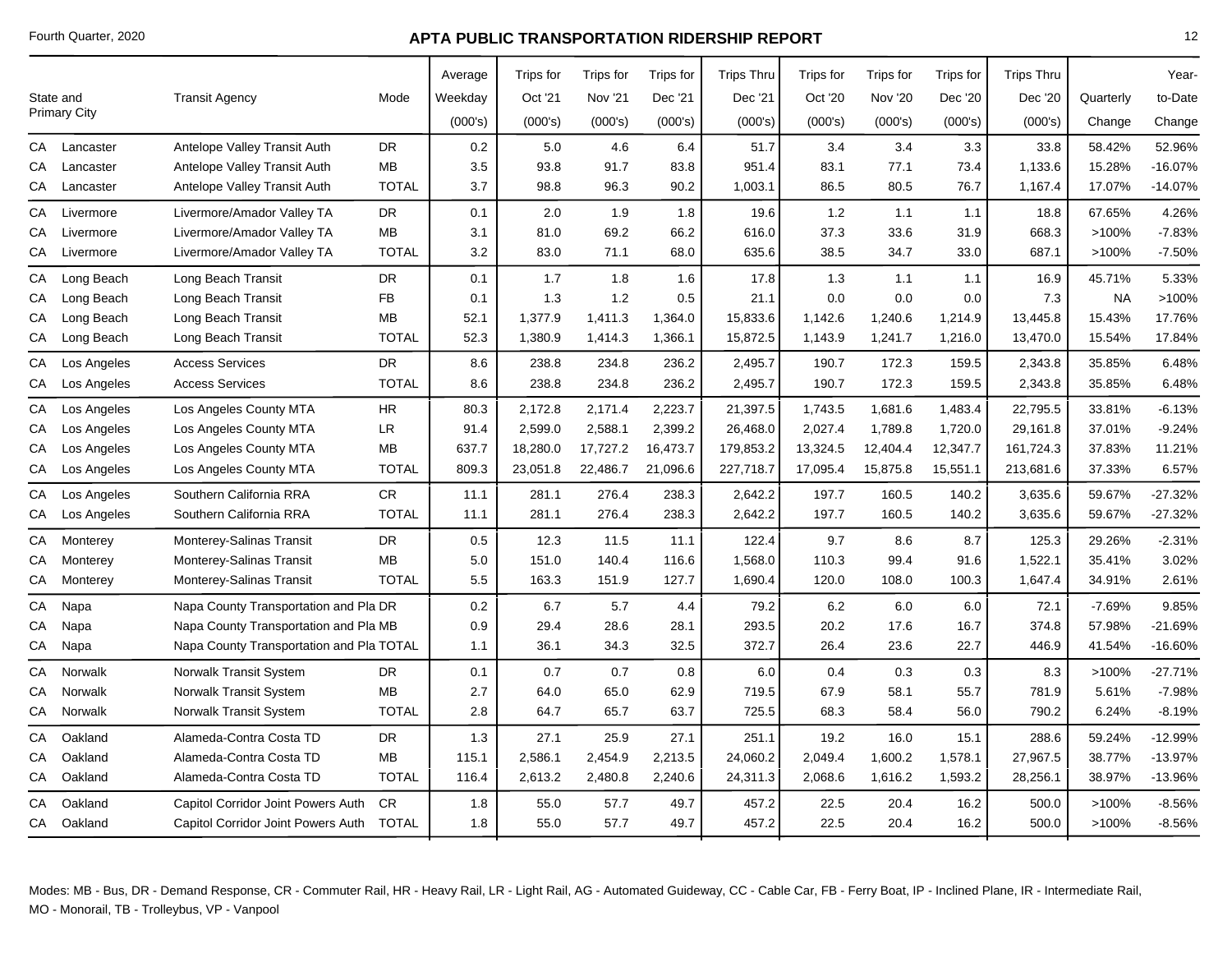|                     |                |                                      |              | Average   | Trips for | Trips for | Trips for | <b>Trips Thru</b> | Trips for | Trips for | <b>Trips for</b> | <b>Trips Thru</b> |           | Year-     |
|---------------------|----------------|--------------------------------------|--------------|-----------|-----------|-----------|-----------|-------------------|-----------|-----------|------------------|-------------------|-----------|-----------|
| State and           |                | <b>Transit Agency</b>                | Mode         | Weekday   | Oct '21   | Nov '21   | Dec '21   | Dec '21           | Oct '20   | Nov '20   | Dec '20          | Dec '20           | Quarterly | to-Date   |
| <b>Primary City</b> |                |                                      |              | (000's)   | (000's)   | (000's)   | (000's)   | (000's)           | (000's)   | (000's)   | (000's)          | (000's)           | Change    | Change    |
| CA                  | Oceanside      | <b>North County Transit District</b> | <b>CR</b>    | 1.4       | 35.0      | 44.8      | 38.3      | 373.8             | 11.0      | 9.2       | $7.5\,$          | 370.4             | >100%     | 0.92%     |
| СA                  | Oceanside      | <b>North County Transit District</b> | <b>DR</b>    | 0.3       | 6.1       | 6.1       | 5.8       | 66.8              | 5.0       | 4.7       | 4.6              | 66.8              | 25.87%    | 0.00%     |
| СA                  | Oceanside      | <b>North County Transit District</b> | LR           | 4.0       | 116.5     | 106.3     | 101.3     | 1,245.1           | 109.0     | 99.5      | 98.1             | 1,437.3           | 5.71%     | $-13.37%$ |
| СA                  | Oceanside      | <b>North County Transit District</b> | <b>MB</b>    | 12.8      | 348.9     | 333.4     | 301.3     | 3,377.1           | 280.4     | 252.2     | 243.9            | 3,529.5           | 26.67%    | $-4.32%$  |
| CA                  | Oceanside      | <b>North County Transit District</b> | <b>TOTAL</b> | 18.5      | 506.5     | 490.6     | 446.7     | 5,062.8           | 405.4     | 365.6     | 354.1            | 5,404.0           | 28.33%    | $-6.31%$  |
| СA                  | Orange         | Orange County Transp Auth            | <b>DR</b>    | <b>NA</b> | <b>NA</b> | <b>NA</b> | <b>NA</b> | <b>NA</b>         | 42.2      | 39.1      | 36.8             | 640.2             | <b>NA</b> | <b>NA</b> |
| СA                  | Orange         | Orange County Transp Auth            | <b>MB</b>    | <b>NA</b> | <b>NA</b> | <b>NA</b> | <b>NA</b> | NA                | 1,807.7   | 1,450.0   | 1,460.3          | 21,874.7          | <b>NA</b> | <b>NA</b> |
| СA                  | Orange         | Orange County Transp Auth            | <b>VP</b>    | 0.9       | 19.6      | 18.9      | 18.4      | 224.5             | 23.9      | 19.9      | 18.5             | 465.6             | $-8.67%$  | $-51.78%$ |
| CA                  | Orange         | Orange County Transp Auth            | <b>TOTAL</b> | <b>NA</b> | <b>NA</b> | <b>NA</b> | <b>NA</b> | <b>NA</b>         | 1,873.8   | 1,509.0   | 1,515.6          | 22,980.5          | <b>NA</b> | <b>NA</b> |
| СA                  | Oxnard         | <b>Gold Coast Transit</b>            | DR           | $0.2\,$   | 6.4       | 6.4       | 5.9       | 70.4              | 4.9       | 4.6       | 4.6              | 68.1              | 32.62%    | 3.38%     |
| СA                  | Oxnard         | <b>Gold Coast Transit</b>            | <b>MB</b>    | 6.4       | 192.0     | 183.5     | 153.8     | 2,032.7           | 167.2     | 162.1     | 151.4            | 2,096.0           | 10.11%    | $-3.02%$  |
| СA                  | Oxnard         | <b>Gold Coast Transit</b>            | <b>TOTAL</b> | 6.6       | 198.4     | 189.9     | 159.7     | 2,103.1           | 172.1     | 166.7     | 156.0            | 2,164.1           | 10.75%    | $-2.82%$  |
| СA                  | Redding        | Redding Area Bus Authority           | <b>DR</b>    | 0.1       | 2.1       | 1.9       | 1.9       | 19.7              | 1.1       | 0.9       | 1.1              | 16.8              | 90.32%    | 17.26%    |
| СA                  | Redding        | Redding Area Bus Authority           | MB           | 1.1       | 27.4      | 26.6      | 27.8      | 322.3             | 31.9      | 25.8      | 28.7             | 392.9             | $-5.32%$  | $-17.97%$ |
| СA                  | Redding        | Redding Area Bus Authority           | <b>TOTAL</b> | <b>NA</b> | <b>NA</b> | <b>NA</b> | <b>NA</b> | <b>NA</b>         | <b>NA</b> | <b>NA</b> | <b>NA</b>        | <b>NA</b>         | <b>NA</b> | <b>NA</b> |
| СA                  | Redondo Beach  | City of Redondo Beach                | <b>DR</b>    | 0.0       | 0.6       | 0.6       | 0.5       | 5.6               | 0.4       | 0.4       | 0.4              | 5.8               | 41.67%    | $-3.45%$  |
| СA                  | Redondo Beach  | City of Redondo Beach                | MB           | 0.9       | 25.6      | 23.5      | 20.1      | 228.3             | 12.7      | 11.3      | 10.7             | 165.4             | 99.42%    | 38.03%    |
| СA                  | Redondo Beach  | City of Redondo Beach                | <b>TOTAL</b> | 0.9       | 26.2      | 24.1      | 20.6      | 233.9             | 13.1      | 11.7      | 11.1             | 171.2             | 97.49%    | 36.62%    |
| СA                  | Riverside      | <b>Riverside Transit Agency</b>      | DR           | 0.5       | 12.2      | 12.1      | 12.1      | 119.0             | 9.2       | 8.0       | 7.0              | 141.5             | 50.41%    | -15.90%   |
| СA                  | Riverside      | <b>Riverside Transit Agency</b>      | MB           | 11.8      | 338.4     | 316.6     | 276.9     | 3,139.0           | 289.1     | 232.7     | 218.9            | 4,124.2           | 25.81%    | -23.89%   |
| CA                  | Riverside      | <b>Riverside Transit Agency</b>      | <b>TOTAL</b> | 12.3      | 350.6     | 328.7     | 289.0     | 3,258.0           | 298.3     | 240.7     | 225.9            | 4,265.7           | 26.59%    | $-23.62%$ |
| СA                  | Sacramento     | Sacramento Reg Tr Dist               | <b>DR</b>    | 1.4       | 35.3      | 33.7      | 33.8      | 359.1             | 25.7      | 23.0      | 24.0             | 303.9             | 41.40%    | 18.16%    |
| СA                  | Sacramento     | Sacramento Reg Tr Dist               | <b>LR</b>    | 13.9      | 377.6     | 365.3     | 364.8     | 4,058.1           | 350.0     | 289.0     | 289.2            | 5,344.4           | 19.34%    | -24.07%   |
| СA                  | Sacramento     | Sacramento Reg Tr Dist               | <b>MB</b>    | 20.4      | 535.6     | 503.3     | 488.0     | 4,897.2           | 351.0     | 309.0     | 317.5            | 5,235.4           | 56.20%    | $-6.46%$  |
| СA                  | Sacramento     | Sacramento Reg Tr Dist               | <b>TOTAL</b> | <b>NA</b> | 948.5     | 902.3     | 886.6     | 9,314.4           | 726.7     | 621.0     | 630.7            | 10,883.7          | 38.36%    | $-14.42%$ |
| СA                  | San Bernardino | <b>OMNITRANS</b>                     | DR           | 0.4       | 10.3      | 9.5       | 8.6       | 93.8              | 5.6       | 4.9       | 4.9              | 111.9             | 84.42%    | $-16.18%$ |
| СA                  | San Bernardino | <b>OMNITRANS</b>                     | <b>MB</b>    | 15.6      | 432.6     | 406.0     | 382.2     | 4,408.2           | 349.7     | 315.5     | 306.8            | 5,376.9           | 25.60%    | $-18.02%$ |
| СA                  | San Bernardino | <b>OMNITRANS</b>                     | <b>TOTAL</b> | 16.0      | 442.9     | 415.5     | 390.8     | 4,502.0           | 355.3     | 320.4     | 311.7            | 5,488.8           | 26.51%    | $-17.98%$ |
| СA                  | San Carlos     | Caltrain                             | CR           | 216.4     | 528.2     | 501.8     | 495.2     | 5,290.6           | 461.4     | 409.3     | 420.4            | 7,920.6           | 18.13%    | -33.20%   |
| CA                  | San Carlos     | Caltrain                             | <b>TOTAL</b> | 216.4     | 528.2     | 501.8     | 495.2     | 5,290.6           | 461.4     | 409.3     | 420.4            | 7,920.6           | 18.13%    | -33.20%   |
| СA                  | San Carlos     | San Mateo County Tran Dist           | DR           | 0.6       | 14.2      | 14.2      | 14.2      | 146.0             | 10.4      | 9.3       | 9.3              | 147.7             | 46.90%    | $-1.15%$  |
| СA                  | San Carlos     | San Mateo County Tran Dist           | MB           | 22.0      | 602.7     | 575.7     | 527.6     | 5,692.8           | 397.1     | 363.8     | 351.6            | 5,270.5           | 53.35%    | 8.01%     |
|                     | CA San Carlos  | San Mateo County Tran Dist           | <b>TOTAL</b> | 22.6      | 616.9     | 589.9     | 541.8     | 5,838.8           | 407.5     | 373.1     | 360.9            | 5,418.2           | 53.18%    | 7.76%     |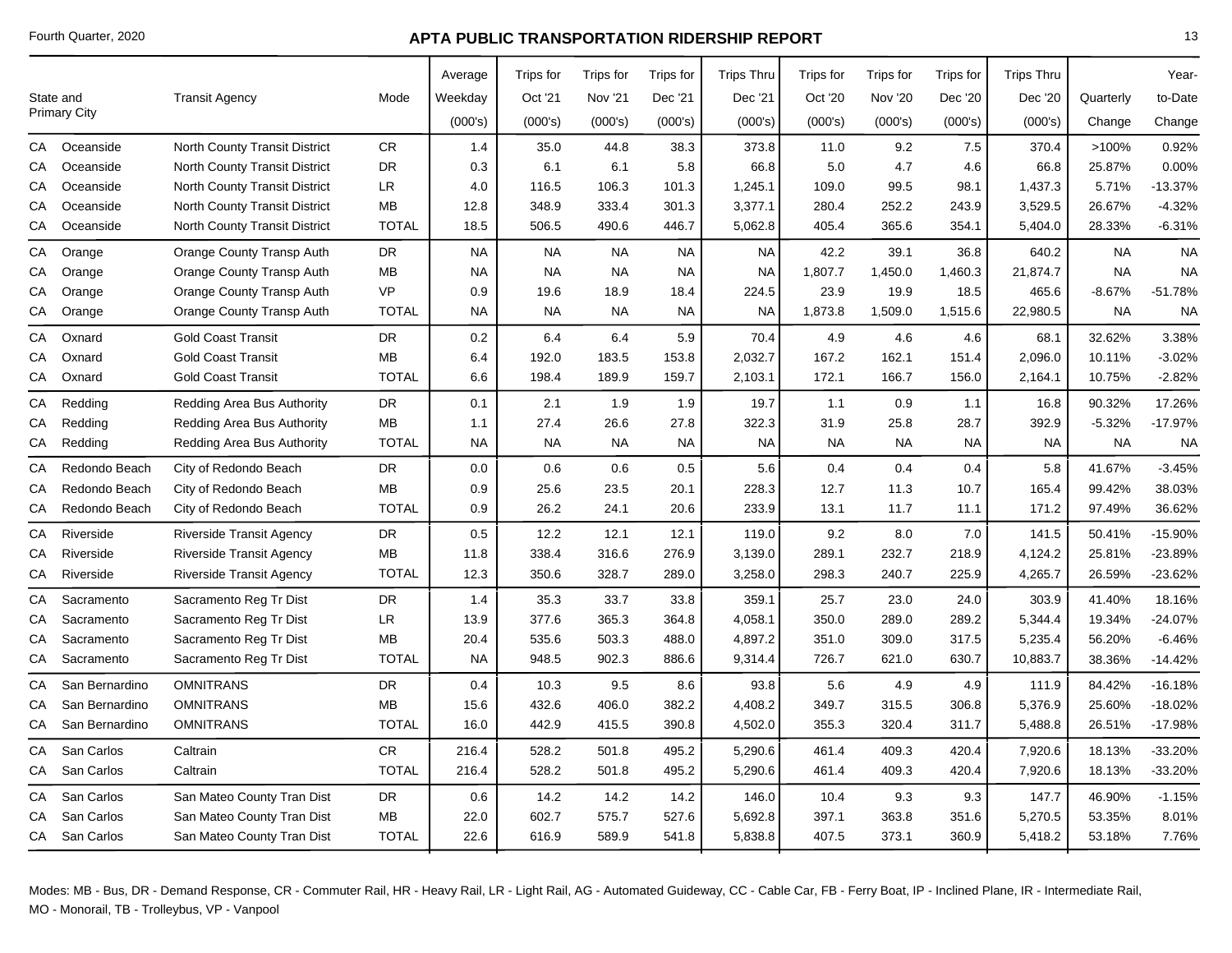|    |                     |                                      |              | Average | Trips for | Trips for | Trips for | <b>Trips Thru</b> | Trips for | Trips for | Trips for | <b>Trips Thru</b> |           | Year-     |
|----|---------------------|--------------------------------------|--------------|---------|-----------|-----------|-----------|-------------------|-----------|-----------|-----------|-------------------|-----------|-----------|
|    | State and           | <b>Transit Agency</b>                | Mode         | Weekday | Oct '21   | Nov '21   | Dec '21   | Dec '21           | Oct '20   | Nov '20   | Dec '20   | Dec '20           | Quarterly | to-Date   |
|    | <b>Primary City</b> |                                      |              | (000's) | (000's)   | (000's)   | (000's)   | (000's)           | (000's)   | (000's)   | (000's)   | (000's)           | Change    | Change    |
| СA | San Diego           | San Diego Metrop Transit System      | <b>DR</b>    | 0.6     | 16.1      | 15.8      | 15.1      | 148.7             | 9.4       | 8.4       | 7.9       | 160.4             | 82.88%    | $-7.29%$  |
| СA | San Diego           | San Diego Metrop Transit System      | LR           | 84.5    | 2,254.0   | 2,326.2   | 2,404.3   | 23,485.7          | 1,795.6   | 1,542.0   | 1,457.7   | 21,729.6          | 45.65%    | 8.08%     |
| СA | San Diego           | San Diego Metrop Transit System      | <b>MB</b>    | 87.6    | 2,438.6   | 2,293.4   | 1,965.4   | 23,565.7          | 1,760.2   | 1,552.0   | 1,472.7   | 24,060.9          | 39.97%    | $-2.06%$  |
| СA | San Diego           | San Diego Metrop Transit System      | <b>TOTAL</b> | 172.7   | 4,708.7   | 4,635.4   | 4,384.8   | 47,200.1          | 3,565.2   | 3,102.4   | 2,938.3   | 45,950.9          | 42.92%    | 2.72%     |
| CA | San Francisco       | Golden Gate Bridge, Hwy & TD         | DR           | 0.2     | 4.9       | 4.9       | 4.5       | 45.8              | 3.0       | 2.7       | 2.6       | 47.0              | 72.29%    | $-2.55%$  |
| CA | San Francisco       | Golden Gate Bridge, Hwy & TD         | <b>FB</b>    | 1.4     | 40.7      | 34.7      | 33.0      | 310.9             | 7.2       | 6.0       | 4.3       | 467.0             | >100%     | $-33.43%$ |
| СA | San Francisco       | Golden Gate Bridge, Hwy & TD         | MВ           | 3.0     | 84.1      | 82.0      | 76.4      | 814.2             | 57.3      | 54.9      | 40.5      | 1,053.8           | 58.81%    | $-22.74%$ |
| СA | San Francisco       | Golden Gate Bridge, Hwy & TD         | <b>TOTAL</b> | 4.6     | 129.7     | 121.6     | 113.9     | 1,170.9           | 67.5      | 63.6      | 47.4      | 1,567.8           | >100%     | $-25.32%$ |
| CA | San Francisco       | San Francisco Bay Area RTD           | AG           | 1.2     | 33.1      | 35.1      | 30.2      | 260.2             | 7.9       | 7.5       | 5.8       | 176.2             | >100%     | 47.67%    |
| CA | San Francisco       | San Francisco Bay Area RTD           | CR           | 3.6     | 88.7      | 88.3      | 84.0      | 829.5             | 52.5      | 45.4      | 43.6      | 834.2             | 84.45%    | $-0.56%$  |
| СA | San Francisco       | San Francisco Bay Area RTD           | HR.          | 103.5   | 2,752.3   | 2,674.2   | 2,551.6   | 24,937.1          | 1,470.1   | 1,326.3   | 1,204.4   | 34,056.9          | 99.41%    | $-26.78%$ |
| CA | San Francisco       | San Francisco Bay Area RTD           | <b>TOTAL</b> | 108.4   | 2,874.1   | 2,797.6   | 2,665.8   | 26,026.8          | 1,530.5   | 1,379.2   | 1,253.8   | 35,067.3          | >100%     | $-25.78%$ |
| CA | San Francisco       | San Francisco Muni Rwy               | CC           | 0.0     | 0.0       | 0.0       | 0.0       | 0.0               | 0.0       | 0.0       | 0.0       | 918.6             | 0.00%     | -100.00%  |
| СA | San Francisco       | San Francisco Muni Rwy               | LR           | 78.7    | 2,276.7   | 2,122.1   | 2,201.8   | 15,528.2          | 0.0       | 0.0       | 32.0      | 12,174.6          | >100%     | 27.55%    |
| CA | San Francisco       | San Francisco Muni Rwy               | MВ           | 177.6   | 5,058.0   | 4,787.0   | 4,700.0   | 49,220.1          | 3,247.1   | 3,295.9   | 3,211.3   | 50,364.2          | 49.11%    | $-2.27%$  |
| СA | San Francisco       | San Francisco Muni Rwy               | TB           | 86.2    | 2,589.1   | 2,449.0   | 2,316.6   | 24,628.9          | 1,506.0   | 1,395.2   | 1,349.3   | 14,288.7          | 73.03%    | 72.37%    |
| СA | San Francisco       | San Francisco Muni Rwy               | <b>TOTAL</b> | 342.5   | 9,923.8   | 9,358.1   | 9,218.4   | 89,377.2          | 4,753.1   | 4,691.1   | 4,592.6   | 77,746.1          | >100%     | 14.96%    |
| CA | San Francisco       | Water Emergency Tr Auth              | FB           | 4.5     | 115.3     | 101.7     | 84.1      | 759.9             | 19.7      | 22.8      | 14.8      | 693.8             | >100%     | 9.53%     |
| СA | San Francisco       | Water Emergency Tr Auth              | <b>TOTAL</b> | 4.5     | 115.3     | 101.7     | 84.1      | 759.9             | 19.7      | 22.8      | 14.8      | 693.8             | >100%     | 9.53%     |
| CA | San Jose            | Santa Clara Valley Trp Auth          | DR           | 0.9     | 21.2      | 20.3      | 20.1      | 205.6             | 13.0      | 11.7      | 11.0      | 198.6             | 72.55%    | 3.52%     |
| CA | San Jose            | Santa Clara Valley Trp Auth          | ${\sf LR}$   | 7.8     | 218.2     | 235.0     | 218.0     | 1,803.8           | 213.6     | 200.9     | 190.7     | 3,159.3           | 10.91%    | -42.91%   |
| СA | San Jose            | Santa Clara Valley Trp Auth          | <b>MB</b>    | 46.0    | 1,255.9   | 1,227.8   | 1,164.4   | 12,302.8          | 812.8     | 742.5     | 722.0     | 12,542.9          | 60.19%    | $-1.91%$  |
| СA | San Jose            | Santa Clara Valley Trp Auth          | <b>TOTAL</b> | 54.7    | 1,495.3   | 1,483.1   | 1,402.5   | 14,312.2          | 1,039.4   | 955.1     | 923.7     | 15,900.8          | 50.12%    | $-9.99%$  |
| CA | San Rafael          | <b>Marin County Transit District</b> | DR           | 0.2     | 6.5       | 6.3       | 6.0       | 58.2              | 3.7       | 3.3       | 3.2       | 58.2              | 84.31%    | 0.00%     |
| CA | San Rafael          | <b>Marin County Transit District</b> | <b>MB</b>    | 6.1     | 184.6     | 173.5     | 166.8     | 1,805.1           | 117.5     | 108.5     | 108.1     | 1,538.1           | 57.11%    | 17.36%    |
| CA | San Rafael          | <b>Marin County Transit District</b> | <b>TOTAL</b> | 6.4     | 191.1     | 179.8     | 172.8     | 1,863.3           | 121.2     | 111.8     | 111.3     | 1,596.3           | 57.91%    | 16.73%    |
| CA | San Rafael          | Sonoma-Marin Area Rail Tr Dist (S    | <b>CR</b>    | 1.1     | 26.9      | 26.5      | 24.0      | 225.2             | 9.9       | 8.1       | 7.4       | 248.0             | >100%     | $-9.19%$  |
| CA | San Rafael          | Sonoma-Marin Area Rail Tr Dist (S    | TOTAL        | 1.1     | 26.9      | 26.5      | 24.0      | 225.2             | 9.9       | 8.1       | 7.4       | 248.0             | >100%     | $-9.19%$  |
| CA | Santa Barbara       | Santa Barbara MTD                    | <b>DR</b>    | 0.2     | 3.7       | 3.7       | 3.4       | 39.1              | $2.8\,$   | 2.7       | 2.6       | 33.6              | 33.33%    | 16.37%    |
| CA | Santa Barbara       | Santa Barbara MTD                    | MB           | 14.7    | 444.5     | 383.5     | 273.4     | 3,183.0           | 207.9     | 189.5     | 187.3     | 3,087.0           | 88.37%    | 3.11%     |
| CA | Santa Barbara       | Santa Barbara MTD                    | <b>TOTAL</b> | 14.9    | 448.2     | 387.2     | 276.8     | 3,222.1           | 210.7     | 192.2     | 189.9     | 3,120.6           | 87.62%    | 3.25%     |
| CA | Santa Clarita       | Santa Clarita Transit                | DR           | 1.2     | 6.3       | 6.4       | 6.4       | 63.7              | 4.0       | 3.6       | 3.6       | 56.6              | 70.54%    | 12.54%    |
| СA | Santa Clarita       | Santa Clarita Transit                | ΜВ           | 5.4     | 131.4     | 121.8     | 132.6     | 1,442.9           | 133.9     | 125.6     | 120.7     | 1,514.5           | 1.47%     | $-4.73%$  |
|    | CA Santa Clarita    | Santa Clarita Transit                | <b>TOTAL</b> | 6.6     | 137.7     | 128.2     | 139.0     | 1,506.6           | 137.9     | 129.2     | 124.3     | 1,571.1           | 3.45%     | $-4.11%$  |
|    |                     |                                      |              |         |           |           |           |                   |           |           |           |                   |           |           |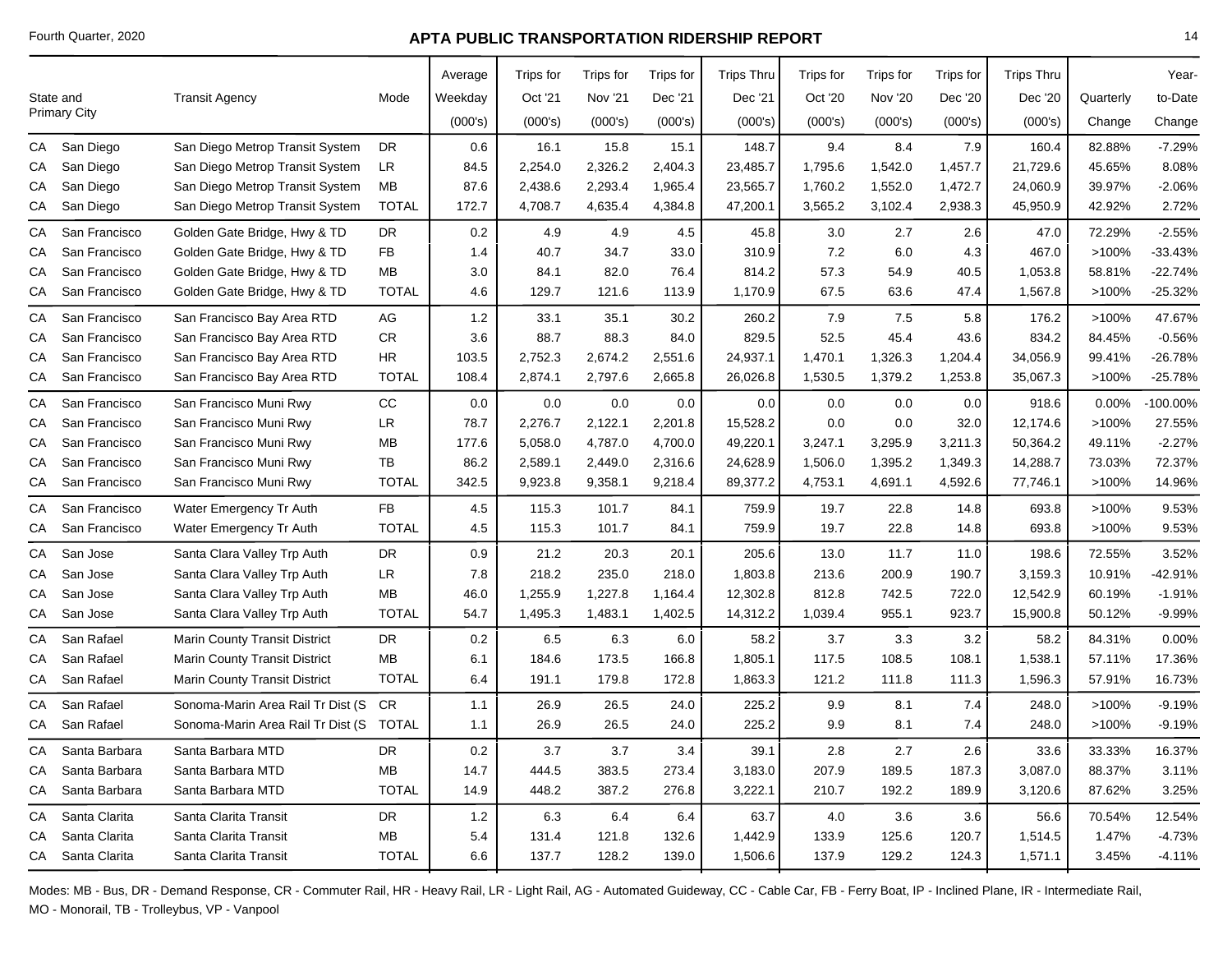|    |                       |                                                  |              | Average   | Trips for | Trips for      | Trips for | <b>Trips Thru</b> | Trips for | Trips for      | Trips for | <b>Trips Thru</b> |           | Year-     |
|----|-----------------------|--------------------------------------------------|--------------|-----------|-----------|----------------|-----------|-------------------|-----------|----------------|-----------|-------------------|-----------|-----------|
|    | State and             | <b>Transit Agency</b>                            | Mode         | Weekday   | Oct '21   | <b>Nov '21</b> | Dec '21   | Dec '21           | Oct '20   | <b>Nov '20</b> | Dec '20   | Dec '20           | Quarterly | to-Date   |
|    | <b>Primary City</b>   |                                                  |              | (000's)   | (000's)   | (000's)        | (000's)   | (000's)           | (000's)   | (000's)        | (000's)   | (000's)           | Change    | Change    |
| CA | Santa Cruz            | Santa Cruz Metro Transit Dist                    | DR           | 0.2       | 5.3       | 5.5            | 5.0       | 51.5              | 3.2       | 2.8            | 2.7       | 41.3              | 81.61%    | 24.70%    |
| СA | Santa Cruz            | Santa Cruz Metro Transit Dist                    | МB           | 9.1       | 316.5     | 259.1          | 151.6     | 1,711.3           | 80.3      | 71.2           | 63.9      | 1,604.1           | >100%     | 6.68%     |
| CA | Santa Cruz            | Santa Cruz Metro Transit Dist                    | <b>TOTAL</b> | 9.3       | 321.8     | 264.6          | 156.6     | 1,762.8           | 83.5      | 74.0           | 66.6      | 1,645.4           | >100%     | 7.14%     |
| CA | Santa Monica          | Santa Monica's Big Blue Bus                      | DR           | 0.1       | 1.6       | 1.7            | 1.7       | 17.1              | 1.0       | 1.0            | 1.0       | 16.9              | 66.67%    | 1.18%     |
| СA | Santa Monica          | Santa Monica's Big Blue Bus                      | <b>MB</b>    | 19.9      | 570.2     | 525.5          | 446.0     | 5,483.1           | 482.8     | 458.5          | 413.4     | 6,419.6           | 13.80%    | $-14.59%$ |
| CA | Santa Monica          | Santa Monica's Big Blue Bus                      | <b>TOTAL</b> | 20.0      | 571.8     | 527.2          | 447.7     | 5,500.2           | 483.8     | 459.5          | 414.4     | 6,436.5           | 13.92%    | $-14.55%$ |
| CA | Simi Valley           | City of Simi Valley/Transit                      | <b>DR</b>    | 0.1       | 2.5       | 2.7            | 2.6       | 25.1              | 1.4       | 2.0            | 1.5       | 19.7              | 59.18%    | 27.41%    |
| СA | Simi Valley           | City of Simi Valley/Transit                      | MB           | 0.4       | 11.0      | 10.0           | 9.0       | 129.9             | 10.5      | 8.5            | 10.6      | 123.3             | 1.35%     | 5.35%     |
| CA | Simi Valley           | City of Simi Valley/Transit                      | <b>TOTAL</b> | 0.5       | 13.5      | 12.7           | 11.6      | 155.0             | 11.9      | 10.5           | 12.1      | 143.0             | 9.57%     | 8.39%     |
| CA | Stockton              | San Joaquin Reg Rail Comm                        | CR           | 6.2       | 26.5      | 25.4           | 22.5      | 227.9             | 13.8      | 12.1           | 10.7      | 399.6             | >100%     | $-42.97%$ |
| СA | Stockton              | San Joaquin Reg Rail Comm                        | <b>TOTAL</b> | $6.2\,$   | 26.5      | 25.4           | 22.5      | 227.9             | 13.8      | 12.1           | 10.7      | 399.6             | >100%     | $-42.97%$ |
| CA | Stockton              | San Joaquin Reg Trans Dist                       | <b>DR</b>    | 0.2       | 5.0       | 4.7            | 5.1       | 38.4              | 2.7       | 2.3            | 2.3       | 70.5              | >100%     | $-45.53%$ |
| CA | Stockton              | San Joaquin Reg Trans Dist                       | MB           | 6.0       | 144.9     | 143.0          | 137.1     | 1,549.3           | 125.6     | 111.7          | 114.6     | 1,757.6           | 20.77%    | $-11.85%$ |
| СA | Stockton              | San Joaquin Reg Trans Dist                       | <b>TOTAL</b> | 6.2       | 149.9     | 147.7          | 142.2     | NA                | <b>NA</b> | <b>NA</b>      | <b>NA</b> | NA.               | <b>NA</b> | <b>NA</b> |
| CA | <b>Thousand Palms</b> | <b>SunLine Transit Agency</b>                    | <b>DR</b>    | 0.3       | 9.3       | 9.1            | 9.2       | 92.9              | 6.1       | 5.4            | 5.4       | 77.2              | 63.31%    | 20.34%    |
| СA | <b>Thousand Palms</b> | <b>SunLine Transit Agency</b>                    | МB           | 6.5       | 187.9     | 177.7          | 173.6     | 2,008.9           | 185.2     | 168.5          | 159.7     | 2,418.1           | 5.03%     | $-16.92%$ |
| СA | <b>Thousand Palms</b> | SunLine Transit Agency                           | VP           | 0.0       | 1.3       | 1.2            | 1.3       | 16.3              | <b>NA</b> | <b>NA</b>      | <b>NA</b> | <b>NA</b>         | <b>NA</b> | <b>NA</b> |
| СA | <b>Thousand Palms</b> | <b>SunLine Transit Agency</b>                    | <b>TOTAL</b> | 6.8       | 198.5     | 188.0          | 184.1     | 2,118.1           | <b>NA</b> | <b>NA</b>      | <b>NA</b> | NA.               | <b>NA</b> | <b>NA</b> |
| СA | Torrance              | <b>Torrance Transit System</b>                   | <b>DR</b>    | 0.1       | 2.1       | 2.0            | 2.0       | 23.3              | 1.8       | 1.7            | 1.7       | 33.2              | 17.31%    | $-29.82%$ |
| CA | Torrance              | <b>Torrance Transit System</b>                   | МB           | 7.1       | 211.4     | 194.0          | 145.7     | 2,138.5           | 165.4     | 165.5          | 162.9     | 2,078.8           | 11.60%    | 2.87%     |
| СA | Torrance              | <b>Torrance Transit System</b>                   | <b>TOTAL</b> | 7.2       | 213.5     | 196.0          | 147.7     | 2,161.8           | 167.2     | 167.2          | 164.6     | 2,112.0           | 11.66%    | 2.36%     |
| CA | Vallejo               | Solano County Transit (SolTrans)                 | DR           | 0.0       | 1.1       | 1.1            | 1.4       | 12.2              | 0.9       | 0.8            | 0.8       | 14.2              | 44.00%    | $-14.08%$ |
| СA | Vallejo               | Solano County Transit (SolTrans)                 | МB           | 1.8       | 47.5      | 43.0           | 40.2      | 465.2             | 38.5      | 32.0           | 31.7      | 616.5             | 27.89%    | $-24.54%$ |
| CA | Vallejo               | Solano County Transit (SolTrans)                 | <b>TOTAL</b> | 1.8       | 48.6      | 44.1           | 41.6      | 477.4             | 39.4      | 32.8           | 32.5      | 630.7             | 28.27%    | $-24.31%$ |
| CA | Ventura               | Ventura County Transp Comm                       | <b>MB</b>    | 1.0       | 27.8      | 25.9           | 20.8      | 257.6             | 19.6      | 18.4           | 16.8      | 287.9             | 35.95%    | $-10.52%$ |
| СA | Ventura               | Ventura County Transp Comm                       | <b>TOTAL</b> | <b>NA</b> | <b>NA</b> | <b>NA</b>      | NA.       | <b>NA</b>         | <b>NA</b> | <b>NA</b>      | <b>NA</b> | <b>NA</b>         | <b>NA</b> | <b>NA</b> |
| CA | Visalia               | Visalia City Coach                               | <b>DR</b>    | 0.1       | 1.9       | 1.7            | 2.1       | 19.6              | 1.6       | 1.4            | 1.4       | 19.2              | 29.55%    | 2.08%     |
| СA | Visalia               | Visalia City Coach                               | MВ           | 1.8       | 47.7      | 44.0           | 39.8      | 519.7             | 57.9      | 51.3           | 51.3      | 689.0             | $-18.07%$ | $-24.57%$ |
| СA | Visalia               | Visalia City Coach                               | <b>TOTAL</b> | 1.9       | 49.6      | 45.7           | 41.9      | 539.3             | 59.5      | 52.7           | 52.7      | 708.2             | -16.80%   | $-23.85%$ |
| CA | <b>West Covina</b>    | <b>Foothill Transit</b>                          | МB           | 21.0      | 568.5     | 543.9          | 481.0     | 5,566.3           | 380.8     | 345.1          | 326.6     | 6,322.1           | 51.39%    | $-11.95%$ |
| CA | <b>West Covina</b>    | <b>Foothill Transit</b>                          | <b>TOTAL</b> | 21.0      | 568.5     | 543.9          | 481.0     | 5,566.3           | 380.8     | 345.1          | 326.6     | 6,322.1           | 51.39%    | $-11.95%$ |
| CA | Woodland              | Yolo County Transportation District MB           |              | 2.8       | 74.1      | 65.7           | 49.6      | 532.4             | 34.0      | 32.8           | 28.9      | 521.4             | 97.91%    | 2.11%     |
|    | CA Woodland           | <b>Yolo County Transportation District TOTAL</b> |              | 2.8       | 74.1      | 65.7           | 49.6      | 532.4             | 34.0      | 32.8           | 28.9      | 521.4             | 97.91%    | 2.11%     |
|    |                       |                                                  |              |           |           |                |           |                   |           |                |           |                   |           |           |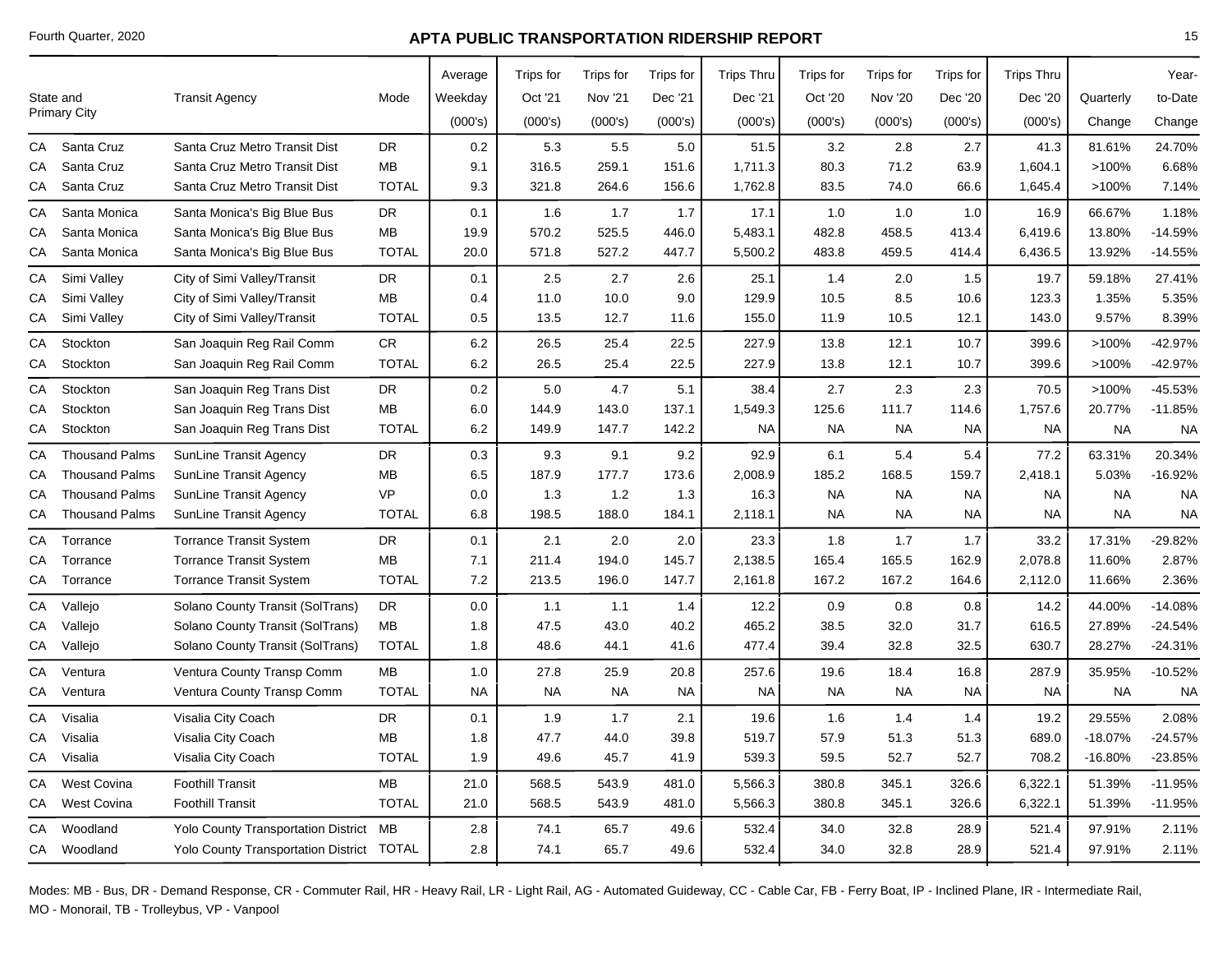|    |                       |                                       |              | Average   | Trips for | Trips for      | Trips for | <b>Trips Thru</b> | Trips for | Trips for      | Trips for | <b>Trips Thru</b> |           | Year-     |
|----|-----------------------|---------------------------------------|--------------|-----------|-----------|----------------|-----------|-------------------|-----------|----------------|-----------|-------------------|-----------|-----------|
|    | State and             | <b>Transit Agency</b>                 | Mode         | Weekday   | Oct '21   | <b>Nov '21</b> | Dec '21   | Dec '21           | Oct '20   | <b>Nov '20</b> | Dec '20   | Dec '20           | Quarterly | to-Date   |
|    | <b>Primary City</b>   |                                       |              | (000's)   | (000's)   | (000's)        | (000's)   | (000's)           | (000's)   | (000's)        | (000's)   | (000's)           | Change    | Change    |
| CO | Colorado Springs      | Mountain Metropolitan Transit         | <b>DR</b>    | 0.4       | 9.1       | 8.4            | 8.2       | 93.3              | 6.9       | 5.6            | 5.1       | 75.2              | 46.02%    | 24.07%    |
| CO | Colorado Springs      | Mountain Metropolitan Transit         | MB           | 5.1       | 148.6     | 128.5          | 124.0     | 1,827.2           | 168.4     | 125.0          | 119.4     | 1,975.1           | $-2.83%$  | $-7.49%$  |
| CO | Colorado Springs      | Mountain Metropolitan Transit         | <b>VP</b>    | 0.0       | 0.8       | 0.8            | 0.7       | 9.5               | 0.7       | 0.5            | 0.6       | 13.2              | 27.78%    | 28.03%    |
| CO | Colorado Springs      | Mountain Metropolitan Transit         | <b>TOTAL</b> | 5.5       | 158.5     | 137.7          | 132.9     | 1,930.0           | 176.0     | 131.1          | 125.1     | 2,063.5           | $-0.72%$  | $-6.47%$  |
| CO | Denver                | Colorado Dept of Trp                  | MB           | 1.8       | 9.7       | 9.0            | 11.6      | 90.6              | 4.4       | 3.6            | 4.2       | 81.9              | >100%     | 10.62%    |
| CO | Denver                | Colorado Dept of Trp                  | <b>TOTAL</b> | 1.8       | 9.7       | 9.0            | 11.6      | 90.6              | 4.4       | 3.6            | 4.2       | 81.9              | >100%     | 10.62%    |
| CO | Denver                | <b>Regional Trp District</b>          | CR.          | 29.0      | 685.4     | 619.8          | 600.4     | 6,585.5           | 429.5     | 365.0          | 377.0     | 4,954.3           | 62.66%    | 32.92%    |
| CO | Denver                | <b>Regional Trp District</b>          | <b>DR</b>    | 2.6       | 60.5      | 57.4           | 57.9      | 607.9             | 40.3      | 35.0           | 36.3      | 553.9             | 57.53%    | 9.75%     |
| CO | Denver                | Regional Trp District                 | <b>LR</b>    | 46.3      | 1,113.4   | 982.2          | 952.0     | 10,016.3          | 646.1     | 539.3          | 522.1     | 10,464.8          | 78.48%    | $-4.29%$  |
| CO | Denver                | <b>Regional Trp District</b>          | MB           | 134.7     | 3,123.3   | 2,873.8        | 2,868.6   | 31,598.0          | 2,436.1   | 2,118.2        | 2,117.6   | 36,511.6          | 32.88%    | $-13.46%$ |
| CO | Denver                | <b>Regional Trp District</b>          | <b>VP</b>    | 0.7       | 16.8      | 16.2           | 16.3      | 192.4             | 16.1      | 15.9           | 16.0      | 192.5             | 2.71%     | $-0.05%$  |
| CO | Denver                | <b>Regional Trp District</b>          | <b>TOTAL</b> | 213.3     | 4,999.4   | 4,549.4        | 4,495.2   | 49,000.1          | 3,568.1   | 3,073.4        | 3,069.0   | 52,677.1          | 44.63%    | $-6.98%$  |
| CO | <b>Fort Collins</b>   | Transfort                             | <b>DR</b>    | 0.0       | 2.6       | 2.5            | 2.5       | 28.8              | 2.2       | 1.9            | 1.9       | 23.0              | 26.67%    | 25.22%    |
| CO | <b>Fort Collins</b>   | Transfort                             | <b>MB</b>    | 6.8       | 190.9     | 177.4          | 115.1     | 1,482.4           | 114.1     | 99.3           | 78.9      | 1,788.6           | 65.38%    | $-17.12%$ |
| CO | <b>Fort Collins</b>   | Transfort                             | <b>TOTAL</b> | 6.8       | 193.5     | 179.9          | 117.6     | 1,511.2           | 116.3     | 101.2          | 80.8      | 1,811.6           | 64.60%    | $-16.58%$ |
| CO | <b>Grand Junction</b> | Mesa County Reg Transp Office         | <b>DR</b>    | 0.1       | 2.2       | 1.9            | 1.9       | 21.3              | 1.6       | 1.2            | 1.3       | 16.6              | 46.34%    | 28.31%    |
| CO | <b>Grand Junction</b> | Mesa County Reg Transp Office         | MB           | 1.3       | 32.7      | 31.7           | 30.9      | 381.0             | 33.3      | 26.3           | 26.0      | 442.1             | 11.33%    | $-13.82%$ |
| CO | <b>Grand Junction</b> | Mesa County Reg Transp Office         | <b>TOTAL</b> | 1.4       | 34.9      | 33.6           | 32.8      | 402.3             | 34.9      | 27.5           | 27.3      | 458.7             | 12.93%    | $-12.30%$ |
| СT | Hartford              | Connecticut DOT                       | <b>DR</b>    | 0.1       | 4.3       | 4.2            | 4.1       | 43.3              | 3.5       | 3.0            | 2.7       | 38.9              | 36.96%    | 11.31%    |
| СT | Hartford              | Connecticut DOT                       | MВ           | <b>NA</b> | <b>NA</b> | <b>NA</b>      | <b>NA</b> | <b>NA</b>         | <b>NA</b> | <b>NA</b>      | NA        | <b>NA</b>         | NA.       | <b>NA</b> |
| СT | Hartford              | Connecticut DOT                       | <b>TOTAL</b> | <b>NA</b> | <b>NA</b> | <b>NA</b>      | <b>NA</b> | <b>NA</b>         | <b>NA</b> | <b>NA</b>      | <b>NA</b> | <b>NA</b>         | <b>NA</b> | <b>NA</b> |
| СT | Hartford              | <b>Connecticut Transit</b>            | <b>DR</b>    | <b>NA</b> | <b>NA</b> | <b>NA</b>      | <b>NA</b> | <b>NA</b>         | <b>NA</b> | <b>NA</b>      | <b>NA</b> | <b>NA</b>         | <b>NA</b> | <b>NA</b> |
| CТ | Hartford              | <b>Connecticut Transit</b>            | МB           | <b>NA</b> | 1,489.4   | 1,433.0        | 1,379.7   | 16,860.9          | 1,503.8   | 1,279.3        | 1,223.3   | 18,502.9          | 7.38%     | $-8.87%$  |
| СT | Hartford              | <b>Connecticut Transit</b>            | <b>TOTAL</b> | <b>NA</b> | <b>NA</b> | <b>NA</b>      | <b>NA</b> | <b>NA</b>         | <b>NA</b> | <b>NA</b>      | <b>NA</b> | <b>NA</b>         | <b>NA</b> | <b>NA</b> |
| СT | Hartford              | <b>Greater Hartford Tran Dist</b>     | <b>DR</b>    | 1.4       | 34.3      | 33.6           | 33.3      | 359.4             | 27.5      | 23.6           | 22.6      | 296.3             | 37.31%    | 21.30%    |
| СT | Hartford              | <b>Greater Hartford Tran Dist</b>     | <b>TOTAL</b> | 1.4       | 34.3      | 33.6           | 33.3      | 359.4             | 27.5      | 23.6           | 22.6      | 296.3             | 37.31%    | 21.30%    |
| CТ | New Haven             | <b>Greater New Haven Transit Dist</b> | <b>DR</b>    | 0.6       | 16.2      | 15.3           | 15.2      | 174.2             | 13.7      | 11.7           | 11.3      | 152.5             | 27.25%    | 14.23%    |
| CT | New Haven             | <b>Greater New Haven Transit Dist</b> | <b>TOTAL</b> | 0.6       | 16.2      | 15.3           | 15.2      | 174.2             | 13.7      | 11.7           | 11.3      | 152.5             | 27.25%    | 14.23%    |
| DC | Washington            | <b>District Dept of Transp</b>        | <b>LR</b>    | <b>NA</b> | 20.9      | 17.4           | 21.1      | 285.0             | 32.0      | 26.9           | 23.7      | 384.1             | -28.09%   | -25.80%   |
| DC | Washington            | District Dept of Transp               | МB           | <b>NA</b> | 171.7     | 164.3          | 139.5     | 1,488.4           | 50.1      | 33.5           | 31.5      | 1,157.5           | >100%     | 28.59%    |
| DC | Washington            | District Dept of Transp               | <b>TOTAL</b> | <b>NA</b> | 192.6     | 181.7          | 160.6     | 1,773.4           | 82.1      | 60.4           | 55.2      | 1,541.6           | >100%     | 15.04%    |
| DC | Washington            | Washington Metro Area TA              | HR           | 221.2     | 6,641.4   | 5,731.4        | 5,478.2   | 57,002.3          | 3,042.9   | 2,696.2        | 2,524.6   | 68,081.0          | >100%     | $-16.27%$ |
| DC | Washington            | Washington Metro Area TA              | MВ           | 229.3     | 6,362.6   | 5,915.0        | 5,665.5   | 60,603.6          | 4,756.0   | 4,382.5        | 4,560.1   | 51,407.2          | 30.98%    | 17.89%    |
|    | DC Washington         | Washington Metro Area TA              | <b>TOTAL</b> | 450.5     | 13,004.0  | 11,646.4       | 11,143.7  | 117,605.9         | 7,798.9   | 7,078.7        | 7,084.7   | 119,488.2         | 62.98%    | $-1.58%$  |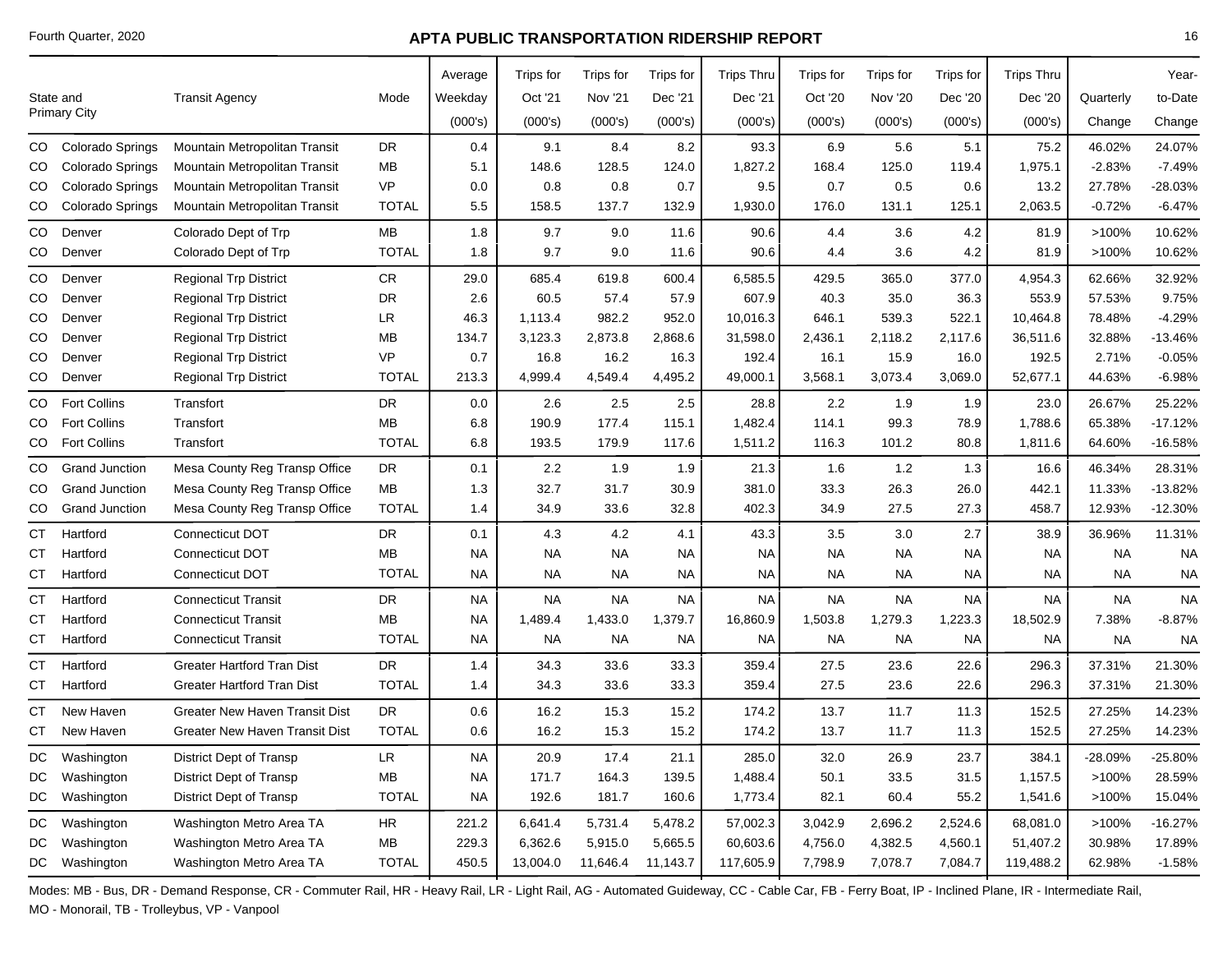|           |                                  |                              |              | Average   | <b>Trips for</b> | Trips for      | Trips for | <b>Trips Thru</b> | Trips for | Trips for      | Trips for | <b>Trips Thru</b> |           | Year-     |
|-----------|----------------------------------|------------------------------|--------------|-----------|------------------|----------------|-----------|-------------------|-----------|----------------|-----------|-------------------|-----------|-----------|
|           |                                  |                              |              |           |                  |                |           |                   |           |                |           |                   |           |           |
|           | State and<br><b>Primary City</b> | <b>Transit Agency</b>        | Mode         | Weekday   | Oct '21          | <b>Nov '21</b> | Dec '21   | Dec '21           | Oct '20   | <b>Nov '20</b> | Dec '20   | Dec '20           | Quarterly | to-Date   |
|           |                                  |                              |              | (000's)   | (000's)          | (000's)        | (000's)   | (000's)           | (000's)   | (000's)        | (000's)   | (000's)           | Change    | Change    |
|           | DE Wilmington                    | Delaware Transit Corp        | DR           | 2.7       | 59.8             | 56.5           | 56.5      | 586.1             | 39.5      | 34.9           | 34.8      | 479.5             | 58.24%    | 22.23%    |
| DE.       | Wilmington                       | Delaware Transit Corp        | <b>MB</b>    | 19.6      | 409.3            | 388.5          | 463.3     | 4,892.8           | 360.1     | 326.4          | 329.2     | 4,269.2           | 24.16%    | 14.61%    |
| DE        | Wilmington                       | Delaware Transit Corp        | <b>TOTAL</b> | 22.3      | 469.1            | 445.0          | 519.8     | 5,478.9           | 399.6     | 361.3          | 364.0     | 4,748.7           | 27.47%    | 15.38%    |
| FL        | <b>Bradenton</b>                 | Manatee County Area Transit  | DR           | 0.3       | 5.6              | 5.6            | 5.8       | 65.6              | 4.7       | 4.2            | 4.8       | 56.3              | 24.09%    | 16.52%    |
| FL.       | <b>Bradenton</b>                 | Manatee County Area Transit  | MВ           | 4.5       | 95.3             | 94.0           | 101.5     | NA                | 107.5     | 90.4           | 84.6      | NA.               | 2.94%     | <b>NA</b> |
| FL        | <b>Bradenton</b>                 | Manatee County Area Transit  | <b>TOTAL</b> | 4.8       | 100.9            | 99.6           | 107.3     | <b>NA</b>         | 112.2     | 94.6           | 89.4      | NA.               | 3.92%     | <b>NA</b> |
| FL.       | <b>Bushnell</b>                  | <b>Sumter County Transit</b> | DR           | <b>NA</b> | 2.3              | 2.3            | 2.2       | <b>NA</b>         | <b>NA</b> | <b>NA</b>      | <b>NA</b> | <b>NA</b>         | <b>NA</b> | <b>NA</b> |
| FL        | <b>Bushnell</b>                  | <b>Sumter County Transit</b> | MВ           | NA        | <b>NA</b>        | <b>NA</b>      | <b>NA</b> | NA                | <b>NA</b> | <b>NA</b>      | <b>NA</b> | NA.               | <b>NA</b> | <b>NA</b> |
| FL.       | <b>Bushnell</b>                  | <b>Sumter County Transit</b> | <b>TOTAL</b> | NA        | <b>NA</b>        | <b>NA</b>      | <b>NA</b> | <b>NA</b>         | <b>NA</b> | <b>NA</b>      | <b>NA</b> | <b>NA</b>         | <b>NA</b> | <b>NA</b> |
| FL.       | <b>Fort Myers</b>                | Lee Tran                     | DR           | 0.5       | 13.6             | 12.9           | 12.7      | 144.9             | 9.9       | 8.8            | 9.6       | 104.3             | 38.52%    | 38.93%    |
| FL        | <b>Fort Myers</b>                | Lee Tran                     | <b>MB</b>    | 5.8       | 134.9            | 142.6          | 202.8     | 1,797.6           | 126.9     | 113.9          | 126.9     | 1,867.6           | 30.62%    | $-3.75%$  |
| FL        | <b>Fort Myers</b>                | Lee Tran                     | <b>VP</b>    | 0.0       | 0.0              | 0.0            | 0.0       | 7.3               | 3.9       | 3.7            | 3.4       | 41.6              | -100.00%  | $-82.45%$ |
| FL.       | <b>Fort Myers</b>                | Lee Tran                     | <b>TOTAL</b> | 6.3       | 148.5            | 155.5          | 215.5     | 1,949.8           | 140.7     | 126.4          | 139.9     | 2,013.5           | 27.64%    | $-3.16%$  |
| FL        | Jacksonville                     | Jacksonville Transp Auth     | AG           | 1.2       | 29.8             | 24.6           | 24.7      | 296.3             | 24.8      | 22.4           | 23.4      | 273.2             | 12.04%    | 8.46%     |
| FL.       | Jacksonville                     | Jacksonville Transp Auth     | DR           | 0.8       | 18.9             | 18.5           | 18.6      | 240.2             | 23.0      | 20.2           | 20.7      | 260.5             | $-12.36%$ | $-7.79%$  |
| FL.       | Jacksonville                     | Jacksonville Transp Auth     | <b>FB</b>    | 1.0       | 33.6             | 26.0           | 33.3      | 324.3             | 32.4      | 31.5           | 28.5      | 397.6             | 0.54%     | $-18.44%$ |
| FL        | Jacksonville                     | Jacksonville Transp Auth     | MВ           | 16.1      | 432.9            | 417.8          | 413.0     | 5,025.4           | 451.7     | 419.7          | 428.3     | 5,802.9           | $-2.77%$  | $-13.40%$ |
| FL.       | Jacksonville                     | Jacksonville Transp Auth     | <b>TOTAL</b> | 19.0      | 515.2            | 486.9          | 489.6     | 5,886.2           | 531.9     | 493.8          | 500.9     | 6,734.2           | $-2.29%$  | $-12.59%$ |
| <b>FL</b> | Miami                            | Miami-Dade Transit Agency    | AG           | 15.6      | 389.1            | 419.0          | 450.3     | 4,012.0           | 250.0     | 232.4          | 251.0     | 3,994.7           | 71.58%    | 0.43%     |
| <b>FL</b> | Miami                            | Miami-Dade Transit Agency    | <b>DR</b>    | 4.4       | 115.1            | 110.3          | 104.5     | 1,326.4           | 97.4      | 89.4           | 96.4      | 1,000.7           | 16.49%    | 32.55%    |
| <b>FL</b> | Miami                            | Miami-Dade Transit Agency    | HR.          | 34.4      | 844.4            | 850.9          | 860.4     | 9,708.2           | 769.5     | 699.5          | 769.2     | 9,553.7           | 14.19%    | 1.62%     |
| FL.       | Miami                            | Miami-Dade Transit Agency    | MВ           | 117.3     | 3,081.2          | 3,056.7        | 3,123.0   | 37,552.8          | 2,805.1   | 2,651.3        | 3,022.5   | 32,880.4          | 9.22%     | 14.21%    |
| FL.       | Miami                            | Miami-Dade Transit Agency    | <b>TOTAL</b> | 171.7     | 4,429.8          | 4,436.9        | 4,538.2   | 52,599.4          | 3,922.0   | 3,672.6        | 4,139.1   | 47,429.5          | 14.24%    | 10.90%    |
| <b>FL</b> | Orlando                          | Central Florida RTA          | <b>DR</b>    | 1.9       | 48.3             | 48.4           | 50.3      | 595.6             | 6.1       | 5.3            | 47.1      | 528.6             | >100%     | 12.67%    |
| FL.       | Orlando                          | Central Florida RTA          | MВ           | 45.3      | 1,240.4          | 1,191.6        | 1,226.7   | 13,459.7          | 1,041.4   | 954.1          | 1,008.2   | 13,733.9          | 21.81%    | $-2.00%$  |
| FL        | Orlando                          | Central Florida RTA          | <b>VP</b>    | 0.2       | 21.4             | 21.3           | 21.4      | 262.3             | 24.4      | 22.5           | 17.7      | 278.4             | $-0.77%$  | $-5.78%$  |
| FL.       | Orlando                          | Central Florida RTA          | <b>TOTAL</b> | 47.4      | 1,310.1          | 1,261.3        | 1,298.4   | 14,317.6          | 1,071.9   | 981.9          | 1,073.0   | 14,540.9          | 23.76%    | $-1.54%$  |
| FL.       | Orlando                          | SunRail                      | ${\sf CR}$   | $3.2\,$   | 67.3             | 67.3           | 76.6      | 743.5             | 51.1      | 44.0           | 51.8      | 749.5             | 43.77%    | $-0.80%$  |
| FL.       | Orlando                          | SunRail                      | <b>TOTAL</b> | 3.2       | 67.3             | 67.3           | 76.6      | 743.5             | 51.1      | 44.0           | 51.8      | 749.5             | 43.77%    | $-0.80%$  |
| FL.       | Pompano Beach                    | South Florida RTA (Tri-Rail) | CR.          | 9.4       | 245.2            | 245.4          | 252.6     | 2,540.1           | 164.7     | 155.7          | 172.9     | 2,204.5           | 50.66%    | 15.22%    |
| FL        | Pompano Beach                    | South Florida RTA (Tri-Rail) | MВ           | 0.8       | 21.0             | 21.7           | 24.2      | 260.0             | 25.0      | 27.6           | 31.6      | 421.7             | $-20.55%$ | $-38.34%$ |
| FL.       | Pompano Beach                    | South Florida RTA (Tri-Rail) | <b>TOTAL</b> | 10.2      | 266.2            | 267.1          | 276.8     | 2,800.1           | 189.7     | 183.3          | 204.5     | 2,626.2           | 40.28%    | 6.62%     |
|           |                                  |                              |              |           |                  |                |           |                   |           |                |           |                   |           |           |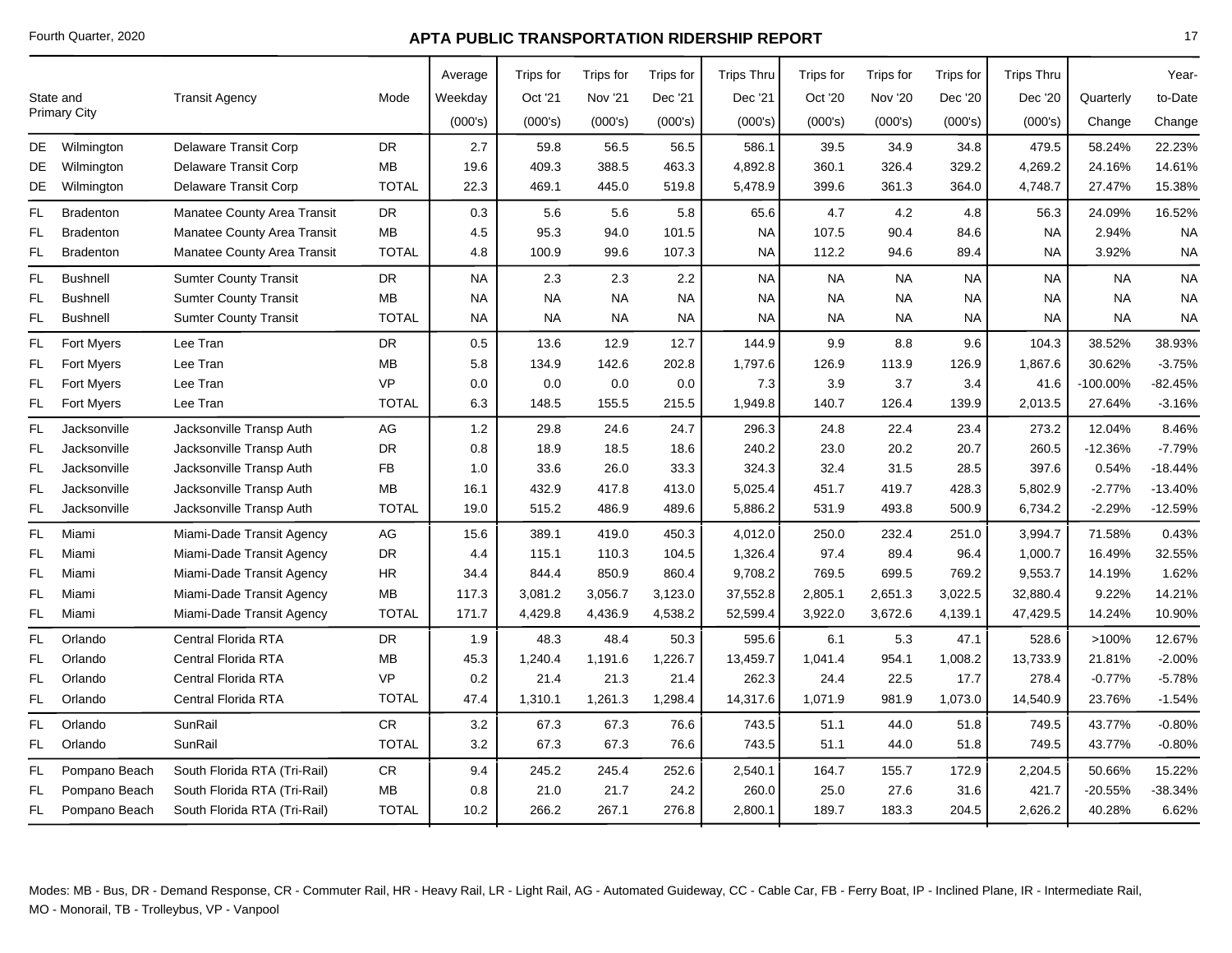|     |                     |                                          |              | Average   | Trips for | Trips for | Trips for | <b>Trips Thru</b> | Trips for | Trips for      | <b>Trips</b> for | <b>Trips Thru</b> |           | Year-     |
|-----|---------------------|------------------------------------------|--------------|-----------|-----------|-----------|-----------|-------------------|-----------|----------------|------------------|-------------------|-----------|-----------|
|     | State and           | <b>Transit Agency</b>                    | Mode         | Weekday   | Oct '21   | Nov '21   | Dec '21   | Dec '21           | Oct '20   | <b>Nov '20</b> | Dec '20          | Dec '20           | Quarterly | to-Date   |
|     | <b>Primary City</b> |                                          |              | (000's)   | (000's)   | (000's)   | (000's)   | (000's)           | (000's)   | (000's)        | (000's)          | (000's)           | Change    | Change    |
| FL  | West Palm Beach     | Palm Beach County STD                    | <b>DR</b>    | 2.5       | 59.8      | 55.9      | 55.0      | 632.7             | 45.7      | 39.8           | 43.4             | 557.0             | 32.43%    | 13.59%    |
| FL  | West Palm Beach     | Palm Beach County STD                    | <b>MB</b>    | 20.1      | 543.1     | 516.8     | 523.5     | 6,116.4           | 486.6     | 428.5          | 471.1            | 6,741.1           | 14.23%    | $-9.27%$  |
| FL  | West Palm Beach     | Palm Beach County STD                    | <b>TOTAL</b> | 22.6      | 602.9     | 572.7     | 578.5     | 6,749.1           | 532.3     | 468.3          | 514.5            | 7,298.1           | 15.77%    | $-7.52%$  |
| GA  | Atlanta             | Georgia Regional Trp Auth                | MB           | 13.7      | 31.0      | 30.0      | 24.0      | 267.3             | 16.0      | 13.6           | 13.2             | 499.3             | 98.60%    | -46.47%   |
| GA  | Atlanta             | Georgia Regional Trp Auth                | <b>TOTAL</b> | <b>NA</b> | <b>NA</b> | <b>NA</b> | <b>NA</b> | <b>NA</b>         | <b>NA</b> | <b>NA</b>      | <b>NA</b>        | <b>NA</b>         | <b>NA</b> | <b>NA</b> |
| GA  | Atlanta             | Metro Atlanta Rapid Tr Auth              | <b>DR</b>    | 1.6       | 44.5      | 42.7      | 43.3      | 471.4             | 35.1      | 33.0           | 34.2             | 469.0             | 27.57%    | 0.51%     |
| GA  | Atlanta             | Metro Atlanta Rapid Tr Auth              | <b>HR</b>    | 73.6      | 2,346.6   | 2,163.7   | 2,040.9   | 22,912.7          | 1,619.4   | 1,494.6        | 1,482.1          | 24,056.3          | 42.54%    | -4.75%    |
| GA  | Atlanta             | Metro Atlanta Rapid Tr Auth              | LR.          | 0.3       | 9.9       | 9.4       | 9.8       | 114.7             | 6.6       | 5.8            | 5.1              | 104.7             | 66.29%    | 9.55%     |
| GА  | Atlanta             | Metro Atlanta Rapid Tr Auth              | MB           | 92.1      | 2,562.9   | 2,419.7   | 2,045.4   | 26,790.0          | 2,134.4   | 2,014.1        | 1,885.9          | 31,961.8          | 16.47%    | $-16.18%$ |
| GA  | Atlanta             | Metro Atlanta Rapid Tr Auth              | <b>TOTAL</b> | 167.6     | 4,963.9   | 4,635.5   | 4,139.4   | 50,288.8          | 3,795.5   | 3,547.5        | 3,407.3          | 56,591.8          | 27.80%    | $-11.14%$ |
| GA  | Macon               | Macon-Bibb County Transit Auth           | DR           | 0.1       | 3.4       | 3.4       | 3.6       | 35.7              | 2.6       | 2.3            | 2.5              | 28.7              | 40.54%    | 24.39%    |
| GA  | Macon               | Macon-Bibb County Transit Auth           | MB           | 2.1       | 36.1      | 47.8      | 53.6      | 418.2             | 26.9      | 47.5           | 33.2             | 395.6             | 27.79%    | 5.71%     |
| GA  | Macon               | Macon-Bibb County Transit Auth           | <b>TOTAL</b> | 2.2       | 39.5      | 51.2      | 57.2      | 453.9             | 29.5      | 49.8           | 35.7             | 424.3             | 28.61%    | 6.98%     |
| GА  | Savannah            | Chatham Area Transit Auth                | <b>DR</b>    | <b>NA</b> | <b>NA</b> | <b>NA</b> | <b>NA</b> | <b>NA</b>         | <b>NA</b> | <b>NA</b>      | <b>NA</b>        | <b>NA</b>         | <b>NA</b> | <b>NA</b> |
| GA  | Savannah            | Chatham Area Transit Auth                | MB           | <b>NA</b> | 123.6     | <b>NA</b> | <b>NA</b> | NA                | 132.6     | 119.6          | 105.2            | 1,552.0           | <b>NA</b> | <b>NA</b> |
| GA  | Savannah            | Chatham Area Transit Auth                | <b>TOTAL</b> | <b>NA</b> | <b>NA</b> | <b>NA</b> | <b>NA</b> | <b>NA</b>         | <b>NA</b> | <b>NA</b>      | <b>NA</b>        | <b>NA</b>         | <b>NA</b> | <b>NA</b> |
| HI  | Honolulu            | City & Cnty of Honolulu DOTS             | <b>DR</b>    | 2.5       | 67.6      | 66.8      | 65.3      | 757.0             | 52.1      | 51.9           | 56.6             | 693.3             | 24.35%    | 9.19%     |
| HI  | Honolulu            | City & Cnty of Honolulu DOTS             | <b>MB</b>    | 103.3     | 2,856.6   | 2,846.8   | 2,793.4   | 32,277.8          | 2,155.0   | 2,079.5        | 2,322.8          | 31,353.2          | 29.58%    | 2.95%     |
| HI  | Honolulu            | City & Cnty of Honolulu DOTS             | <b>TOTAL</b> | 105.8     | 2,924.2   | 2,913.6   | 2,858.7   | 33,034.8          | 2,207.1   | 2,131.4        | 2,379.4          | 32,046.5          | 29.45%    | 3.08%     |
| ΙA  | Ames                | <b>Ames Transit Agency</b>               | <b>DR</b>    | 0.0       | 1.1       | 0.9       | 1.0       | 9.6               | 0.5       | 0.4            | 0.5              | 6.1               | >100%     | 57.38%    |
| IA  | Ames                | <b>Ames Transit Agency</b>               | MB           | 14.9      | 444.7     | 356.4     | 228.9     | 2,801.5           | 231.7     | 160.0          | 35.3             | 2,540.4           | >100%     | 10.28%    |
| ΙA  | Ames                | <b>Ames Transit Agency</b>               | <b>TOTAL</b> | 14.9      | 445.8     | 357.3     | 229.9     | 2,811.1           | 232.2     | 160.4          | 35.8             | 2,546.5           | >100%     | 10.39%    |
| ID  | Ketchum             | Mountain Rides Transportation Auth DR    |              | <b>NA</b> | 1.7       | 1.2       | 0.7       | 6.8               | 0.1       | 0.1            | 0.1              | 2.3               | >100%     | >100%     |
| ID  | Ketchum             | Mountain Rides Transportation Auth MB    |              | <b>NA</b> | 22.6      | 21.2      | 53.0      | 384.5             | 21.1      | 17.8           | 36.2             | 370.4             | 28.89%    | 3.81%     |
| ID  | Ketchum             | Mountain Rides Transportation Auth VP    |              | <b>NA</b> | 2.7       | 2.5       | 2.1       | 25.0              | 1.5       | 1.2            | 1.6              | 27.7              | 69.77%    | $-9.75%$  |
| ID  | Ketchum             | Mountain Rides Transportation Auth TOTAL |              | <b>NA</b> | 27.0      | 24.9      | 55.8      | 416.3             | 22.7      | 19.1           | 37.9             | 400.4             | 35.13%    | 3.97%     |
| ID  | Moscow              | <b>Smart Transit</b>                     | <b>DR</b>    | 0.0       | 0.8       | 0.7       | 0.8       | 8.2               | 0.6       | 0.5            | 0.5              | 7.2               | 43.75%    | 13.89%    |
| ID  | Moscow              | <b>Smart Transit</b>                     | MB           | 0.4       | 9.1       | 7.0       | 6.8       | 80.8              | 6.1       | 5.1            | 4.9              | 76.1              | 42.24%    | 6.18%     |
| ID  | Moscow              | <b>Smart Transit</b>                     | <b>TOTAL</b> | 0.4       | 9.9       | 7.7       | 7.6       | 89.0              | 6.7       | 5.6            | 5.4              | 83.3              | 42.37%    | 6.84%     |
| IL. | Chicago             | Chicago Transit Authority                | DR.          | 0.0       | 0.0       | 0.0       | 0.0       | 0.0               | 0.0       | 0.0            | 0.0              | 0.0               | 0.00%     | <b>NA</b> |
| IL. | Chicago             | <b>Chicago Transit Authority</b>         | HR           | 294.0     | 9,029.3   | 8,020.7   | 7,040.2   | 78,623.2          | 4,750.3   | 3,814.9        | 3,681.1          | 76,050.0          | 96.71%    | 3.38%     |
| IL. | Chicago             | Chicago Transit Authority                | MB           | 420.7     | 11,905.6  | 10,923.9  | 10,175.9  | 117,357.4         | 8,886.8   | 7,493.9        | 7,467.2          | 121,449.9         | 38.40%    | $-3.37%$  |
| IL. | Chicago             | Chicago Transit Authority                | <b>TOTAL</b> | 714.7     | 20,934.9  | 18,944.6  | 17,216.1  | 195,980.6         | 13,637.1  | 11,308.8       | 11,148.3         | 197,499.9         | 58.18%    | $-0.77%$  |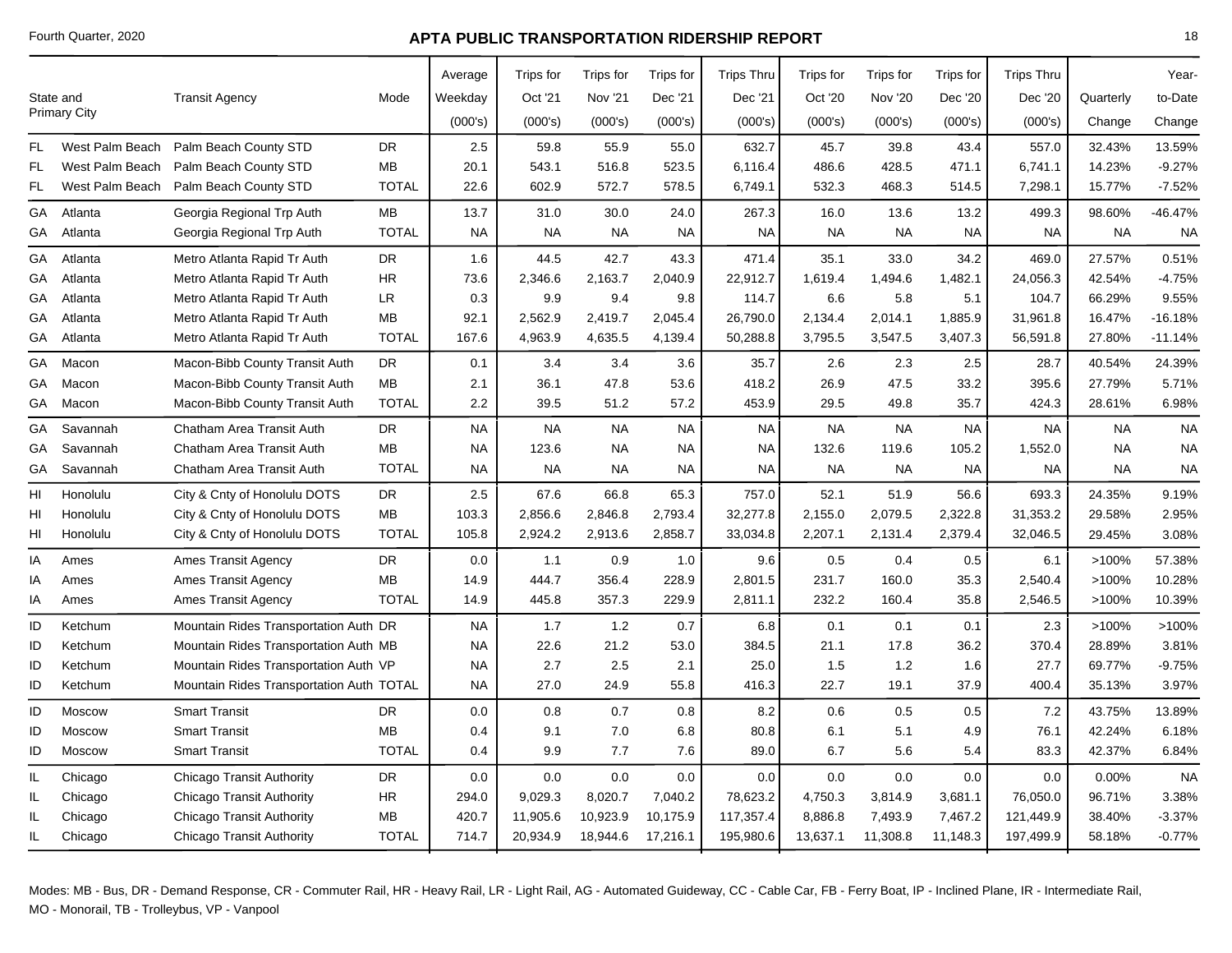|     |                     |                                      |              | Average | Trips for | Trips for      | Trips for | <b>Trips Thru</b> | Trips for | Trips for      | <b>Trips</b> for | <b>Trips Thru</b> |           | Year-     |
|-----|---------------------|--------------------------------------|--------------|---------|-----------|----------------|-----------|-------------------|-----------|----------------|------------------|-------------------|-----------|-----------|
|     | State and           | <b>Transit Agency</b>                | Mode         | Weekday | Oct '21   | <b>Nov '21</b> | Dec '21   | Dec '21           | Oct '20   | <b>Nov '20</b> | Dec '20          | Dec '20           | Quarterly | to-Date   |
|     | <b>Primary City</b> |                                      |              | (000's) | (000's)   | (000's)        | (000's)   | (000's)           | (000's)   | (000's)        | (000's)          | (000's)           | Change    | Change    |
| IL  | Chicago             | Metra                                | <b>CR</b>    | 75.1    | 1,675.7   | 1,634.7        | 1,393.5   | 14,080.7          | 607.3     | 489.4          | 457.3            | 16,637.8          | >100%     | $-15.37%$ |
| IL  | Chicago             | Metra                                | <b>TOTAL</b> | 75.1    | 1,675.7   | 1,634.7        | 1,393.5   | 14,080.7          | 607.3     | 489.4          | 457.3            | 16,637.8          | >100%     | $-15.37%$ |
| IL. | <b>Granite City</b> | <b>Madison County Trans Dist</b>     | <b>DR</b>    | 0.2     | 3.6       | 3.5            | 3.4       | 35.6              | 2.3       | 1.9            | 1.8              | 29.5              | 75.00%    | 20.68%    |
| IL. | <b>Granite City</b> | <b>Madison County Trans Dist</b>     | MB           | 3.9     | 104.8     | 94.5           | 86.6      | 1,030.7           | 95.4      | 82.0           | 77.1             | 1,215.0           | 12.34%    | $-15.17%$ |
| IL  | <b>Granite City</b> | <b>Madison County Trans Dist</b>     | <b>VP</b>    | 0.1     | 3.2       | 3.4            | 3.2       | 36.2              | 2.2       | 1.8            | 2.0              | 35.1              | 63.33%    | 3.13%     |
| IL  | <b>Granite City</b> | <b>Madison County Trans Dist</b>     | <b>TOTAL</b> | 4.2     | 111.6     | 101.4          | 93.2      | 1,102.5           | 99.9      | 85.7           | 80.9             | 1,279.6           | 14.90%    | $-13.84%$ |
| IL. | Moline              | Rock Island County MMTD              | <b>DR</b>    | 0.3     | 5.8       | 5.5            | 5.1       | 55.7              | 3.1       | 3.3            | 3.4              | 44.8              | 67.35%    | 24.33%    |
| IL  | Moline              | Rock Island County MMTD              | <b>FB</b>    | 0.1     | 1.4       | 0.0            | 0.0       | 36.5              | 0.9       | 0.0            | 0.0              | 32.4              | 55.56%    | 12.65%    |
| IL  | Moline              | Rock Island County MMTD              | MB           | 5.7     | 145.6     | 138.1          | 141.0     | 1,610.4           | 139.3     | 122.3          | 120.3            | 1,777.8           | 11.21%    | $-9.42%$  |
| IL  | Moline              | Rock Island County MMTD              | <b>TOTAL</b> | 6.1     | 152.8     | 143.6          | 146.1     | 1,702.6           | 143.3     | 125.6          | 123.7            | 1,855.0           | 12.71%    | $-8.22%$  |
| IL  | Normal              | Bloomington-Normal Public Transit DR |              | 0.2     | 6.3       | 6.0            | 5.9       | 63.7              | 4.6       | 4.2            | 4.3              | 52.9              | 38.93%    | 20.42%    |
| IL  | Normal              | Bloomington-Normal Public Transit    | MB           | 5.6     | 173.2     | 151.1          | 115.4     | 1,614.1           | 138.1     | 123.9          | 111.6            | 1,644.6           | 17.69%    | $-1.85%$  |
| IL. | Normal              | Bloomington-Normal Public Transit    | <b>TOTAL</b> | 5.8     | 179.5     | 157.1          | 121.3     | 1,677.8           | 142.7     | 128.1          | 115.9            | 1,697.5           | 18.41%    | $-1.16%$  |
| IL  | Peoria              | Greater Peoria Mass Tr Dist          | <b>DR</b>    | 0.4     | 9.4       | 7.7            | 9.1       | 109.4             | <b>NA</b> | <b>NA</b>      | <b>NA</b>        | <b>NA</b>         | <b>NA</b> | <b>NA</b> |
| IL  | Peoria              | Greater Peoria Mass Tr Dist          | MB           | 4.5     | 138.6     | 130.8          | 128.8     | 1,497.7           | 153.3     | 129.6          | 127.3            | 1,784.3           | $-2.93%$  | $-16.06%$ |
| IL. | Peoria              | Greater Peoria Mass Tr Dist          | <b>TOTAL</b> | 4.8     | 148.0     | 138.5          | 137.9     | 1,607.1           | <b>NA</b> | <b>NA</b>      | NA               | <b>NA</b>         | <b>NA</b> | <b>NA</b> |
| IL  | Rockford            | <b>Rockford Mass Transit Dist</b>    | <b>DR</b>    | 0.4     | 10.0      | 9.5            | 9.3       | 110.8             | 7.9       | 6.9            | 7.4              | 88.9              | 29.73%    | 24.63%    |
| IL  | Rockford            | <b>Rockford Mass Transit Dist</b>    | <b>MB</b>    | 2.5     | 67.0      | 56.6           | 59.3      | 729.4             | 67.0      | 56.6           | 59.3             | 873.9             | 0.00%     | $-16.54%$ |
| IL. | Rockford            | <b>Rockford Mass Transit Dist</b>    | <b>TOTAL</b> | 2.9     | 77.0      | 66.1           | 68.6      | 840.2             | 74.9      | 63.5           | 66.7             | 962.8             | 3.22%     | $-12.73%$ |
| IL. | Springfield         | Sangamon Mass Transit District       | <b>DR</b>    | 0.2     | 6.3       | 6.0            | 6.0       | 70.2              | 5.5       | 4.2            | 4.9              | 61.2              | 25.34%    | 14.71%    |
| IL  | Springfield         | Sangamon Mass Transit District       | MB           | 3.3     | 79.2      | 78.9           | 80.1      | 934.8             | 96.7      | 84.2           | 83.9             | 1,043.8           | $-10.05%$ | $-10.44%$ |
| IL  | Springfield         | Sangamon Mass Transit District       | <b>TOTAL</b> | 3.6     | 85.5      | 84.9           | 86.1      | 1,005.0           | 102.2     | 88.4           | 88.8             | 1,105.0           | $-8.20%$  | $-9.05%$  |
| IL  | Urbana              | Champaign-Urbana MTD                 | <b>DR</b>    | 0.3     | 8.9       | 8.7            | 8.1       | 65.6              | 4.1       | 3.6            | 1.7              | 52.2              | >100%     | 25.67%    |
| IL. | Urbana              | Champaign-Urbana MTD                 | MВ           | 25.9    | 813.8     | 667.8          | 493.5     | 5,485.9           | 337.6     | 275.9          | 211.7            | 4,932.9           | >100%     | 11.21%    |
| IL  | Urbana              | Champaign-Urbana MTD                 | <b>TOTAL</b> | 26.2    | 822.7     | 676.5          | 501.6     | 5,551.5           | 341.7     | 279.5          | 213.4            | 4,985.1           | >100%     | 11.36%    |
| IN  | Chesterton          | Northern IN Commuter TD              | ${\sf CR}$   | 4.0     | 112.3     | 109.4          | 111.4     | 1,022.9           | 56.3      | 40.5           | 40.5             | 994.8             | >100%     | 2.82%     |
| IN  | Chesterton          | Northern IN Commuter TD              | <b>TOTAL</b> | 4.0     | 112.3     | 109.4          | 111.4     | 1,022.9           | 56.3      | 40.5           | 40.5             | 994.8             | >100%     | 2.82%     |
| IN  | Indianapolis        | Indianapolis Public Trp Corp         | <b>DR</b>    | 0.4     | 9.5       | 8.8            | 8.5       | 134.8             | 14.1      | 12.0           | 11.5             | 169.0             | $-28.72%$ | -20.24%   |
| IN  | Indianapolis        | Indianapolis Public Trp Corp         | <b>MB</b>    | 16.4    | 448.1     | 418.7          | 419.0     | 4,996.5           | 396.7     | 346.8          | 333.2            | 4,990.8           | 19.42%    | 0.11%     |
| IN  | Indianapolis        | Indianapolis Public Trp Corp         | <b>TOTAL</b> | 16.8    | 457.6     | 427.5          | 427.5     | 5,131.3           | 410.8     | 358.8          | 344.7            | 5,159.8           | 17.80%    | $-0.55%$  |
| IN  | Lafayette           | <b>Greater Lafayette PTC</b>         | DR           | 0.8     | 2.7       | 2.7            | 2.2       | 28.9              | 2.3       | 1.7            | 1.3              | 22.7              | 43.40%    | 27.31%    |
| IN  | Lafayette           | <b>Greater Lafayette PTC</b>         | MB           | 9.9     | 346.5     | 319.8          | 222.3     | 2,469.7           | 164.0     | 125.2          | 82.1             | 2,303.0           | >100%     | 7.24%     |
| IN  | Lafayette           | <b>Greater Lafayette PTC</b>         | <b>TOTAL</b> | 10.7    | 349.2     | 322.5          | 224.5     | 2,498.6           | 166.3     | 126.9          | 83.4             | 2,325.7           | >100%     | 7.43%     |
|     |                     |                                      |              |         |           |                |           |                   |           |                |                  |                   |           |           |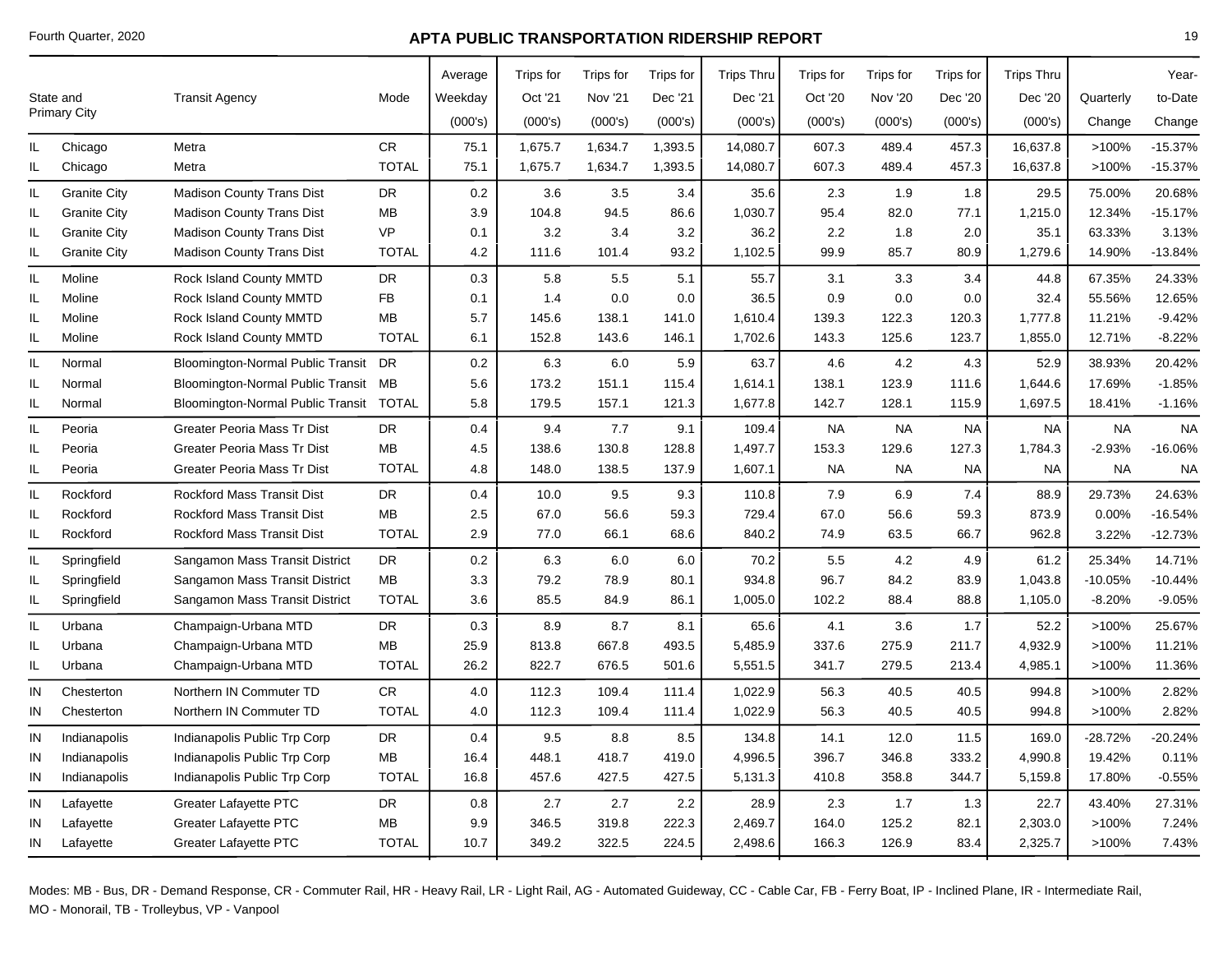|                    |                                       |              |           |         |           |           |           |                   |           |           |           |                   | Year-     |
|--------------------|---------------------------------------|--------------|-----------|---------|-----------|-----------|-----------|-------------------|-----------|-----------|-----------|-------------------|-----------|
| State and          | <b>Transit Agency</b>                 | Mode         | Weekday   | Oct '21 | Nov '21   | Dec '21   | Dec '21   | Oct '20           | Nov '20   | Dec '20   | Dec '20   | Quarterly         | to-Date   |
|                    |                                       |              | (000's)   | (000's) | (000's)   | (000's)   | (000's)   | (000's)           | (000's)   | (000's)   | (000's)   | Change            | Change    |
| Muncie             | Muncie Indiana Transit Sys            | <b>DR</b>    | 0.1       | 2.7     | 2.8       | 2.7       | 34.6      | 3.0               | 2.7       | 2.6       | 33.9      | $-1.20%$          | 2.06%     |
| Muncie             | Muncie Indiana Transit Sys            | <b>MB</b>    | 2.6       | 61.7    | 63.3      | 57.5      | 711.8     | 70.3              | 59.4      | 55.5      | 775.8     | $-1.46%$          | $-8.25%$  |
| Muncie             | Muncie Indiana Transit Sys            | <b>TOTAL</b> | 2.7       | 64.4    | 66.1      | 60.2      | 746.4     | 73.3              | 62.1      | 58.1      | 809.7     | $-1.45%$          | $-7.82%$  |
| South Bend         | South Bend Public Transp              | <b>DR</b>    | 0.2       | 4.5     | 4.6       | 4.7       | 50.9      | 4.0               | 3.2       | 3.0       | 45.2      | 35.29%            | 12.61%    |
| South Bend         | South Bend Public Transp              | <b>MB</b>    | 3.6       | 90.0    | 91.1      | 83.0      | 937.0     | 76.0              | 67.7      | 66.3      | 888.1     | 25.76%            | 5.51%     |
| South Bend         | South Bend Public Transp              | <b>TOTAL</b> | 3.8       | 94.5    | 95.7      | 87.7      | 987.9     | 80.0              | 70.9      | 69.3      | 933.3     | 26.20%            | 5.85%     |
| Olathe             | Johnson County Transit                | <b>DR</b>    | 0.2       | 4.4     | 4.1       | 4.5       | 42.2      | 1.9               | 1.7       | 1.6       | 26.0      | >100%             | 62.31%    |
| Olathe             | Johnson County Transit                | MB           | 0.8       | 19.1    | 18.4      | 13.5      | 156.5     | 11.3              | 9.4       | 9.3       | 182.9     | 70.00%            | $-14.43%$ |
| Olathe             | Johnson County Transit                | <b>TOTAL</b> | 1.0       | 23.5    | 22.5      | 18.0      | 198.7     | 13.2              | 11.1      | 10.9      | 208.9     | 81.82%            | $-4.88%$  |
| Wichita            | <b>Wichita Transit</b>                | MB           | 3.2       | 79.6    | 73.7      | 68.9      | 768.8     | 62.2              | 50.0      | 51.0      | 770.3     | 36.15%            | $-0.19%$  |
| Wichita            | <b>Wichita Transit</b>                | <b>TOTAL</b> | 3.2       | 79.6    | 73.7      | 68.9      | 768.8     | 62.2              | 50.0      | 51.0      | 770.3     | 36.15%            | $-0.19%$  |
| Fort Wright        | Tr Auth of Northern Kentucky          | <b>DR</b>    | 0.2       | 6.2     | 6.1       | 5.6       | 66.2      | 5.3               | 4.3       | 4.1       | 53.0      | 30.66%            | 24.91%    |
| <b>Fort Wright</b> | Tr Auth of Northern Kentucky          | <b>MB</b>    | 4.4       | 121.3   | 117.4     | 112.4     | 1,358.6   | 121.9             | 105.6     | 100.3     | 1,556.6   | 7.11%             | $-12.72%$ |
| Fort Wright        | Tr Auth of Northern Kentucky          | <b>TOTAL</b> | 4.6       | 127.5   | 123.5     | 118.0     | 1,424.8   | 127.2             | 109.9     | 104.4     | 1,609.6   | 8.05%             | $-11.48%$ |
| Lexington          | <b>Transit Auth Lexington-Fayette</b> | <b>DR</b>    | 0.6       | 14.9    | 14.1      | 14.2      | 168.2     | 14.4              | 12.5      | 12.6      | 162.6     | 9.37%             | 3.44%     |
| Lexington          | <b>Transit Auth Lexington-Fayette</b> | <b>MB</b>    | 9.5       | 259.8   | 245.5     | 196.9     | 2,495.0   | 243.9             | 209.2     | 177.5     | 2,696.5   | 11.35%            | $-7.47%$  |
| Lexington          | Transit Auth Lexington-Fayette        | <b>VP</b>    | 0.0       | 0.9     | 1.2       | 1.3       | 8.7       | 0.5               | 0.4       | 0.3       | 6.7       | >100%             | 29.85%    |
| Lexington          | <b>Transit Auth Lexington-Fayette</b> | <b>TOTAL</b> | 10.0      | 275.6   | 260.8     | 212.4     | 2,671.9   | 258.8             | 222.1     | 190.4     | 2,865.8   | 11.54%            | $-6.77%$  |
| Louisville         | Transit Auth of River City            | <b>DR</b>    | 1.0       | 26.1    | 26.0      | 26.7      | 319.8     | 26.3              | 22.8      | 23.4      | 306.9     | 8.69%             | 4.20%     |
| Louisville         | <b>Transit Auth of River City</b>     | MB           | 13.6      | 440.7   | 421.1     | 384.8     | 4,656.0   | 401.1             | 359.1     | 345.8     | 5,227.0   | 12.71%            | $-10.92%$ |
| Louisville         | Transit Auth of River City            | <b>TOTAL</b> | 14.6      | 466.8   | 447.1     | 411.5     | 4,975.8   | 427.4             | 381.9     | 369.2     | 5,533.9   | 12.46%            | $-10.09%$ |
| Owensboro          | Owensboro Transit System              | <b>DR</b>    | <b>NA</b> | 1.4     | 1.4       | 1.4       | 17.8      | 1.3               | 1.2       | 1.2       | 13.8      | 13.51%            | 28.99%    |
| Owensboro          | Owensboro Transit System              | <b>MB</b>    | <b>NA</b> | 16.7    | 15.5      | 16.5      | 198.6     | 21.2              | 18.6      | 18.4      | 223.8     | $-16.32%$         | $-11.26%$ |
| Owensboro          | Owensboro Transit System              | <b>TOTAL</b> | NA.       | 18.1    | 16.9      | 17.9      | 216.4     | 22.5              | 19.8      | 19.6      | 237.6     | $-14.54%$         | $-8.92%$  |
| <b>Baton Rouge</b> | Capital Area Transit System           | <b>MB</b>    | 4.6       | 95.7    | 96.7      | 94.2      | 1,109.9   | 114.0             | 97.2      | 100.5     | 1,457.3   | $-8.05%$          | $-23.84%$ |
| <b>Baton Rouge</b> | Capital Area Transit System           | <b>TOTAL</b> | 4.6       | 95.7    | 96.7      | 94.2      | 1,109.9   | 114.0             | 97.2      | 100.5     | 1,457.3   | $-8.05%$          | $-23.84%$ |
| Amherst            | <b>UMass Transit Service</b>          | МB           | 9.2       | 288.4   | 247.9     | 154.6     | 1,400.4   | 41.8              | 35.0      | 26.0      | 1,111.4   | >100%             | 26.00%    |
| MA Amherst         | <b>UMass Transit Service</b>          | <b>TOTAL</b> | 9.2       | 288.4   | 247.9     | 154.6     | 1,400.4   | 41.8              | 35.0      | 26.0      | 1,111.4   | >100%             | 26.00%    |
|                    | <b>Primary City</b>                   |              |           | Average | Trips for | Trips for | Trips for | <b>Trips Thru</b> | Trips for | Trips for | Trips for | <b>Trips Thru</b> |           |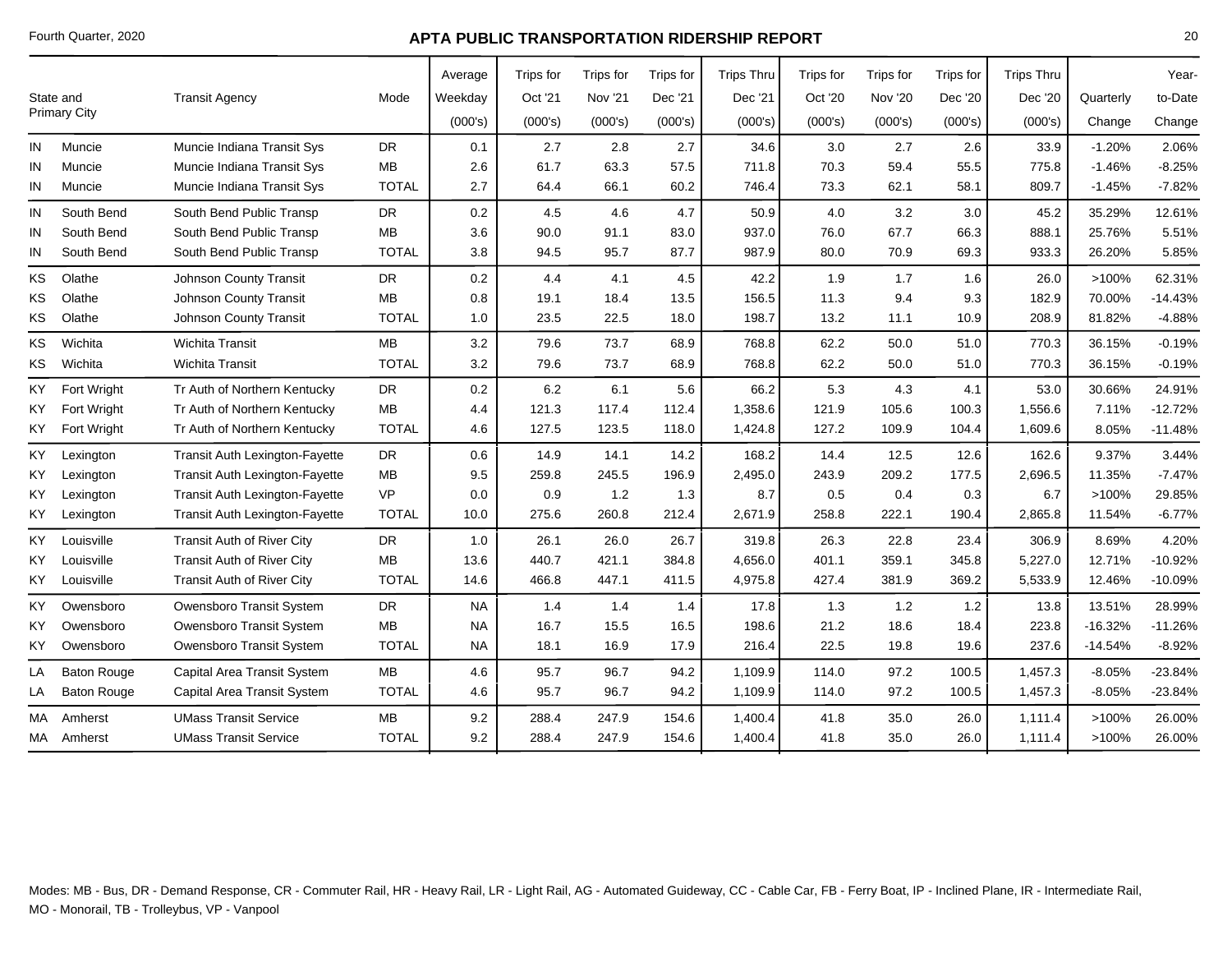|     |                     |                                |              | Average   | Trips for | Trips for      | Trips for | <b>Trips Thru</b> | Trips for | Trips for      | Trips for | <b>Trips Thru</b> |           | Year-       |
|-----|---------------------|--------------------------------|--------------|-----------|-----------|----------------|-----------|-------------------|-----------|----------------|-----------|-------------------|-----------|-------------|
|     | State and           | <b>Transit Agency</b>          | Mode         | Weekday   | Oct '21   | <b>Nov '21</b> | Dec '21   | Dec '21           | Oct '20   | <b>Nov '20</b> | Dec '20   | Dec '20           | Quarterly | to-Date     |
|     | <b>Primary City</b> |                                |              | (000's)   | (000's)   | (000's)        | (000's)   | (000's)           | (000's)   | (000's)        | (000's)   | (000's)           | Change    | Change      |
| MA  | Boston              | Massachusetts Bay Tr Auth      | CR.          | 49.0      | 1,310.6   | 1,265.2        | 1,158.1   | 8,877.6           | 666.4     | 926.5          | 632.4     | 12,887.5          | 67.79%    | $-31.11%$   |
| МA  | Boston              | Massachusetts Bay Tr Auth      | DR           | 2.9       | 79.0      | 74.5           | 75.4      | 854.3             | 64.4      | 59.9           | 60.0      | 852.1             | 24.20%    | 0.26%       |
| МA  | Boston              | Massachusetts Bay Tr Auth      | FB           | 1.8       | 44.0      | 40.8           | 32.6      | 394.2             | 12.2      | 10.3           | 7.9       | 359.6             | $>100\%$  | 9.62%       |
| МA  | <b>Boston</b>       | Massachusetts Bay Tr Auth      | <b>HR</b>    | 248.7     | 7,346.4   | 6,626.4        | 5,870.4   | 62,963.9          | 3,887.1   | 3,337.1        | 3,074.2   | 57,603.9          | 92.68%    | 9.30%       |
| МA  | <b>Boston</b>       | Massachusetts Bay Tr Auth      | LR           | 81.9      | 2,640.1   | 2,218.9        | 1,917.7   | 21,577.4          | 1,197.9   | 1,033.7        | 876.6     | 18,757.6          | >100%     | 15.03%      |
| МA  | <b>Boston</b>       | Massachusetts Bay Tr Auth      | MВ           | 252.1     | 6,797.3   | 6,642.9        | 6,098.8   | 64,728.0          | 4,566.9   | 4,104.7        | 4,030.7   | 59,161.3          | 53.82%    | 9.41%       |
| МA  | <b>Boston</b>       | Massachusetts Bay Tr Auth      | TB           | 4.9       | 120.6     | 121.5          | 113.9     | 1,162.2           | 91.3      | 80.4           | 74.7      | 900.3             | 44.48%    | 29.09%      |
| МA  | <b>Boston</b>       | Massachusetts Bay Tr Auth      | <b>TOTAL</b> | 641.3     | 18,338.0  | 16,990.2       | 15,266.9  | 160,557.6         | 10,486.2  | 9,552.6        | 8,756.5   | 150,522.3         | 75.71%    | 6.67%       |
| MD  | Baltimore           | Maryland Transit Admin         | CR.          | 5.9       | 178.7     | 170.0          | 180.0     | 1,291.9           | 74.9      | 54.3           | 58.4      | 2,462.5           | >100%     | $-47.54%$   |
| MD  | Baltimore           | Maryland Transit Admin         | DR           | 5.7       | 129.3     | 128.6          | 128.5     | 1,615.3           | 139.7     | 131.2          | 127.5     | 1,738.6           | $-3.01%$  | $-7.09%$    |
| MD. | Baltimore           | Maryland Transit Admin         | HR.          | 5.6       | 137.0     | 202.4          | 178.4     | 1,667.4           | 153.8     | 123.6          | 109.6     | 2,861.3           | 33.80%    | -41.73%     |
| MD  | Baltimore           | Maryland Transit Admin         | LR           | 8.5       | 305.2     | 263.6          | 225.4     | 2,718.1           | 227.6     | 193.3          | 185.4     | 2,803.9           | 30.99%    | $-3.06%$    |
| MD  | <b>Baltimore</b>    | Maryland Transit Admin         | MВ           | 119.4     | 3,752.8   | 3,515.7        | 3,599.0   | 37,319.4          | 3,463.2   | 2,972.9        | 2,775.7   | 42,453.2          | 17.97%    | $-12.09%$   |
| MD  | Baltimore           | Maryland Transit Admin         | <b>TOTAL</b> | 145.0     | 4,503.0   | 4,280.3        | 4,311.3   | 44,612.1          | 4,059.2   | 3,475.3        | 3,256.6   | 52,319.5          | 21.35%    | $-14.73%$   |
| MD. | Largo               | Prince Georges County Transp   | <b>DR</b>    | 0.1       | 2.9       | 2.9            | 2.8       | 38.9              | 3.7       | 3.3            | 3.6       | 49.4              | $-18.87%$ | $-21.26%$   |
| MD  | Largo               | Prince Georges County Transp   | <b>MB</b>    | 4.6       | 97.2      | 97.6           | 97.9      | 972.3             | 97.3      | 52.7           | 80.9      | 1,348.9           | 26.76%    | $-27.92%$   |
|     | MD Largo            | Prince Georges County Transp   | <b>TOTAL</b> | 4.7       | 100.1     | 100.5          | 100.7     | 1,011.2           | 101.0     | 56.0           | 84.5      | 1,398.3           | 24.76%    | $-27.68%$   |
| MD  | Rockville           | Montgomery County Ride-On      | DR           | 0.0       | 0.4       | 0.4            | 0.4       | 2.1               | 0.0       | 0.0            | 0.0       | 6.2               | <b>NA</b> | $-66.13%$   |
| MD  | Rockville           | Montgomery County Ride-On      | MB           | 45.9      | 1,274.7   | 1,185.4        | 1,143.2   | 12,305.9          | 850.3     | 802.1          | 804.1     | 10,415.2          | 46.68%    | 18.15%      |
| MD  | Rockville           | Montgomery County Ride-On      | <b>TOTAL</b> | 45.9      | 1,275.1   | 1,185.8        | 1,143.6   | 12,308.0          | 850.3     | 802.1          | 804.1     | 10,421.4          | 46.73%    | 18.10%      |
| ME  | Portland            | Northern NE Passenger RA       | CR.          | 1.1       | 37.4      | 32.7           | 28.9      | 283.6             | 10.0      | 6.2            | 4.4       | 146.2             | >100%     | 93.98%      |
| МE  | Portland            | Northern NE Passenger RA       | <b>TOTAL</b> | 1.1       | 37.4      | 32.7           | 28.9      | 283.6             | 10.0      | 6.2            | 4.4       | 146.2             | >100%     | 93.98%      |
| MI  | <b>Battle Creek</b> | <b>Battle Creek Transit</b>    | DR           | 0.5       | 1.4       | 1.4            | 1.0       | 18.5              | 1.9       | 1.8            | 1.8       | 23.5              | $-30.91%$ | $-21.28%$   |
| MI  | <b>Battle Creek</b> | <b>Battle Creek Transit</b>    | <b>MB</b>    | 0.8       | 18.9      | 18.5           | 19.4      | 204.5             | 20.5      | 17.1           | 17.9      | 299.9             | 2.34%     | $-31.81%$   |
| MI  | <b>Battle Creek</b> | <b>Battle Creek Transit</b>    | <b>TOTAL</b> | 1.3       | 20.3      | 19.9           | 20.4      | 223.0             | 22.4      | 18.9           | 19.7      | 323.4             | $-0.66%$  | $-31.05%$   |
| MI  | Detroit             | City of Detroit Dept of Trp    | MВ           | <b>NA</b> | 755.2     | 664.3          | 757.8     | 8,465.8           | 703.8     | 749.2          | 539.3     | 9,849.7           | 9.29%     | $-14.05%$   |
| MI  | Detroit             | City of Detroit Dept of Trp    | <b>TOTAL</b> | <b>NA</b> | 755.2     | 664.3          | 757.8     | 8,465.8           | 703.8     | 749.2          | 539.3     | 9,849.7           | 9.29%     | $-14.05%$   |
| MI  | Detroit             | Detroit Transp Corp/DPM        | AG           | $0.0\,$   | 0.0       | 0.0            | 0.0       | 0.0               | 0.0       | 0.0            | 0.0       | 268.9             | 0.00%     | $-100.00\%$ |
| MI  | Detroit             | Detroit Transp Corp/DPM        | <b>TOTAL</b> | 0.0       | 0.0       | 0.0            | 0.0       | 0.0               | 0.0       | 0.0            | 0.0       | 268.9             | <b>NA</b> | $-100.00\%$ |
| MI  | <b>Grand Rapids</b> | Interurban Transit Partnership | DR           | 0.8       | 19.1      | 18.8           | 18.3      | 212.1             | 16.8      | 13.1           | 12.7      | 180.3             | 31.92%    | 17.64%      |
| MI  | <b>Grand Rapids</b> | Interurban Transit Partnership | MВ           | 18.7      | 488.9     | 458.0          | 385.4     | 4,270.8           | 257.0     | 216.8          | 206.0     | 4,508.2           | 95.98%    | $-5.27%$    |
| MI  | <b>Grand Rapids</b> | Interurban Transit Partnership | <b>VP</b>    | 0.0       | 0.5       | 0.7            | 0.6       | 7.3               | 0.8       | 0.7            | 0.7       | 11.9              | $-18.18%$ | -38.66%     |
| MI  | <b>Grand Rapids</b> | Interurban Transit Partnership | <b>TOTAL</b> | 19.5      | 508.5     | 477.5          | 404.3     | 4,490.2           | 274.6     | 230.6          | 219.4     | 4,700.4           | 91.87%    | $-4.47%$    |
|     |                     |                                |              |           |           |                |           |                   |           |                |           |                   |           |             |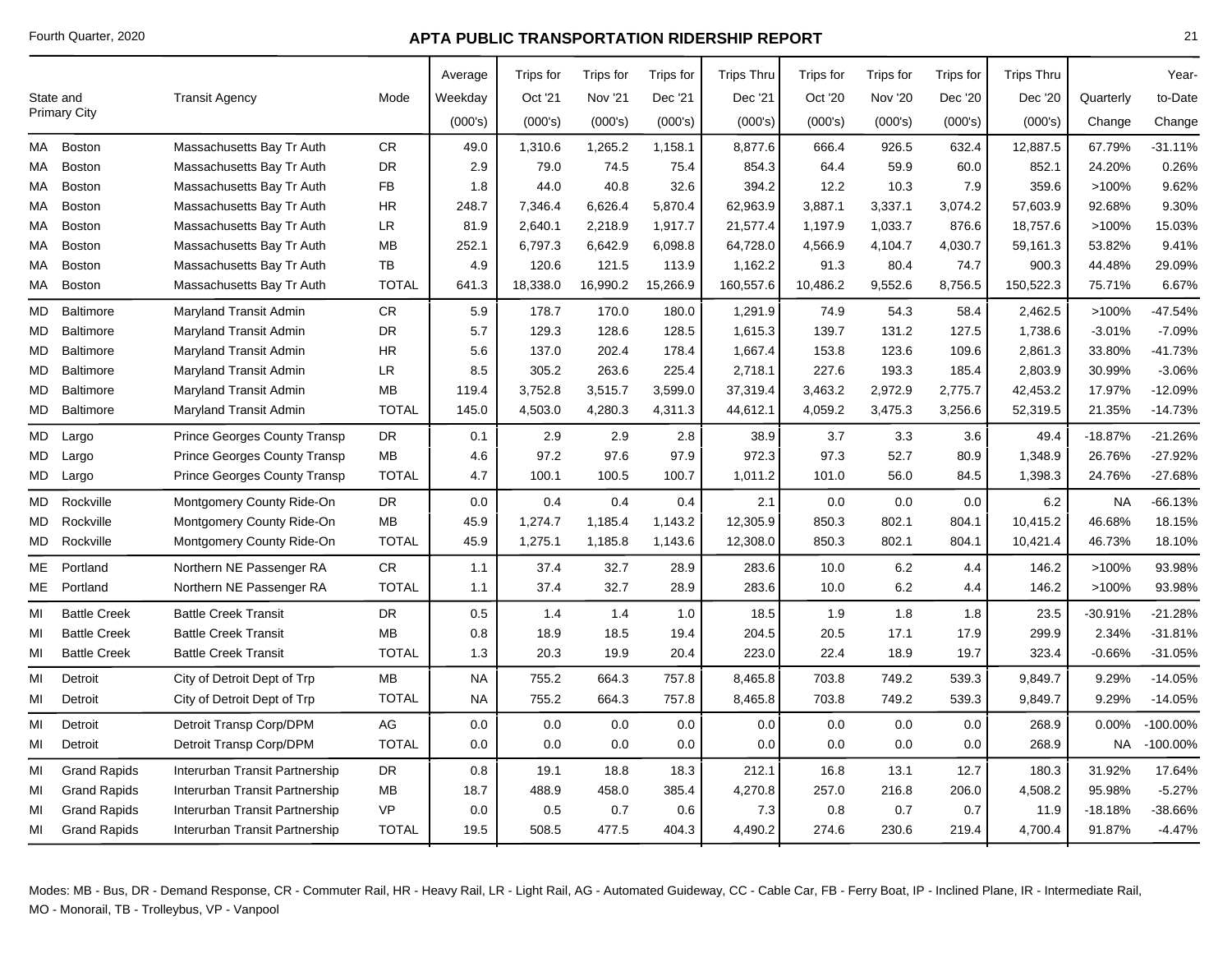|           |                     |                                            |              | Average   | <b>Trips for</b> | Trips for      | Trips for | <b>Trips Thru</b> | Trips for | Trips for      | Trips for | <b>Trips Thru</b> |           | Year-     |
|-----------|---------------------|--------------------------------------------|--------------|-----------|------------------|----------------|-----------|-------------------|-----------|----------------|-----------|-------------------|-----------|-----------|
|           | State and           | <b>Transit Agency</b>                      | Mode         | Weekday   | Oct '21          | <b>Nov '21</b> | Dec '21   | Dec '21           | Oct '20   | <b>Nov '20</b> | Dec '20   | Dec '20           | Quarterly | to-Date   |
|           | <b>Primary City</b> |                                            |              | (000's)   | (000's)          | (000's)        | (000's)   | (000's)           | (000's)   | (000's)        | (000's)   | (000's)           | Change    | Change    |
| MI        | Kalamazoo           | Kalamazoo Metro Transit Sys                | DR.          | 0.4       | 9.0              | 8.7            | 8.3       | 92.1              | 17.2      | 6.2            | 5.8       | 99.3              | $-10.96%$ | $-7.25%$  |
| MI        | Kalamazoo           | Kalamazoo Metro Transit Sys                | <b>MB</b>    | 4.7       | 111.1            | 110.9          | 99.8      | 1,366.2           | 112.9     | 106.6          | 98.4      | 1,446.3           | 1.23%     | $-5.54%$  |
| MI        | Kalamazoo           | Kalamazoo Metro Transit Sys                | <b>TOTAL</b> | 5.1       | 120.1            | 119.6          | 108.1     | 1,458.3           | 130.1     | 112.8          | 104.2     | 1,545.6           | 0.20%     | $-5.65%$  |
| MI        | Lansing             | Capital Area Transp Authority              | <b>DR</b>    | 1.1       | 26.2             | 25.3           | 24.7      | 268.2             | 18.3      | 16.9           | 17.4      | 267.1             | 44.87%    | 0.41%     |
| MI        | Lansing             | Capital Area Transp Authority              | MB           | 20.4      | 563.0            | 551.3          | 403.6     | 3,725.8           | 212.7     | 186.1          | 179.1     | 4,432.5           | >100%     | $-15.94%$ |
| MI        | Lansing             | Capital Area Transp Authority              | <b>TOTAL</b> | 21.5      | 589.2            | 576.6          | 428.3     | 3,994.0           | 231.0     | 203.0          | 196.5     | 4,699.6           | >100%     | $-15.01%$ |
| MI        | Monroe              | Lake Erie Transp Commission                | DR           | 0.2       | 4.7              | 4.4            | 4.3       | 53.6              | 3.7       | 3.2            | 2.2       | 47.4              | 47.25%    | 13.08%    |
| MI        | Monroe              | Lake Erie Transp Commission                | <b>MB</b>    | 0.5       | 11.6             | 11.5           | 11.0      | 136.0             | 11.8      | 9.3            | 9.2       | 131.1             | 12.54%    | 3.74%     |
| MI        | Monroe              | Lake Erie Transp Commission                | <b>TOTAL</b> | 0.7       | 16.3             | 15.9           | 15.3      | 189.6             | 15.5      | 12.5           | 11.4      | 178.5             | 20.56%    | 6.22%     |
| MI        |                     | Muskegon Heights Muskegon Area Transit Sys | DR           | 0.1       | 2.9              | 3.1            | 3.5       | 11.3              | $0.5\,$   | 0.5            | 0.5       | 7.9               | >100%     | 43.04%    |
| MI        |                     | Muskegon Heights Muskegon Area Transit Sys | MB           | 0.6       | 12.2             | 11.7           | 10.7      | 141.5             | 15.8      | 10.3           | 11.1      | 225.6             | $-6.99%$  | $-37.28%$ |
| MI        |                     | Muskegon Heights Muskegon Area Transit Sys | <b>TOTAL</b> | 0.7       | 15.1             | 14.8           | 14.2      | <b>NA</b>         | <b>NA</b> | <b>NA</b>      | <b>NA</b> | <b>NA</b>         | <b>NA</b> | <b>NA</b> |
| MI        | Port Huron          | Blue Water Area Transp Comm                | <b>DR</b>    | $1.2$     | 30.6             | 25.4           | 21.8      | 269.3             | 22.7      | 16.5           | 15.0      | 262.7             | 43.54%    | 2.51%     |
| MI        | Port Huron          | Blue Water Area Transp Comm                | MВ           | 1.6       | 36.0             | 35.7           | 34.9      | 396.0             | 44.5      | 30.6           | 32.3      | 408.1             | $-0.74%$  | $-2.96%$  |
| MI        | Port Huron          | Blue Water Area Transp Comm                | <b>TOTAL</b> | 2.8       | 66.6             | 61.1           | 56.7      | 665.3             | 67.2      | 47.1           | 47.3      | 670.8             | 14.11%    | $-0.82%$  |
| ΜN        | <b>Burnsville</b>   | Minnesota Valley Transit Auth              | DR           | 0.0       | 0.7              | 0.7            | 0.5       | 5.7               | 0.3       | 0.2            | 0.3       | 6.8               | >100%     | $-16.18%$ |
| MN        | <b>Burnsville</b>   | Minnesota Valley Transit Auth              | <b>MB</b>    | 2.7       | 66.0             | 58.4           | 49.8      | 580.5             | 44.7      | 49.0           | 31.4      | 902.0             | 39.25%    | $-35.64%$ |
| ΜN        | <b>Burnsville</b>   | Minnesota Valley Transit Auth              | <b>TOTAL</b> | 2.7       | 66.7             | 59.1           | 50.3      | 586.2             | 45.0      | 49.2           | 31.7      | 908.8             | 39.87%    | $-35.50%$ |
| MN        | <b>Eden Prairie</b> | Southwest Metro Transit                    | DR           | 0.3       | 6.7              | 6.8            | 6.8       | 62.8              | 3.9       | 3.6            | 3.3       | 52.1              | 87.96%    | 20.54%    |
| MN.       | <b>Eden Prairie</b> | Southwest Metro Transit                    | MB           | 0.9       | 16.3             | 17.4           | 23.0      | 146.7             | 3.6       | 2.9            | 2.7       | 197.6             | >100%     | $-25.76%$ |
| MN        | <b>Eden Prairie</b> | Southwest Metro Transit                    | <b>TOTAL</b> | 1.2       | 23.0             | 24.2           | 29.8      | 209.5             | 7.5       | 6.5            | 6.0       | 249.7             | >100%     | $-16.10%$ |
| MN        | Minneapolis         | <b>Metro Transit</b>                       | ${\sf CR}$   | 0.3       | 7.3              | 5.8            | 4.7       | 50.4              | 2.8       | 2.3            | 2.3       | 152.6             | >100%     | $-66.97%$ |
| MN        | Minneapolis         | <b>Metro Transit</b>                       | LR           | 33.5      | 1,169.3          | 1,015.6        | 813.9     | 10,560.8          | 736.5     | 692.6          | 678.6     | 10,255.6          | 42.28%    | 2.98%     |
| MN.       | Minneapolis         | Metro Transit                              | MB           | 79.3      | 2,297.6          | 2,054.8        | 1,887.8   | 22,137.1          | 1,730.0   | 1,575.9        | 1,528.8   | 25,497.0          | 29.07%    | $-13.18%$ |
| MN I      | Minneapolis         | <b>Metro Transit</b>                       | TOTAL        | 113.1     | 3,474.2          | 3,076.2        | 2,706.4   | 32,748.3          | 2,469.3   | 2,270.8        | 2,209.7   | 35,905.2          | 33.20%    | $-8.79%$  |
|           | MN Plymouth         | Plymouth Metrolink & DAR                   | <b>DR</b>    | <b>NA</b> | 2.7              | <b>NA</b>      | NA        | NA                | 2.1       | 2.0            | 2.1       | 25.7              | <b>NA</b> | <b>NA</b> |
|           | MN Plymouth         | Plymouth Metrolink & DAR                   | <b>MB</b>    | <b>NA</b> | 7.7              | <b>NA</b>      | <b>NA</b> | <b>NA</b>         | 3.0       | 2.7            | 2.7       | 121.4             | <b>NA</b> | <b>NA</b> |
|           | MN Plymouth         | Plymouth Metrolink & DAR                   | <b>TOTAL</b> | <b>NA</b> | 10.4             | <b>NA</b>      | <b>NA</b> | <b>NA</b>         | 5.1       | 4.7            | 4.8       | 147.1             | <b>NA</b> | <b>NA</b> |
| <b>MN</b> | Saint Cloud         | St. Cloud Metrop Trans Comm                | DR           | 0.4       | 9.5              | 9.6            | $9.6\,$   | 110.1             | 7.2       | 6.0            | 6.4       | 76.8              | 46.43%    | 43.36%    |
| MN        | <b>Saint Cloud</b>  | St. Cloud Metrop Trans Comm                | MB           | 1.9       | 53.9             | 48.5           | 45.8      | 652.3             | 63.3      | 59.3           | 58.9      | 756.9             | $-18.35%$ | $-13.82%$ |
|           | MN Saint Cloud      | St. Cloud Metrop Trans Comm                | <b>TOTAL</b> | 2.3       | 63.4             | 58.1           | 55.4      | 762.4             | 70.5      | 65.3           | 65.3      | 833.7             | $-12.03%$ | $-8.55%$  |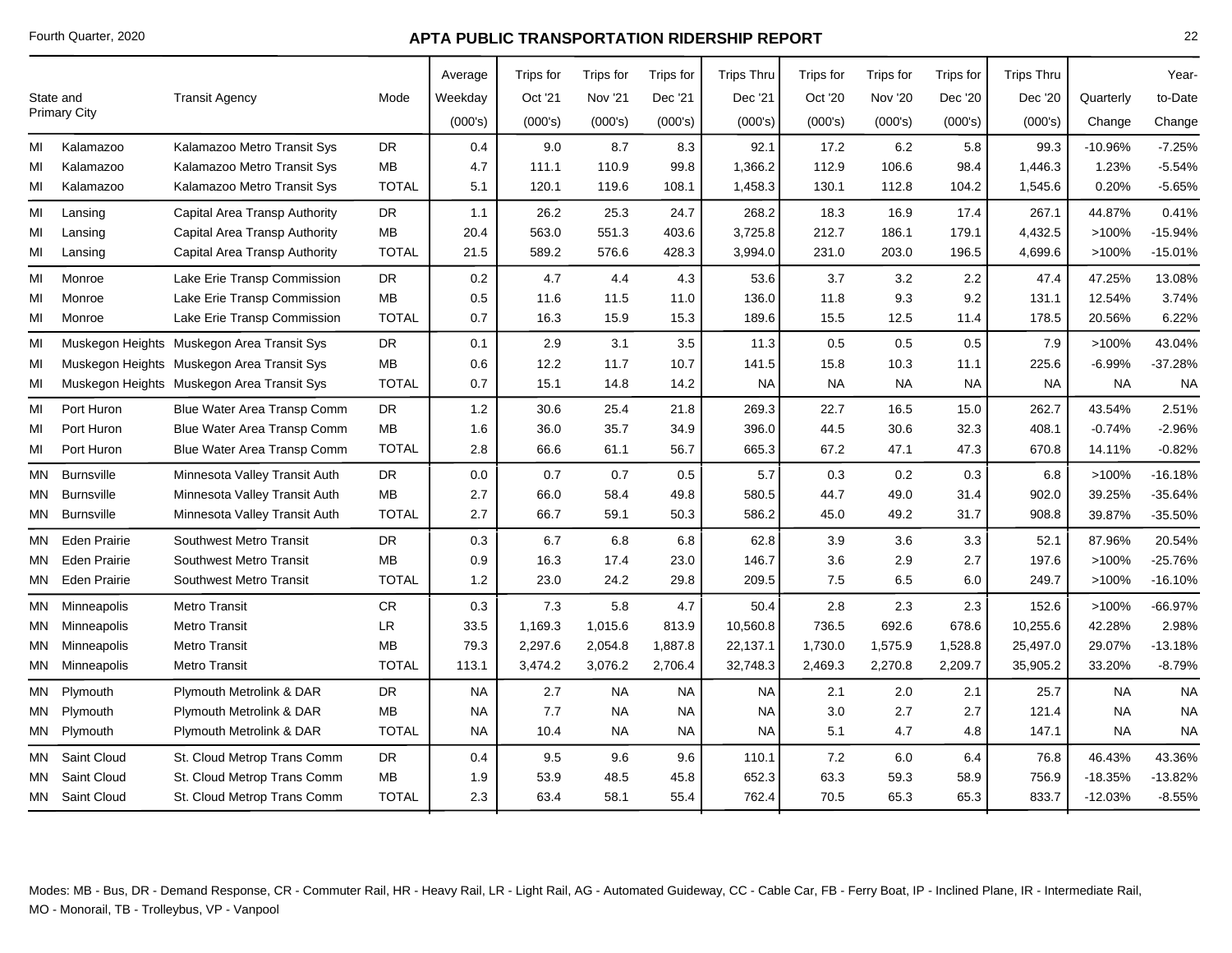|           |                     |                                           |              | Average   | Trips for | Trips for      | <b>Trips for</b> | <b>Trips Thru</b> | Trips for | <b>Trips</b> for | <b>Trips for</b> | <b>Trips Thru</b> |           | Year-     |
|-----------|---------------------|-------------------------------------------|--------------|-----------|-----------|----------------|------------------|-------------------|-----------|------------------|------------------|-------------------|-----------|-----------|
|           | State and           | <b>Transit Agency</b>                     | Mode         | Weekday   | Oct '21   | <b>Nov '21</b> | Dec '21          | Dec '21           | Oct '20   | <b>Nov '20</b>   | Dec '20          | Dec '20           | Quarterly | to-Date   |
|           | <b>Primary City</b> |                                           |              | (000's)   | (000's)   | (000's)        | (000's)          | (000's)           | (000's)   | (000's)          | (000's)          | (000's)           | Change    | Change    |
| МO        | <b>Kansas City</b>  | Kansas City Area Trp Auth                 | DR           | 1.1       | 27.0      | 26.1           | 26.5             | 310.8             | 24.1      | 22.4             | 23.6             | 272.3             | 13.55%    | 14.14%    |
| MO.       | <b>Kansas City</b>  | Kansas City Area Trp Auth                 | MB           | 29.6      | 832.9     | 769.3          | 781.8            | 9,140.0           | 834.9     | 764.6            | 752.0            | 9,041.5           | 1.38%     | 1.09%     |
| МO        | Kansas City         | Kansas City Area Trp Auth                 | <b>VP</b>    | <b>NA</b> | <b>NA</b> | <b>NA</b>      | <b>NA</b>        | <b>NA</b>         | 2.0       | 2.0              | 1.7              | 33.2              | <b>NA</b> | <b>NA</b> |
| MO        | <b>Kansas City</b>  | Kansas City Area Trp Auth                 | <b>TOTAL</b> | <b>NA</b> | <b>NA</b> | NA             | <b>NA</b>        | <b>NA</b>         | 861.0     | 789.0            | 777.3            | 9,347.0           | <b>NA</b> | <b>NA</b> |
| MO.       | Saint Louis         | <b>Bi-State Dev Agency</b>                | DR           | 1.4       | 37.4      | 36.6           | 36.7             | 411.8             | 37.1      | 33.0             | 33.6             | 379.0             | 6.75%     | 8.65%     |
| МO        | Saint Louis         | <b>Bi-State Dev Agency</b>                | LR.          | 19.1      | 565.9     | 521.3          | 484.1            | 5,883.7           | 501.9     | 443.7            | 428.6            | 6,746.1           | 14.34%    | $-12.78%$ |
| MO.       | Saint Louis         | <b>Bi-State Dev Agency</b>                | MВ           | 79.1      | 1,045.4   | 970.4          | 950.1            | 11,652.4          | 1,044.2   | 955.2            | 939.3            | 13,796.1          | 0.93%     | $-15.54%$ |
| МO        | Saint Louis         | <b>Bi-State Dev Agency</b>                | <b>TOTAL</b> | 99.6      | 1,648.7   | 1,528.3        | 1,470.9          | 17,947.9          | 1,583.2   | 1,431.9          | 1,401.5          | 20,921.2          | 5.24%     | $-14.21%$ |
| MO        | Springfield         | <b>City Utilities of Springfield</b>      | DR           | <b>NA</b> | 1.4       | 1.3            | 1.3              | 14.9              | 1.3       | 0.9              | 0.9              | 11.8              | 29.03%    | 26.27%    |
| MO.       | Springfield         | <b>City Utilities of Springfield</b>      | <b>MB</b>    | <b>NA</b> | 73.7      | 74.3           | 74.3             | 810.3             | 65.6      | 58.4             | 61.7             | 771.9             | 19.71%    | 4.97%     |
| MO.       | Springfield         | <b>City Utilities of Springfield</b>      | <b>TOTAL</b> | <b>NA</b> | 75.1      | 75.6           | 75.6             | 825.2             | 66.9      | 59.3             | 62.6             | 783.7             | 19.86%    | 5.30%     |
| MT        | Missoula            | Missoula Urban Transportation Distr DR    |              | 0.2       | 3.3       | 3.1            | 3.9              | 36.5              | 2.4       | 2.1              | 2.4              | 28.7              | 49.28%    | 27.18%    |
| мт        | Missoula            | Missoula Urban Transportation Distr MB    |              | 2.9       | 67.4      | 59.3           | 69.9             | 793.1             | 67.8      | 58.1             | 63.3             | 849.0             | 3.91%     | $-6.58%$  |
| MТ        | Missoula            | Missoula Urban Transportation Distr TOTAL |              | 3.1       | 70.7      | 62.4           | 73.8             | 829.6             | 70.2      | 60.2             | 65.7             | 877.7             | 5.51%     | $-5.48%$  |
| NC.       | <b>Chapel Hill</b>  | <b>Chapel Hill Transit</b>                | <b>DR</b>    | 0.2       | 4.2       | 4.2            | 4.2              | 43.1              | 3.2       | 3.2              | 3.0              | 39.7              | 34.04%    | 8.56%     |
| <b>NC</b> | <b>Chapel Hill</b>  | <b>Chapel Hill Transit</b>                | <b>MB</b>    | 17.8      | 541.4     | 303.3          | 337.7            | 3,354.6           | 139.2     | 116.4            | 140.2            | 1,973.0           | >100%     | 70.03%    |
| NC.       | <b>Chapel Hill</b>  | <b>Chapel Hill Transit</b>                | <b>TOTAL</b> | 18.1      | 545.6     | 307.5          | 341.9            | 3,397.7           | 142.4     | 119.6            | 143.2            | 2,012.7           | >100%     | 68.81%    |
| ΝC        | Charlotte           | <b>Charlotte Area Transit</b>             | <b>DR</b>    | 0.5       | 16.8      | 16.4           | 14.0             | 165.2             | 12.6      | 10.8             | 11.1             | 149.3             | 36.81%    | 10.65%    |
| NC.       | Charlotte           | <b>Charlotte Area Transit</b>             | LR           | 11.3      | 368.1     | 316.7          | 321.1            | 3,195.2           | 254.9     | 232.5            | 209.2            | 3,921.8           | 44.40%    | $-18.53%$ |
| ΝC        | Charlotte           | <b>Charlotte Area Transit</b>             | <b>MB</b>    | 19.5      | 518.3     | 513.5          | 505.5            | 5,928.1           | 541.1     | 494.0            | 488.3            | 7,199.1           | 0.91%     | $-17.65%$ |
| ΝC        | Charlotte           | <b>Charlotte Area Transit</b>             | <b>VP</b>    | 0.1       | 3.0       | 2.9            | 2.9              | 34.2              | 3.6       | 2.8              | 2.7              | 60.1              | $-3.30%$  | -43.09%   |
| NC.       | Charlotte           | <b>Charlotte Area Transit</b>             | <b>TOTAL</b> | 31.5      | 906.2     | 849.5          | 843.5            | 9,322.7           | 812.2     | 740.1            | 711.3            | 11,330.3          | 14.83%    | $-17.72%$ |
| ΝC        | Durham              | <b>GoDurham Transit</b>                   | <b>DR</b>    | <b>NA</b> | <b>NA</b> | <b>NA</b>      | <b>NA</b>        | <b>NA</b>         | <b>NA</b> | <b>NA</b>        | <b>NA</b>        | <b>NA</b>         | <b>NA</b> | <b>NA</b> |
| <b>NC</b> | Durham              | <b>GoDurham Transit</b>                   | MB           | 14.2      | 414.5     | 373.1          | 377.1            | 4,514.8           | 397.2     | 353.0            | 334.8            | 4,482.4           | 7.35%     | 0.72%     |
| ΝC        | Durham              | <b>GoDurham Transit</b>                   | <b>TOTAL</b> | <b>NA</b> | <b>NA</b> | <b>NA</b>      | <b>NA</b>        | <b>NA</b>         | <b>NA</b> | <b>NA</b>        | <b>NA</b>        | <b>NA</b>         | <b>NA</b> | <b>NA</b> |
| <b>NC</b> | Greensboro          | <b>Greensboro Transit Auth</b>            | DR           | 0.6       | 15.5      | 14.6           | 14.0             | 167.4             | 15.4      | 13.5             | 13.2             | 179.0             | 4.75%     | $-6.48%$  |
| ΝC        | Greensboro          | Greensboro Transit Auth                   | MB           | 6.6       | 176.6     | 166.7          | 156.9            | 1,783.2           | 193.7     | 182.0            | 177.8            | 1,963.2           | $-9.63%$  | $-9.17%$  |
| NC        | Greensboro          | Greensboro Transit Auth                   | <b>TOTAL</b> | 7.2       | 192.1     | 181.3          | 170.9            | 1,950.6           | 209.1     | 195.5            | 191.0            | 2,142.2           | $-8.61%$  | $-8.94%$  |
| <b>NC</b> | Raleigh             | GoRaleigh                                 | <b>DR</b>    | 1.8       | 49.2      | 47.7           | 50.5             | 535.9             | 40.1      | 36.4             | 38.8             | 432.9             | 27.84%    | 23.79%    |
| <b>NC</b> | Raleigh             | GoRaleigh                                 | <b>MB</b>    | 12.4      | 342.7     | 319.0          | 331.2            | 3,637.9           | 315.1     | 287.8            | 288.8            | 3,665.9           | 11.35%    | $-0.76%$  |
| NC.       | Raleigh             | GoRaleigh                                 | <b>TOTAL</b> | 14.2      | 391.9     | 366.7          | 381.7            | 4,173.8           | 355.2     | 324.2            | 327.6            | 4,098.8           | 13.24%    | 1.83%     |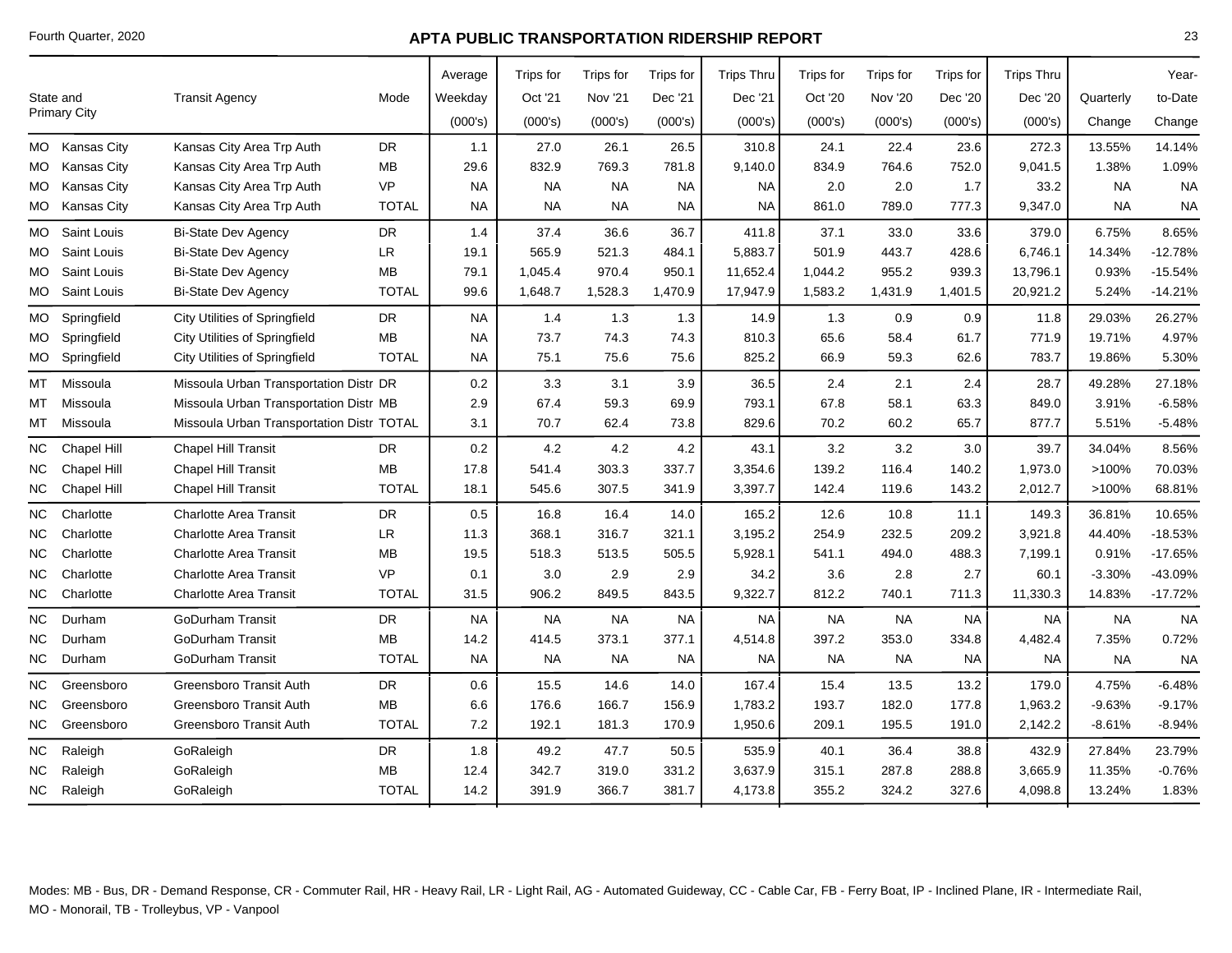|      |                               |                                             |              | Average   | Trips for | Trips for      | <b>Trips for</b> | <b>Trips Thru</b> | <b>Trips</b> for | Trips for      | Trips for | <b>Trips Thru</b> |           | Year-     |
|------|-------------------------------|---------------------------------------------|--------------|-----------|-----------|----------------|------------------|-------------------|------------------|----------------|-----------|-------------------|-----------|-----------|
|      | State and                     | <b>Transit Agency</b>                       | Mode         | Weekday   | Oct '21   | <b>Nov '21</b> | Dec '21          | Dec '21           | Oct '20          | <b>Nov '20</b> | Dec '20   | Dec '20           | Quarterly | to-Date   |
|      | <b>Primary City</b>           |                                             |              | (000's)   | (000's)   | (000's)        | (000's)          | (000's)           | (000's)          | (000's)        | (000's)   | (000's)           | Change    | Change    |
| NC.  | Resrch Trigle Park GoTriangle |                                             | <b>DR</b>    | 0.1       | 3.1       | 2.9            | 2.7              | 31.8              | 2.5              | 2.1            | 2.0       | 36.6              | 31.82%    | $-13.11%$ |
| ΝC   | Resrch Trigle Park GoTriangle |                                             | MB           | 5.1       | 134.5     | 123.4          | 109.4            | 1,330.9           | 104.2            | 90.4           | 92.3      | 1,088.5           | 28.02%    | 22.27%    |
| ΝC   | Resrch Trigle Park GoTriangle |                                             | <b>VP</b>    | 0.1       | 2.1       | 2.0            | <b>NA</b>        | <b>NA</b>         | 1.9              | 1.6            | 1.5       | 42.1              | <b>NA</b> | <b>NA</b> |
| ΝC   | Resrch Trigle Park GoTriangle |                                             | <b>TOTAL</b> | <b>NA</b> | <b>NA</b> | <b>NA</b>      | <b>NA</b>        | <b>NA</b>         | 108.6            | 94.1           | 95.8      | 1,167.2           | <b>NA</b> | <b>NA</b> |
| ΝC   | Winston-Salem                 | Piedmont Auth for Regional Transp MB        |              | 0.9       | 22.0      | 20.8           | 20.9             | 229.8             | 18.8             | 16.1           | 16.9      | 229.0             | 22.97%    | 0.35%     |
| ΝC   | Winston-Salem                 | Piedmont Auth for Regional Transp VP        |              | 0.2       | 4.0       | 3.6            | 3.9              | 55.2              | 5.7              | 5.9            | 4.9       | 117.4             | -30.30%   | $-52.98%$ |
| ΝC   | Winston-Salem                 | Piedmont Auth for Regional Transp           | <b>TOTAL</b> | 1.1       | 26.0      | 24.4           | 24.8             | 285.0             | 24.5             | 22.0           | 21.8      | 346.4             | 10.10%    | $-17.73%$ |
| NJ   | Jersey City                   | Port Authority of NY & NJ                   | AG           | <b>NA</b> | <b>NA</b> | <b>NA</b>      | <b>NA</b>        | <b>NA</b>         | <b>NA</b>        | <b>NA</b>      | <b>NA</b> | <b>NA</b>         | <b>NA</b> | <b>NA</b> |
| NJ   | Jersey City                   | Port Authority of NY & NJ                   | <b>FB</b>    | 1.1       | 26.4      | 24.4           | 18.7             | 206.0             | 12.0             | 7.8            | 5.8       | 284.0             | $>100\%$  | $-27.46%$ |
| NJ   | Jersey City                   | Port Authority of NY & NJ                   | <b>HR</b>    | 130.2     | 3,652.4   | 3,594.5        | 3,307.5          | 32,073.5          | 1,977.9          | 1,703.4        | 1,634.6   | 29,654.9          | 98.54%    | 8.16%     |
| NJ   | Jersey City                   | Port Authority of NY & NJ                   | <b>TOTAL</b> | <b>NA</b> | <b>NA</b> | <b>NA</b>      | <b>NA</b>        | <b>NA</b>         | <b>NA</b>        | <b>NA</b>      | <b>NA</b> | <b>NA</b>         | <b>NA</b> | <b>NA</b> |
| NJ   | Lindenwold                    | Port Authority Transit Corp                 | <b>HR</b>    | 14.9      | 405.7     | 388.2          | 376.0            | 3,683.1           | 249.7            | 205.5          | 194.8     | 3,949.6           | 79.98%    | $-6.75%$  |
| NJ   | Lindenwold                    | Port Authority Transit Corp                 | <b>TOTAL</b> | 14.9      | 405.7     | 388.2          | 376.0            | 3,683.1           | 249.7            | 205.5          | 194.8     | 3,949.6           | 79.98%    | $-6.75%$  |
| NJ   | <b>Newark</b>                 | New Jersey Transit Corp                     | ${\sf CR}$   | <b>NA</b> | 3,531.2   | 3,667.3        | 3,285.9          | 29,843.1          | 1,646.6          | 1,460.4        | 1,377.0   | 28,655.0          | >100%     | 4.15%     |
| NJ   | Newark                        | New Jersey Transit Corp                     | <b>LR</b>    | <b>NA</b> | 1,334.0   | 1,341.0        | 1,263.1          | 13,929.3          | 1,018.4          | 890.3          | 942.2     | 12,179.9          | 38.14%    | 14.36%    |
| NJ   | Newark                        | New Jersey Transit Corp                     | <b>MB</b>    | <b>NA</b> | 9,005.9   | 8,600.8        | 8,378.9          | 89,691.4          | 6,751.4          | 6,007.5        | 5,903.8   | 81,626.9          | 39.24%    | 9.88%     |
| NJ   | Newark                        | New Jersey Transit Corp                     | <b>TOTAL</b> | <b>NA</b> | 13,871.1  | 13,609.1       | 12,927.9         | 133,463.8         | 9,416.4          | 8,358.2        | 8,223.0   | 122,461.8         | 55.43%    | 8.98%     |
| ΝM   | Albuquerque                   | City of Albuquerque T & PD                  | <b>DR</b>    | 0.5       | 14.0      | 12.7           | 12.0             | 125.0             | 7.4              | 5.8            | 6.0       | 109.1             | >100%     | 14.57%    |
| NM - | Albuquerque                   | City of Albuquerque T & PD                  | MB           | 13.3      | 438.3     | 418.1          | 387.2            | 4,395.4           | 378.3            | 295.3          | 276.4     | 5,088.1           | 30.91%    | $-13.61%$ |
|      | NM Albuquerque                | City of Albuquerque T & PD                  | <b>TOTAL</b> | 13.7      | 452.3     | 430.8          | 399.2            | 4,520.4           | 385.7            | 301.1          | 282.4     | 5,197.2           | 32.30%    | -13.02%   |
| NM   | Albuquerque                   | New Mexico Dept of Trp                      | ${\sf CR}$   | 1.0       | 28.7      | 22.9           | 20.7             | 184.1             | 0.0              | 0.0            | 0.0       | 142.9             | <b>NA</b> | 28.83%    |
| NM   | Albuquerque                   | New Mexico Dept of Trp                      | MB           | 0.4       | 8.1       | 7.5            | 6.7              | 72.4              | 4.6              | 3.3            | 3.1       | 85.3              | >100%     | $-15.12%$ |
|      | NM Albuquerque                | New Mexico Dept of Trp                      | <b>TOTAL</b> | 1.4       | 36.8      | 30.4           | 27.4             | 256.5             | 4.6              | 3.3            | 3.1       | 228.2             | >100%     | 12.40%    |
| ΝM   | Española                      | North Central Regional Transit Distri MB    |              | 0.4       | 6.4       | 8.1            | 7.7              | 80.7              | 7.6              | 3.1            | 1.7       | 118.9             | 79.03%    | $-32.13%$ |
|      | NM Española                   | North Central Regional Transit Distri TOTAL |              | 0.4       | 6.4       | 8.1            | 7.7              | 80.7              | 7.6              | 3.1            | 1.7       | 118.9             | 79.03%    | $-32.13%$ |
|      | NM Las Cruces                 | City of Las Cruces-RdRUNR Tr                | <b>DR</b>    | 0.1       | 3.0       | 2.7            | 2.7              | 30.3              | 2.2              | 1.8            | 2.0       | 26.4              | 40.00%    | 14.77%    |
|      | NM Las Cruces                 | City of Las Cruces-RdRUNR Tr                | MB           | 1.0       | 30.4      | 25.7           | 25.0             | 310.8             | 25.3             | 21.4           | 22.4      | 334.4             | 17.37%    | $-7.06%$  |
|      | NM Las Cruces                 | City of Las Cruces-RdRUNR Tr                | <b>TOTAL</b> | 1.1       | 33.4      | 28.4           | 27.7             | 341.1             | 27.5             | 23.2           | 24.4      | 360.8             | 19.17%    | $-5.46%$  |
|      | NM Los Alamos                 | Los Alamos County, Atomic City Tra DR       |              | 0.0       | 0.3       | 0.3            | 0.2              | 3.3               | 0.3              | 0.3            | 0.4       | 4.5               | -20.00%   | $-26.67%$ |
|      | NM Los Alamos                 | Los Alamos County, Atomic City Tra MB       |              | 0.6       | 15.2      | 13.7           | 10.3             | 123.0             | 2.2              | 1.0            | 0.0       | 72.6              | >100%     | 69.42%    |
|      | NM Los Alamos                 | Los Alamos County, Atomic City Tra TOTAL    |              | 0.6       | 15.5      | 14.0           | 10.5             | 126.3             | 2.5              | 1.3            | 0.4       | 77.1              | >100%     | 63.81%    |
|      | NM Santa Fe                   | Santa Fe Trails - City of Santa Fe          | MB           | <b>NA</b> | 25.3      | 25.4           | 23.7             | 300.3             | 25.5             | 20.0           | 20.0      | 357.8             | 13.59%    | $-16.07%$ |
|      | NM Santa Fe                   | Santa Fe Trails - City of Santa Fe          | <b>TOTAL</b> | <b>NA</b> | 25.3      | 25.4           | 23.7             | 300.3             | 25.5             | 20.0           | 20.0      | 357.8             | 13.59%    | $-16.07%$ |
|      |                               |                                             |              |           |           |                |                  |                   |                  |                |           |                   |           |           |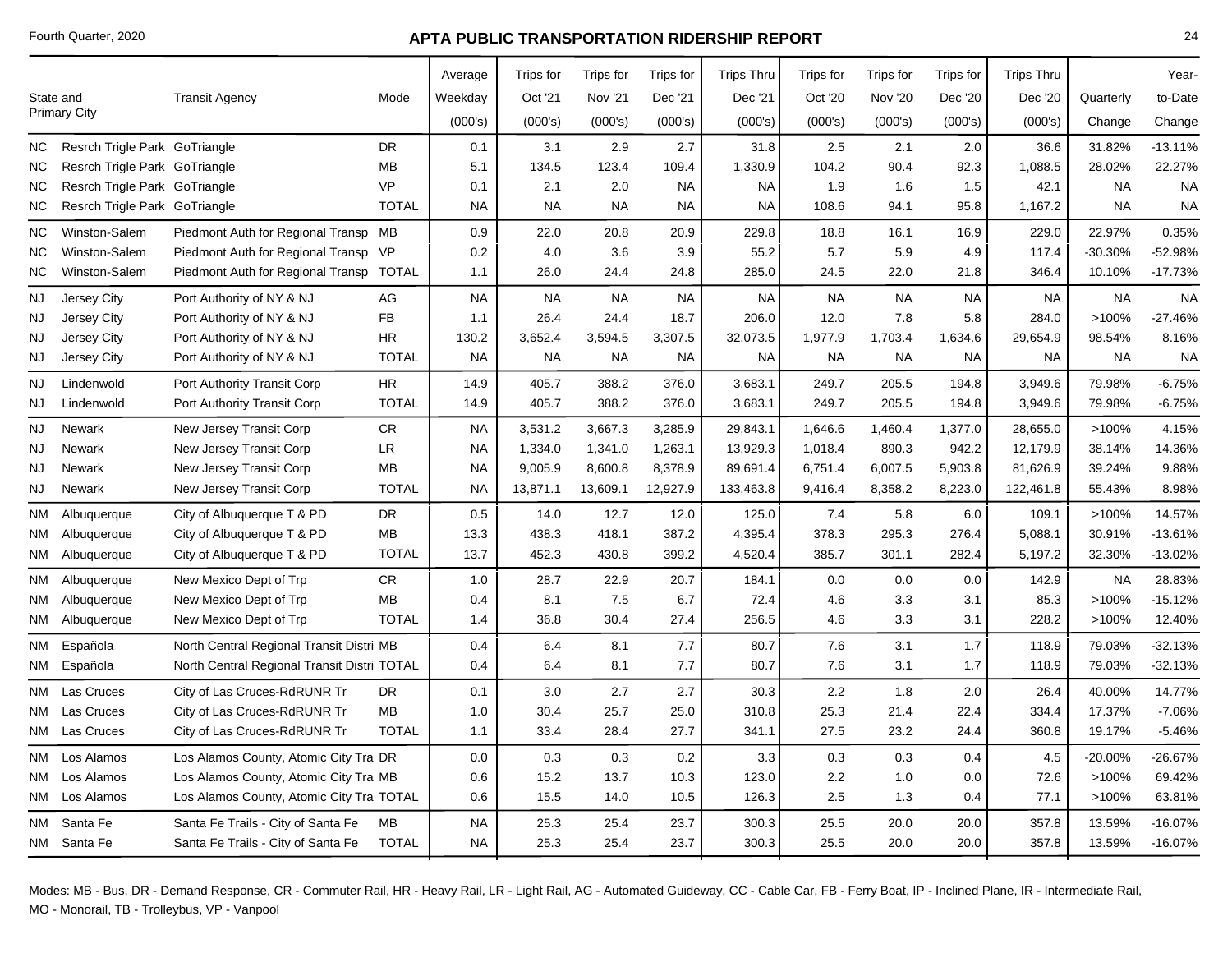|           |                     |                                     |              | Average   | Trips for | Trips for      | Trips for | <b>Trips Thru</b> | Trips for | Trips for      | Trips for | <b>Trips Thru</b> |           | Year-     |
|-----------|---------------------|-------------------------------------|--------------|-----------|-----------|----------------|-----------|-------------------|-----------|----------------|-----------|-------------------|-----------|-----------|
|           | State and           | <b>Transit Agency</b>               | Mode         | Weekday   | Oct '21   | <b>Nov '21</b> | Dec '21   | Dec '21           | Oct '20   | <b>Nov '20</b> | Dec '20   | Dec '20           | Quarterly | to-Date   |
|           | <b>Primary City</b> |                                     |              | (000's)   | (000's)   | (000's)        | (000's)   | (000's)           | (000's)   | (000's)        | (000's)   | (000's)           | Change    | Change    |
| NV.       | Las Vegas           | RTC of Southern Nevada              | <b>DR</b>    | 4.3       | 103.2     | 99.4           | 104.3     | 1,115.1           | 78.0      | 67.2           | 68.0      | 870.3             | 43.95%    | 28.13%    |
| NV        | Las Vegas           | RTC of Southern Nevada              | <b>MB</b>    | 120.4     | 3,575.8   | 3,424.6        | 3,262.3   | 38,251.6          | 3,080.3   | 2,801.6        | 2,745.3   | 39,191.7          | 18.96%    | $-2.40%$  |
| NV I      | Las Vegas           | RTC of Southern Nevada              | <b>TOTAL</b> | 124.7     | 3,679.0   | 3,524.0        | 3,366.6   | 39,366.7          | 3,158.3   | 2,868.8        | 2,813.3   | 40,062.0          | 19.56%    | $-1.74%$  |
| NV        | Reno                | RTC of Washoe County                | <b>DR</b>    | 0.4       | 10.5      | 10.2           | 9.5       | 129.3             | 10.4      | 8.8            | 9.4       | 123.7             | 5.59%     | 4.53%     |
| <b>NV</b> | Reno                | RTC of Washoe County                | MB           | 6.9       | 127.8     | 169.2          | 254.2     | 4,123.2           | 460.0     | 413.1          | 430.3     | 5,402.0           | $-57.71%$ | -23.67%   |
| NV        | Reno                | RTC of Washoe County                | <b>TOTAL</b> | 7.3       | 138.3     | 179.4          | 263.7     | 4,252.5           | 470.4     | 421.9          | 439.7     | 5,525.7           | -56.35%   | $-23.04%$ |
| NY.       | Albany              | Capital District Transp Auth        | <b>DR</b>    | 0.9       | 17.4      | 24.8           | 25.6      | 212.6             | 18.9      | 17.2           | 16.8      | 222.4             | 28.17%    | $-4.41%$  |
| ΝY        | Albany              | Capital District Transp Auth        | MB           | 39.0      | 1,090.8   | 1,000.7        | 948.9     | 10,689.4          | 772.8     | 653.9          | 626.0     | 10,502.1          | 48.12%    | 1.78%     |
| NΥ        | Albany              | Capital District Transp Auth        | <b>VP</b>    | 0.3       | 6.8       | 7.0            | 5.1       | 76.2              | 6.8       | 6.2            | 4.5       | 58.3              | 8.00%     | 30.70%    |
| NY        | Albany              | Capital District Transp Auth        | <b>TOTAL</b> | 40.2      | 1,115.0   | 1,032.5        | 979.6     | 10,978.2          | 798.5     | 677.3          | 647.3     | 10,782.8          | 47.29%    | 1.81%     |
| NY        | Albion              | <b>Orleans Transit Service</b>      | <b>DR</b>    | 0.0       | 0.2       | 0.2            | 0.2       | 2.5               | 0.3       | 0.2            | 0.2       | 4.8               | $-14.29%$ | -47.92%   |
| ΝY        | Albion              | <b>Orleans Transit Service</b>      | MB           | 0.1       | 1.8       | 1.8            | 1.8       | 24.1              | 2.3       | 2.1            | $2.2\,$   | 21.7              | $-18.18%$ | 11.06%    |
| NY        | Albion              | <b>Orleans Transit Service</b>      | <b>TOTAL</b> | 0.1       | 2.0       | 2.0            | 2.0       | 26.6              | 2.6       | 2.3            | 2.4       | 26.5              | $-17.81%$ | 0.38%     |
| ΝY        | Batavia             | <b>Batavia Bus Service</b>          | <b>DR</b>    | 0.1       | 1.5       | 1.4            | 1.2       | 13.0              | 1.1       | 0.9            | 0.9       | 10.6              | 41.38%    | 22.64%    |
| <b>NY</b> | Batavia             | <b>Batavia Bus Service</b>          | <b>MB</b>    | 0.0       | 1.1       | 0.9            | 0.9       | 9.2               | 0.6       | 0.5            | $0.5\,$   | 10.5              | 81.25%    | $-12.38%$ |
| NY        | Batavia             | <b>Batavia Bus Service</b>          | <b>TOTAL</b> | 0.1       | 2.6       | 2.3            | 2.1       | 22.2              | 1.7       | 1.4            | 1.4       | 21.1              | 55.56%    | 5.21%     |
| ΝY        | <b>Buffalo</b>      | Niagara Frontier Trp Auth           | <b>DR</b>    | 0.7       | 18.8      | 17.4           | 16.5      | 184.8             | 13.7      | 10.7           | 8.7       | 130.1             | 59.21%    | 42.04%    |
| NY        | <b>Buffalo</b>      | Niagara Frontier Trp Auth           | <b>LR</b>    | 7.4       | 215.4     | 170.9          | 172.0     | 1,890.2           | 147.6     | 122.0          | 108.1     | 1,999.9           | 47.82%    | $-5.49%$  |
| NΥ        | <b>Buffalo</b>      | Niagara Frontier Trp Auth           | <b>MB</b>    | 41.8      | 1,090.9   | 984.2          | 932.0     | 10,428.9          | 872.3     | 739.1          | 711.3     | 11,842.9          | 29.47%    | $-11.94%$ |
| NY        | <b>Buffalo</b>      | Niagara Frontier Trp Auth           | <b>TOTAL</b> | 49.9      | 1,325.1   | 1,172.5        | 1,120.5   | 12,503.9          | 1,033.6   | 871.8          | 828.1     | 13,972.9          | 32.36%    | $-10.51%$ |
| NΥ        | Canandaigua         | Canandiagua Area Transit Service    | <b>DR</b>    | 0.0       | 0.5       | 0.4            | 0.2       | 4.7               | 0.3       | 0.3            | 0.3       | 11.1              | 22.22%    | -57.66%   |
| ΝY        | Canandaigua         | Canandiagua Area Transit Service    | МB           | 0.4       | 8.8       | 9.4            | 10.6      | 106.4             | 7.9       | 7.2            | 8.2       | 89.5              | 23.61%    | 18.88%    |
| NY        | Canandaigua         | Canandiagua Area Transit Service    | <b>TOTAL</b> | 0.4       | 9.3       | 9.8            | 10.8      | 111.1             | 8.2       | 7.5            | 8.5       | 100.6             | 23.55%    | 10.44%    |
| ΝY        | Dansville           | Livingston Area Transp Svce         | <b>DR</b>    | 0.0       | 0.6       | 0.6            | 0.6       | 15.5              | 1.4       | 1.3            | 1.4       | 16.7              | $-56.10%$ | $-7.19%$  |
| NY        | Dansville           | Livingston Area Transp Svce         | MB           | 0.2       | 7.8       | 6.7            | 5.4       | 37.0              | 2.8       | 2.1            | 0.7       | 38.3              | >100%     | $-3.39%$  |
| NY        | Dansville           | Livingston Area Transp Svce         | <b>TOTAL</b> | 0.2       | 8.4       | 7.3            | 6.0       | 52.5              | 4.2       | 3.4            | 2.1       | 55.0              | >100%     | $-4.55%$  |
| ΝY        | Ithaca              | <b>Tompkins Consol Area Transit</b> | <b>DR</b>    | 0.2       | 3.3       | 3.3            | 3.4       | 37.6              | 2.9       | 2.5            | 2.5       | 33.1              | 26.58%    | 13.60%    |
| ΝY        | Ithaca              | Tompkins Consol Area Transit        | MB           | 10.6      | 338.6     | 303.6          | 184.5     | 2,085.2           | 110.3     | 91.1           | 47.6      | 1,518.3           | >100%     | 37.34%    |
| NY        | Ithaca              | <b>Tompkins Consol Area Transit</b> | <b>TOTAL</b> | 10.8      | 341.9     | 306.9          | 187.9     | 2,122.8           | 113.2     | 93.6           | 50.1      | 1,551.4           | >100%     | 36.83%    |
| ΝY        | Jamaica             | AirTrain JFK                        | AG           | <b>NA</b> | 390.0     | 415.4          | 479.5     | 3,439.4           | 103.6     | 104.1          | 112.2     | 2,220.4           | >100%     | 54.90%    |
| NY        | Jamaica             | AirTrain JFK                        | <b>TOTAL</b> | <b>NA</b> | 390.0     | 415.4          | 479.5     | 3,439.4           | 103.6     | 104.1          | 112.2     | 2,220.4           | >100%     | 54.90%    |
| NY        | Lyons               | Wayne Area Transp Service           | DR           | 0.0       | 0.2       | 0.2            | 0.1       | 2.3               | 0.2       | 0.1            | 0.2       | 9.6               | 0.00%     | -76.04%   |
| NΥ        | Lyons               | Wayne Area Transp Service           | <b>MB</b>    | 0.4       | 12.0      | 5.4            | 4.8       | 74.5              | 7.3       | 3.7            | 3.4       | 62.8              | 54.17%    | 18.63%    |
|           | NY Lyons            | Wayne Area Transp Service           | <b>TOTAL</b> | 0.4       | 12.2      | 5.6            | 4.9       | 76.8              | 7.5       | 3.8            | 3.6       | 72.4              | 52.35%    | 6.08%     |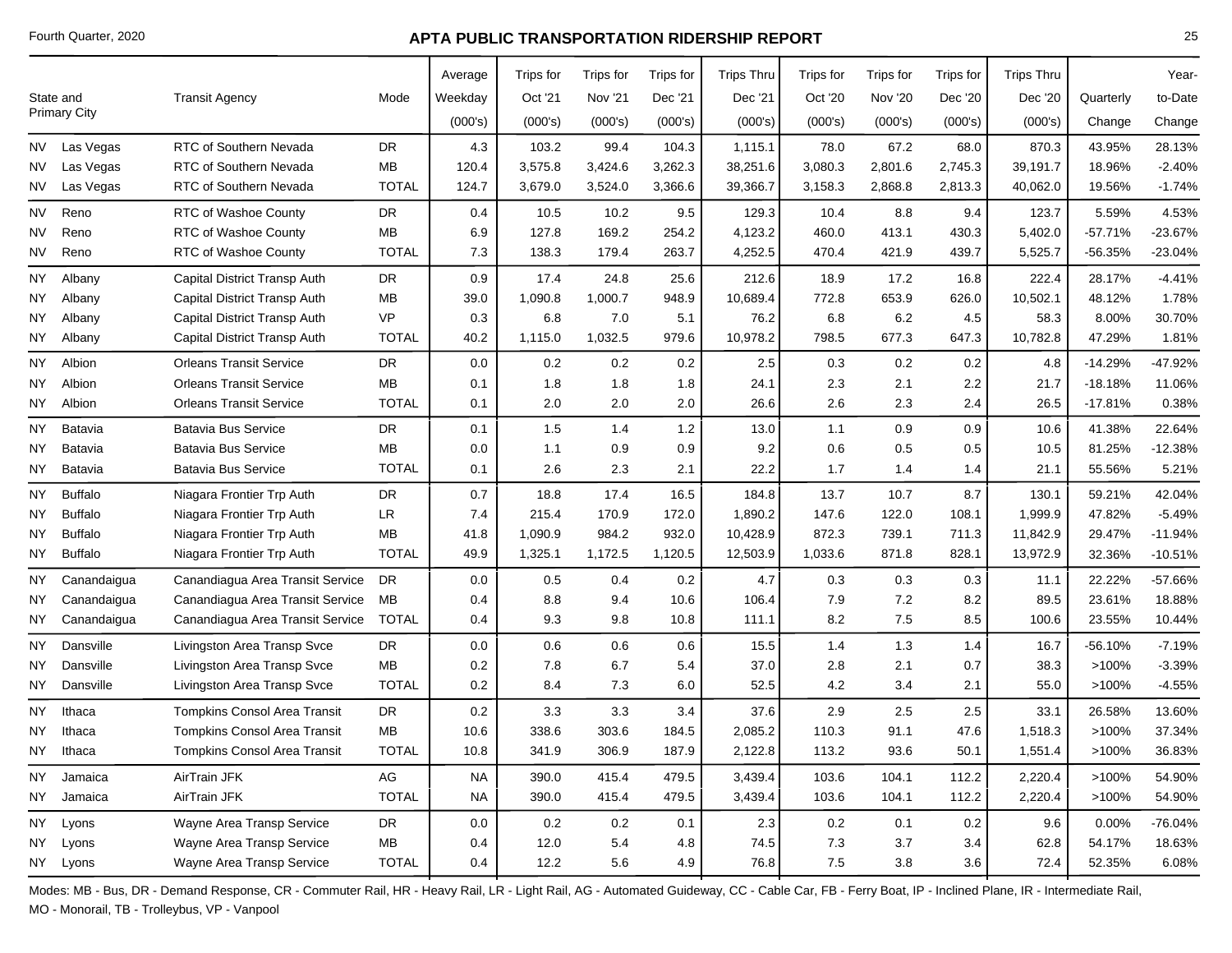|      |                     |                                  |              | Average   | <b>Trips for</b> | Trips for           | Trips for           | <b>Trips Thru</b> | Trips for | Trips for      | Trips for | <b>Trips Thru</b> |           | Year-     |
|------|---------------------|----------------------------------|--------------|-----------|------------------|---------------------|---------------------|-------------------|-----------|----------------|-----------|-------------------|-----------|-----------|
|      | State and           | <b>Transit Agency</b>            | Mode         | Weekday   | Oct '21          | <b>Nov '21</b>      | Dec '21             | Dec '21           | Oct '20   | <b>Nov '20</b> | Dec '20   | Dec '20           | Quarterly | to-Date   |
|      | <b>Primary City</b> |                                  |              | (000's)   | (000's)          | (000's)             | (000's)             | (000's)           | (000's)   | (000's)        | (000's)   | (000's)           | Change    | Change    |
|      | NY New York         | MTA Bus Company                  | <b>MB</b>    | 270.3     | 8,629.5          | 8,181.8             | 7,881.4             | 82,347.7          | 6,017.5   | 5,386.7        | 5,259.3   | 72,562.1          | 48.18%    | 13.49%    |
| NY I | New York            | <b>MTA Bus Company</b>           | <b>TOTAL</b> | 270.3     | 8,629.5          | 8,181.8             | 7,881.4             | 82,347.7          | 6,017.5   | 5,386.7        | 5,259.3   | 72,562.1          | 48.18%    | 13.49%    |
| NY   | New York            | MTA Long Island Rail Road        | ${\sf CR}$   | 184.7     | 5,426.1          | 5,217.2             | 4,861.3             | 49.167.6          | 3,071.4   | 2,744.5        | 2,558.3   | 43,553.6          | 85.15%    | 12.89%    |
| NY I | New York            | MTA Long Island Rail Road        | <b>TOTAL</b> | 184.7     | 5,426.1          | 5,217.2             | 4,861.3             | 49,167.6          | 3,071.4   | 2,744.5        | 2,558.3   | 43,553.6          | 85.15%    | 12.89%    |
|      | NY New York         | <b>MTA Metro-North Railroad</b>  | CR.          | 160.9     | 3,953.7          | 3,951.7             | 3,577.7             | 34,515.8          | 2,081.3   | 1,751.3        | 1,662.5   | 30,369.5          | >100%     | 13.65%    |
| NY.  | New York            | MTA Metro-North Railroad         | <b>FB</b>    | 0.2       | 4.7              | 4.3                 | 3.4                 | 16.3              | 0.0       | 0.0            | 0.0       | 35.1              | <b>NA</b> | -53.56%   |
| NY   | New York            | <b>MTA Metro-North Railroad</b>  | <b>MB</b>    | 0.5       | 10.7             | 11.3                | 9.9                 | 90.1              | 5.3       | 4.2            | 4.4       | 111.3             | $>100\%$  | -19.05%   |
| NY   | New York            | <b>MTA Metro-North Railroad</b>  | <b>TOTAL</b> | 161.7     | 3,969.1          | 3,967.3             | 3,591.0             | 34,622.2          | 2,086.6   | 1,755.5        | 1,666.9   | 30,515.9          | >100%     | 13.46%    |
| NY.  | New York            | <b>MTA New York City Transit</b> | DR           | 25.0      | 712.9            | 657.6               | 620.5               | 7,891.2           | 708.2     | 649.4          | 643.7     | 7,117.1           | $-0.51%$  | 10.88%    |
| NY   | New York            | <b>MTA New York City Transit</b> | HR.          | 5,154.7   | 144,292.0        |                     | 132,969.0 132,745.0 | 1,311,320.2       | 88,633.3  | 75,520.6       | 77,390.2  | 1,110,969.9       | 69.74%    | 18.03%    |
| NY   | New York            | <b>MTA New York City Transit</b> | <b>MB</b>    | 1,519.2   | 41,750.0         | 39,284.2            | 37,433.4            | 413,891.8         | 31,959.9  | 28,752.9       | 28,528.0  | 425,319.5         | 32.75%    | $-2.69%$  |
| NY I | New York            | <b>MTA New York City Transit</b> | <b>TOTAL</b> | 6,698.9   | 186,754.9        | 172,910.8 170,798.9 |                     | 1,733,103.2       | 121,301.4 | 104,922.9      | 106,561.9 | 1,543,406.5       | 59.40%    | 12.29%    |
| NY   | New York            | MTA Staten Island Railway        | HR.          | 14.5      | 314.5            | 342.7               | 308.8               | 2,783.8           | 289.6     | 151.6          | 154.2     | 2,713.9           | 62.24%    | 2.58%     |
| NY.  | New York            | MTA Staten Island Railway        | <b>TOTAL</b> | 14.5      | 314.5            | 342.7               | 308.8               | 2,783.8           | 289.6     | 151.6          | 154.2     | 2,713.9           | 62.24%    | 2.58%     |
| NY   | New York            | New York City DOT                | ${\sf FB}$   | <b>NA</b> | 1,011.9          | 1,020.2             | 1,049.8             | 9,952.6           | 651.5     | 581.3          | 576.0     | 8,520.1           | 70.38%    | 16.81%    |
| NY   | New York            | New York City DOT                | MB           | 0.4       | 8.2              | 7.4                 | 5.6                 | 72.9              | 5.9       | 4.3            | 4.5       | 99.1              | 44.22%    | $-26.44%$ |
| NY.  | New York            | New York City DOT                | <b>TOTAL</b> | <b>NA</b> | 1,020.1          | 1,027.6             | 1,055.4             | 10,025.5          | 657.4     | 585.6          | 580.5     | 8,619.2           | 70.17%    | 16.32%    |
| NY   | Rochester           | Lift Line                        | DR.          | 0.6       | 14.0             | 13.4                | 13.2                | 154.1             | 13.0      | 11.5           | 10.7      | 140.0             | 15.34%    | 10.07%    |
| NY   | Rochester           | Lift Line                        | <b>TOTAL</b> | 0.6       | 14.0             | 13.4                | 13.2                | 154.1             | 13.0      | 11.5           | 10.7      | 140.0             | 15.34%    | 10.07%    |
| NY   | Rochester           | Rochester Genesee RTA            | <b>DR</b>    | 0.5       | 12.7             | 13.2                | 14.4                | <b>NA</b>         | <b>NA</b> | <b>NA</b>      | <b>NA</b> | <b>NA</b>         | <b>NA</b> | <b>NA</b> |
| NY   | Rochester           | <b>Rochester Genesee RTA</b>     | <b>MB</b>    | 26.5      | 686.6            | 641.7               | 633.3               | 7,128.0           | 642.9     | 577.0          | 568.4     | 8,876.9           | 9.69%     | $-19.70%$ |
| NY.  | Rochester           | Rochester Genesee RTA            | <b>TOTAL</b> | 27.0      | 699.3            | 654.9               | 647.7               | <b>NA</b>         | <b>NA</b> | <b>NA</b>      | NA        | <b>NA</b>         | <b>NA</b> | <b>NA</b> |
| NΥ   | Rock Glen           | <b>Wyoming Transit Service</b>   | <b>DR</b>    | 0.0       | 0.5              | 0.5                 | 0.5                 | 6.1               | 0.2       | 0.2            | 0.4       | 6.6               | 87.50%    | $-7.58%$  |
| NY   | Rock Glen           | <b>Wyoming Transit Service</b>   | <b>MB</b>    | 0.4       | 18.6             | 2.4                 | 2.4                 | 43.3              | 2.2       | 2.1            | 2.1       | 20.4              | >100%     | >100%     |
| NY   | Rock Glen           | <b>Wyoming Transit Service</b>   | <b>TOTAL</b> | 0.4       | 19.1             | 2.9                 | 2.9                 | 49.4              | 2.4       | 2.3            | 2.5       | 27.0              | >100%     | 82.96%    |
| NΥ   | Syracuse            | <b>CNY Centro</b>                | <b>DR</b>    | <b>NA</b> | 12.5             | 12.6                | 12.4                | 136.4             | 11.0      | 9.6            | 9.3       | 124.1             | 25.42%    | 9.91%     |
| NΥ   | Syracuse            | <b>CNY Centro</b>                | MВ           | <b>NA</b> | 433.8            | 499.1               | 454.5               | 4,281.8           | 344.1     | 278.1          | 229.5     | 4,458.7           | 62.90%    | $-3.97%$  |
| NY.  | Syracuse            | <b>CNY Centro</b>                | <b>TOTAL</b> | <b>NA</b> | 446.3            | 511.7               | 466.9               | 4,418.2           | 355.1     | 287.7          | 238.8     | 4,582.8           | 61.63%    | $-3.59%$  |
| NY   | Waterloo            | Seneca Transit Service           | <b>DR</b>    | 0.0       | 0.6              | 0.6                 | 0.6                 | 7.5               | 0.7       | 0.5            | 0.5       | 10.4              | 5.88%     | $-27.88%$ |
| ΝY   | Waterloo            | Seneca Transit Service           | MВ           | 0.1       | 2.0              | 1.9                 | 2.1                 | 22.2              | 1.6       | 1.6            | 1.7       | 17.7              | 22.45%    | 25.42%    |
|      | NY Waterloo         | Seneca Transit Service           | <b>TOTAL</b> | 0.1       | 2.6              | 2.5                 | 2.7                 | 29.7              | 2.3       | 2.1            | 2.2       | 28.1              | 18.18%    | 5.69%     |
|      |                     |                                  |              |           |                  |                     |                     |                   |           |                |           |                   |           |           |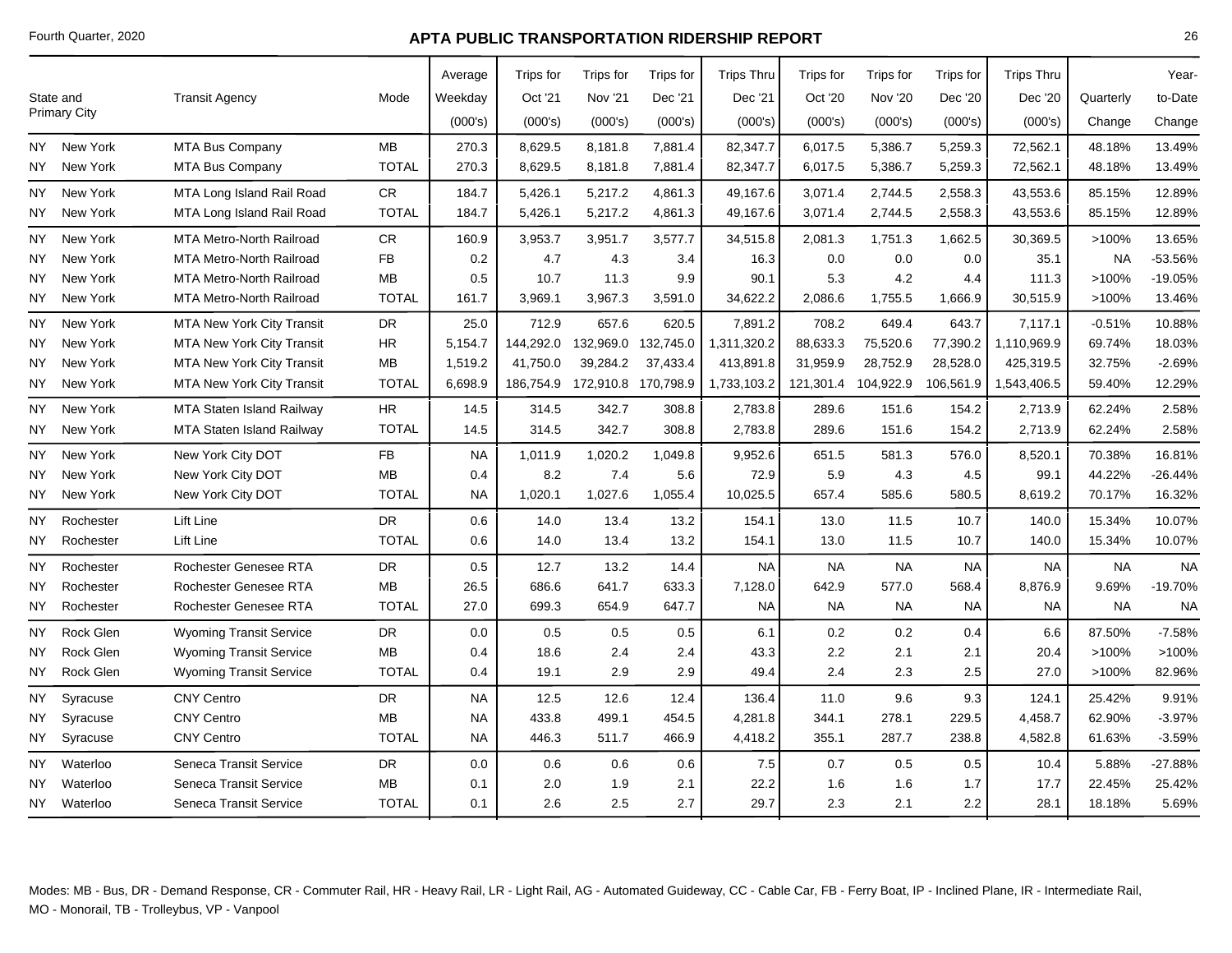|    |                     |                                           |              | Average   | Trips for | Trips for | Trips for | <b>Trips Thru</b> | Trips for | Trips for      | <b>Trips</b> for | <b>Trips Thru</b> |           | Year-     |
|----|---------------------|-------------------------------------------|--------------|-----------|-----------|-----------|-----------|-------------------|-----------|----------------|------------------|-------------------|-----------|-----------|
|    | State and           | <b>Transit Agency</b>                     | Mode         | Weekday   | Oct '21   | Nov '21   | Dec '21   | Dec '21           | Oct '20   | <b>Nov '20</b> | Dec '20          | Dec '20           | Quarterly | to-Date   |
|    | <b>Primary City</b> |                                           |              | (000's)   | (000's)   | (000's)   | (000's)   | (000's)           | (000's)   | (000's)        | (000's)          | (000's)           | Change    | Change    |
|    | OH Akron            | <b>METRO Regional Transit Authority</b>   | DR           | 0.7       | 16.0      | 13.8      | 14.0      | 175.1             | 14.4      | 12.3           | 12.5             | 171.2             | 11.73%    | 2.28%     |
| OH | Akron               | <b>METRO Regional Transit Authority</b>   | МB           | 10.7      | 280.8     | 262.5     | 254.5     | 2,887.5           | 239.9     | 213.6          | 211.9            | 3,157.8           | 19.90%    | $-8.56%$  |
|    | OH Akron            | <b>METRO Regional Transit Authority</b>   | <b>TOTAL</b> | 11.4      | 296.8     | 276.3     | 268.5     | 3,062.6           | 254.3     | 225.9          | 224.4            | 3,329.0           | 19.44%    | $-8.00%$  |
| OH | Canton              | Stark Area RTA                            | DR.          | 0.4       | 9.1       | 8.5       | 8.0       | 97.1              | 7.9       | 6.8            | 6.4              | 95.2              | 21.33%    | 2.00%     |
| OH | Canton              | Stark Area RTA                            | MB           | 3.7       | 97.7      | 89.5      | 86.3      | 1,096.6           | 104.9     | 82.7           | 78.0             | 1,241.3           | 2.97%     | $-11.66%$ |
| OH | Canton              | <b>Stark Area RTA</b>                     | <b>TOTAL</b> | 4.1       | 106.8     | 98.0      | 94.3      | 1,193.7           | 112.8     | 89.5           | 84.4             | 1,336.5           | 4.33%     | $-10.68%$ |
| OH | Cincinnati          | Southwest Ohio RTA                        | DR           | 0.6       | 12.8      | 12.5      | 12.2      | 134.0             | 8.5       | 7.3            | 7.3              | 101.2             | 62.34%    | 32.41%    |
| OH | Cincinnati          | Southwest Ohio RTA                        | MB           | 29.1      | 772.0     | 710.8     | 657.6     | 7,457.6           | 574.2     | 510.6          | 478.7            | 7,198.9           | 36.90%    | 3.59%     |
|    | OH Cincinnati       | Southwest Ohio RTA                        | <b>TOTAL</b> | 29.7      | 784.8     | 723.3     | 669.8     | 7,591.6           | 582.7     | 517.9          | 486.0            | 7,300.1           | 37.27%    | 3.99%     |
| OH | Cleveland           | <b>Greater Cleveland Reg TA</b>           | <b>DR</b>    | 1.4       | 38.8      | 36.2      | 36.5      | 417.0             | 28.5      | 25.3           | 25.5             | 347.8             | 40.61%    | 19.90%    |
| OH | Cleveland           | Greater Cleveland Reg TA                  | <b>HR</b>    | 8.2       | 234.3     | 234.2     | 220.3     | 2,420.3           | 196.2     | 174.4          | 185.0            | 2,638.0           | 23.97%    | $-8.25%$  |
| OH | Cleveland           | <b>Greater Cleveland Reg TA</b>           | LR           | 1.7       | 45.5      | 47.2      | 45.7      | 465.1             | 45.7      | 39.0           | 37.9             | 589.2             | 12.89%    | $-21.06%$ |
| OH | Cleveland           | Greater Cleveland Reg TA                  | MB           | 45.7      | 1,267.2   | 1,158.2   | 1,073.6   | 12,596.6          | 1,014.3   | 898.5          | 850.4            | 13,308.8          | 26.63%    | $-5.35%$  |
| OH | Cleveland           | Greater Cleveland Reg TA                  | <b>TOTAL</b> | 57.1      | 1,585.8   | 1,475.8   | 1,376.1   | 15,899.0          | 1,284.7   | 1,137.2        | 1,098.8          | 16,883.8          | 26.05%    | $-5.83%$  |
| OH | Dayton              | Greater Dayton Regional TA                | DR           | 0.5       | 12.8      | 12.1      | 11.9      | 158.5             | 11.9      | 10.7           | 10.9             | 138.8             | 9.85%     | 14.19%    |
| OH | Dayton              | <b>Greater Dayton Regional TA</b>         | MB           | 10.7      | 293.9     | 265.8     | 256.1     | 3,355.1           | 340.3     | 301.1          | 289.4            | 4,462.6           | $-12.35%$ | $-24.82%$ |
| OH | Dayton              | Greater Dayton Regional TA                | ТB           | 5.9       | 161.3     | 143.8     | 140.9     | 1,786.9           | 130.9     | 113.9          | 112.3            | 1,449.4           | 24.89%    | 23.29%    |
| OH | Dayton              | Greater Dayton Regional TA                | <b>TOTAL</b> | 17.0      | 468.0     | 421.7     | 408.9     | 5,300.5           | 483.1     | 425.7          | 412.6            | 6,050.8           | $-1.73%$  | $-12.40%$ |
| OH | Delaware            | Delaware Area Transit Agency              | MB           | 0.3       | 6.8       | 7.2       | 8.1       | 72.9              | 4.0       | 3.6            | 4.0              | 41.6              | 90.52%    | 75.24%    |
|    | OH Delaware         | Delaware Area Transit Agency              | <b>TOTAL</b> | 0.3       | 6.8       | 7.2       | 8.1       | 72.9              | 4.0       | 3.6            | 4.0              | 41.6              | 90.52%    | 75.24%    |
| OH | <b>Grand River</b>  | LAKETRAN                                  | DR           | 0.8       | 17.8      | 17.7      | 15.6      | 198.0             | 13.9      | 11.2           | 11.0             | 160.1             | 41.55%    | 23.67%    |
| OH | <b>Grand River</b>  | LAKETRAN                                  | <b>MB</b>    | 1.0       | 22.0      | 21.8      | 20.2      | 225.2             | 24.5      | 16.0           | 15.4             | 250.4             | 14.49%    | $-10.06%$ |
|    | OH Grand River      | <b>LAKETRAN</b>                           | <b>TOTAL</b> | 1.7       | 39.8      | 39.5      | 35.8      | 423.2             | 38.4      | 27.2           | 26.4             | 410.5             | 25.11%    | 3.09%     |
| OH | Kent                | Portage Area Reg Trp Auth                 | <b>DR</b>    | NA        | 3.6       | 3.4       | 3.3       | 40.0              | 3.5       | 3.0            | 3.1              | 40.8              | 7.29%     | $-1.96%$  |
| OH | Kent                | Portage Area Reg Trp Auth                 | MB           | <b>NA</b> | 60.6      | 48.9      | 30.9      | 344.1             | 23.9      | 17.5           | 11.4             | 397.6             | >100%     | $-13.46%$ |
|    | OH Kent             | Portage Area Reg Trp Auth                 | <b>TOTAL</b> | NA.       | 64.2      | 52.3      | 34.2      | 384.1             | 27.4      | 20.5           | 14.5             | 438.4             | >100%     | $-12.39%$ |
| OH | Lima                | Allen County Regional Transit Autho DR    |              | 0.6       | 2.2       | 1.3       | 0.8       | 18.5              | <b>NA</b> | <b>NA</b>      | NA               | <b>NA</b>         | <b>NA</b> | <b>NA</b> |
| OH | Lima                | Allen County Regional Transit Autho MB    |              | 0.7       | 14.5      | 14.2      | 13.1      | 172.2             | 12.8      | 13.0           | 13.7             | 158.7             | 5.82%     | 8.51%     |
|    | OH Lima             | Allen County Regional Transit Autho TOTAL |              | 1.3       | 16.7      | 15.5      | 13.9      | 190.7             | <b>NA</b> | <b>NA</b>      | <b>NA</b>        | <b>NA</b>         | <b>NA</b> | <b>NA</b> |
| OH | New Lexington       | <b>Perry County Transit</b>               | <b>DR</b>    | 0.1       | 3.4       | 3.1       | 3.1       | 41.6              | 4.7       | 4.0            | 4.0              | 45.8              | $-24.41%$ | $-9.17%$  |
|    | OH New Lexington    | Perry County Transit                      | <b>TOTAL</b> | 0.1       | 3.4       | 3.1       | 3.1       | 41.6              | 4.7       | 4.0            | 4.0              | 45.8              | $-24.41%$ | $-9.17%$  |
|    | OH Youngstown       | Western Reserve Trans Auth                | <b>DR</b>    | 0.1       | 3.7       | 3.6       | 3.3       | 41.5              | 3.1       | 3.0            | 3.1              | 36.9              | 15.22%    | 12.47%    |
|    | OH Youngstown       | Western Reserve Trans Auth                | MB           | 3.9       | 80.9      | 85.5      | 107.0     | 955.0             | 81.2      | 74.1           | 70.8             | 925.2             | 20.92%    | 3.22%     |
|    | OH Youngstown       | Western Reserve Trans Auth                | <b>TOTAL</b> | 4.0       | 84.6      | 89.1      | 110.3     | 996.5             | 84.3      | 77.1           | 73.9             | 962.1             | 20.70%    | 3.58%     |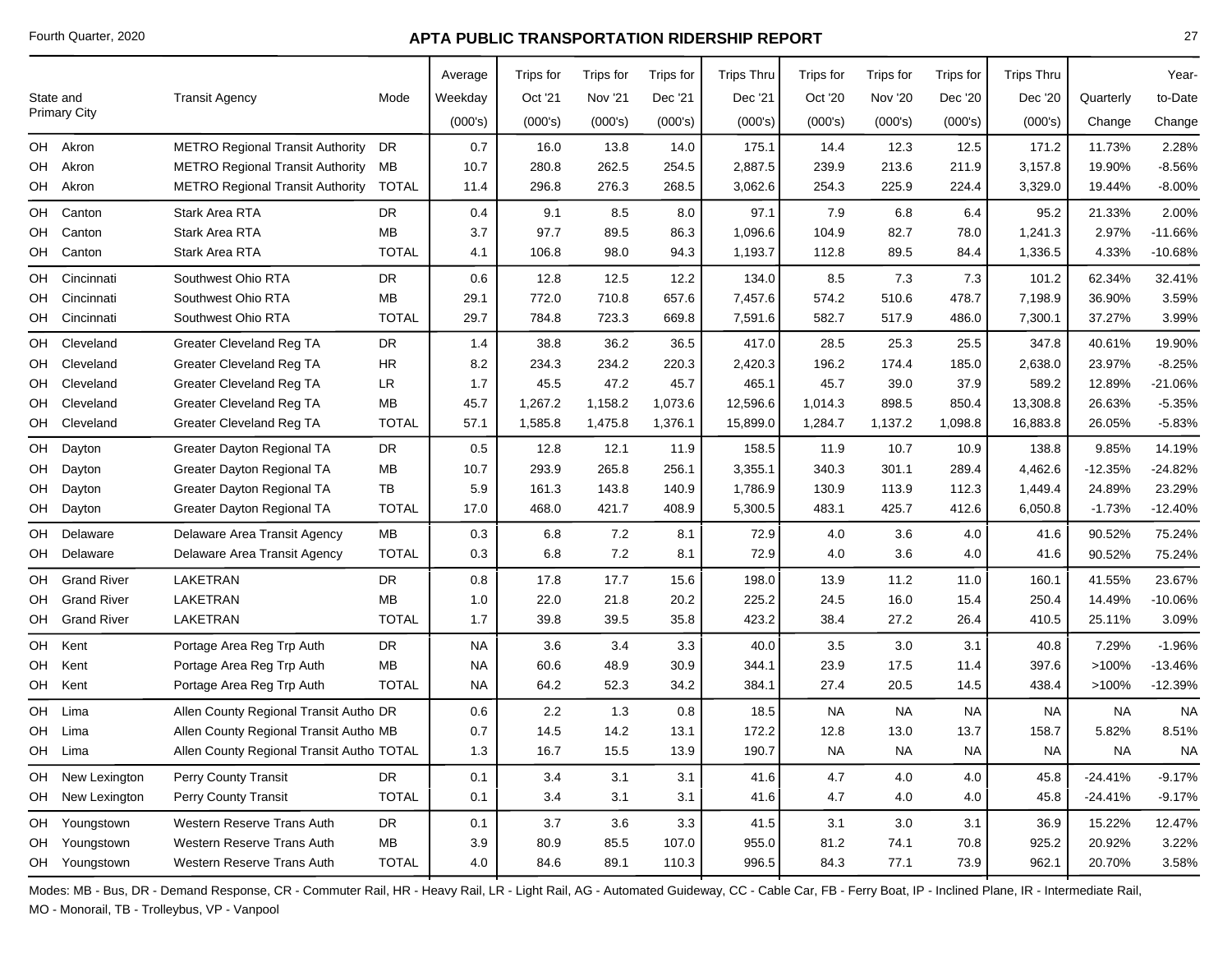|     |                     |                                        |              | Average   | Trips for | Trips for | Trips for | <b>Trips Thru</b> | Trips for | Trips for      | Trips for | <b>Trips Thru</b> |           | Year-       |
|-----|---------------------|----------------------------------------|--------------|-----------|-----------|-----------|-----------|-------------------|-----------|----------------|-----------|-------------------|-----------|-------------|
|     | State and           | <b>Transit Agency</b>                  | Mode         | Weekday   | Oct '21   | Nov '21   | Dec '21   | Dec '21           | Oct '20   | <b>Nov '20</b> | Dec '20   | Dec '20           | Quarterly | to-Date     |
|     | <b>Primary City</b> |                                        |              | (000's)   | (000's)   | (000's)   | (000's)   | (000's)           | (000's)   | (000's)        | (000's)   | (000's)           | Change    | Change      |
|     | OK Lawton           | Lawton Area Tr System (LATS)           | MB           | 0.6       | 16.0      | 15.6      | 13.0      | 161.6             | 17.5      | 16.0           | 13.2      | 207.6             | $-4.50%$  | $-22.16%$   |
|     | OK Lawton           | Lawton Area Tr System (LATS)           | <b>TOTAL</b> | 0.6       | 16.0      | 15.6      | 13.0      | 161.6             | 17.5      | 16.0           | 13.2      | 207.6             | $-4.50%$  | $-22.16%$   |
| OK  | Oklahoma City       | Central Oklahoma TA                    | <b>DR</b>    | 0.1       | 4.0       | 3.8       | 3.9       | 45.0              | 3.5       | 3.1            | 3.4       | 43.8              | 17.00%    | 2.74%       |
| OK  | Oklahoma City       | Central Oklahoma TA                    | <b>FB</b>    | 0.0       | 0.0       | 0.0       | 0.0       | 0.0               | 0.0       | 0.0            | 0.0       | 0.0               | 0.00%     | <b>NA</b>   |
| OK  | Oklahoma City       | Central Oklahoma TA                    | MB           | 7.2       | 185.4     | 178.8     | 188.3     | 1,983.5           | 153.4     | 147.4          | 147.9     | 2,025.9           | 23.13%    | $-2.09%$    |
| OK  | Oklahoma City       | Central Oklahoma TA                    | <b>TOTAL</b> | 7.3       | 189.4     | 182.6     | 192.2     | 2,028.5           | 156.9     | 150.5          | 151.3     | 2,069.7           | 23.00%    | $-1.99%$    |
| OR. | Eugene              | Lane Transit District                  | <b>DR</b>    | 0.3       | 5.7       | 5.6       | 5.3       | 66.4              | 6.4       | 5.6            | 5.7       | 77.1              | $-6.21%$  | $-13.88%$   |
|     | OR Eugene           | Lane Transit District                  | MB           | 16.3      | 449.0     | 456.3     | 364.3     | 4,297.7           | 385.6     | 322.0          | 324.1     | 5,160.5           | 23.06%    | $-16.72%$   |
| OR  | Eugene              | Lane Transit District                  | <b>TOTAL</b> | 16.5      | 454.7     | 461.9     | 369.6     | 4,364.1           | 392.0     | 327.6          | 329.8     | 5,237.6           | 22.57%    | $-16.68%$   |
| OR. | Portland            | Tri-County Metro Trp Dist              | CR.          | 0.4       | 7.9       | 7.6       | 7.0       | 88.7              | 8.0       | 6.2            | 6.4       | 137.0             | 9.22%     | $-35.26%$   |
| OR  | Portland            | <b>Tri-County Metro Trp Dist</b>       | <b>DR</b>    | 1.4       | 35.7      | 36.1      | 36.0      | 345.3             | 23.0      | 20.2           | 20.1      | 377.3             | 70.30%    | $-8.48%$    |
| OR. | Portland            | Tri-County Metro Trp Dist              | LR           | 51.1      | 1,538.4   | 1,474.2   | 1,497.4   | 16,127.3          | 1,289.3   | 1,165.2        | 1,197.2   | 19,160.5          | 23.50%    | $-15.83%$   |
| OR. | Portland            | Tri-County Metro Trp Dist              | MВ           | 95.8      | 2,750.3   | 2,487.5   | 2,498.3   | 27,946.9          | 2,206.2   | 1,917.6        | 1,948.0   | 30,197.6          | 27.41%    | $-7.45%$    |
|     | OR Portland         | Tri-County Metro Trp Dist              | <b>TOTAL</b> | 148.6     | 4,332.3   | 4,005.4   | 4,038.7   | 44,508.2          | 3,526.5   | 3,109.2        | 3,171.7   | 49,872.4          | 26.19%    | $-10.76%$   |
| OR. | Salem               | Salem-Keizer Transit                   | <b>DR</b>    | 0.2       | 5.5       | 5.4       | 5.5       | 59.7              | 5.1       | 3.5            | 3.7       | 60.6              | 33.33%    | $-1.49%$    |
| OR  | Salem               | Salem-Keizer Transit                   | MB           | 11.2      | 168.8     | 156.9     | 151.8     | 1,883.4           | 157.8     | 126.3          | 141.8     | 1,745.5           | 12.12%    | 7.90%       |
|     | OR Salem            | Salem-Keizer Transit                   | <b>TOTAL</b> | 11.4      | 174.3     | 162.3     | 157.3     | 1,943.1           | 162.9     | 129.8          | 145.5     | 1,806.1           | 12.71%    | 7.59%       |
| PA  | Allentown           | Lehigh & Northampton Trp Auth          | DR           | <b>NA</b> | <b>NA</b> | <b>NA</b> | <b>NA</b> | <b>NA</b>         | 14.2      | 12.6           | 10.2      | 167.0             | <b>NA</b> | <b>NA</b>   |
| PA  | Allentown           | Lehigh & Northampton Trp Auth          | MB           | 9.2       | 243.8     | 225.0     | 228.9     | 2,600.8           | 248.5     | 215.9          | 199.1     | 2,892.5           | 5.15%     | $-10.08%$   |
| PA  | Allentown           | Lehigh & Northampton Trp Auth          | <b>TOTAL</b> | <b>NA</b> | NA        | <b>NA</b> | NA.       | <b>NA</b>         | 262.7     | 228.5          | 209.3     | 3,059.5           | <b>NA</b> | <b>NA</b>   |
| PA  | Altoona             | Altoona Metro Transit                  | <b>DR</b>    | <b>NA</b> | 0.4       | 0.4       | 0.4       | 5.2               | 0.5       | 0.4            | 0.3       | 5.0               | 0.00%     | 4.00%       |
| PA  | Altoona             | Altoona Metro Transit                  | MB           | 1.6       | 39.7      | 37.3      | 35.2      | 370.5             | 33.1      | 25.7           | 22.3      | 347.5             | 38.35%    | 6.62%       |
| PA  | Altoona             | Altoona Metro Transit                  | <b>TOTAL</b> | <b>NA</b> | 40.1      | 37.7      | 35.6      | 375.7             | 33.6      | 26.1           | 22.6      | 352.5             | 37.79%    | 6.58%       |
| PA  | Harrisburg          | Cumberland-Dauphin-Harrisburg TA DR    |              | <b>NA</b> | 11.9      | 11.0      | 9.9       | 133.2             | 11.5      | 10.0           | 9.4       | 132.7             | 6.15%     | 0.38%       |
| PA  | Harrisburg          | Cumberland-Dauphin-Harrisburg TA MB    |              | <b>NA</b> | 94.1      | 85.1      | 86.2      | 995.4             | 86.8      | 73.8           | 69.4      | 1,143.5           | 15.39%    | $-12.95%$   |
|     | PA Harrisburg       | Cumberland-Dauphin-Harrisburg TA TOTAL |              | <b>NA</b> | 106.0     | 96.1      | 96.1      | 1,128.6           | 98.3      | 83.8           | 78.8      | 1,276.2           | 14.30%    | $-11.57%$   |
| PA  | Johnsonburg         | Area Transp Auth NC PA                 | <b>DR</b>    | 0.5       | 10.0      | 9.7       | 9.3       | 97.3              | 9.8       | 7.8            | 5.7       | 90.4              | 24.46%    | 7.63%       |
| PA  | Johnsonburg         | Area Transp Auth NC PA                 | MB           | 0.7       | 14.2      | 13.7      | 13.4      | 147.7             | 13.1      | 10.4           | 9.4       | 137.0             | 25.53%    | 7.81%       |
| PA  | Johnsonburg         | Area Transp Auth NC PA                 | <b>VP</b>    | 0.0       | 0.0       | 0.0       | 0.0       | 0.0               | 0.0       | 0.0            | 0.0       | 1.1               | 0.00%     | $-100.00\%$ |
| PA  | Johnsonburg         | Area Transp Auth NC PA                 | <b>TOTAL</b> | 1.1       | 24.2      | 23.4      | 22.7      | 245.0             | 22.9      | 18.2           | 15.1      | 228.5             | 25.09%    | 7.22%       |
| PA  | Johnstown           | Cambria County Transit Auth            | <b>DR</b>    | 0.0       | 0.4       | 0.4       | 0.4       | 5.1               | 0.6       | 0.4            | 0.4       | 4.8               | $-14.29%$ | 6.25%       |
| PA  | Johnstown           | Cambria County Transit Auth            | IP           | 0.0       | 0.0       | 0.0       | 0.0       | 0.0               | 5.5       | 2.5            | 0.6       | 22.2              | -100.00%  | -100.00%    |
| РA  | Johnstown           | Cambria County Transit Auth            | МB           | 1.8       | 52.3      | 51.3      | 53.5      | 610.0             | 67.2      | 47.2           | 45.3      | 758.1             | $-1.63%$  | $-19.54%$   |
| PA  | Johnstown           | Cambria County Transit Auth            | <b>TOTAL</b> | 1.8       | 52.7      | 51.7      | 53.9      | 615.1             | 73.3      | 50.1           | 46.3      | 785.1             | $-6.72%$  | $-21.65%$   |
|     |                     |                                        |              |           |           |           |           |                   |           |                |           |                   |           |             |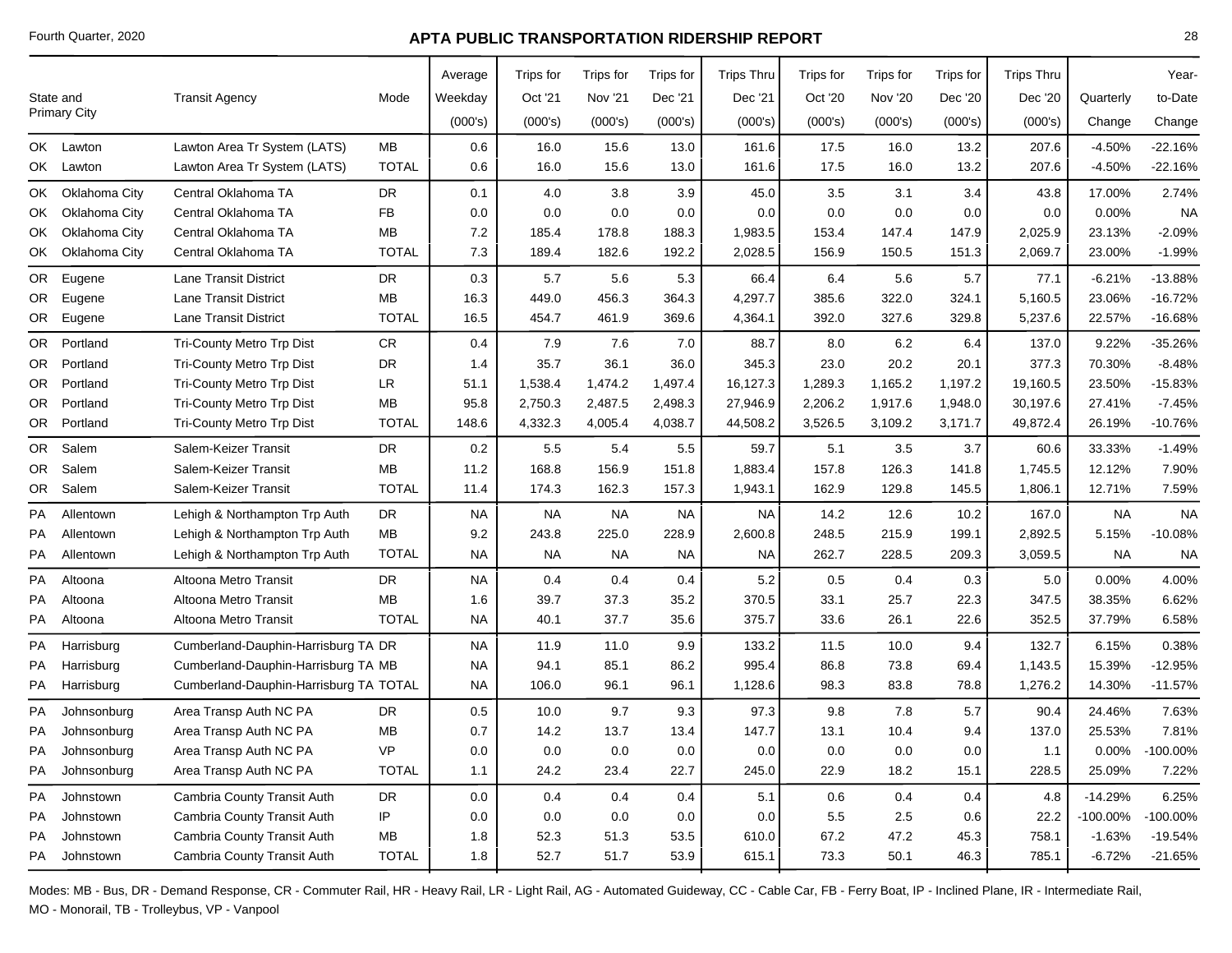|    |                      |                                         |              | Average   | Trips for | Trips for | Trips for | <b>Trips Thru</b> | Trips for | Trips for | Trips for | <b>Trips Thru</b> |           | Year-     |
|----|----------------------|-----------------------------------------|--------------|-----------|-----------|-----------|-----------|-------------------|-----------|-----------|-----------|-------------------|-----------|-----------|
|    | State and            | <b>Transit Agency</b>                   | Mode         | Weekday   | Oct '21   | Nov '21   | Dec '21   | Dec '21           | Oct '20   | Nov '20   | Dec '20   | Dec '20           | Quarterly | to-Date   |
|    | <b>Primary City</b>  |                                         |              | (000's)   | (000's)   | (000's)   | (000's)   | (000's)           | (000's)   | (000's)   | (000's)   | (000's)           | Change    | Change    |
| PA | Lancaster            | <b>Red Rose Transit Authority</b>       | DR           | 0.6       | 13.4      | 12.9      | 13.1      | 139.8             | 11.5      | 10.0      | 9.6       | 135.8             | 26.69%    | 2.95%     |
| PA | Lancaster            | <b>Red Rose Transit Authority</b>       | MB           | 3.9       | 86.5      | 82.6      | 83.8      | 962.9             | 95.5      | 83.3      | 77.6      | 1,127.5           | $-1.37%$  | $-14.60%$ |
| PA | Lancaster            | <b>Red Rose Transit Authority</b>       | <b>TOTAL</b> | 4.5       | 99.9      | 95.5      | 96.9      | 1,102.7           | 107.0     | 93.3      | 87.2      | 1,263.3           | 1.67%     | $-12.71%$ |
| PA | Lebanon              | County of Lebanon Tr Auth               | DR           | 0.1       | 3.3       | 3.3       | 3.3       | 32.8              | 2.7       | 1.9       | 1.7       | 28.3              | 57.14%    | 15.90%    |
| PA | Lebanon              | County of Lebanon Tr Auth               | MВ           | 0.6       | 15.6      | 15.4      | 16.4      | 181.0             | 15.6      | 13.7      | 13.7      | 184.9             | 10.23%    | $-2.11%$  |
| PA | Lebanon              | County of Lebanon Tr Auth               | <b>TOTAL</b> | 0.7       | 18.9      | 18.7      | 19.7      | 213.8             | 18.3      | 15.6      | 15.4      | 213.2             | 16.23%    | 0.28%     |
| PA | Philadelphia         | Southeastern Penn TA                    | CR           | 51.1      | 1,294.6   | 1,231.5   | 1,124.8   | 10,055.0          | 565.4     | 544.7     | 549.5     | 11,026.1          | >100%     | $-8.81%$  |
| PA | Philadelphia         | Southeastern Penn TA                    | DR           | 2.3       | 51.6      | 66.7      | 54.0      | 615.6             | 40.7      | 47.1      | 31.7      | 621.6             | 44.18%    | $-0.97%$  |
| PA | Philadelphia         | Southeastern Penn TA                    | HR.          | 150.0     | 3,925.9   | 3,640.1   | 3,444.1   | 35,634.7          | 2,491.7   | 2,084.2   | 2,226.4   | 37,679.6          | 61.86%    | $-5.43%$  |
| PA | Philadelphia         | Southeastern Penn TA                    | LR           | 38.9      | 1,018.5   | 941.5     | 896.0     | 9,011.7           | 640.3     | 546.5     | 610.9     | 9,574.3           | 58.87%    | $-5.88%$  |
| PA | Philadelphia         | Southeastern Penn TA                    | MВ           | 272.4     | 7,138.4   | 6,491.1   | 6,359.6   | 69,117.1          | 5,310.6   | 4,537.0   | 4,847.6   | 66,619.1          | 36.02%    | 3.75%     |
| PA | Philadelphia         | Southeastern Penn TA                    | TB           | 9.4       | 238.8     | 235.1     | 218.5     | 2,306.2           | 182.6     | 154.1     | 166.6     | 2,097.5           | 37.57%    | 9.95%     |
| PA | Philadelphia         | Southeastern Penn TA                    | <b>TOTAL</b> | 524.1     | 13,667.8  | 12,606.0  | 12,097.0  | 126,740.3         | 9,231.3   | 7,913.6   | 8,432.7   | 127,618.2         | 50.02%    | $-0.69%$  |
| PA | Pittsburgh           | Port Auth of Allegheny Co               | DR           | <b>NA</b> | 72.4      | 69.8      | 71.0      | 773.1             | 60.8      | 52.8      | 45.7      | 725.4             | 33.84%    | 6.58%     |
| PA | Pittsburgh           | Port Auth of Allegheny Co               | IP           | <b>NA</b> | 79.4      | 63.6      | 61.2      | 721.8             | 44.0      | 31.0      | 19.9      | 372.4             | >100%     | 93.82%    |
| PA | Pittsburgh           | Port Auth of Allegheny Co               | LR           | NA        | 227.1     | 207.2     | 192.3     | 2,018.9           | 131.8     | 113.2     | 101.2     | 2,432.7           | 80.99%    | $-17.01%$ |
| PA | Pittsburgh           | Port Auth of Allegheny Co               | MB           | <b>NA</b> | 2,672.0   | 2,395.3   | 2,221.4   | 24,461.8          | 1,820.1   | 1,590.5   | 1,440.3   | 26,813.1          | 50.25%    | $-8.77%$  |
| PA | Pittsburgh           | Port Auth of Allegheny Co               | <b>TOTAL</b> | NA        | 3,050.9   | 2,735.9   | 2,545.9   | 27,975.6          | 2,056.7   | 1,787.5   | 1,607.1   | 30,343.6          | 52.86%    | $-7.80%$  |
| PA | Reading              | Berks Area Reading Trp Auth             | <b>DR</b>    | 0.5       | 11.5      | 10.3      | 10.6      | 125.9             | 10.6      | 7.4       | 8.7       | 110.7             | 21.35%    | 13.73%    |
| PA | Reading              | Berks Area Reading Trp Auth             | MВ           | 9.5       | 214.9     | 201.3     | 203.2     | 2,206.7           | 144.6     | 127.0     | 121.4     | 1,763.9           | 57.61%    | 25.10%    |
| PA | Reading              | Berks Area Reading Trp Auth             | <b>TOTAL</b> | 10.0      | 226.4     | 211.6     | 213.8     | 2,332.6           | 155.2     | 134.4     | 130.1     | 1,874.6           | 55.30%    | 24.43%    |
| PA | Rochester            | <b>Beaver County Transit Authority</b>  | <b>DR</b>    | 0.2       | 5.3       | 5.1       | 5.3       | 56.8              | 4.6       | 3.8       | 2.9       | 48.5              | 38.94%    | 17.11%    |
| PA | Rochester            | <b>Beaver County Transit Authority</b>  | MB           | 1.1       | 27.8      | 26.5      | 26.0      | 308.3             | 30.5      | 25.2      | 24.4      | 417.5             | 0.25%     | $-26.16%$ |
| PA | Rochester            | <b>Beaver County Transit Authority</b>  | <b>TOTAL</b> | 1.3       | 33.1      | 31.6      | 31.3      | 365.1             | 35.1      | 29.0      | 27.3      | 466.0             | 5.03%     | $-21.65%$ |
| PA | Scranton             | County of Lackawanna Transit Syst DR    |              | 0.4       | 9.6       | 9.3       | 8.4       | 100.4             | 8.4       | 6.9       | 6.1       | 95.9              | 27.57%    | 4.69%     |
| PA | Scranton             | County of Lackawanna Transit Syst MB    |              | 1.9       | 47.7      | 43.7      | 46.0      | 478.7             | 39.7      | 35.4      | 32.7      | 502.2             | 27.46%    | $-4.68%$  |
| PA | Scranton             | County of Lackawanna Transit Syst TOTAL |              | 2.3       | 57.3      | 53.0      | 54.4      | 579.1             | 48.1      | 42.3      | 38.8      | 598.1             | 27.48%    | $-3.18%$  |
| PA | <b>State College</b> | Centre Area Transp Auth                 | DR           | <b>NA</b> | <b>NA</b> | <b>NA</b> | <b>NA</b> | <b>NA</b>         | 4.8       | 4.4       | 4.0       | 44.6              | <b>NA</b> | <b>NA</b> |
| PA | <b>State College</b> | Centre Area Transp Auth                 | <b>MB</b>    | 12.5      | 465.7     | 346.0     | 202.7     | 2,125.0           | 70.0      | 63.8      | 25.0      | 1,959.9           | >100%     | 8.42%     |
| PA | <b>State College</b> | Centre Area Transp Auth                 | <b>VP</b>    | <b>NA</b> | <b>NA</b> | <b>NA</b> | <b>NA</b> | <b>NA</b>         | 4.6       | 3.6       | 3.7       | 75.4              | <b>NA</b> | <b>NA</b> |
| PA | <b>State College</b> | Centre Area Transp Auth                 | <b>TOTAL</b> | <b>NA</b> | <b>NA</b> | <b>NA</b> | <b>NA</b> | <b>NA</b>         | 79.4      | 71.8      | 32.7      | 2,079.9           | <b>NA</b> | <b>NA</b> |
| PA | Williamsport         | Williamsport Bureau of Tr               | DR           | 0.1       | 0.1       | 0.1       | 0.1       | $1.2\,$           | 0.1       | 0.1       | 0.1       | 1.2               | 0.00%     | 0.00%     |
| PA | Williamsport         | Williamsport Bureau of Tr               | MB           | 2.8       | 62.4      | 62.0      | 64.4      | 736.3             | 65.2      | 56.1      | 51.9      | 777.0             | 9.01%     | $-5.24%$  |
|    | PA Williamsport      | Williamsport Bureau of Tr               | <b>TOTAL</b> | 2.9       | 62.5      | 62.1      | 64.5      | 737.5             | 65.3      | 56.2      | 52.0      | 778.2             | 8.99%     | $-5.23%$  |
|    |                      |                                         |              |           |           |           |           |                   |           |           |           |                   |           |           |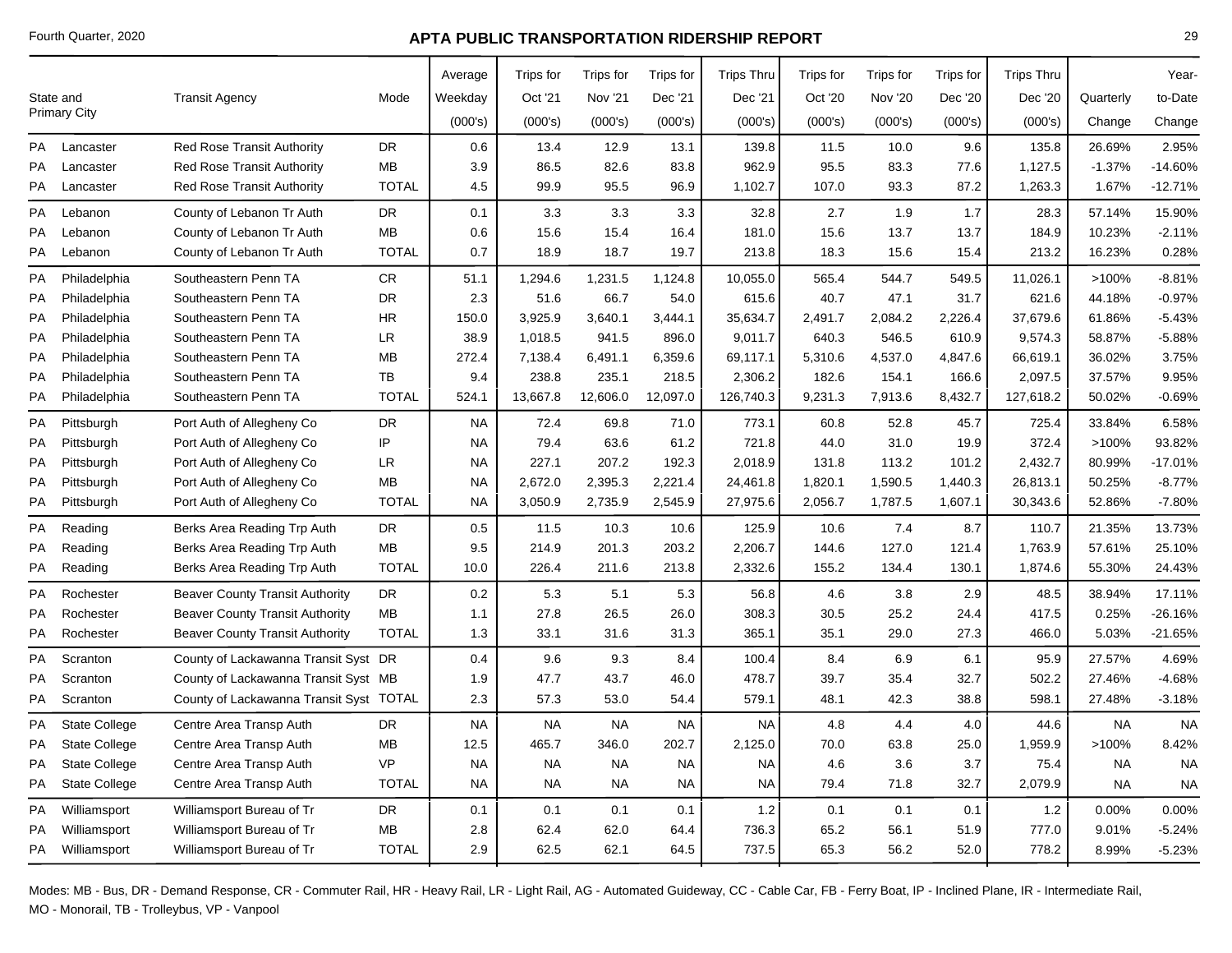|    |                    |                                           |              | Average   | Trips for | Trips for | Trips for | <b>Trips Thru</b> | Trips for | Trips for | Trips for | <b>Trips Thru</b> |           | Year-     |
|----|--------------------|-------------------------------------------|--------------|-----------|-----------|-----------|-----------|-------------------|-----------|-----------|-----------|-------------------|-----------|-----------|
|    | State and          | <b>Transit Agency</b>                     | Mode         | Weekday   | Oct '21   | Nov '21   | Dec '21   | Dec '21           | Oct '20   | Nov '20   | Dec '20   | Dec '20           | Quarterly | to-Date   |
|    | Primary City       |                                           |              | (000's)   | (000's)   | (000's)   | (000's)   | (000's)           | (000's)   | (000's)   | (000's)   | (000's)           | Change    | Change    |
|    |                    |                                           |              |           |           |           |           |                   |           |           |           |                   |           |           |
|    | PA York            | Central Pennsylvania Transportation DR    |              | 1.9       | 40.5      | 39.1      | 37.7      | 423.6             | 35.2      | 29.6      | 24.6      | 388.3             | 31.21%    | 9.09%     |
| PA | York               | Central Pennsylvania Transportation MB    |              | 3.4       | 83.4      | 76.3      | 76.3      | 899.9             | 83.9      | 73.7      | 66.8      | 981.4             | 5.17%     | $-8.30%$  |
| PA | York               | Central Pennsylvania Transportation TOTAL |              | 5.3       | 123.9     | 115.4     | 114.0     | 1,323.5           | 119.1     | 103.3     | 91.4      | 1,369.7           | 12.59%    | $-3.37%$  |
| PR | San Juan           | Puerto Rico DOT                           | <b>DR</b>    | 0.0       | 0.0       | 0.0       | 0.0       | 0.0               | 0.0       | 0.0       | 0.0       | 0.0               | 0.00%     | <b>NA</b> |
| PR | San Juan           | Puerto Rico DOT                           | HR.          | 8.2       | 192.9     | 176.9     | 172.8     | 1,649.5           | 14.3      | 66.1      | 76.9      | 1,137.3           | >100%     | 45.04%    |
| PR | San Juan           | Puerto Rico DOT                           | <b>MB</b>    | 3.1       | 69.0      | 67.5      | 69.5      | 729.8             | 5.9       | 31.7      | 38.8      | 378.7             | >100%     | 92.71%    |
| PR | San Juan           | Puerto Rico DOT                           | <b>TOTAL</b> | 11.3      | 261.9     | 244.4     | 242.3     | 2,379.3           | 20.2      | 97.8      | 115.7     | 1,516.0           | >100%     | 56.95%    |
| SC | Charleston         | Charleston Area RTA                       | <b>DR</b>    | 0.2       | 5.8       | 5.4       | 5.7       | 64.6              | 5.2       | 4.7       | 4.9       | 56.1              | 14.19%    | 15.15%    |
| SC | Charleston         | <b>Charleston Area RTA</b>                | <b>MB</b>    | 6.9       | 190.7     | 176.9     | 165.1     | 1,975.1           | 164.2     | 143.7     | 145.5     | 1,781.4           | 17.49%    | 10.87%    |
| SC | Charleston         | Charleston Area RTA                       | <b>TOTAL</b> | NA        | <b>NA</b> | <b>NA</b> | <b>NA</b> | <b>NA</b>         | <b>NA</b> | NA.       | <b>NA</b> | NA.               | <b>NA</b> | <b>NA</b> |
| SC | Clemson            | <b>Clemson Area Transit</b>               | <b>MB</b>    | <b>NA</b> | 65.7      | 58.9      | 25.8      | 425.3             | 26.1      | 19.9      | 12.8      | 348.6             | >100%     | 22.00%    |
| SC | Clemson            | <b>Clemson Area Transit</b>               | <b>TOTAL</b> | NA.       | 65.7      | 58.9      | 25.8      | 425.3             | 26.1      | 19.9      | 12.8      | 348.6             | $>100\%$  | 22.00%    |
| SC | Greenville         | <b>Greenville Transit Authority</b>       | <b>DR</b>    | 0.0       | 0.8       | 0.9       | 0.9       | 8.6               | 0.6       | 0.6       | 0.6       | 6.7               | 44.44%    | 28.36%    |
| SC | Greenville         | <b>Greenville Transit Authority</b>       | <b>MB</b>    | 2.4       | 54.3      | 49.6      | 51.0      | 629.6             | 45.4      | 41.6      | 45.2      | 523.7             | 17.17%    | 20.22%    |
| SC | Greenville         | <b>Greenville Transit Authority</b>       | <b>TOTAL</b> | 2.4       | 55.1      | 50.5      | 51.9      | 638.2             | 46.0      | 42.2      | 45.8      | 530.4             | 17.54%    | 20.32%    |
| SD | <b>Sioux Falls</b> | Sioux Area Metro                          | <b>DR</b>    | 1.8       | 4.6       | 4.6       | 4.6       | 48.7              | 3.1       | 2.7       | 3.0       | 38.2              | 56.82%    | 27.49%    |
| SD | Sioux Falls        | Sioux Area Metro                          | МB           | 1.3       | 33.6      | 33.7      | 32.6      | 399.8             | 41.0      | 29.8      | 29.4      | 472.7             | $-0.30%$  | $-15.42%$ |
| SD | <b>Sioux Falls</b> | Sioux Area Metro                          | <b>TOTAL</b> | 3.1       | 38.2      | 38.3      | 37.2      | 448.5             | 44.1      | 32.5      | 32.4      | 510.9             | 4.31%     | $-12.21%$ |
| TN | Franklin           | <b>Franklin Transit Authority</b>         | DR           | NA        | 1.8       | 2.0       | 1.9       | 18.1              | 1.2       | 1.2       | 1.3       | 14.7              | 54.05%    | 23.13%    |
| TN | Franklin           | <b>Franklin Transit Authority</b>         | <b>MB</b>    | NA        | 4.5       | 2.6       | 5.4       | 39.8              | 2.5       | 2.1       | 2.4       | 26.7              | 78.57%    | 49.06%    |
| TN | Franklin           | <b>Franklin Transit Authority</b>         | <b>TOTAL</b> | NA        | <b>NA</b> | <b>NA</b> | NA.       | <b>NA</b>         | <b>NA</b> | <b>NA</b> | <b>NA</b> | NA.               | <b>NA</b> | <b>NA</b> |
| TN | Knoxville          | Knoxville Area Transit                    | DR           | 0.3       | 6.5       | 6.3       | 6.2       | 71.6              | 5.8       | 5.1       | 4.7       | 57.8              | 21.79%    | 23.88%    |
| ΤN | Knoxville          | Knoxville Area Transit                    | MB           | 6.5       | 168.0     | 156.3     | 153.9     | 1,919.0           | 227.0     | 197.1     | 187.5     | 2,253.7           | $-21.81%$ | -14.85%   |
| TN | Knoxville          | Knoxville Area Transit                    | <b>TOTAL</b> | 6.8       | 174.5     | 162.6     | 160.1     | 1,990.6           | 232.8     | 202.2     | 192.2     | 2,311.5           | $-20.73%$ | -13.88%   |
| TN | Memphis            | Memphis Area Transit Auth                 | <b>DR</b>    | <b>NA</b> | 11.4      | 10.2      | 10.5      | 120.8             | 9.8       | 7.5       | 9.0       | 120.3             | 22.05%    | 0.42%     |
| ΤN | Memphis            | Memphis Area Transit Auth                 | LR.          | NA.       | 24.6      | 16.6      | 16.5      | 237.9             | 8.1       | 10.2      | 9.3       | 101.0             | >100%     | >100%     |
| ΤN | Memphis            | Memphis Area Transit Auth                 | <b>MB</b>    | NA.       | 178.1     | 149.6     | 159.9     | 2,466.2           | 245.8     | 210.8     | 222.0     | 3,203.5           | $-28.15%$ | -23.02%   |
| TN | Memphis            | Memphis Area Transit Auth                 | <b>TOTAL</b> | NA        | 214.1     | 176.4     | 186.9     | 2,824.9           | 263.7     | 228.5     | 240.3     | 3,424.8           | $-21.17%$ | $-17.52%$ |
| TN | Murfreesboro       | City of Murfreesboro                      | <b>MB</b>    | 0.4       | 8.9       | 9.5       | 7.4       | 99.2              | 9.9       | 7.7       | 8.7       | 119.0             | $-1.90%$  | $-16.64%$ |
| ΤN | Murfreesboro       | City of Murfreesboro                      | <b>TOTAL</b> | 0.4       | 8.9       | 9.5       | 7.4       | 99.2              | 9.9       | 7.7       | 8.7       | 119.0             | $-1.90%$  | $-16.64%$ |
| TN | Nashville          | Metropolitan Transit Auth                 | <b>DR</b>    | 1.0       | 25.7      | 25.7      | 24.8      | 282.6             | 22.0      | 20.1      | 19.5      | 269.8             | 23.70%    | 4.74%     |
| ΤN | Nashville          | Metropolitan Transit Auth                 | МB           | 19.2      | 510.8     | 494.1     | 477.2     | 4,705.4           | 370.2     | 335.4     | 323.4     | 4,961.3           | 44.03%    | $-5.16%$  |
| TN | Nashville          | Metropolitan Transit Auth                 | <b>TOTAL</b> | 20.3      | 536.5     | 519.8     | 502.0     | 4,988.0           | 392.2     | 355.5     | 342.9     | 5,231.1           | 42.88%    | $-4.65%$  |
|    |                    |                                           |              |           |           |           |           |                   |           |           |           |                   |           |           |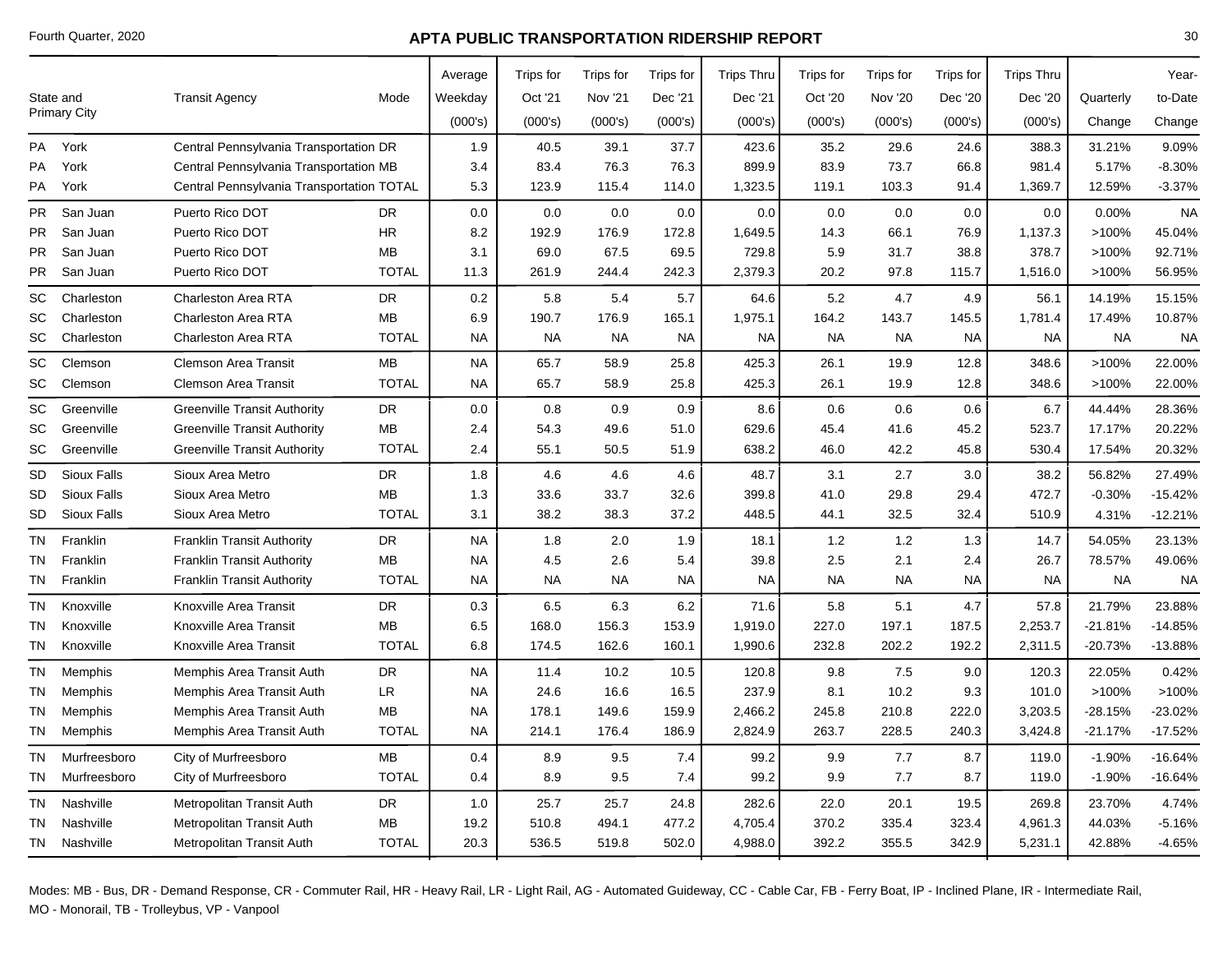|           |                     |                                |              | Average | Trips for | Trips for      | Trips for | <b>Trips Thru</b> | Trips for | <b>Trips for</b> | Trips for | <b>Trips Thru</b> |           | Year-     |
|-----------|---------------------|--------------------------------|--------------|---------|-----------|----------------|-----------|-------------------|-----------|------------------|-----------|-------------------|-----------|-----------|
| State and |                     | <b>Transit Agency</b>          | Mode         | Weekday | Oct '21   | <b>Nov '21</b> | Dec '21   | Dec '21           | Oct '20   | <b>Nov '20</b>   | Dec '20   | Dec '20           | Quarterly | to-Date   |
|           | <b>Primary City</b> |                                |              | (000's) | (000's)   | (000's)        | (000's)   | (000's)           | (000's)   | (000's)          | (000's)   | (000's)           | Change    | Change    |
| TN        | Nashville           | <b>Regional Transp Auth</b>    | <b>CR</b>    | 0.0     | 5.4       | 7.2            | 6.5       | 57.5              | 3.1       | 2.5              | 2.2       | 77.2              | >100%     | $-25.52%$ |
| <b>TN</b> | Nashville           | <b>Regional Transp Auth</b>    | MВ           | 0.0     | 3.2       | 3.3            | 3.6       | 35.5              | 2.5       | 2.0              | 1.8       | 56.9              | 60.32%    | $-37.61%$ |
| TN        | Nashville           | <b>Regional Transp Auth</b>    | <b>VP</b>    | 0.0     | 1.5       | 1.6            | 1.4       | 17.2              | 2.3       | 1.8              | 1.4       | 35.9              | $-18.18%$ | -52.09%   |
| TN        | Nashville           | <b>Regional Transp Auth</b>    | <b>TOTAL</b> | 0.0     | 10.1      | 12.1           | 11.5      | 110.2             | 7.9       | 6.3              | 5.4       | 170.0             | 71.94%    | $-35.18%$ |
| <b>TX</b> | Austin              | Capital Metropolitan Trp Auth  | <b>CR</b>    | 1.4     | 51.7      | 34.0           | 31.5      | 333.3             | 14.3      | 11.8             | 11.9      | 278.1             | >100%     | 19.85%    |
| ТX        | Austin              | Capital Metropolitan Trp Auth  | <b>DR</b>    | 1.7     | 45.2      | 42.0           | 42.3      | 436.7             | 30.6      | 28.4             | 28.7      | 415.3             | 47.66%    | 5.15%     |
| TX        | Austin              | Capital Metropolitan Trp Auth  | <b>MB</b>    | 57.6    | 1,779.9   | 1,538.9        | 1,371.6   | 16,726.8          | 1,358.3   | 1,263.9          | 1,214.0   | 17,469.9          | 22.27%    | $-4.25%$  |
| ТX        | Austin              | Capital Metropolitan Trp Auth  | <b>VP</b>    | 0.9     | 21.3      | 18.5           | 17.9      | 238.1             | 19.4      | 17.9             | 17.8      | 347.8             | 4.72%     | $-31.54%$ |
| TX        | Austin              | Capital Metropolitan Trp Auth  | <b>TOTAL</b> | 61.6    | 1,898.1   | 1,633.4        | 1,463.3   | 17,734.9          | 1,422.6   | 1,322.0          | 1,272.4   | 18,511.1          | 24.34%    | $-4.19%$  |
| TX        | <b>Bryan</b>        | <b>Brazos Transit District</b> | <b>DR</b>    | 0.3     | 5.8       | 5.6            | 5.4       | 63.6              | 5.4       | 4.5              | 4.7       | 58.1              | 15.07%    | 9.47%     |
| TX        | Bryan               | <b>Brazos Transit District</b> | <b>MB</b>    | 0.8     | 16.3      | 16.4           | 15.8      | 221.0             | 15.6      | 14.1             | 16.8      | 168.8             | 4.30%     | 30.92%    |
| TX        | <b>Bryan</b>        | <b>Brazos Transit District</b> | <b>TOTAL</b> | 1.1     | 22.1      | 22.0           | 21.2      | 284.6             | 21.0      | 18.6             | 21.5      | 226.9             | 6.87%     | 25.43%    |
| ТX        | Dallas              | Dallas Area Rapid Transit      | DR           | 1.7     | 48.6      | 24.7           | 47.2      | 494.0             | 39.0      | 34.3             | 36.0      | 481.3             | 10.25%    | 2.64%     |
| ТX        | <b>Dallas</b>       | Dallas Area Rapid Transit      | <b>LR</b>    | 53.8    | 1,871.9   | 1,365.9        | 1,312.5   | 15,469.5          | 1,274.9   | 1,154.2          | 1,138.9   | 16,261.1          | 27.53%    | $-4.87%$  |
| ТX        | <b>Dallas</b>       | Dallas Area Rapid Transit      | MB           | 72.4    | 1,998.3   | 1,845.4        | 1,905.6   | 20,982.1          | 1,665.2   | 1,591.6          | 1,574.3   | 22,923.4          | 19.01%    | $-8.47%$  |
| ТX        | Dallas              | Dallas Area Rapid Transit      | <b>VP</b>    | 0.0     | 1.7       | 1.8            | 2.0       | 24.4              | 2.5       | 2.0              | 1.8       | 123.8             | $-12.70%$ | $-80.29%$ |
| TX        | Dallas              | Dallas Area Rapid Transit      | <b>TOTAL</b> | 127.9   | 3,920.5   | 3,237.8        | 3,267.3   | 36,970.0          | 2,981.6   | 2,782.1          | 2,751.0   | 39,789.6          | 22.44%    | $-7.09%$  |
| ТX        | Dallas-Ft Worth     | <b>Trinity Railway Express</b> | <b>CR</b>    | 3.9     | 121.7     | 88.5           | 90.0      | 923.6             | 63.6      | 55.9             | 52.4      | 900.0             | 74.64%    | 2.62%     |
| TX        | Dallas-Ft Worth     | <b>Trinity Railway Express</b> | <b>TOTAL</b> | 3.9     | 121.7     | 88.5           | 90.0      | 923.6             | 63.6      | 55.9             | 52.4      | 900.0             | 74.64%    | 2.62%     |
| TX        | El Paso             | El Paso Mass Transit Dept      | <b>DR</b>    | 0.5     | 13.5      | 12.2           | 11.9      | 159.4             | 13.7      | 10.7             | 11.5      | 184.7             | 4.74%     | $-13.70%$ |
| ТX        | El Paso             | El Paso Mass Transit Dept      | <b>LR</b>    | 0.2     | 4.7       | 4.9            | 4.6       | 21.1              | 0.0       | 0.0              | 0.0       | 68.4              | <b>NA</b> | $-69.15%$ |
| ТX        | El Paso             | El Paso Mass Transit Dept      | <b>MB</b>    | 16.1    | 426.0     | 420.0          | 400.4     | 4,147.4           | 323.9     | 262.2            | 272.0     | 5,014.1           | 45.25%    | $-17.29%$ |
| TX        | El Paso             | El Paso Mass Transit Dept      | <b>TOTAL</b> | 16.9    | 444.2     | 437.1          | 416.9     | 4,327.9           | 337.6     | 272.9            | 283.5     | 5,267.2           | 45.21%    | $-17.83%$ |
| TX        | Fort Worth          | <b>Trinity Metro</b>           | ${\sf CR}$   | 1.4     | 37.8      | 44.3           | 53.9      | 380.1             | 19.5      | 17.8             | 23.2      | 262.7             | >100%     | 44.69%    |
| TX        | Fort Worth          | <b>Trinity Metro</b>           | <b>DR</b>    | 0.8     | 21.1      | 20.2           | 21.0      | 226.9             | 17.9      | 15.6             | 16.0      | 213.9             | 25.86%    | 6.08%     |
| ТX        | Fort Worth          | <b>Trinity Metro</b>           | <b>MB</b>    | 11.2    | 304.3     | 289.0          | 297.4     | 3,090.9           | 262.0     | 242.0            | 247.8     | 3,344.9           | 18.48%    | $-7.59%$  |
| TX        | Fort Worth          | <b>Trinity Metro</b>           | <b>VP</b>    | 0.5     | 13.0      | 12.4           | 9.5       | 139.2             | 9.2       | 8.2              | 8.2       | 121.0             | 36.33%    | 15.04%    |
| TX        | Fort Worth          | <b>Trinity Metro</b>           | <b>TOTAL</b> | 14.0    | 376.2     | 365.9          | 381.8     | 3,837.1           | 308.6     | 283.6            | 295.2     | 3,942.5           | 26.65%    | $-2.67%$  |
| <b>TX</b> | Houston             | Metro Tr Auth of Harris Co     | <b>DR</b>    | 4.0     | 115.0     | 110.2          | 110.8     | 1,277.8           | 104.9     | 89.2             | 97.8      | 1,300.7           | 15.11%    | $-1.76%$  |
| ТX        | Houston             | Metro Tr Auth of Harris Co     | LR           | 34.3    | 948.1     | 876.9          | 822.3     | 8,977.3           | 816.4     | 703.2            | 626.9     | 10,633.3          | 23.33%    | $-15.57%$ |
| ТX        | Houston             | Metro Tr Auth of Harris Co     | <b>MB</b>    | 128.6   | 3,497.3   | 3,351.6        | 3,358.5   | 36,197.5          | 3,064.4   | 2,796.1          | 2,782.7   | 41,007.4          | 18.10%    | $-11.73%$ |
| ТX        | Houston             | Metro Tr Auth of Harris Co     | <b>VP</b>    | 1.5     | 32.8      | 32.4           | 30.7      | 333.9             | 19.9      | 18.4             | 18.9      | 549.1             | 67.66%    | $-39.19%$ |
| <b>TX</b> | Houston             | Metro Tr Auth of Harris Co     | <b>TOTAL</b> | 168.3   | 4,593.2   | 4,371.1        | 4,322.3   | 46,786.5          | 4,005.6   | 3,606.9          | 3,526.3   | 53,490.5          | 19.28%    | $-12.53%$ |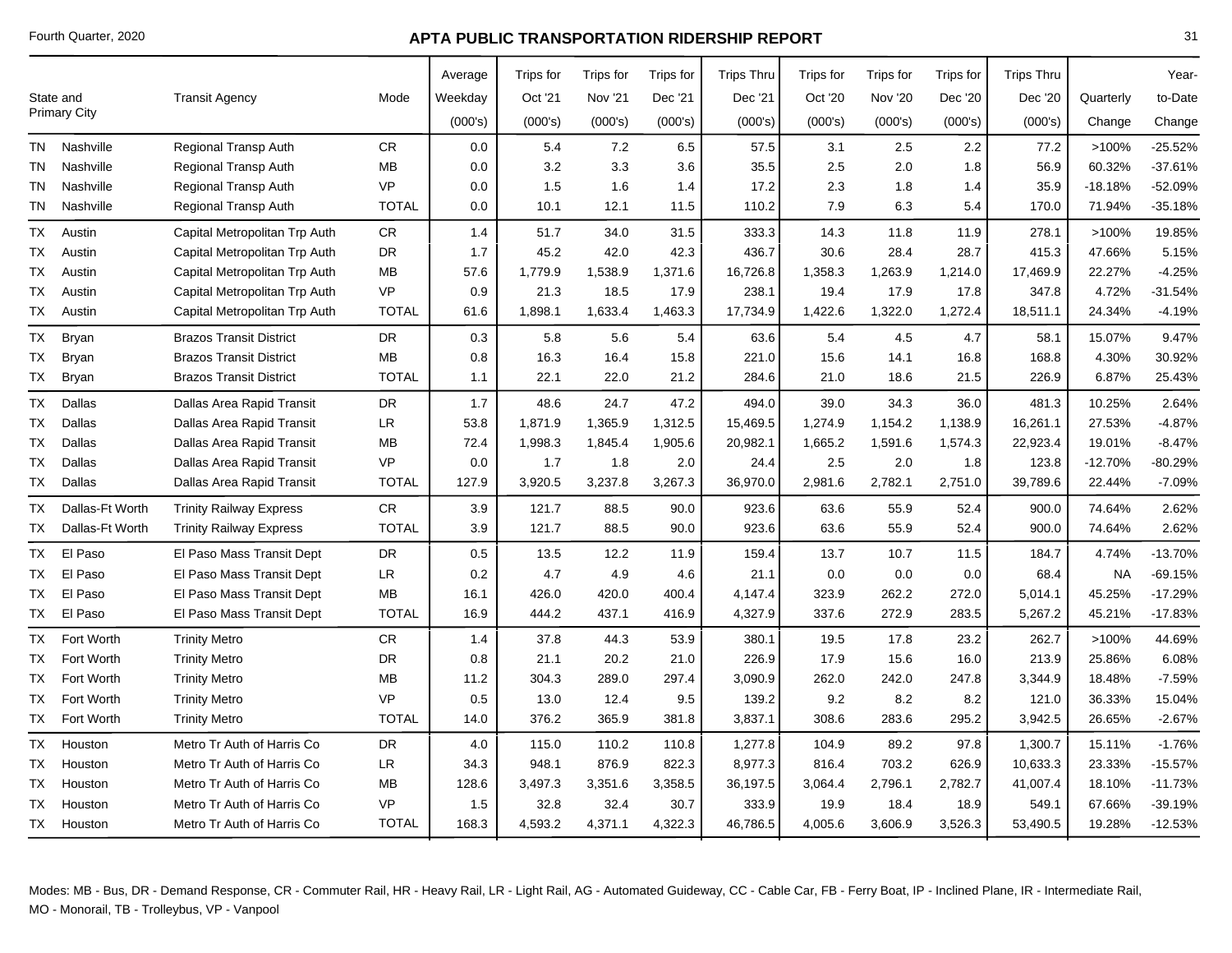|           |                     |                                           |              | Average   | Trips for | Trips for | Trips for | <b>Trips Thru</b> | Trips for | Trips for      | Trips for | <b>Trips Thru</b> |           | Year-     |
|-----------|---------------------|-------------------------------------------|--------------|-----------|-----------|-----------|-----------|-------------------|-----------|----------------|-----------|-------------------|-----------|-----------|
|           | State and           | <b>Transit Agency</b>                     | Mode         | Weekday   | Oct '21   | Nov '21   | Dec '21   | Dec '21           | Oct '20   | <b>Nov '20</b> | Dec '20   | Dec '20           | Quarterly | to-Date   |
|           | <b>Primary City</b> |                                           |              | (000's)   | (000's)   | (000's)   | (000's)   | (000's)           | (000's)   | (000's)        | (000's)   | (000's)           | Change    | Change    |
| TX        | Lewisville          | Denton County Transportation Auth CR      |              | 0.6       | 18.5      | 15.3      | 12.6      | 135.3             | 9.0       | 7.8            | 7.6       | 144.0             | 90.16%    | $-6.04%$  |
| TX        | Lewisville          | Denton County Transportation Auth DR      |              | 0.1       | 2.2       | 2.2       | 2.1       | 26.7              | 1.9       | 1.6            | 1.7       | 32.2              | 25.00%    | $-17.08%$ |
| TX        | Lewisville          | Denton County Transportation Auth MB      |              | 5.0       | 166.5     | 133.3     | 41.7      | 911.9             | 54.2      | 41.8           | 17.8      | 753.6             | >100%     | 21.01%    |
| TX        | Lewisville          | Denton County Transportation Auth TOTAL   |              | 5.7       | 187.2     | 150.8     | 56.4      | 1,073.9           | 65.1      | 51.2           | 27.1      | 929.8             | >100%     | 15.50%    |
| <b>TX</b> | Lubbock             | Citibus                                   | DR           | 0.4       | 8.2       | 8.5       | 9.8       | 99.2              | 6.0       | 5.9            | 7.5       | 75.9              | 36.60%    | 30.70%    |
| TX        | Lubbock             | Citibus                                   | MВ           | 7.3       | 219.6     | 178.3     | 63.4      | 1,243.0           | 83.5      | 64.4           | 26.4      | 1,315.4           | >100%     | $-5.50%$  |
| TX        | Lubbock             | Citibus                                   | <b>TOTAL</b> | 7.7       | 227.8     | 186.8     | 73.2      | 1,342.2           | 89.5      | 70.3           | 33.9      | 1,391.3           | >100%     | $-3.53%$  |
| <b>TX</b> | McAllen             | City of McAllen                           | MB           | 1.5       | 42.5      | 42.5      | 45.5      | 477.9             | 40.9      | 40.8           | 40.4      | 471.7             | 6.88%     | 1.31%     |
| TX        | McAllen             | City of McAllen                           | <b>TOTAL</b> | 1.5       | 42.5      | 42.5      | 45.5      | 477.9             | 40.9      | 40.8           | 40.4      | 471.7             | 6.88%     | 1.31%     |
| TX        | Port Arthur         | <b>Port Arthur Transit</b>                | DR           | <b>NA</b> | 0.8       | 0.7       | 0.6       | 9.1               | 0.8       | 0.7            | 0.8       | 9.7               | $-8.70%$  | $-6.19%$  |
| TX        | Port Arthur         | <b>Port Arthur Transit</b>                | <b>MB</b>    | <b>NA</b> | 6.7       | 6.6       | 6.9       | 74.6              | 5.7       | 5.6            | 5.1       | 78.2              | 23.17%    | $-4.60%$  |
| TX        | Port Arthur         | <b>Port Arthur Transit</b>                | <b>TOTAL</b> | <b>NA</b> | 7.5       | 7.3       | 7.5       | 83.7              | 6.5       | 6.3            | 5.9       | 87.9              | 19.25%    | $-4.78%$  |
| <b>TX</b> | <b>Prairie View</b> | Prairie View A & M University Trans MB    |              | 0.2       | 0.2       | <b>NA</b> | <b>NA</b> | <b>NA</b>         | 0.0       | 0.0            | 0.0       | 1.7               | <b>NA</b> | <b>NA</b> |
| TX        | <b>Prairie View</b> | Prairie View A & M University Trans TOTAL |              | 0.2       | 0.2       | NA        | NA        | <b>NA</b>         | 0.0       | 0.0            | 0.0       | 1.7               | <b>NA</b> | <b>NA</b> |
| ТX        | San Antonio         | <b>VIA Metropolitan Transit</b>           | DR           | 2.6       | 66.3      | 60.5      | 55.0      | 681.1             | 50.9      | 45.1           | 43.2      | 633.9             | 30.60%    | 7.45%     |
| TX        | San Antonio         | <b>VIA Metropolitan Transit</b>           | <b>MB</b>    | 63.7      | 1,872.0   | 1,403.8   | 1,762.8   | 19,487.8          | 1,745.9   | 1,591.9        | 1,622.0   | 22,856.5          | 1.59%     | $-14.74%$ |
| TX        | San Antonio         | <b>VIA Metropolitan Transit</b>           | <b>TOTAL</b> | 66.4      | 1,938.3   | 1,464.3   | 1,817.8   | 20,168.9          | 1,796.8   | 1,637.0        | 1,665.2   | 23,490.4          | 2.38%     | $-14.14%$ |
| <b>TX</b> | Sugar Land          | Fort Bend County Public Transporta DR     |              | 0.4       | 9.9       | 8.5       | 8.0       | 89.7              | 6.2       | 5.2            | 5.0       | 67.5              | 60.98%    | 32.89%    |
| TX        | Sugar Land          | Fort Bend County Public Transporta MB     |              | 0.4       | 9.2       | 8.3       | 7.5       | 88.5              | 6.4       | 5.2            | 5.6       | 101.1             | 45.35%    | $-12.46%$ |
| TX        | Sugar Land          | Fort Bend County Public Transporta TOTAL  |              | 0.8       | 19.1      | 16.8      | 15.5      | 178.2             | 12.6      | 10.4           | 10.6      | 168.6             | 52.98%    | 5.69%     |
| UT        | Park City           | Park City Transit                         | DR           | 0.0       | 0.5       | 0.6       | 0.6       | 7.5               | 0.6       | 0.5            | 0.6       | 6.9               | 0.00%     | 8.70%     |
| UT        | Park City           | Park City Transit                         | MВ           | 3.5       | 49.0      | 58.0      | 231.3     | 1,391.0           | 41.8      | 50.6           | 154.3     | 1,672.5           | 37.13%    | $-16.83%$ |
| UT        | Park City           | Park City Transit                         | <b>TOTAL</b> | 3.5       | 49.5      | 58.6      | 231.9     | 1,398.5           | 42.4      | 51.1           | 154.9     | 1,679.4           | 36.88%    | $-16.73%$ |
| UT        | Salt Lake City      | <b>Utah Transit Authority</b>             | CR           | 9.0       | 219.5     | 215.6     | 190.1     | 2,062.4           | 136.2     | 104.9          | 107.3     | 2,024.4           | 79.45%    | 1.88%     |
| UT        | Salt Lake City      | <b>Utah Transit Authority</b>             | DR           | 3.3       | 69.1      | 67.6      | 61.7      | 606.4             | 33.2      | 27.9           | 27.9      | 411.5             | >100%     | 47.36%    |
| UT        | Salt Lake City      | <b>Utah Transit Authority</b>             | LR           | 32.2      | 850.1     | 875.0     | 793.1     | 8,403.9           | 592.7     | 511.4          | 536.6     | 8,247.5           | 53.48%    | 1.90%     |
| UT        | Salt Lake City      | <b>Utah Transit Authority</b>             | MВ           | 46.3      | 1,187.6   | 1,140.8   | 1,041.6   | 12,310.1          | 961.4     | 793.3          | 836.1     | 12,142.8          | 30.08%    | 1.38%     |
| UT        | Salt Lake City      | <b>Utah Transit Authority</b>             | <b>VP</b>    | 1.9       | 45.1      | 40.1      | 46.5      | 577.3             | 44.5      | 41.4           | 39.3      | 702.2             | 5.19%     | $-17.79%$ |
| UT        | Salt Lake City      | <b>Utah Transit Authority</b>             | <b>TOTAL</b> | 92.6      | 2,371.4   | 2,339.1   | 2,133.0   | 23,960.1          | 1,768.0   | 1,478.9        | 1,547.2   | 23,528.4          | 42.75%    | 1.83%     |
| VA        | Alexandria          | Virginia Railway Express                  | ${\sf CR}$   | 2.8       | 59.0      | 57.7      | 53.7      | 530.7             | 29.3      | 23.2           | 22.2      | 1,110.0           | >100%     | $-52.19%$ |
|           | VA Alexandria       | Virginia Railway Express                  | <b>TOTAL</b> | 2.8       | 59.0      | 57.7      | 53.7      | 530.7             | 29.3      | 23.2           | 22.2      | 1,110.0           | >100%     | $-52.19%$ |
|           | VA Arlington        | Arlington Transit (ART)                   | DR           | NA        | 4.2       | 3.9       | 4.1       | 40.9              | 2.8       | 2.4            | 2.4       | 37.1              | 60.53%    | 10.24%    |
| VA        | Arlington           | Arlington Transit (ART)                   | MB           | 5.8       | 155.4     | 144.9     | 141.6     | 1,582.7           | 113.3     | 103.2          | 104.5     | 1,616.8           | 37.66%    | $-2.11%$  |
|           | VA Arlington        | Arlington Transit (ART)                   | <b>TOTAL</b> | NA.       | 159.6     | 148.8     | 145.7     | 1,623.6           | 116.1     | 105.6          | 106.9     | 1,653.9           | 38.19%    | $-1.83%$  |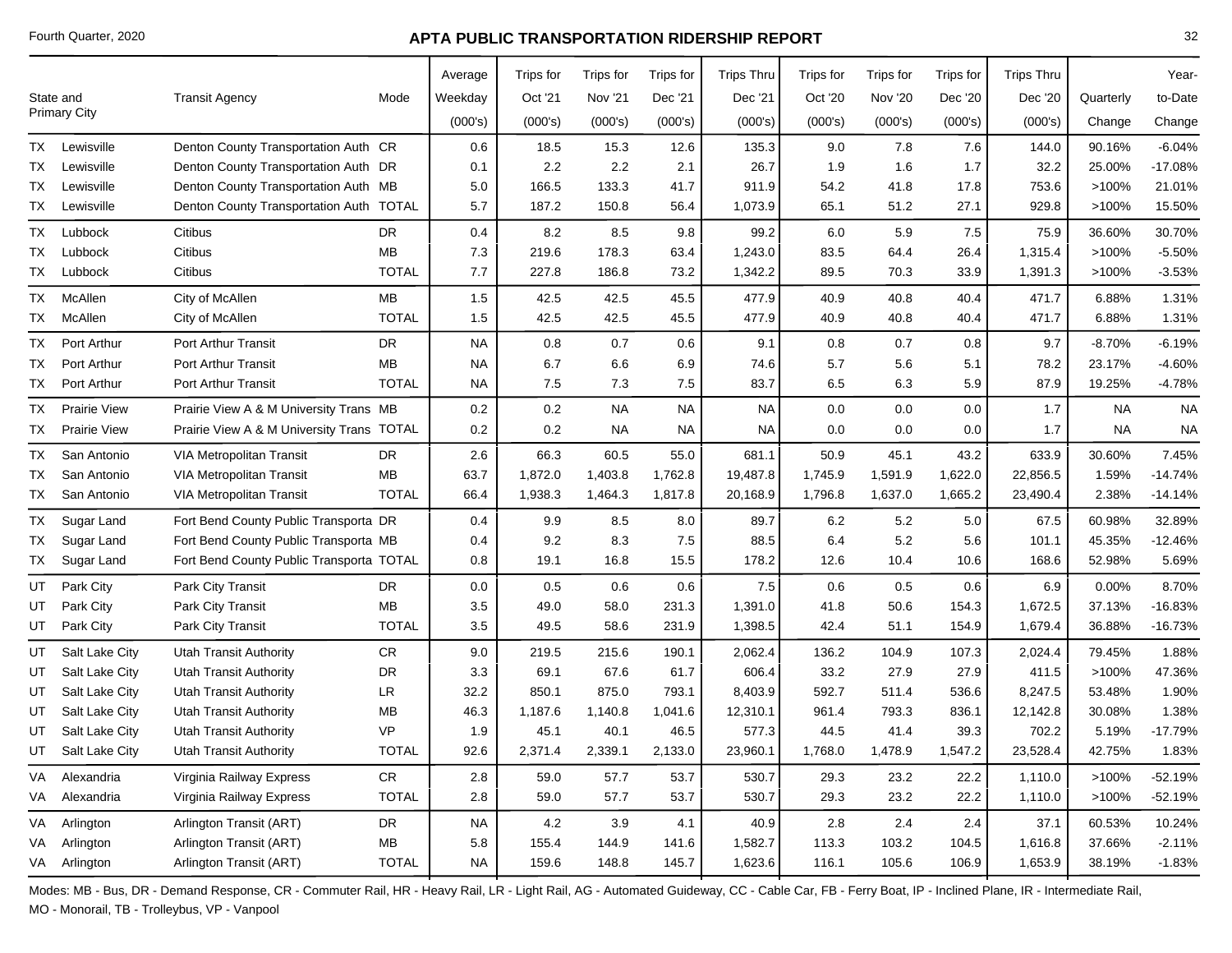|           |                     |                                    |              | Average   | Trips for | Trips for | Trips for | <b>Trips Thru</b> | Trips for | Trips for | Trips for | <b>Trips Thru</b> |           | Year-     |
|-----------|---------------------|------------------------------------|--------------|-----------|-----------|-----------|-----------|-------------------|-----------|-----------|-----------|-------------------|-----------|-----------|
|           | State and           | <b>Transit Agency</b>              | Mode         | Weekday   | Oct '21   | Nov '21   | Dec '21   | Dec '21           | Oct '20   | Nov '20   | Dec '20   | Dec '20           | Quarterly | to-Date   |
|           | <b>Primary City</b> |                                    |              | (000's)   | (000's)   | (000's)   | (000's)   | (000's)           | (000's)   | (000's)   | (000's)   | (000's)           | Change    | Change    |
| VA        | Blacksburg          | <b>Blacksburg Transit</b>          | DR.          | 0.1       | 2.5       | 2.1       | 2.0       | 26.5              | 2.0       | 1.8       | 1.7       | 21.3              | 20.00%    | 24.41%    |
| VA        | Blacksburg          | <b>Blacksburg Transit</b>          | МB           | 13.7      | 448.1     | 330.1     | 178.0     | 2,137.0           | 100.6     | 71.6      | 20.4      | 1,444.5           | >100%     | 47.94%    |
| VA        | Blacksburg          | <b>Blacksburg Transit</b>          | <b>TOTAL</b> | 13.8      | 450.6     | 332.2     | 180.0     | 2,163.5           | 102.6     | 73.4      | 22.1      | 1,465.8           | >100%     | 47.60%    |
| <b>VA</b> | Fairfax             | City of Fairfax CUE Bus            | <b>MB</b>    | 1.8       | 48.6      | 40.5      | 40.6      | 414.3             | 31.5      | 27.6      | 25.5      | 342.1             | 53.31%    | 21.10%    |
| VA        | Fairfax             | City of Fairfax CUE Bus            | <b>TOTAL</b> | 1.8       | 48.6      | 40.5      | 40.6      | 414.3             | 31.5      | 27.6      | 25.5      | 342.1             | 53.31%    | 21.10%    |
| VA        | Fairfax             | Fairfax County Dept of Transp      | MB           | 17.9      | 476.7     | 429.4     | 441.2     | 4,851.2           | 437.7     | 411.3     | 415.5     | 5,007.7           | 6.55%     | $-3.13%$  |
| VA        | Fairfax             | Fairfax County Dept of Transp      | <b>TOTAL</b> | 17.9      | 476.7     | 429.4     | 441.2     | 4,851.2           | 437.7     | 411.3     | 415.5     | 5,007.7           | 6.55%     | $-3.13%$  |
| VA        | Hampton             | Hampton Roads Transit              | <b>DR</b>    | 1.1       | 26.4      | 25.7      | 25.8      | 288.4             | 23.1      | 20.5      | 21.1      | 267.3             | 20.40%    | 7.89%     |
| VA        | Hampton             | <b>Hampton Roads Transit</b>       | FB           | 0.3       | 16.3      | 9.6       | 9.5       | 189.3             | 11.9      | 9.1       | 6.1       | 128.0             | 30.63%    | 47.89%    |
| VA        | Hampton             | Hampton Roads Transit              | LR.          | 2.2       | 62.9      | 54.6      | 54.0      | 620.8             | 49.2      | 44.7      | 38.4      | 650.3             | 29.63%    | $-4.54%$  |
| VA        | Hampton             | <b>Hampton Roads Transit</b>       | МB           | 16.5      | 434.0     | 406.3     | 407.9     | 5,293.8           | 520.7     | 450.3     | 439.8     | 6,186.3           | $-11.53%$ | $-14.43%$ |
| VA        | Hampton             | Hampton Roads Transit              | <b>VP</b>    | 0.2       | 4.2       | 4.0       | 3.8       | 45.3              | 3.3       | 3.2       | 2.6       | 58.1              | 31.87%    | $-22.03%$ |
| VA        | Hampton             | Hampton Roads Transit              | <b>TOTAL</b> | 20.3      | 543.8     | 500.2     | 501.0     | 6,437.6           | 608.2     | 527.8     | 508.0     | 7,290.0           | $-6.02%$  | $-11.69%$ |
| VA        | Richmond            | <b>Greater Richmond Transit Co</b> | <b>DR</b>    | 0.2       | 3.3       | 3.2       | 3.4       | 31.5              | 2.0       | 1.8       | 2.2       | 23.4              | 65.00%    | 34.62%    |
| VA        | Richmond            | <b>Greater Richmond Transit Co</b> | МB           | 26.1      | 753.1     | 700.7     | 674.5     | 7,833.1           | 701.2     | 635.3     | 556.2     | 7,554.6           | 12.45%    | 3.69%     |
| VA        | Richmond            | <b>Greater Richmond Transit Co</b> | <b>VP</b>    | 0.4       | 9.6       | 9.3       | 8.8       | 116.0             | 10.4      | 10.0      | 9.0       | 172.3             | $-5.78%$  | $-32.68%$ |
| VA        | Richmond            | Greater Richmond Transit Co        | <b>TOTAL</b> | NA.       | <b>NA</b> | <b>NA</b> | NA.       | <b>NA</b>         | <b>NA</b> | <b>NA</b> | NA.       | <b>NA</b>         | <b>NA</b> | <b>NA</b> |
| VA        | Williamsburg        | Williamsburg Area Transport        | <b>DR</b>    | $0.0\,$   | 1.6       | 1.4       | 1.3       | 17.0              | 1.3       | 1.0       | 1.2       | 11.7              | 22.86%    | 45.30%    |
| VA        | Williamsburg        | Williamsburg Area Transport        | МB           | 4.2       | 129.8     | 113.0     | 125.2     | 1,306.9           | 109.8     | 76.2      | 74.0      | 946.3             | 41.54%    | 38.11%    |
| VA        | Williamsburg        | Williamsburg Area Transport        | <b>TOTAL</b> | 4.2       | 131.4     | 114.4     | 126.5     | 1,323.9           | 111.1     | 77.2      | 75.2      | 958.0             | 41.29%    | 38.19%    |
| VA        | Woodbridge          | PRTC Omni-Ride                     | <b>DR</b>    | <b>NA</b> | 0.3       | 0.2       | 0.2       | 1.6               | 0.1       | 0.1       | 0.1       | 0.7               | >100%     | >100%     |
| VA        | Woodbridge          | <b>PRTC Omni-Ride</b>              | MB           | 4.6       | 93.2      | 93.3      | 94.4      | 924.3             | 69.6      | 53.5      | 52.0      | 961.1             | 60.42%    | $-3.83%$  |
| VA        | Woodbridge          | PRTC Omni-Ride                     | <b>TOTAL</b> | <b>NA</b> | 93.5      | 93.5      | 94.6      | 925.9             | 69.7      | 53.6      | 52.1      | 961.8             | 60.55%    | $-3.73%$  |
| VT        | <b>Burlington</b>   | <b>Green Mountain Transit</b>      | DR.          | <b>NA</b> | 3.5       | 3.3       | <b>NA</b> | <b>NA</b>         | 2.7       | 2.2       | 2.4       | 41.3              | <b>NA</b> | <b>NA</b> |
| VT        | <b>Burlington</b>   | <b>Green Mountain Transit</b>      | МB           | 7.3       | 179.2     | 158.7     | 136.4     | 1,489.9           | 120.8     | 97.8      | 88.0      | 1,329.3           | 54.70%    | 12.08%    |
| VT        | <b>Burlington</b>   | <b>Green Mountain Transit</b>      | <b>TOTAL</b> | <b>NA</b> | 182.7     | 162.0     | NA.       | NA                | 123.5     | 100.0     | 90.4      | 1,370.6           | <b>NA</b> | <b>NA</b> |
| WA.       | <b>Bremerton</b>    | Kitsap Transit                     | <b>DR</b>    | 6.4       | 14.9      | 14.7      | 13.1      | 154.9             | 10.1      | 8.3       | 8.4       | 135.6             | 59.33%    | 14.23%    |
| WA.       | <b>Bremerton</b>    | <b>Kitsap Transit</b>              | FB           | 24.9      | 57.1      | 62.9      | 47.2      | 573.2             | 38.3      | 29.7      | 37.2      | 517.7             | 58.94%    | 10.72%    |
| WA.       | Bremerton           | Kitsap Transit                     | МB           | 35.9      | 84.6      | 79.4      | 69.8      | 945.0             | 81.6      | 68.1      | 67.3      | 1,164.6           | 7.74%     | $-18.86%$ |
| WA.       | <b>Bremerton</b>    | Kitsap Transit                     | <b>VP</b>    | 2.5       | 5.6       | 5.5       | 4.9       | 63.0              | 5.0       | 4.6       | 4.5       | 77.8              | 13.48%    | $-19.02%$ |
|           | WA Bremerton        | <b>Kitsap Transit</b>              | <b>TOTAL</b> | 69.7      | 162.2     | 162.5     | 135.0     | 1,736.1           | 135.0     | 110.7     | 117.4     | 1,895.7           | 26.60%    | $-8.42%$  |
|           |                     |                                    |              |           |           |           |           |                   |           |           |           |                   |           |           |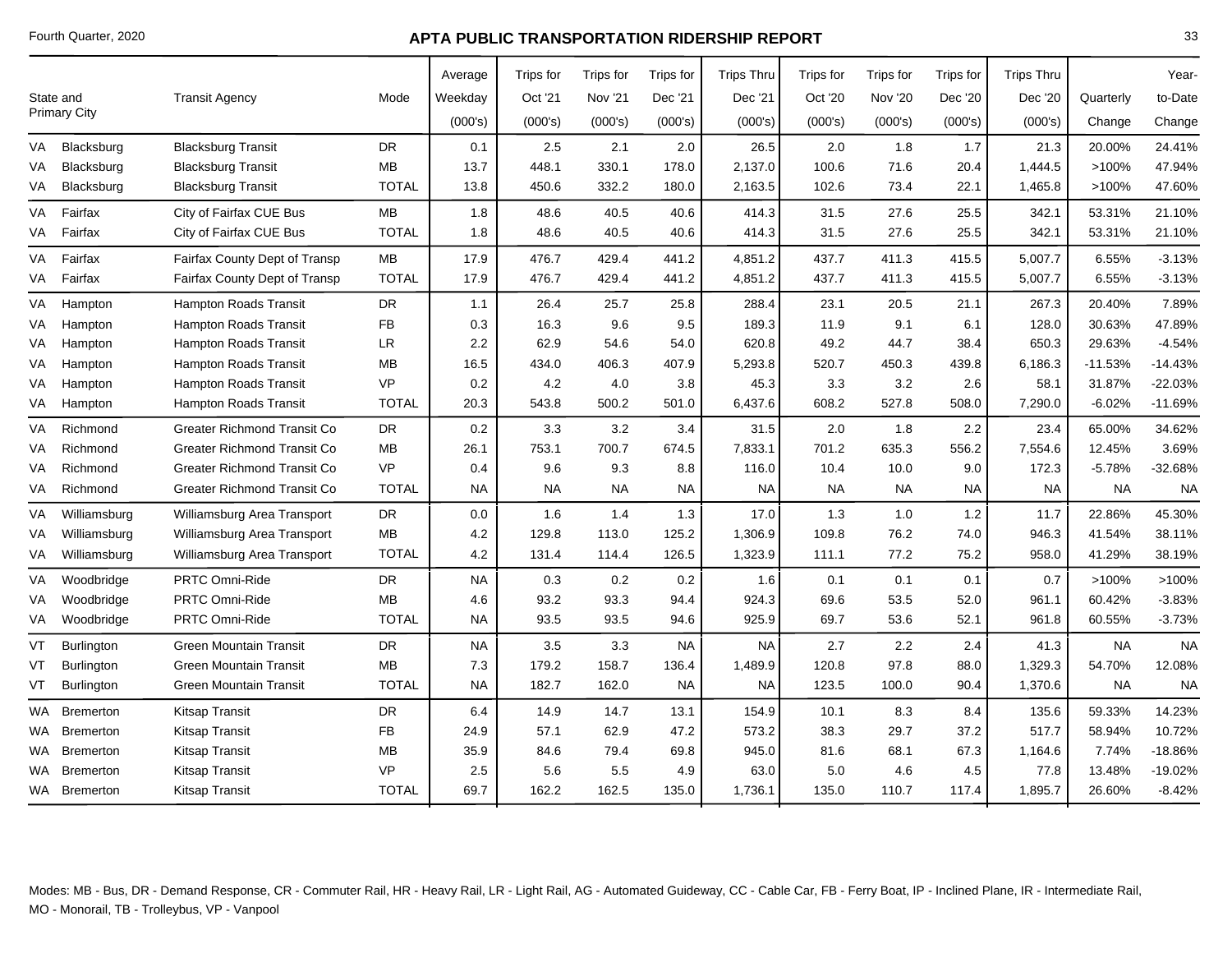|           |                     |                                  |              | Average   | Trips for | Trips for      | Trips for | <b>Trips Thru</b> | Trips for | <b>Trips for</b> | Trips for | <b>Trips Thru</b> |           | Year-     |
|-----------|---------------------|----------------------------------|--------------|-----------|-----------|----------------|-----------|-------------------|-----------|------------------|-----------|-------------------|-----------|-----------|
|           | State and           | <b>Transit Agency</b>            | Mode         | Weekday   | Oct '21   | <b>Nov '21</b> | Dec '21   | Dec '21           | Oct '20   | Nov '20          | Dec '20   | Dec '20           | Quarterly | to-Date   |
|           | <b>Primary City</b> |                                  |              | (000's)   | (000's)   | (000's)        | (000's)   | (000's)           | (000's)   | (000's)          | (000's)   | (000's)           | Change    | Change    |
|           | WA Everett          | Snohomish County PTBA            | <b>DR</b>    | 0.4       | 8.9       | 8.6            | 8.1       | 85.0              | 4.9       | 4.4              | 4.3       | 69.2              | 88.24%    | 22.83%    |
| WA        | Everett             | Snohomish County PTBA            | МB           | 15.8      | 432.3     | 403.8          | 367.3     | 4,557.8           | 373.5     | 326.1            | 336.7     | 5,305.6           | 16.12%    | $-14.09%$ |
| WA        | Everett             | Snohomish County PTBA            | <b>VP</b>    | 0.9       | 20.3      | 20.0           | 17.4      | 219.7             | 21.0      | 18.8             | 18.1      | 344.8             | $-0.35%$  | $-36.28%$ |
|           | WA Everett          | Snohomish County PTBA            | <b>TOTAL</b> | 17.1      | 461.5     | 432.4          | 392.8     | 4,862.5           | 399.4     | 349.3            | 359.1     | 5,719.6           | 16.15%    | $-14.99%$ |
| <b>WA</b> | Olympia             | <b>Intercity Transit</b>         | <b>DR</b>    | <b>NA</b> | 9.9       | 9.4            | 9.2       | <b>NA</b>         | <b>NA</b> | <b>NA</b>        | <b>NA</b> | <b>NA</b>         | <b>NA</b> | <b>NA</b> |
| WA        | Olympia             | <b>Intercity Transit</b>         | MВ           | 8.1       | 234.7     | 218.6          | 216.4     | 2,203.7           | 126.5     | 106.2            | 115.9     | 1,902.5           | 92.11%    | 15.83%    |
| WA.       | Olympia             | <b>Intercity Transit</b>         | <b>VP</b>    | 3.5       | 15.2      | 15.0           | 14.1      | <b>NA</b>         | <b>NA</b> | <b>NA</b>        | <b>NA</b> | <b>NA</b>         | <b>NA</b> | <b>NA</b> |
|           | WA Olympia          | <b>Intercity Transit</b>         | <b>TOTAL</b> | <b>NA</b> | 259.8     | 243.0          | 239.7     | <b>NA</b>         | <b>NA</b> | <b>NA</b>        | <b>NA</b> | <b>NA</b>         | <b>NA</b> | <b>NA</b> |
| WA        | Richland            | <b>Ben Franklin Transit</b>      | <b>DR</b>    | 2.0       | 24.7      | 23.8           | 24.5      | 228.1             | 14.5      | 12.4             | 13.2      | 173.1             | 82.04%    | 31.77%    |
| WA.       | Richland            | <b>Ben Franklin Transit</b>      | МB           | 5.3       | 163.6     | 123.5          | 108.6     | 1,416.6           | 102.1     | 86.7             | 86.5      | 1,218.3           | 43.73%    | 16.28%    |
| WA.       | Richland            | <b>Ben Franklin Transit</b>      | <b>VP</b>    | 0.5       | 12.1      | 12.5           | 12.3      | 153.6             | 12.8      | 10.0             | 11.2      | 222.0             | 8.53%     | $-30.81%$ |
|           | WA Richland         | <b>Ben Franklin Transit</b>      | <b>TOTAL</b> | 7.8       | 200.4     | 159.8          | 145.4     | 1,798.3           | 129.4     | 109.1            | 110.9     | 1,613.4           | 44.71%    | 11.46%    |
| WA.       | Seattle             | King County Dept of Trp          | <b>DR</b>    | 2.3       | 55.5      | 53.6           | 48.0      | 557.0             | 42.2      | 36.9             | 36.6      | 541.7             | 35.78%    | 2.82%     |
| WA        | Seattle             | King County Dept of Trp          | LR.          | 3.1       | 87.3      | 77.7           | 78.7      | 806.0             | 50.6      | 44.2             | 42.1      | 743.6             | 78.01%    | 8.39%     |
| WA        | Seattle             | King County Dept of Trp          | МB           | 145.4     | 4,492.1   | 3,983.0        | 3,452.5   | 42,519.2          | 3,148.8   | 2,769.7          | 2,794.8   | 49,254.8          | 36.89%    | -13.68%   |
| WA .      | Seattle             | King County Dept of Trp          | TB           | 35.5      | 812.9     | 830.8          | 693.1     | 7,974.9           | 630.3     | 510.8            | 561.9     | 8,384.9           | 37.22%    | $-4.89%$  |
| WA.       | Seattle             | King County Dept of Trp          | VP           | 2.0       | 46.0      | 42.9           | 45.7      | 511.3             | 25.6      | 34.4             | 32.6      | 979.8             | 45.36%    | -47.82%   |
|           | WA Seattle          | King County Dept of Trp          | <b>TOTAL</b> | 188.3     | 5,493.8   | 4,988.0        | 4,318.0   | 52,368.4          | 3,897.5   | 3,396.0          | 3,468.0   | 59,904.8          | 37.53%    | $-12.58%$ |
| WA        | Seattle             | <b>Sound Transit</b>             | CR.          | 3.4       | 81.8      | 77.4           | 70.9      | 735.6             | 50.5      | 41.2             | 44.3      | 1,274.4           | 69.19%    | $-42.28%$ |
| WA .      | Seattle             | <b>Sound Transit</b>             | <b>DR</b>    | <b>NA</b> | <b>NA</b> | <b>NA</b>      | <b>NA</b> | <b>NA</b>         | <b>NA</b> | <b>NA</b>        | <b>NA</b> | <b>NA</b>         | <b>NA</b> | <b>NA</b> |
| WA        | Seattle             | <b>Sound Transit</b>             | ${\sf LR}$   | 60.9      | 1,874.5   | 1,708.8        | 1,671.0   | 11,754.9          | 573.3     | 478.6            | 461.7     | 10,101.2          | >100%     | 16.37%    |
| WA.       | Seattle             | Sound Transit                    | МB           | NA.       | <b>NA</b> | <b>NA</b>      | <b>NA</b> | <b>NA</b>         | 362.0     | 314.4            | 320.5     | 6,275.6           | <b>NA</b> | <b>NA</b> |
|           | WA Seattle          | Sound Transit                    | <b>TOTAL</b> | <b>NA</b> | <b>NA</b> | <b>NA</b>      | NA.       | <b>NA</b>         | <b>NA</b> | <b>NA</b>        | <b>NA</b> | NA.               | <b>NA</b> | <b>NA</b> |
| <b>WA</b> | Seattle             | <b>Washington State Ferries</b>  | FB           | 38.3      | 1,287.2   | 1,200.3        | 1,136.6   | 17,279.8          | 1,218.5   | 999.8            | 1,036.6   | 13,989.2          | 11.34%    | 23.52%    |
| WA        | Seattle             | <b>Washington State Ferries</b>  | <b>TOTAL</b> | 38.3      | 1,287.2   | 1,200.3        | 1,136.6   | 17,279.8          | 1,218.5   | 999.8            | 1,036.6   | 13,989.2          | 11.34%    | 23.52%    |
| <b>WA</b> | Spokane             | <b>Spokane Transit Authority</b> | <b>DR</b>    | 1.2       | 24.9      | 24.4           | 23.9      | 246.3             | 15.3      | 13.1             | 13.7      | 204.8             | 73.87%    | 20.26%    |
| WA        | Spokane             | <b>Spokane Transit Authority</b> | MВ           | 23.2      | 509.8     | 477.3          | 451.8     | 5,237.6           | 427.0     | 366.3            | 374.1     | 5,817.4           | 23.26%    | $-9.97%$  |
| WA.       | Spokane             | <b>Spokane Transit Authority</b> | VP           | 0.3       | 6.3       | 6.0            | 5.4       | 70.3              | 7.1       | 5.7              | 5.2       | 90.5              | $-1.67%$  | $-22.32%$ |
|           | WA Spokane          | Spokane Transit Authority        | <b>TOTAL</b> | 24.7      | 541.0     | 507.7          | 481.1     | 5,554.2           | 449.4     | 385.1            | 393.0     | 6,112.7           | 24.63%    | $-9.14%$  |
|           | WA Tacoma           | <b>Pierce Transit</b>            | DR.          | 0.6       | 16.0      | 15.6           | 14.4      | 157.9             | 11.7      | 10.1             | 10.0      | 149.2             | 44.65%    | 5.83%     |
|           | WA Tacoma           | <b>Pierce Transit</b>            | MВ           | 14.9      | 412.7     | 367.8          | 343.3     | 4,349.1           | 373.8     | 323.4            | 338.1     | 4,755.6           | 8.55%     | $-8.55%$  |
| WA.       | Tacoma              | <b>Pierce Transit</b>            | VP           | 1.2       | 28.1      | 27.6           | 24.8      | 320.2             | 32.1      | 26.7             | 24.1      | 396.9             | $-2.90%$  | $-19.32%$ |
|           | WA Tacoma           | <b>Pierce Transit</b>            | <b>TOTAL</b> | 16.8      | 456.8     | 411.0          | 382.5     | 4,827.2           | 417.6     | 360.2            | 372.2     | 5,301.7           | 8.72%     | $-8.95%$  |
|           |                     |                                  |              |           |           |                |           |                   |           |                  |           |                   |           |           |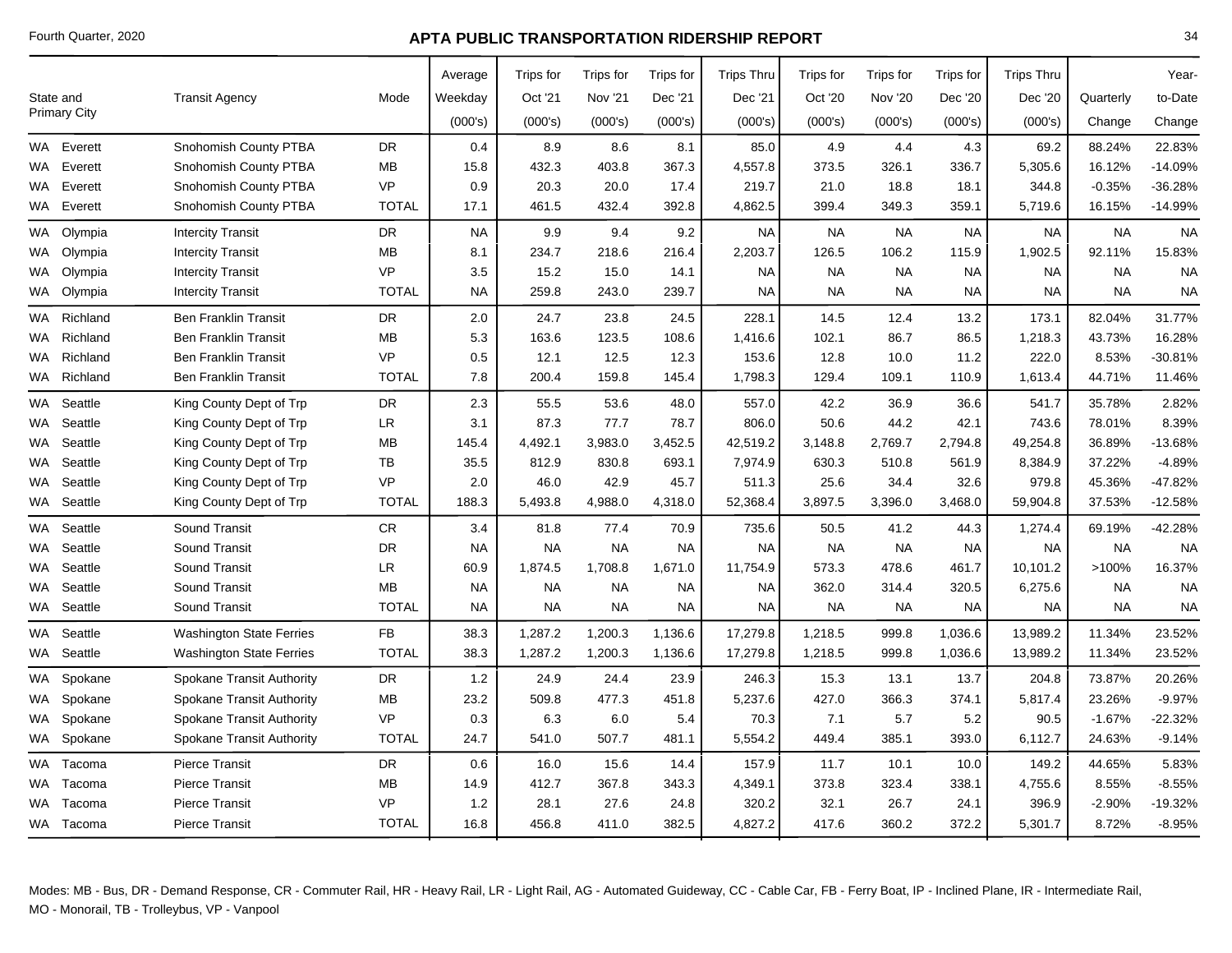|           |                     |                                           |              | Average   | Trips for | Trips for      | Trips for | <b>Trips Thru</b> | Trips for | Trips for      | Trips for | <b>Trips Thru</b> |           | Year-     |
|-----------|---------------------|-------------------------------------------|--------------|-----------|-----------|----------------|-----------|-------------------|-----------|----------------|-----------|-------------------|-----------|-----------|
| State and |                     | <b>Transit Agency</b>                     | Mode         | Weekdav   | Oct '21   | <b>Nov '21</b> | Dec '21   | Dec '21           | Oct '20   | <b>Nov '20</b> | Dec '20   | Dec '20           | Quarterly | to-Date   |
|           | <b>Primary City</b> |                                           |              | (000's)   | (000's)   | (000's)        | (000's)   | (000's)           | (000's)   | (000's)        | (000's)   | (000's)           | Change    | Change    |
|           | WA Vancouver        | Clark Co Pub Trp Benefit Area             | <b>DR</b>    | 0.5       | 12.8      | 12.3           | 11.9      | 124.2             | 8.1       | 6.9            | 7.3       | 112.6             | 65.92%    | 10.30%    |
|           | WA Vancouver        | Clark Co Pub Trp Benefit Area             | <b>MB</b>    | 10.9      | 294.2     | 277.5          | 278.2     | 3,314.9           | 274.1     | 247.0          | 260.7     | 3,697.2           | 8.71%     | $-10.34%$ |
| WA        | Vancouver           | Clark Co Pub Trp Benefit Area             | <b>VP</b>    | 0.1       | 1.6       | 1.6            | 1.4       | 20.6              | 1.8       | 1.5            | 1.6       | 22.7              | $-6.12%$  | $-9.25%$  |
|           | WA Vancouver        | Clark Co Pub Trp Benefit Area             | <b>TOTAL</b> | 11.5      | 308.6     | 291.4          | 291.5     | 3,459.7           | 284.0     | 255.4          | 269.6     | 3,832.5           | 10.20%    | $-9.73%$  |
|           | WA Wenatchee        | Chelan-Douglas PTBA                       | <b>DR</b>    | 0.2       | 5.1       | 5.2            | 5.3       | 55.1              | 3.9       | 3.3            | 3.5       | 40.7              | 45.79%    | 35.38%    |
| WA        | Wenatchee           | Chelan-Douglas PTBA                       | <b>MB</b>    | 2.6       | 69.1      | 62.4           | 65.0      | 767.7             | 63.5      | 51.1           | 57.9      | 709.6             | 13.91%    | 8.19%     |
|           | WA Wenatchee        | Chelan-Douglas PTBA                       | <b>TOTAL</b> | 2.8       | 74.2      | 67.6           | 70.3      | 822.8             | 67.4      | 54.4           | 61.4      | 750.3             | 15.78%    | 9.66%     |
| WI        | Green Bay           | Green Bay Metro Transit                   | <b>DR</b>    | 0.2       | 3.6       | 3.8            | 3.7       | 28.6              | 1.1       | 1.1            | 1.2       | 15.6              | $>100\%$  | 83.33%    |
| WI        | Green Bav           | <b>Green Bay Metro Transit</b>            | <b>MB</b>    | 2.0       | 53.6      | 52.4           | 50.7      | 499.4             | 32.4      | 29.1           | 29.2      | 527.0             | 72.77%    | $-5.24%$  |
| WI        | Green Bay           | Green Bay Metro Transit                   | <b>TOTAL</b> | 2.2       | 57.2      | 56.2           | 54.4      | 528.0             | 33.5      | 30.2           | 30.4      | 542.6             | 78.32%    | $-2.69%$  |
| WI        | Milwaukee           | Milwaukee County Tr Sys                   | <b>DR</b>    | 1.0       | 27.0      | 26.0           | 26.0      | 293.8             | 22.2      | 18.8           | 20.0      | 275.2             | 29.51%    | 6.76%     |
| WI        | Milwaukee           | Milwaukee County Tr Sys                   | MВ           | 49.4      | 1,395.4   | 1,298.1        | 1,233.8   | 14,356.7          | 1,176.3   | 1,046.0        | 1,041.6   | 15,595.1          | 20.33%    | $-7.94%$  |
| WI        | Milwaukee           | Milwaukee County Tr Sys                   | <b>TOTAL</b> | 50.4      | 1,422.4   | 1,324.1        | 1,259.8   | 14,650.5          | 1,198.5   | 1,064.8        | 1,061.6   | 15,870.3          | 20.49%    | $-7.69%$  |
| WI        | Port Washington     | <b>Ozaukee County Transit Services</b>    | <b>DR</b>    | 0.2       | 6.1       | 5.9            | 6.2       | 72.1              | 6.1       | 5.3            | 5.4       | 65.9              | 8.33%     | 9.41%     |
| WI        | Port Washington     | <b>Ozaukee County Transit Services</b>    | MB           | <b>NA</b> | 0.5       | 0.5            | 0.6       | 2.1               | 0.0       | 0.0            | 0.0       | 10.9              | <b>NA</b> | $-80.73%$ |
| WI        | Port Washington     | <b>Ozaukee County Transit Services</b>    | <b>TOTAL</b> | <b>NA</b> | 6.6       | 6.4            | 6.8       | 74.2              | 6.1       | 5.3            | 5.4       | 76.8              | 17.86%    | $-3.39%$  |
| <b>WV</b> | Martinsburg         | Eastern Panhandle Transit Authority DR    |              | 0.1       | 2.3       | 2.2            | 2.0       | 21.8              | 1.5       | 1.4            | 1.0       | 16.4              | 66.67%    | 32.93%    |
| WV.       | Martinsburg         | Eastern Panhandle Transit Authority MB    |              | 0.3       | 7.4       | 7.2            | 5.1       | 73.2              | 9.4       | 7.6            | 6.3       | 103.5             | $-15.45%$ | -29.28%   |
| WV.       | Martinsburg         | Eastern Panhandle Transit Authority TOTAL |              | 0.3       | 9.7       | 9.4            | 7.1       | 95.0              | 10.9      | 9.0            | 7.3       | 119.9             | $-3.68%$  | $-20.77%$ |
| WV        | Morgantown          | Mountain Line Transit Authority           | <b>DR</b>    | <b>NA</b> | 0.6       | 0.6            | 0.8       | 6.8               | 0.3       | 0.4            | 0.3       | 2.5               | 100.00%   | >100%     |
| WV        | Morgantown          | Mountain Line Transit Authority           | <b>MB</b>    | <b>NA</b> | 38.6      | 42.1           | 33.2      | 398.0             | 30.5      | 25.0           | 18.9      | 432.6             | 53.09%    | $-8.00%$  |
|           | WV Morgantown       | Mountain Line Transit Authority           | <b>TOTAL</b> | <b>NA</b> | 39.2      | 42.7           | 34.0      | 404.8             | 30.8      | 25.4           | 19.2      | 435.1             | 53.71%    | $-6.96%$  |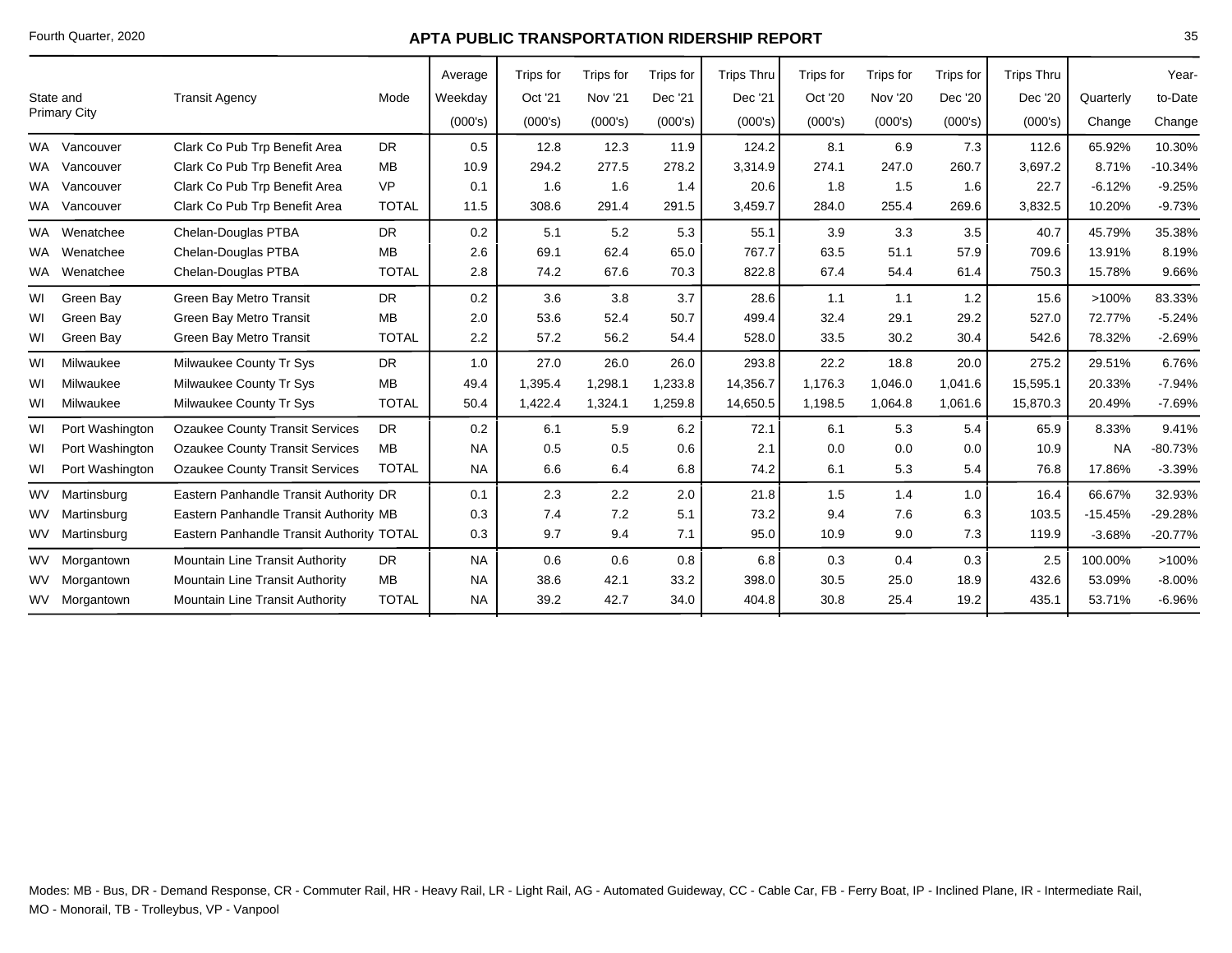Fourth Quarter, 2021

## **APTA PUBLIC TRANSPORTATION RIDERSHIP REPORT**

| <b>CANADA</b><br>Province and City<br><b>Transit Agency</b> |                                                  |                                            |              | Average   | Trips for | Trips for | Trips for | <b>Trips Thru</b> | Trips for | Trips for      | Trips for | <b>Trips Thru</b> |           | Year-     |
|-------------------------------------------------------------|--------------------------------------------------|--------------------------------------------|--------------|-----------|-----------|-----------|-----------|-------------------|-----------|----------------|-----------|-------------------|-----------|-----------|
|                                                             |                                                  |                                            | Mode         | Weekday   | Oct '21   | Nov '21   | Dec '21   | Dec '21           | Oct '20   | <b>Nov '20</b> | Dec '20   | Dec '20           | Quarterly | to-Date   |
|                                                             |                                                  |                                            |              | (000's)   | (000's)   | (000's)   | (000's)   | (000's)           | (000's)   | (000's)        | (000's)   | (000's)           | Change    | Change    |
| AB                                                          | Banff                                            | Bow Valley Regional Transit Service MB     |              | 1.0       | 28.8      | 28.8      | 35.8      | 374.4             | 16.1      | 13.8           | 10.3      | 307.2             | >100%     | 21.88%    |
| AB                                                          | <b>Banff</b>                                     | Bow Valley Regional Transit Service TOTAL  |              | 1.0       | 28.8      | 28.8      | 35.8      | 374.4             | 16.1      | 13.8           | 10.3      | 307.2             | 132.34%   | 21.88%    |
| AB                                                          | Calgary                                          | <b>Calgary Transit</b>                     | LR           | 147.0     | 3,413.3   | 4,122.6   | 3,475.5   | 35,522.2          | 4,004.2   | 3,703.1        | 2,749.2   | 44,511.0          | 5.31%     | $-20.19%$ |
| AB                                                          | Calgary                                          | <b>Calgary Transit</b>                     | MB           | 121.9     | 3,387.4   | 3,122.7   | 2,632.6   | 27,695.1          | 3,033.1   | 2,805.0        | 2,082.4   | 33,716.0          | 15.43%    | $-17.86%$ |
| AВ                                                          | Calgary                                          | <b>Calgary Transit</b>                     | <b>TOTAL</b> | 268.8     | 6,800.7   | 7,245.3   | 6,108.1   | 63,217.3          | 7,037.3   | 6,508.1        | 4,831.6   | 78,227.0          | 9.67%     | $-19.19%$ |
| AB                                                          | Edmonton                                         | <b>Edmonton Transit System</b>             | <b>LR</b>    | 56.8      | 1,393.8   | 1,387.0   | 1,440.2   | 14,753.8          | 1,275.3   | 1,162.4        | 914.9     | 17,682.8          | 25.90%    | $-16.56%$ |
| AB                                                          | Edmonton                                         | <b>Edmonton Transit System</b>             | MB           | 149.1     | 3,656.2   | 3,638.3   | 3,777.9   | 38,395.6          | 3,345.4   | 3,049.1        | 2,399.8   | 46,384.2          | 25.90%    | $-17.22%$ |
| AВ                                                          | Edmonton                                         | <b>Edmonton Transit System</b>             | <b>TOTAL</b> | 206.0     | 5,050.0   | 5,025.3   | 5,218.1   | 53,149.4          | 4,620.7   | 4,211.5        | 3,314.7   | 64,067.0          | 25.90%    | $-17.04%$ |
| AB                                                          | City of Leduc, Leduc Transit Service MB<br>Leduc |                                            | <b>NA</b>    | 5.7       | 6.1       | 4.9       | 44.8      | 3.4               | 3.2       | 2.5            | 50.5      | 83.52%            | $-11.29%$ |           |
| AB                                                          | Leduc                                            | City of Leduc, Leduc Transit Service TOTAL |              | <b>NA</b> | 5.7       | 6.1       | 4.9       | 44.8              | 3.4       | 3.2            | 2.5       | 50.5              | 83.52%    | $-11.29%$ |
| AB                                                          | Sherwood Park                                    | <b>Strathcona County Transit</b>           | МB           | 0.0       | 92.4      | 91.4      | 91.0      | 621.0             | 0.0       | 0.0            | 0.0       | 0.0               | <b>NA</b> | <b>NA</b> |
| AВ                                                          | Sherwood Park                                    | <b>Strathcona County Transit</b>           | <b>TOTAL</b> | 0.0       | 92.4      | 91.4      | 91.0      | 621.0             | 0.0       | 0.0            | 0.0       | 0.0               | #Div/0!   | #Div/0!   |
| BC                                                          | Burnaby                                          | Greater Vancouver Transp Auth              | AG           | <b>NA</b> | <b>NA</b> | <b>NA</b> | <b>NA</b> | <b>NA</b>         | 5,654.1   | 4,923.3        | 4,767.4   | 77,074.9          | <b>NA</b> | <b>NA</b> |
| BC                                                          | Burnaby                                          | Greater Vancouver Transp Auth              | <b>CR</b>    | <b>NA</b> | <b>NA</b> | <b>NA</b> | <b>NA</b> | <b>NA</b>         | 39.7      | 32.5           | 25.9      | 795.5             | <b>NA</b> | <b>NA</b> |
| ВC                                                          | Burnaby                                          | Greater Vancouver Transp Auth              | <b>FB</b>    | <b>NA</b> | <b>NA</b> | <b>NA</b> | <b>NA</b> | <b>NA</b>         | 166.7     | 130.9          | 138.4     | 2,326.8           | <b>NA</b> | <b>NA</b> |
| BC                                                          | Burnaby                                          | Greater Vancouver Transp Auth              | MB           | 541.0     | 15,016.6  | 14,735.2  | 13,588.2  | 144,110.2         | 11,377.3  | 10,093.7       | 9,513.3   | 140,089.5         | 39.88%    | 2.87%     |
| ВC                                                          | Burnaby                                          | Greater Vancouver Transp Auth              | TB           | <b>NA</b> | <b>NA</b> | <b>NA</b> | NA.       | <b>NA</b>         | 0.0       | 0.0            | 0.0       | 0.0               | <b>NA</b> | <b>NA</b> |
| BC                                                          | Burnaby                                          | Greater Vancouver Transp Auth              | <b>TOTAL</b> | <b>NA</b> | <b>NA</b> | <b>NA</b> | NA.       | <b>NA</b>         | 17,237.8  | 15,180.4       | 14,445.0  | 220,286.7         | <b>NA</b> | <b>NA</b> |
| <b>BC</b>                                                   | Victoria                                         | <b>BC Transit</b>                          | <b>DR</b>    | 1.0       | 23.1      | 27.2      | 14.5      | 225.7             | 15.5      | 15.1           | 13.8      | 183.9             | 45.95%    | 22.73%    |
| BC                                                          | Victoria                                         | <b>BC Transit</b>                          | MB           | 78.7      | 1,769.3   | 1,768.8   | 1,640.3   | 16,142.5          | 1,246.5   | 1,186.5        | 1,107.1   | 16,101.8          | 46.28%    | 0.25%     |
| BC                                                          | Victoria                                         | <b>BC Transit</b>                          | <b>TOTAL</b> | 79.6      | 1,792.4   | 1,796.0   | 1,654.8   | 16,368.2          | 1,262.0   | 1,201.6        | 1,120.9   | 16,285.7          | 46.27%    | 0.51%     |
| ON                                                          | <b>Brampton</b>                                  | <b>Brampton Transit</b>                    | MB           | 85.8      | 2,142.5   | 2,193.0   | 1,964.6   | 19,462.8          | 1,522.3   | 1,420.9        | 1,209.3   | 18,091.8          | 51.72%    | 7.58%     |
| ON                                                          | <b>Brampton</b>                                  | <b>Brampton Transit</b>                    | <b>TOTAL</b> | 85.8      | 2,142.5   | 2,193.0   | 1,964.6   | 19,462.8          | 1,522.3   | 1,420.9        | 1,209.3   | 18,091.8          | 51.72%    | 7.58%     |
| ON                                                          | Ottawa                                           | OC Transpo/Para Transpo                    | DR.          | <b>NA</b> | 49.0      | 53.5      | 55.7      | 463.4             | 28.9      | 29.6           | 30.0      | 427.2             | 78.76%    | 8.47%     |
| ON                                                          | Ottawa                                           | OC Transpo/Para Transpo                    | <b>LR</b>    | <b>NA</b> | 0.0       | 0.0       | 0.0       | 0.0               | 0.0       | 0.0            | 0.0       | 1,432.1           | 0.00%     | 100.00%   |
| ON                                                          | Ottawa                                           | OC Transpo/Para Transpo                    | МB           | <b>NA</b> | 5,510.8   | 5,404.3   | 5,287.5   | 44,205.5          | 3,535.2   | 3,960.6        | 3,696.7   | 57,061.9          | 44.76%    | $-22.53%$ |
| ON                                                          | Ottawa                                           | OC Transpo/Para Transpo                    | <b>TOTAL</b> | <b>NA</b> | 5,559.8   | 5,457.8   | 5,343.2   | 44,668.9          | 3,564.1   | 3,990.2        | 3,726.7   | 58,921.2          | 45.03%    | $-24.19%$ |
| ON                                                          | Toronto                                          | <b>GO Transit</b>                          | <b>CR</b>    | <b>NA</b> | 1,279.8   | 1,335.1   | 1,080.7   | 8,979.3           | 587.1     | 530.9          | 422.5     | 16,315.6          | >100%     | -44.96%   |
| ON                                                          | Toronto                                          | <b>GO Transit</b>                          | MB           | <b>NA</b> | 593.2     | 594.1     | 498.0     | 4,600.1           | 320.7     | 288.7          | 232.2     | 5,850.6           | >100%     | $-21.37%$ |
|                                                             | ON Toronto                                       | <b>GO Transit</b>                          | <b>TOTAL</b> | <b>NA</b> | 1,873.0   | 1,929.2   | 1,578.7   | 13,579.4          | 907.8     | 819.6          | 654.7     | 22,166.2          | 125.89%   | $-38.74%$ |